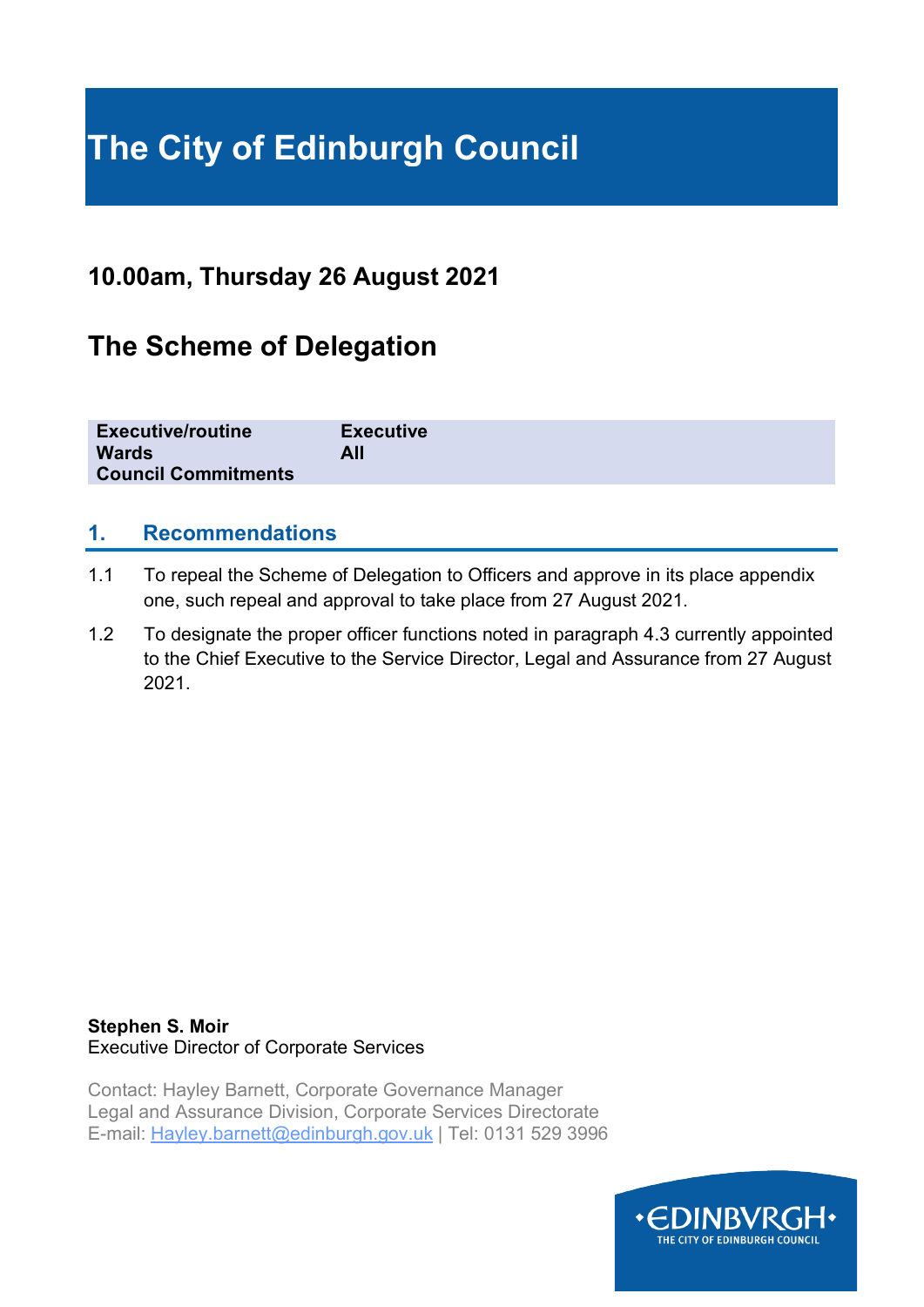**Report**

## **The Scheme of Delegation**

### **2. Executive Summary**

2.1 The Scheme of Delegation to Officers sets out the powers delegated by the City of Edinburgh Council to officers, pursuant to the Local Government (Scotland) Act 1973. This report recommends amendments to the Scheme in relation to the delegated powers to proper officers.

### **3. Background**

- 3.1 The Scheme of Delegation to Officers sets out the powers delegated by the City of Edinburgh Council to officers, pursuant to the Local Government (Scotland) Act 1973. The Scheme is intended to facilitate the efficient conduct of Council business by clearly setting out the nature and extent of the powers delegated to officers by the Council.
- 3.2 At its meeting on 7 February 2019 the Council agreed The Scheme of Delegation.
- 3.3 The powers delegated to officers in terms of this Scheme are subject to change by act of Council in accordance with the Standing Orders of the Council.
- 3.4 Under emergency provisions, the Leadership Advisory Panel agreed amendments to the Scheme that expired on 1 September 2020.
- 3.5 At its meeting on 15 October 2020 the Council agreed amendments to the Scheme of Delegation as a result of the then Head of Strategy and Communications leaving the Council. The functions previously delegated to the Head of Strategy and Communications were delegated to the Chief Executive.
- 3.6 At its meeting on 27 May 2021 the Council agreed to a new senior leadership structure, at Chief Officer level, including the resulting changes to job titles and areas of functional responsibility. Council also agreed to delegate to the Chief Executive to make necessary amendments to governance documentation including the Scheme of Delegation. These changes have been tracked at Appendix 1 and reflect the service area responsibilities as they are now. Some services will formally transfer to their new directorate later in the year at which point the Scheme will be updated.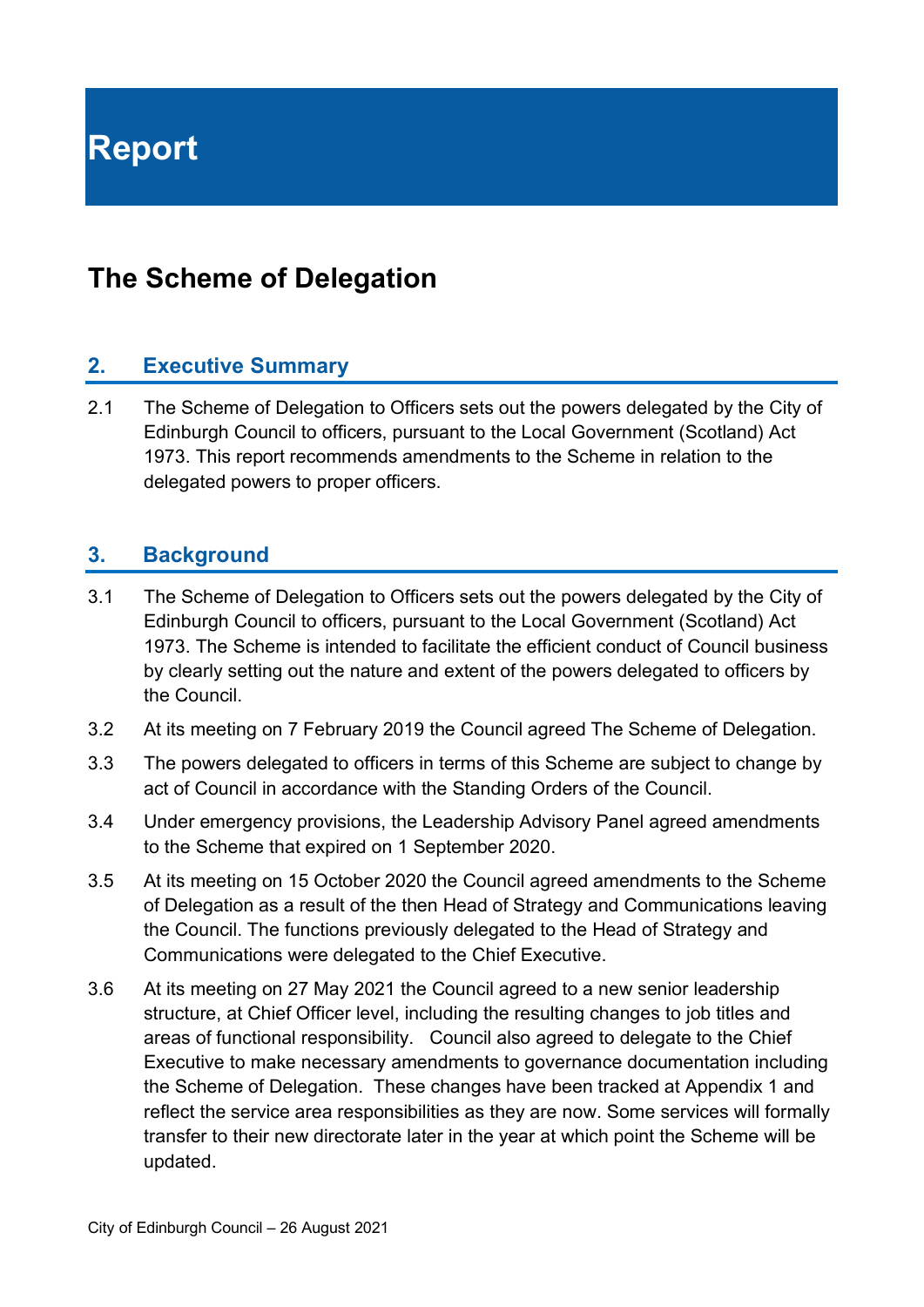- 3.7 At its meeting on 20 May 2019 the Regulatory Committee agreed to propose an additional delegation for approval of exemptions to the age and emissions policy in respect of vehicles where the owner is retiring.
- 3.8 At its meeting on 19 August 2019 the Regulatory Committee agreed to propose an additional delegation to approve individual applications to install 'Brightmove taxi tops'.

### **4. Main report**

### **Proper Officer**

- 4.1 Legislation requires that certain functions be exercised by a "proper officer". The Scheme sets out Council officers who are designated as proper officers in relation to particular functions.
- 4.2 The proper officer functions noted below were originally delegated to the Head of Strategy and Communications. The Chief Executive took over these appointments in November 2020 on a temporary basis, pending the conclusion of the Senior Leadership Review.
- 4.3 This report recommends that the functions noted below, currently appointed to the Chief Executive, are delegated to the Service Director, Legal and Assurance (Scheme of Delegation, Appendix 8).

| <b>Proper Officer Function</b>                                                                                                                                                   | _egislation                                                                             | <b>Current Delegation</b> |
|----------------------------------------------------------------------------------------------------------------------------------------------------------------------------------|-----------------------------------------------------------------------------------------|---------------------------|
| lof office                                                                                                                                                                       | Declaration of acceptance Section 33A of the Local<br>Government (Scotland)<br>Act 1973 | <b>Chief Executive</b>    |
| Circulating reports and Sections 50B(2), 50B(7)<br>agendas, supplying<br>papers to the press and, Government (Scotland)<br>where necessary,<br>providing summaries of<br>minutes | and 50C(2) of the Local<br>Act 1973                                                     | <b>Chief Executive</b>    |
| Roll of honorary freemen                                                                                                                                                         | Section 206 of the Local<br>Government (Scotland)<br>Act 1973                           | <b>Chief Executive</b>    |
| Notice of Meeting                                                                                                                                                                | Schedule 7 of the Local<br>Government (Scotland)<br>Act 1973                            | <b>Chief Executive</b>    |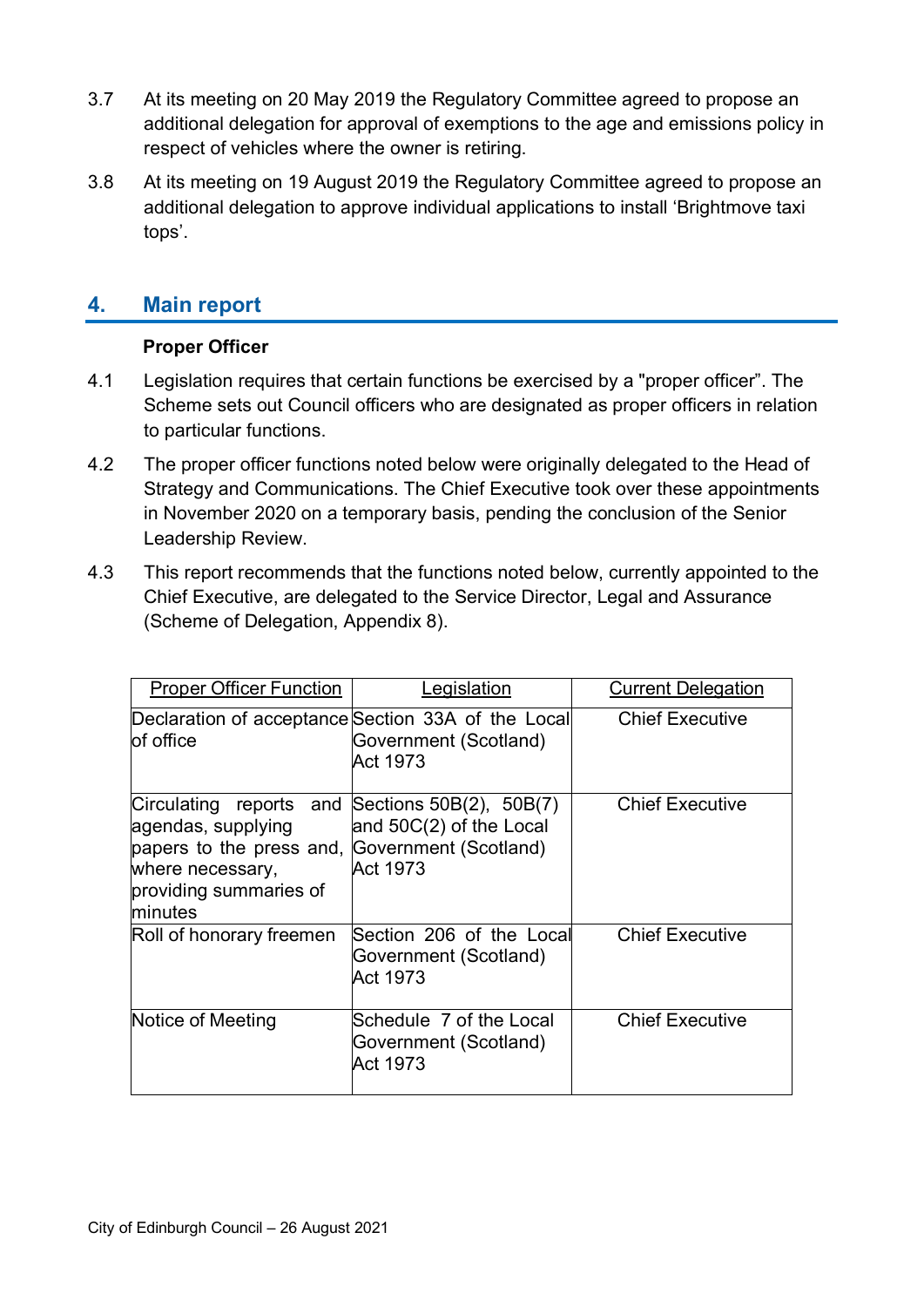| Maintaining the register Regulation 6 of the |                          | <b>Chief Executive</b> |
|----------------------------------------------|--------------------------|------------------------|
| of members' interests                        | Ethical                  |                        |
|                                              |                          |                        |
|                                              | Standards in Public Life |                        |
|                                              | etc. (Scotland) Act 2000 |                        |
|                                              | (Register of Interests)  |                        |
|                                              | Regulations 2003         |                        |
|                                              |                          |                        |

### **Licensing**

- 4.4 Following consideration at the Licensing Sub-Committee and Regulatory Committee, an amendment has been proposed to delegate authority to the Executive Director of Place to approve exemptions to the age and emissions policy in respect of vehicle owners who are retiring. (Scheme of Delegation, Appendix 5, 226)
- 4.5 Following consideration at the Licensing Sub-Committee and Regulatory Committee, an amendment has been proposed to delegate authority to the Executive Director of Place to approve individual applications to install 'Brightmove taxi tops'. (Scheme of Delegation Appendix 5, 227)
- 4.6 Both amendments are intended to provide an efficient service for applicants and manage committee business.

### **Contracts**

- 4.7 A further amendment is proposed to allow for Committee approval of a contract award or future call off from a Council framework, which has been approved by Committee, to be delegated to the appropriate officer beyond a period of six months.
- 4.8 Section 50G of the Local Government (Scotland) Act 1973 as amended, requires local authorities to maintain a list of the powers exercisable by officers (including the title of the officer) where the powers may be discharged by them for a period exceeding six months. The financial thresholds set out in the Council's Contract Standing Orders above which Committee approval is required will still be applicable.

### **Public Health - Coronavirus**

- 4.9 New public health regulations have been introduced in response to the Coronavirus outbreak. It is likely that these regulations could be in place for the foreseeable future or new powers added in the form of amendments.
- 4.10 It is proposed that the powers, and any amendments, given to the Council to enforce any Coronavirus public health restrictions are delegated to the Executive Director of Place. (Scheme of Delegation, Appendix 6, 319)

### **Review**

4.11 There will be a review of Committee effectiveness ahead of the new Council in May 2022. The Scheme will be updated based on any findings and submitted for approval.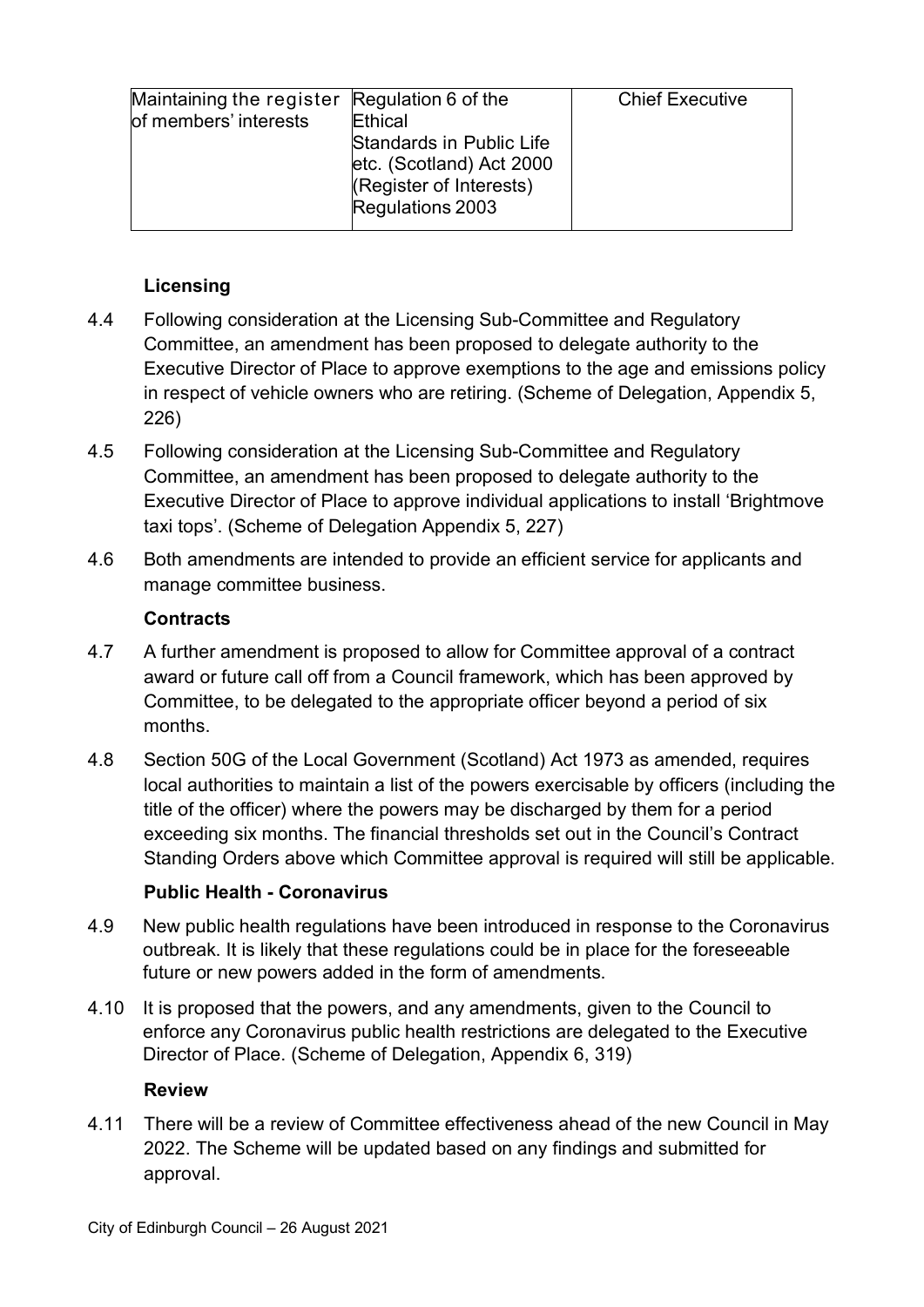### **5. Next Steps**

5.1 The approved Scheme of Delegation will be implemented from 27 August 2021.

### **6. Financial impact**

6.1 There are no direct financial impacts as a result of this report.

### **7. Stakeholder/Community Impact**

7.1 Consultation and engagement on the contents of this report has taken place with the relevant officers.

### **8. Background reading/external references**

- 8.1 [The City of Edinburgh Council, 15 October 2020, The Scheme of Delegation](https://democracy.edinburgh.gov.uk/ieListDocuments.aspx?CId=150&MId=5592)
- 8.2 [Leadership Advisory Panel, 31 March 2020 Minute](https://democracy.edinburgh.gov.uk/ieListDocuments.aspx?CId=162&MId=5491&Ver=4)
- 8.3 [The City of Edinburgh Council, 7 February 2019, Planning Statutory Scheme of](https://democracy.edinburgh.gov.uk/CeListDocuments.aspx?MID=1022&RD=Meeting&DF=07%2f02%2f2019&A=1&R=0)  **Delegation**
- 8.4 [Regulatory Committee, 20 May 2019, Age Limitations and Emissions Standards for](https://democracy.edinburgh.gov.uk/CeListDocuments.aspx?CommitteeId=144&MeetingId=4155&DF=20%2F05%2F2019&Ver=2)  [Taxis and Private Hire Cars -](https://democracy.edinburgh.gov.uk/CeListDocuments.aspx?CommitteeId=144&MeetingId=4155&DF=20%2F05%2F2019&Ver=2) Update
- 8.5 [Regulatory Committee, 19 August 2019, Request for Variation: Taxi Vehicle](https://democracy.edinburgh.gov.uk/ieListDocuments.aspx?CId=144&MId=370&Ver=4)  License [Conditions \(Advertising\)](https://democracy.edinburgh.gov.uk/ieListDocuments.aspx?CId=144&MId=370&Ver=4)

### **9. Appendices**

9.1 Appendix 1 – The Scheme of Delegation to Officers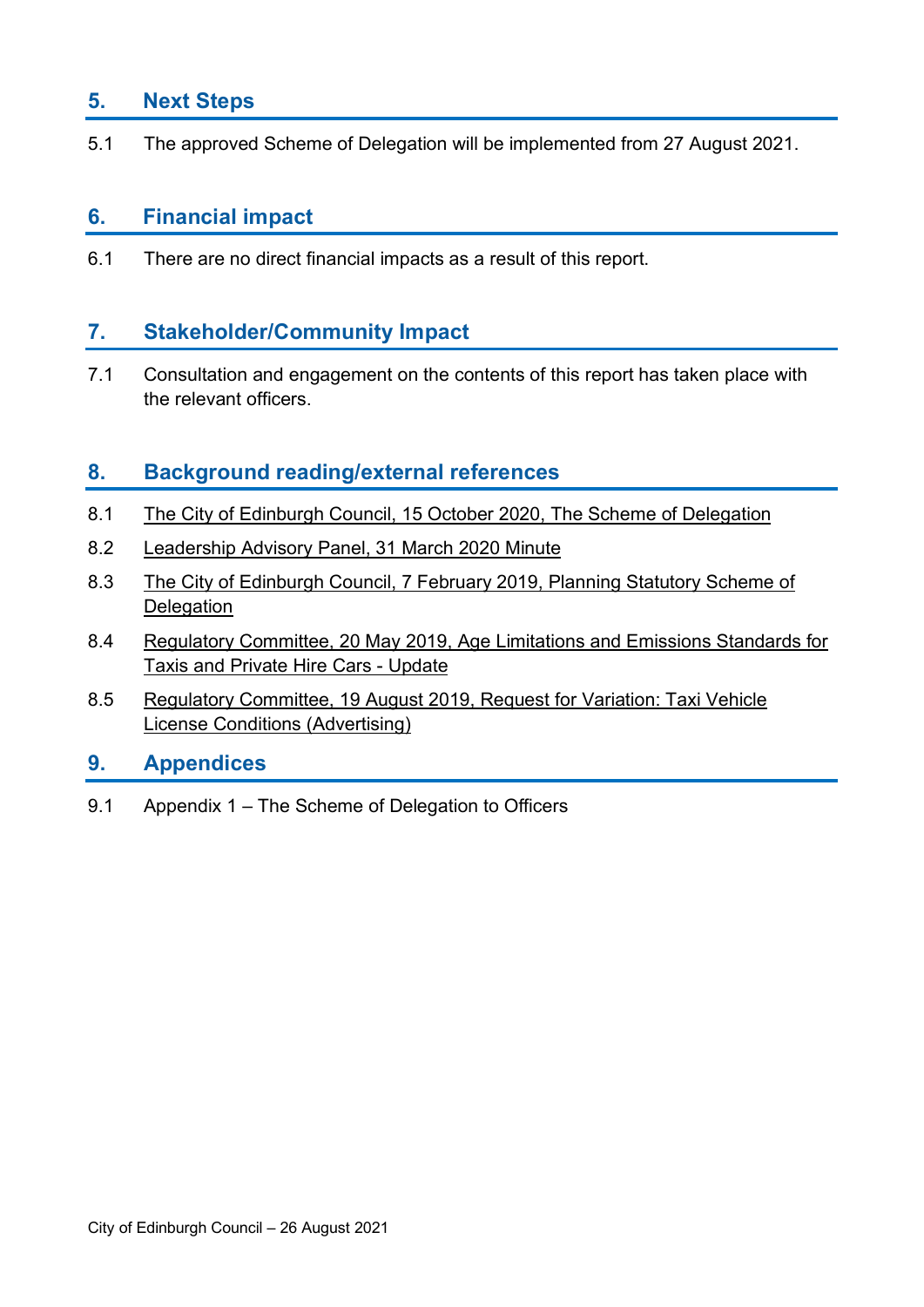# **CITY OF EDINBURGH COUNCIL**

# **SCHEME OF DELEGATION TO OFFICERS**

Page **1** of **110**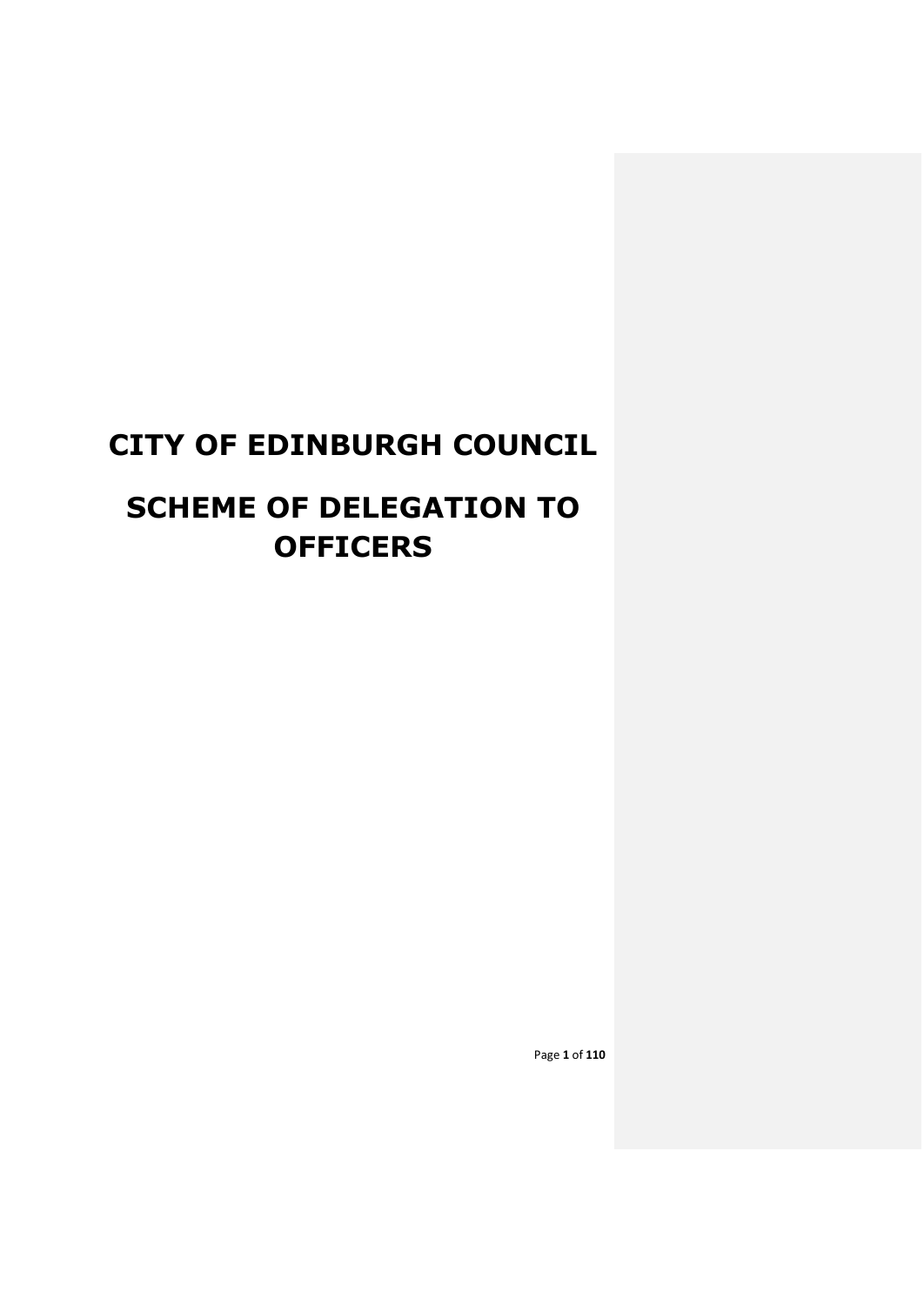#### **Contents**

| 1. GENERAL<br>Scheme<br>Principles of delegation                                                                                                                | 5<br>5<br>6             |
|-----------------------------------------------------------------------------------------------------------------------------------------------------------------|-------------------------|
| <b>2. CONSULTATION WITH ELECTED MEMBERS</b><br>Politically controversial matters and material decisions<br>Local members<br>Responsibility to inform<br>Reports | 7<br>7<br>7<br>7<br>8   |
| <b>3. DELEGATION</b><br>Delegated authority<br><b>Material decisions</b><br><b>Major Projects</b><br><b>Contracts Standing Orders</b>                           | 8<br>8<br>9<br>10<br>11 |
| <b>4. DELEGATION TO CHIEF EXECUTIVE</b>                                                                                                                         | 11                      |
| <b>5. DELEGATION TO CHIEF EXECUTIVE AND EXECUTIVE DIRECTORS</b>                                                                                                 | 12                      |
| 6. DELEGATION TO THE EXECUTIVE DIRECTOR OF EDUCATION AND CHILDREN'S<br><b>SERVICES COMMUNITIES AND</b><br><b>FAMILIES</b>                                       | 12                      |
| 7. DELEGATION TO THE EXECUTIVE DIRECTOR OF RESOURCESCORPORATE<br><b>SERVICES</b>                                                                                | 13                      |
| 8. DELEGATION TO THE CHIEF OFFICER - EDINBURGH HEALTH AND<br><b>SOCIAL CARE PARTNERSHIP</b>                                                                     | 13                      |
| <b>9. DELEGATION TO THE EXECUTIVE DIRECTOR OF PLACE</b>                                                                                                         |                         |
|                                                                                                                                                                 | 13                      |
| <b>10. DELEGATION TO THE CHIEF PLANNING OFFICER</b>                                                                                                             | 14                      |
| Appendix 1 – General Delegation to Chief Executive and Executive<br><b>Directors</b>                                                                            | 15                      |
| Funds, contracts and property                                                                                                                                   | 15                      |
| Proper officers                                                                                                                                                 | 15                      |
| Legal                                                                                                                                                           | 16                      |
| <b>Staff</b>                                                                                                                                                    | 16                      |
| <b>Health and Safety</b>                                                                                                                                        | 18                      |
| Health and Wellbeing<br>Use of land and buildings                                                                                                               | 18<br>18                |

Page **2** of **110**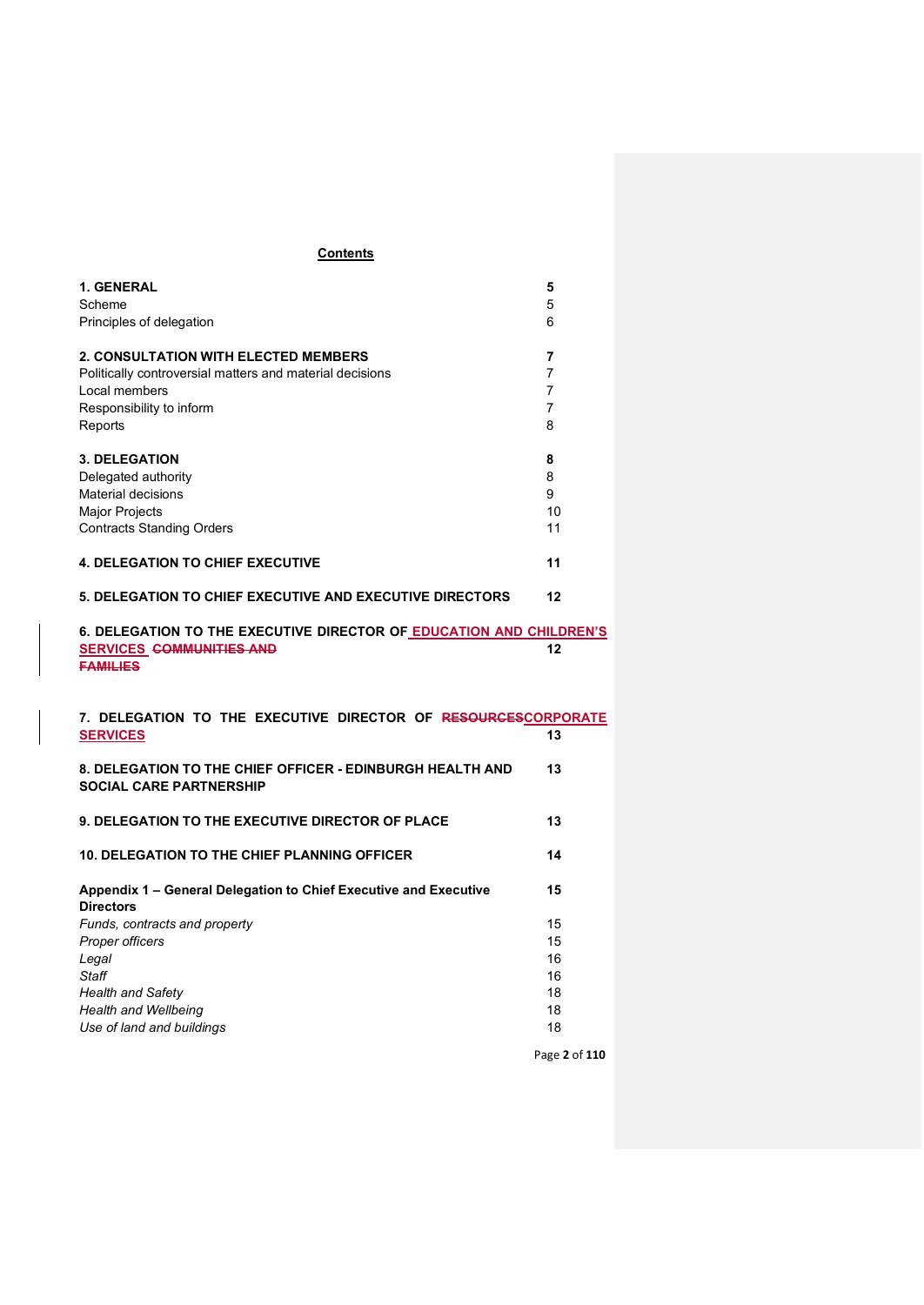| Regulation of investigatory powers                                                | 19            |                                                        |
|-----------------------------------------------------------------------------------|---------------|--------------------------------------------------------|
| Grants                                                                            | 19            |                                                        |
| Hospitality                                                                       | 19            |                                                        |
| Write off                                                                         | 20            |                                                        |
| Access to information                                                             | 20            |                                                        |
| Consultations                                                                     | 20            |                                                        |
| Grant offers                                                                      | 20            |                                                        |
| Council companies                                                                 | 20            |                                                        |
| Appendix 2 - Delegation to the Executive Director of Education and Children's     |               |                                                        |
| <b>Services-Communities and</b>                                                   | 22            |                                                        |
| <b>Families</b>                                                                   |               |                                                        |
| Education                                                                         | 22            |                                                        |
| Social Work                                                                       | 25            |                                                        |
| Sport                                                                             | 32            |                                                        |
| Libraries                                                                         | 32            |                                                        |
|                                                                                   |               |                                                        |
| Appendix 3 - Delegation to the Executive Director of Resources Corporate Services |               |                                                        |
|                                                                                   | 34            |                                                        |
| <b>Legal and Assurance</b>                                                        | 34            |                                                        |
| <b>Human Resources</b>                                                            | 34            |                                                        |
| Finance                                                                           | 35            |                                                        |
| <b>Customer and Digital Services</b>                                              | 36            |                                                        |
| <b>Investment and Pensions</b>                                                    | 37            |                                                        |
| <b>Property and Facilities Management</b>                                         |               |                                                        |
| <b>Edinburgh Shared Repair Service</b>                                            |               |                                                        |
|                                                                                   |               |                                                        |
| Appendix 4 - Delegation to the Chief Officer - Edinburgh Health and Social 43     |               |                                                        |
| <b>Care Partnership</b>                                                           |               |                                                        |
| All service users                                                                 | 43            |                                                        |
| <b>Community Care</b>                                                             | 45            |                                                        |
|                                                                                   |               |                                                        |
| Appendix 5 - Delegation to the Executive Director of Place                        | 49            |                                                        |
| <b>Notices and Orders</b>                                                         | 49            |                                                        |
| Roads                                                                             | 49            |                                                        |
| Traffic                                                                           | 56            |                                                        |
| Housing and Regeneration                                                          | 62            |                                                        |
| <b>Property and Facilities Management</b>                                         | 65            |                                                        |
| <b>Edinburgh Shared Repair Service</b>                                            | 68            | <b>Commented [LM(1]: Moved from Corporate Services</b> |
| Licensing                                                                         | 69            |                                                        |
| Community safety, environmental, consumer protection and registration etc.        | 72            |                                                        |
| Parks and Greenspace                                                              | 80            |                                                        |
|                                                                                   |               |                                                        |
| <b>Waste Services</b>                                                             | 82            |                                                        |
| <b>Building Standards</b>                                                         | 85            |                                                        |
| Floods, Reservoirs and Coasts                                                     | 86            |                                                        |
| City Strategy and Economy                                                         | 90            |                                                        |
|                                                                                   | Page 3 of 110 |                                                        |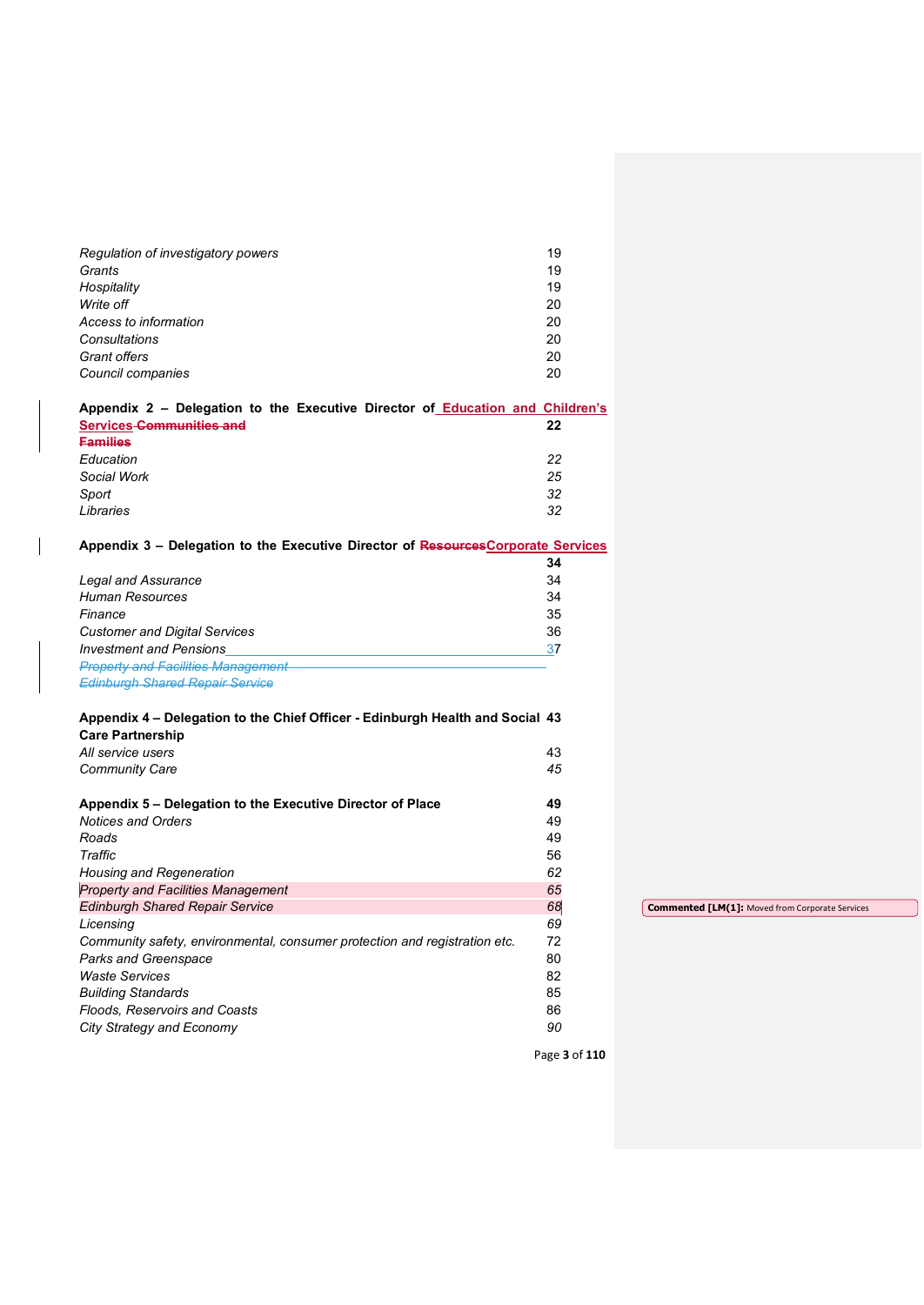| Culture                                                 | 91  |
|---------------------------------------------------------|-----|
| <b>Public Safety</b>                                    | 92  |
|                                                         |     |
| Appendix 6 – Chief Planning Officer                     | 93  |
| <b>Planning policy</b>                                  | 93  |
| Local Development Plan Preparation                      | 94  |
| Planning applications etc.                              | 94  |
| Enforcement action                                      | 98  |
| Landscape                                               | 100 |
| Appeals                                                 | 100 |
| Legal Agreements                                        | 101 |
| Miscellaneous                                           | 101 |
| Flooding                                                | 102 |
|                                                         |     |
| Appendix 7 – Statutory functions and Statutory officers | 103 |
| Appendix 8 – Proper Officer functions                   | 105 |
|                                                         |     |
| Appendix 9 – List of legislation                        | 107 |

Page **4** of **110**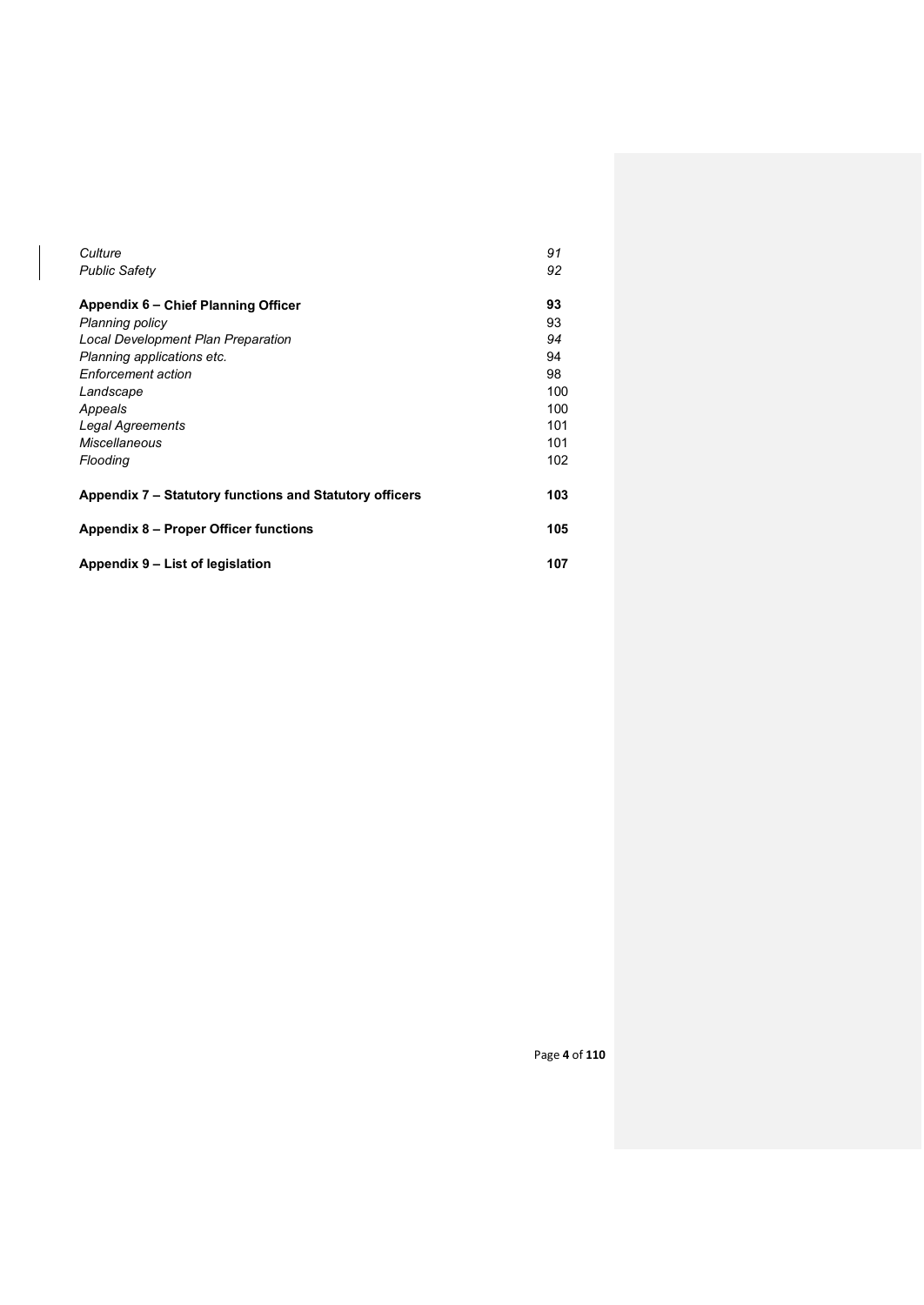City of Edinburgh Council – Scheme of Delegation to Officers

#### **CITY OF EDINBURGH COUNCIL**

#### **SCHEME OF DELEGATION TO OFFICERS**

#### **1. GENERAL**

- 1.1 This Scheme of Delegation to Officers ("**Scheme**") applies from 22 November 2019 and sets out the powers delegated by the City of Edinburgh Council ("**Council**") to officers, pursuant to the Local Government (Scotland) Act 1973. The Scheme is intended to facilitate the efficient conduct of Council business by clearly setting out the nature and extent of the powers delegated to officers by the Council.
- 1.2 The powers delegated to officers in terms of this Scheme are subject to change by act of Council in accordance with the Standing Orders of the Council.
- 1.3 The Local Government (Scotland) Act 1973 requires the Council to maintain a list specifying those powers which are exercisable by officers and stating the title of the officer who exercises that power. The lists of powers are set out in this Scheme.
- 1.4 In this Scheme:
	- (a) a reference to "**Executive Director**" means any of the Executive Directors of the Council or the Chief Officer - Edinburgh Health and Social Care Partnership (and "**Executive Directors**" shall be interpreted accordingly);
	- (b) a reference to a statute or statutory provision:
		- (i) is a reference to it as amended, extended or re-enacted from time to time; and
		- (ii) shall include all subordinate legislation made from time to time under that statute or statutory provision;
	- (c) any reference to this Scheme shall include the appendices to the Scheme ("**Appendices**" and each an "**Appendix**");
	- Page **5** of **110** (d) a reference to "**Council Policies" shall** include all and any policies approved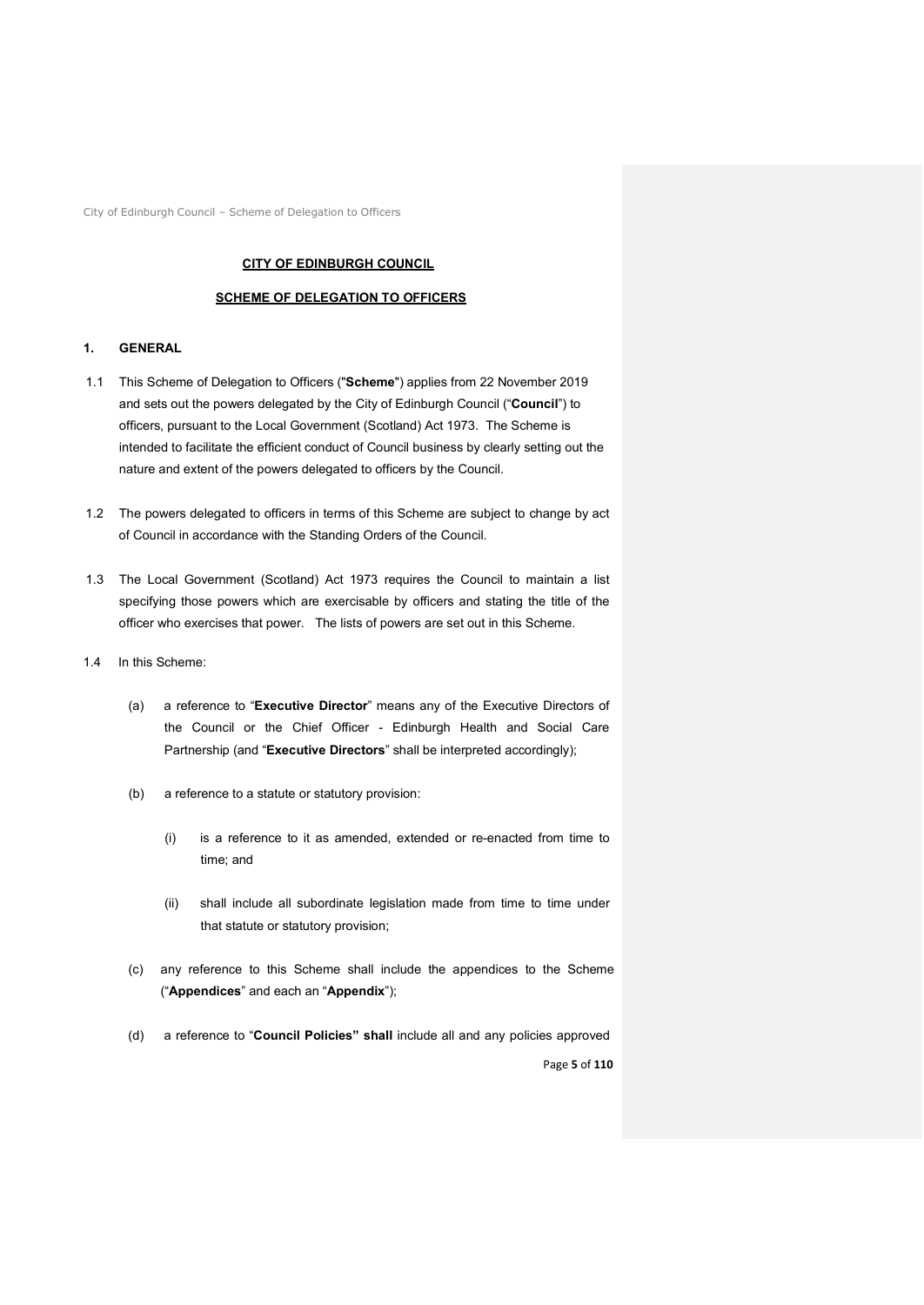City of Edinburgh Council – Scheme of Delegation to Officers

by the Council from time to time (and "**Council Policy**" shall be interpreted accordingly);

- (e) references to paragraphs are to paragraphs of this Scheme; and
- (f) headings are for convenience, do not form part of this Scheme and shall not be used in its interpretation.

#### **Principles of delegation**

- 1.5 Officers to whom power is delegated in terms of this Scheme must exercise their powers in accordance with the following principles:
	- (a) the decision or action must not be a matter ("**Reserved Matter**"):
		- (i) reserved by law to the Council or a Committee or sub-committee of the Council ("**Committee**"); or
		- (ii) that the Council or a Committee has expressly determined should be discharged otherwise than by an officer;
	- (b) the decision or action must not alter or be contrary to law or to policy set by the Council and its Committees;
	- (c) the decision or action must be taken in accordance with the Council's Standing Orders as amended from time to time;
	- (d) the decision or action must be taken in accordance with the Financial Regulations and Corporate Debt Policy as amended from time to time and comply with the financial limits set out in those documents;
	- (e) the financial consequences of the decision or action must be contained within the budget approved by Council for the financial year in question;
	- (f) the decision or action must not give rise to a conflict of interest as set out in the Council's code of conduct for employees; and
	- (g) elected members must be appropriately consulted, and officers must comply

Page **6** of **110**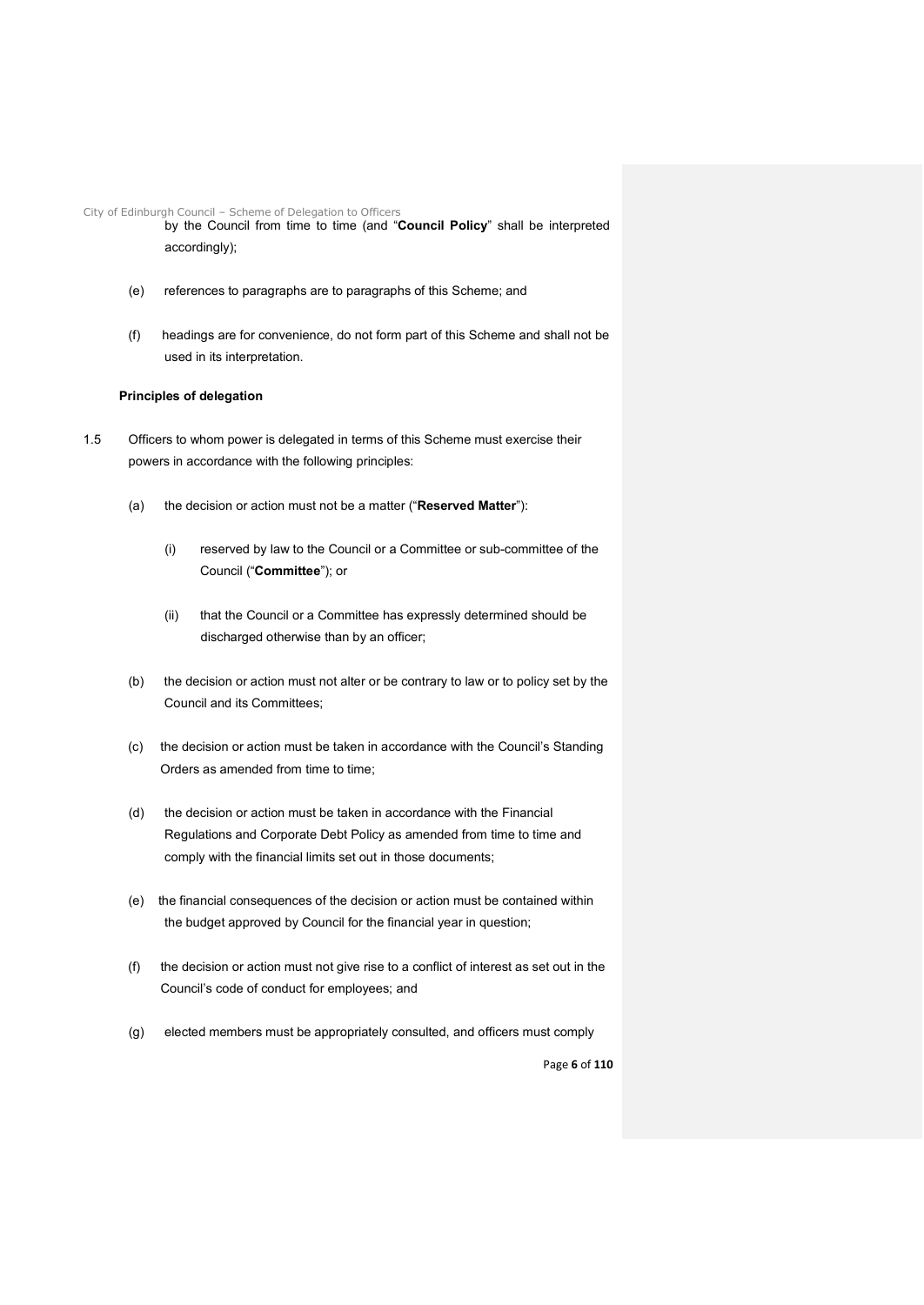City of Edinburgh Council – Scheme of Delegation to Officers with the provisions of paragraph 2 of this Scheme.

- 1.6 If there is a question or dispute on whether a decision taken or proposed to be taken by an officer contravenes the provisions of this Scheme, it will be decided by the Chief Executive in consultation with the Leader of the Council (or the deputy Leader if the Leader is absent).
- 1.7 Each Executive Director shall have authority to take all decisions or actions necessary to implement a policy approved by or a decision previously taken by the Council or a Committee or which facilitate or are conducive to the implementation of such a policy or decision.

#### 2. **CONSULTATION WITH ELECTED MEMBERS**

#### **Politically controversial matters and material decisions**

- 2.1 Where a decision or action proposed to be taken under delegated powers is likely to be regarded as politically controversial or is a decision (**"Material Decision"**) that will have or is likely to have:
	- (a) a significant effect on financial, reputational or operational risk; and/or
	- (b) a significant impact on service delivery or performance;

the appropriate elected members will be consulted before any decision or action is taken. Appropriate elected members will include the relevant convener or viceconvener(s) and, where appropriate, the Leader and/or deputy Leader.

#### **Local Members**

2.2 Where a decision or action relates to a particular ward or wards (and not to the whole area of the Council) and is likely to directly affect the ward interests of a local member or members, those members will be consulted before any decision or action is taken (save in the case of matters of a routine or confidential nature).

#### **Responsibility to inform**

2.3 It is the responsibility of the Chief Executive or relevant Executive Director to keep

Page **7** of **110**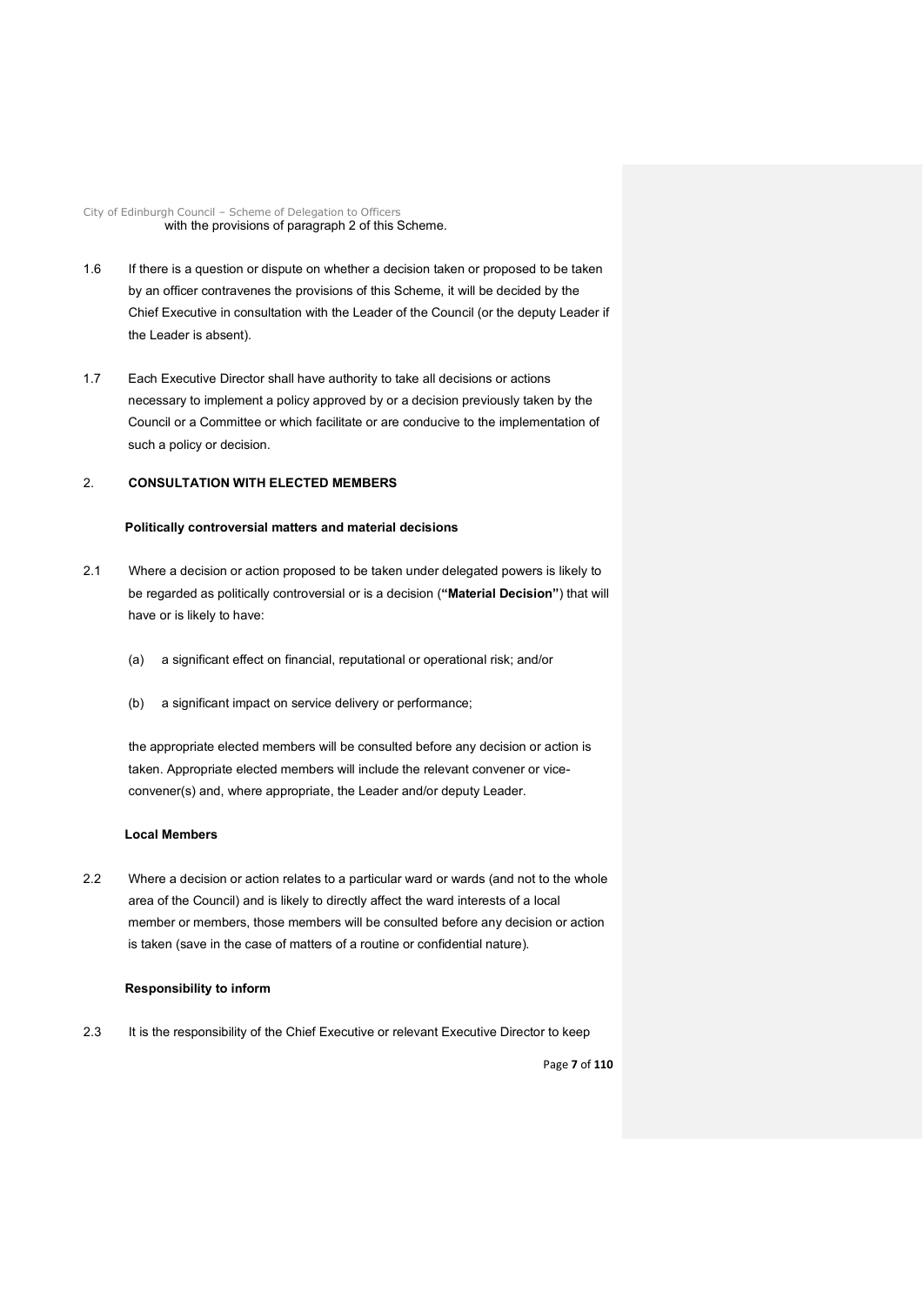City of Edinburgh Council – Scheme of Delegation to Officers

the elected members of the Council appropriately informed about activity arising within the scope of the delegated authority under this Scheme.

#### **Reports**

2.4 The Council or any Committee may require the Chief Executive or Executive Directors to submit reports on the decisions taken and action authorised by them under delegated authority. The Chief Executive or relevant Executive Director shall submit a report in relation to any Material Decision to Council or the appropriate Committee.

#### 3. **DELEGATION**

#### **Delegated authority**

- 3.1 The Council delegates authority for certain powers or functions to the Chief Executive, Executive Directors and service directors heads of service as detailed in this Scheme.
- 3.2 In the event that the Chief Executive, Executive Director is unavailable, his/her deputy or the head of the relevant service director will have delegated authority to take urgent decisions in the absence of the Chief Executive or Executive Director.
- 3.3 The Chief Executive or Executive Directors may sub-delegate their delegated powers to their deputy or head(s) of service director or such other officer(s) in their service area as they may consider appropriate. Each officer to whom powers are delegated may sub-delegate to such other officers in their service area as they may consider appropriate. This will be in each case the officer of an appropriate level of seniority who is most closely involved with the matter in question. The Chief Executive and Executive Directors will remain accountable for decisions taken by their sub-delegates.
- 3.4 Sub-delegation of functions by any officer to another officer in accordance with this Scheme will not prevent the officer from whom the authority is being delegated from also discharging those functions.
- 3.5 Where authority has been sub-delegated by one officer to another in accordance with this Scheme, such authority can be revoked at any time without prejudice to any previous decisions made under that authority.

Page **8** of **110**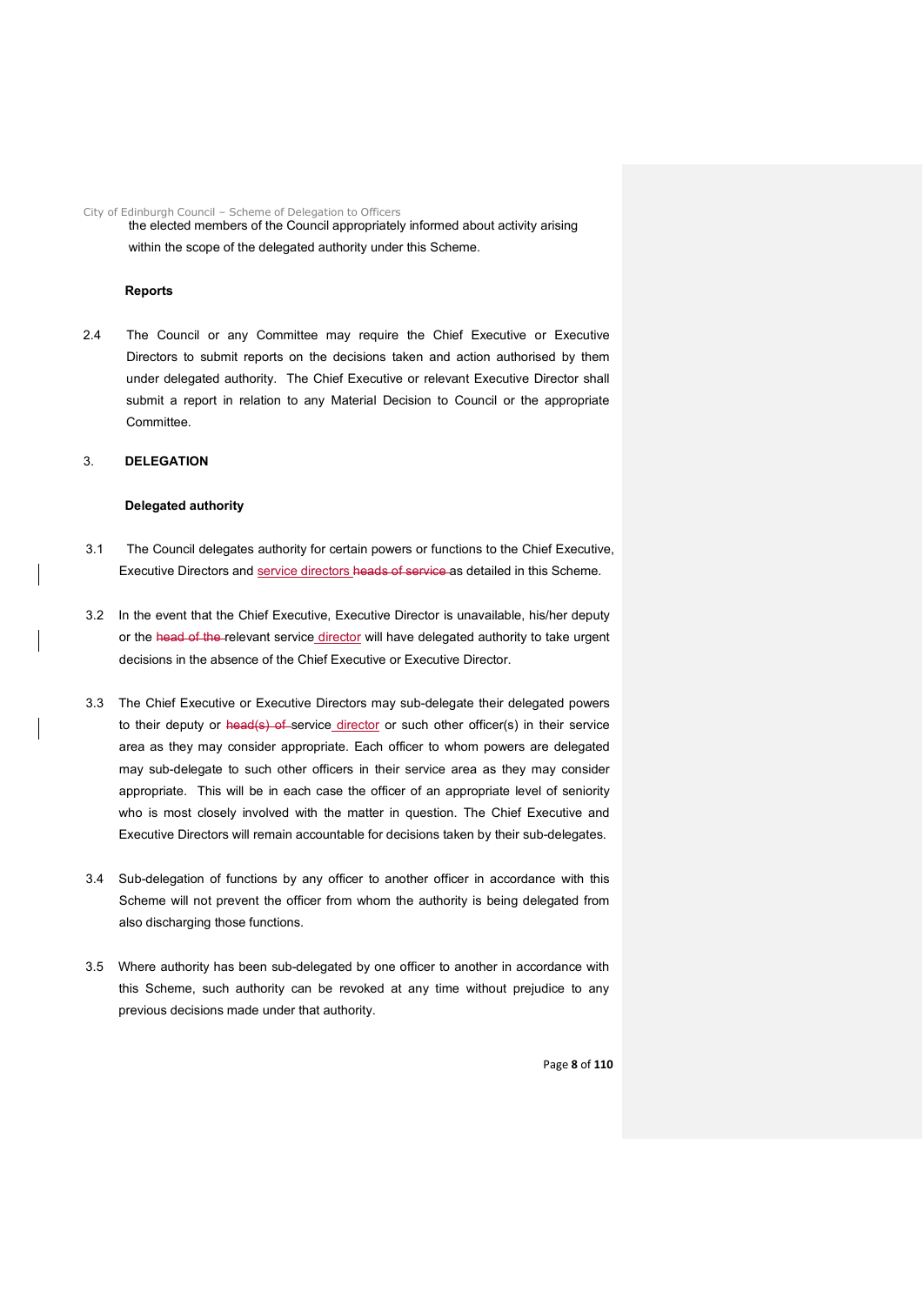City of Edinburgh Council – Scheme of Delegation to Officers

- 3.6 Certain functions ("**Statutory Functions**") must, by law, be carried out by certain statutory officers. The Council delegates authority to those statutory officers ("**Statutory Officers**") to carry out the Statutory Functions. A list of the Statutory Functions and the Statutory Officers can be found in Appendix 8.
- 3.7 The authority delegated to the Chief Executive and Executive Directors in terms of this Scheme shall not include any Statutory Function, which shall be exercised by the appropriate Statutory Officer.
- 3.8 Legislation requires that certain functions be exercised by a "**proper officer**". This Scheme sets out Council officers who are designated as proper officers in relation to functions. An officer who is designated as a proper officer by this Scheme may also designate in writing other officer(s) in his or her service area to exercise his or her functions as proper officer. Such designation can be revoked at any time by the designating officer without prejudice to any previous actions taken under that designation. Designated proper officers are set out in paragraph 5 of Appendix 1, paragraph 21 of Appendix 7 and in Appendix 9.
- 3.9 Appropriate records must be kept of any sub-delegations of powers made under the Scheme.

#### **Material Decisions**

- 3.10 Notwithstanding the terms of any delegation of authority to Executive Directors or other officers in terms of this Scheme, all Material Decisions shall be taken in consultation with the Corporate Leadership Team ("**CLT**"). It is intended that this will engender greater transparency; foster a collegiate culture of collective decision-making among Executive Directors; and ensure proper corporate oversight, scrutiny and challenge of Material Decisions.
- 3.11 It is the responsibility of each Executive Director or other officer to whom powers are delegated to consider whether a decision or action in relation to a matter delegated to him/her is a Material Decision and in the case of an officer other than an Executive Director, to bring it to the attention of the relevant Executive Director and/ or Statutory **Officers.** The relevant Executive Director/ or Statutory Officer will bring any Material Decision to the next available meeting of the CLT.
- Page **9** of **110** 3.12 In the case of any Material Decision that relates to a Statutory Function, the provisions of paragraphs 2.1 and 3.12 of this Scheme shall be without prejudice to the legal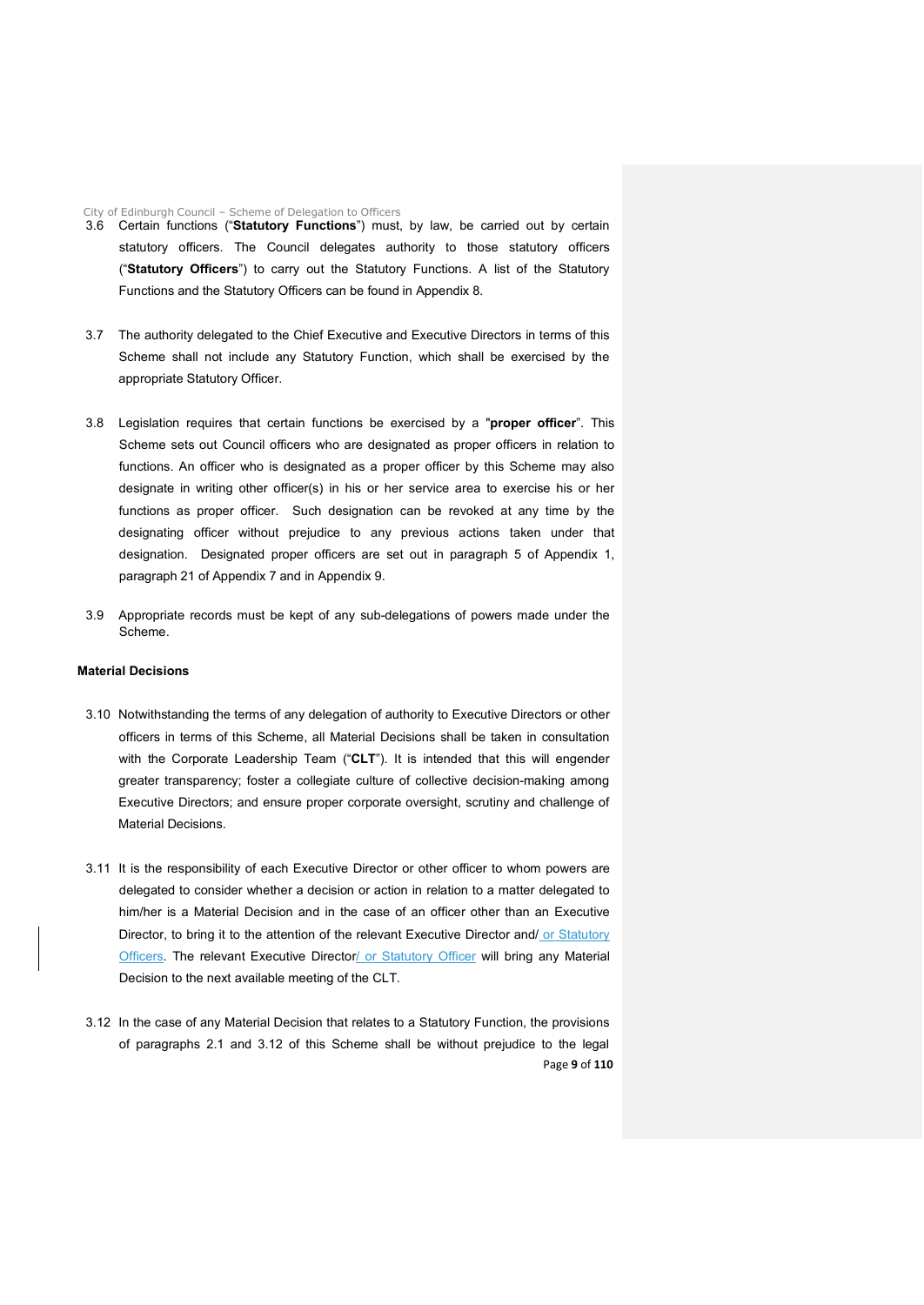City of Edinburgh Council – Scheme of Delegation to Officers duties and responsibilities of the relevant Statutory Officer.

3.13 The provisions of paragraph 3.12 of this Scheme shall be without prejudice to the principles of delegation set out in paragraph 1.5 of this Scheme and the requirement to consult with elected members set out in paragraph 2.1 of this Scheme.

#### **Major Projects**

- 3.14 The following projects ("**Major Projects**") shall be dealt with as set out in paragraph 3.15 of this Scheme:
	- (a) any project which has an estimated value of £5 million or more; or
	- (b) any other corporate project the Executive Director of Corporate Services Chief Executive shall, in consultation with the CLT and the Convener or Vice-Convener of the Finance and Resources Committee, so designate.
	- (c) Does not include projects involving the Lothian Pension Fund.
- 3.15 In order to ensure effective governance and delivery of Major Projects, the Chief Executive Director of Corporate Services will make arrangements to:
	- (a) oversee all Major Projects to ensure they are initiated appropriately, and independently assess elements of the Major Projects including:

(i) options appraisal; (ii) affordability; (iii) implementation; (iv) resource planning; (v) sustainability; (vi) equalities; (vii) environmental impact; and (viii) stakeholder engagement;

- (b) provide ongoing support to Major Projects through key stage or gateway reviews, management dashboard reporting, post completion reviews and tracking benefits realisation; and
- (c) update the CLT and the Finance and ResourcesGovernance, Risk and Best **Value Committee on the status and progress of Major Projects.**

Page **10** of **110**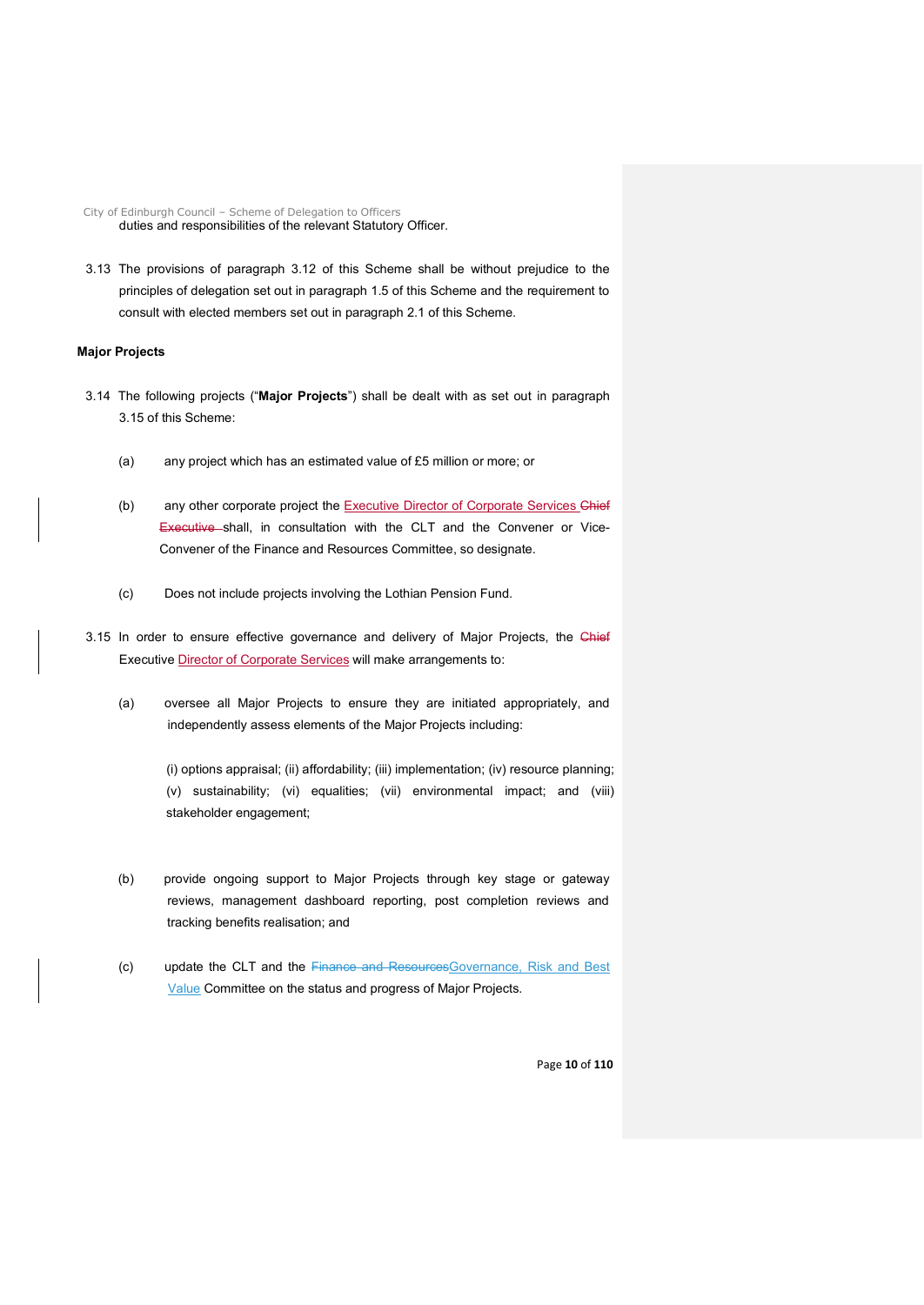City of Edinburgh Council – Scheme of Delegation to Officers **Contracts Standing Orders**

3.16 Any officer to whom relevant authority is delegated in terms of this Scheme must comply with the terms of the standing orders and have regard to the Council's procurement handbook which apply to all contracts made by or on behalf of the Council for the procurement of the execution of works, the supply of goods and materials to the Council and/or for the provision of services

a. ("**Contract Standing Orders**").

#### 4. **DELEGATION TO CHIEF EXECUTIVE**

- 4.1 As the Council's Statutory Head of Paid Service the Chief Executive has overall responsibility for the corporate management and operational functions of the Council that are delegated to officers under this Scheme. The Chief Executive is authorised to discharge any function or exercise any power delegated to any officer under this Scheme.
- 4.2 In addition, the Council authorises the Chief Executive to:
	- (a) take action to ensure that the Council's responsibilities and duties under the Civil Contingencies Act 2004 and other emergency planning, business continuity and resilience legislation are discharged;
	- (b) take any urgent action necessary in the event of a civil emergency, business continuity or resilience incident;
	- (c) act as Returning Officer for local government elections, Westminster elections, Scottish Parliament elections, European elections and Business Improvement District elections under sections 25 and 41 of the Representation of the People Act 1983;

(d) act as Counting Officer for referendums held in terms of the Political Parties, Elections and Referendums Act 2000;

(e) perform the Council's functions under the Regulation of Investigatory Powers (Scotland) Act 2000 and the Regulation of Investigatory Powers Act 2000 in accordance with Council policy, including:

Page **11** of **110**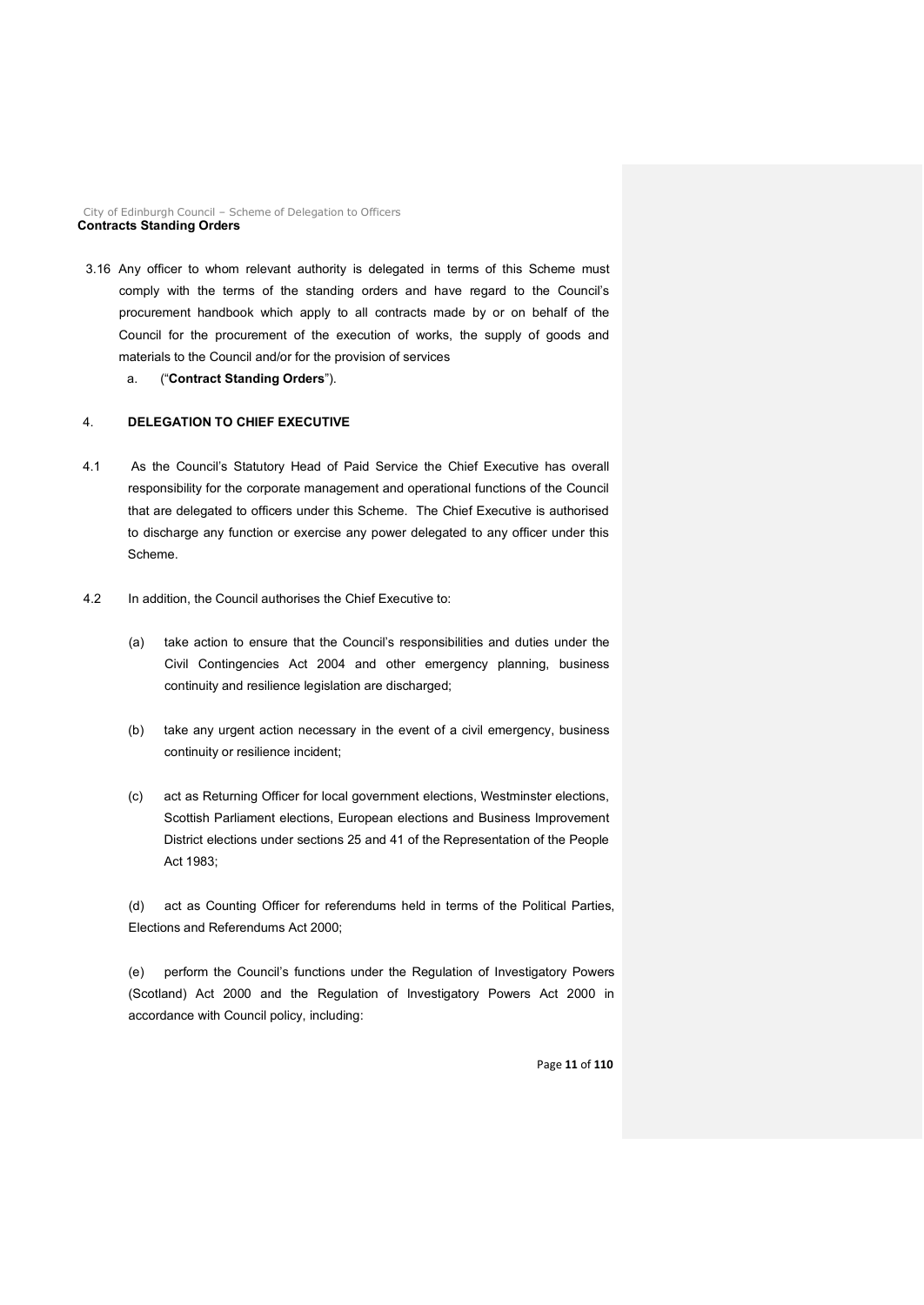City of Edinburgh Council – Scheme of Delegation to Officers

- (i) appointing authorising officers;
- (ii) authorising directed surveillance or the use of a covert human intelligence source which involves the likelihood of obtaining confidential information; and
- (iii) authorising the use of covert human intelligence sources in relation to juveniles or vulnerable adults;
- (f) monitor the Council's compliance with information compliance legislation, including the Freedom of Information (Scotland) Act 2002, Environmental Information (Scotland) Regulations 2004, INSPIRE (Scotland) Regulations 2009 and the General Data Protection Regulation 2016/679;
- monitor the management of Council records in line with the provisions of the Public Records (Scotland) Act 2011;

approve expenditure on civic hospitality in accordance with Council Policy;

**Commented [LM(2]:** Moved to Corporate Services

#### 5. **DELEGATION TO THE CHIEF EXECUTIVE AND ALL EXECUTIVE DIRECTORS**

5.1 Subject to the provisions of paragraphs 1 to 3 of this Scheme, the Chief Executive, each Executive Director and shall have delegated authority to manage all human, financial and other resources within his/her service area, including those functions set out in Appendix 1.

#### 6. **DELEGATION TO EXECUTIVE DIRECTOR OF EDUCATION AND CHILDREN'S SERVICESCOMMUNITIES AND FAMILIES**

6.1 Subject to the provisions of paragraphs 1 to 3 of this Scheme, the Executive Director of Communities and FamiliesEducation and Children's Services, or the Chief Social Work Officer , or the Chief Education Officer w where relevant, shall have delegated authority to exercise the schools, early years, children's social work services, childcare, libraries, sports, and wellbeing services, community based services relating to youth work and community justice, including those set out in Appendix 2.

Page **12** of **110**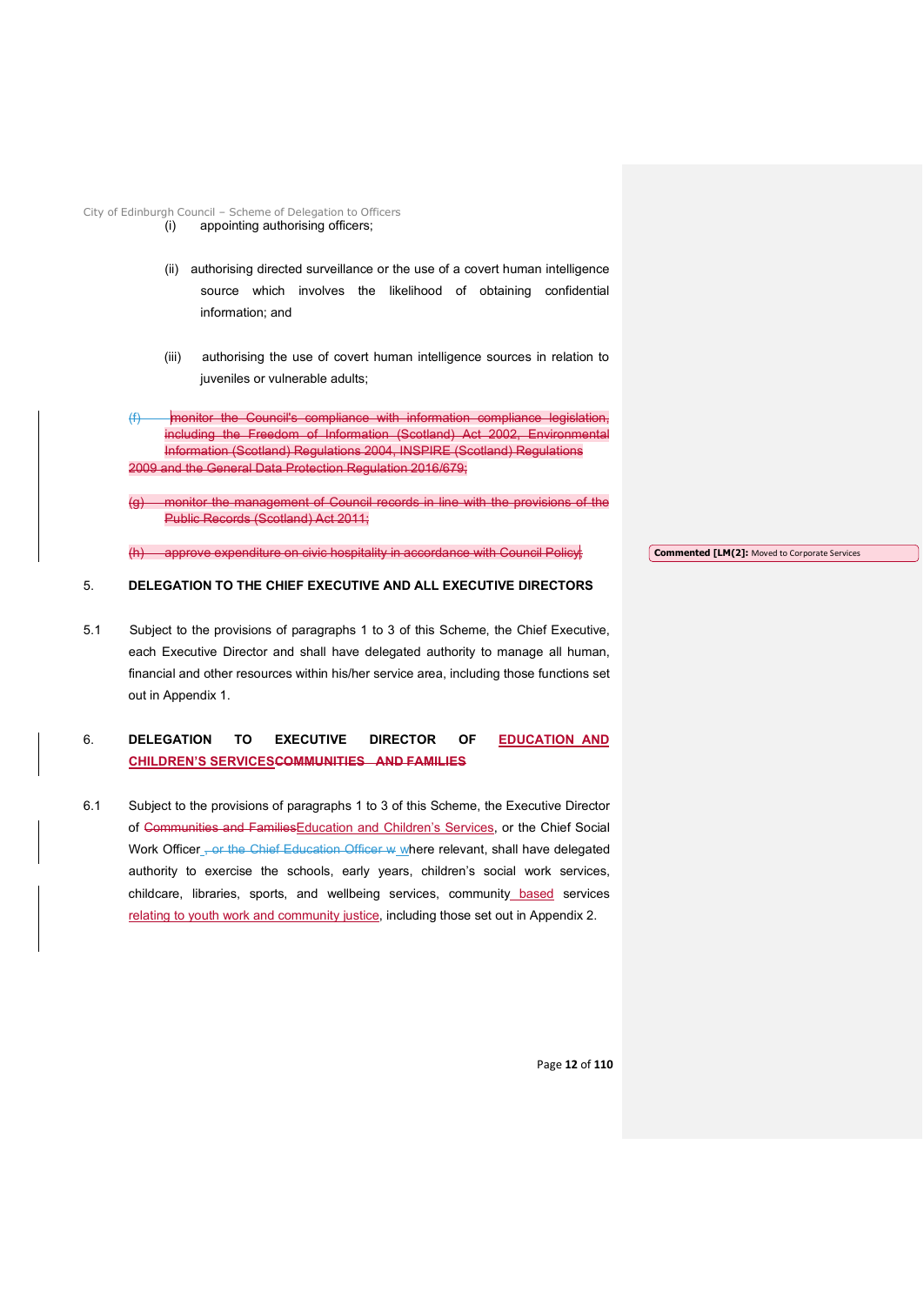City of Edinburgh Council – Scheme of Delegation to Officers

#### 7. **DELEGATION TO EXECUTIVE DIRECTOR OF RESOURCESCORPORATE SERVICES**

7.1 Subject to the provisions of paragraphs 1 to 3 of this Scheme, the Executive Director of Resources Corporate Services shall have delegated authority to carry out all financial, commercial and procurement, treasury management, investments, pensions, human resources, recruitment, payroll, learning and development, customer services, business support, banking and payments,— policy and insight, communications, strategic change and delivery, democracy, governance and resilience, welfare reform and benefits administration, digital services (ICT), legal, risk management, health and safety , internaland internal audit, operational estate and investment property, strategic asset management, catering, facilities management, cleaning, catering, security and the Edinburgh shared repairs functions of the Council, including those set out in Appendix 3.

#### 8. **DELEGATION TO CHIEF OFFICER - EDINBURGH HEALTH AND SOCIAL CARE PARTNERSHIP**

8.1 Subject to the provisions of paragraphs 1 to 3 of this Scheme, the Chief Officer - Edinburgh Health and Social Care Partnership, or the Chief Social Work Officer where relevant, shall have delegated authority to exercise the social work, social care and social welfare functions of the Council including those set out in Appendix 4, except to the extent that those functions are delegated by Council to the Integration Joint Board.

#### 9. **DELEGATION TO EXECUTIVE DIRECTOR OF PLACE**

9.1 Subject to the provisions of paragraphs 1 to 3 of this Scheme, the Executive Director of Place shall have delegated authority to carry out all powers and responsibilities associated with the Council's housing and regeneration, housing support, community safety, environmental health, Coronavirus public health restrictions, scientific services, trading standards, licensing, registration, advice services, parks, waste management and disposal, street cleaning, grounds maintenance, operational estate and investment property, strategic asset management, catering, facilities management, cleaning, catering, security and the Edinburgh shared repairs, economic development, sustainability, public safety, culture, libraries, sport and wellbeing services, community empowerment, community centres, corporate fleet

**Commented [LM(3]:** Included as referred to in paragraph 4.9 of covering report

**Commented [LM(4]:** Moved from Corporate Services

Page **13** of **110**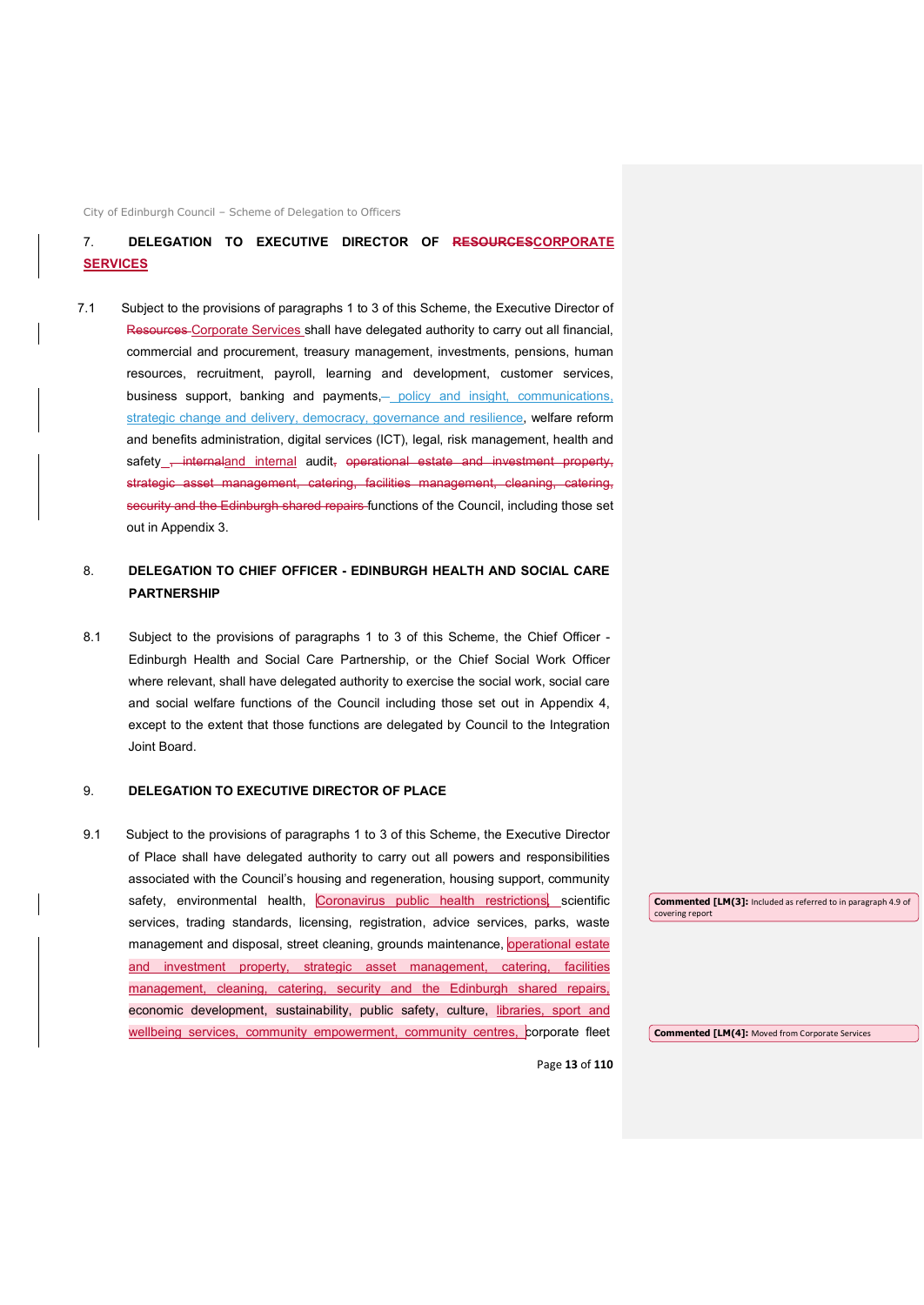City of Edinburgh Council – Scheme of Delegation to Officers management and maintenance, community transport, building standards, transport planning, roads management and maintenance, flood prevention, reservoir and coastal functions including those set out in Appendix 5.

#### 10. **DELEGATION TO CHIEF PLANNING OFFICER**

10.1 Subject to the provisions of paragraphs 1 to 3 of this Scheme, the Chief Planning Officer shall have delegated authority to exercise the planning functions set out in Appendix 6.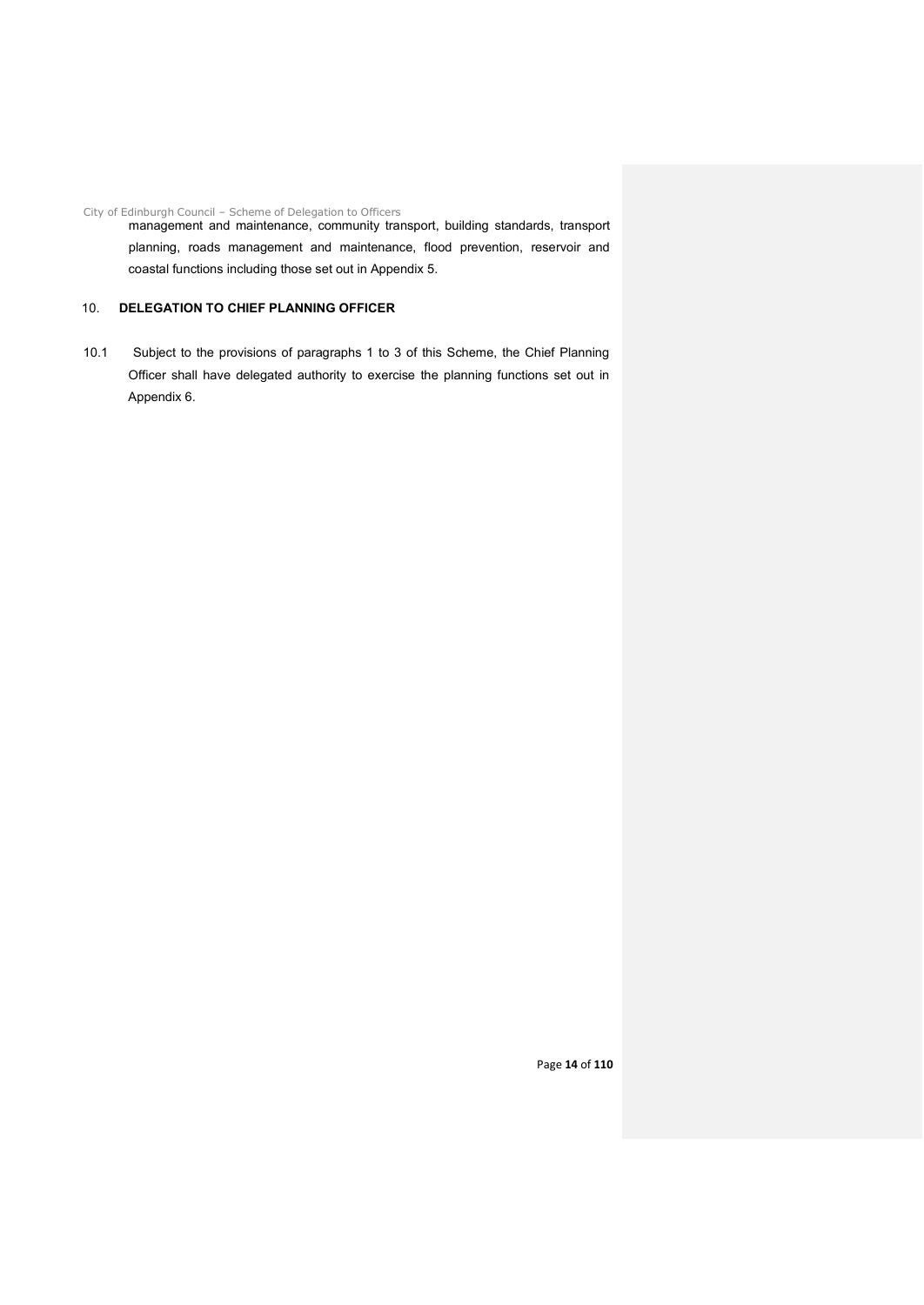Appendix 1 – General Delegation to Chief Executive and Executive Directors

#### **APPENDIX 1**

#### **GENERAL DELEGATION TO CHIEF EXECUTIVE AND EXECUTIVE DIRECTORS**

These are the functions referred to in paragraph 5 of the Scheme:

#### **Funds, contracts and property**

- 1. spending money and managing their budgets in accordance with Council approved resource allocations and with the Financial Regulations;
- 2. subject to any policies and/or directions issued by the Executive Director of Corporate Services Resources:
	- (a) transferring funds between headings within their approved revenue budgets;
	- (b) transferring funds between capital projects included in the capital budgets for their service;

provided that (1) the Executive Director of Resources Corporate Services is informed of the transfer and (2) the transfer does not affect revenue or capital budgets for future years;

- 3. entering into, terminating, varying, suspending or extending contracts (including call-off contracts or direct awards under Framework Agreements established by the Council) subject to compliance with the Council's Contract Standing Orders or as otherwise authorised by the Council;
- 4. declaring property or land surplus to requirements, including one-off blocks of flats and main door properties;

#### **Proper officers**

5. acting as proper officer in terms of any provisions of the Local Government (Scotland) Act 1973, the Requirements of Writing (Scotland) Act 1995 and generally any local government legislation and signing all deeds and other

Page **15** of **110**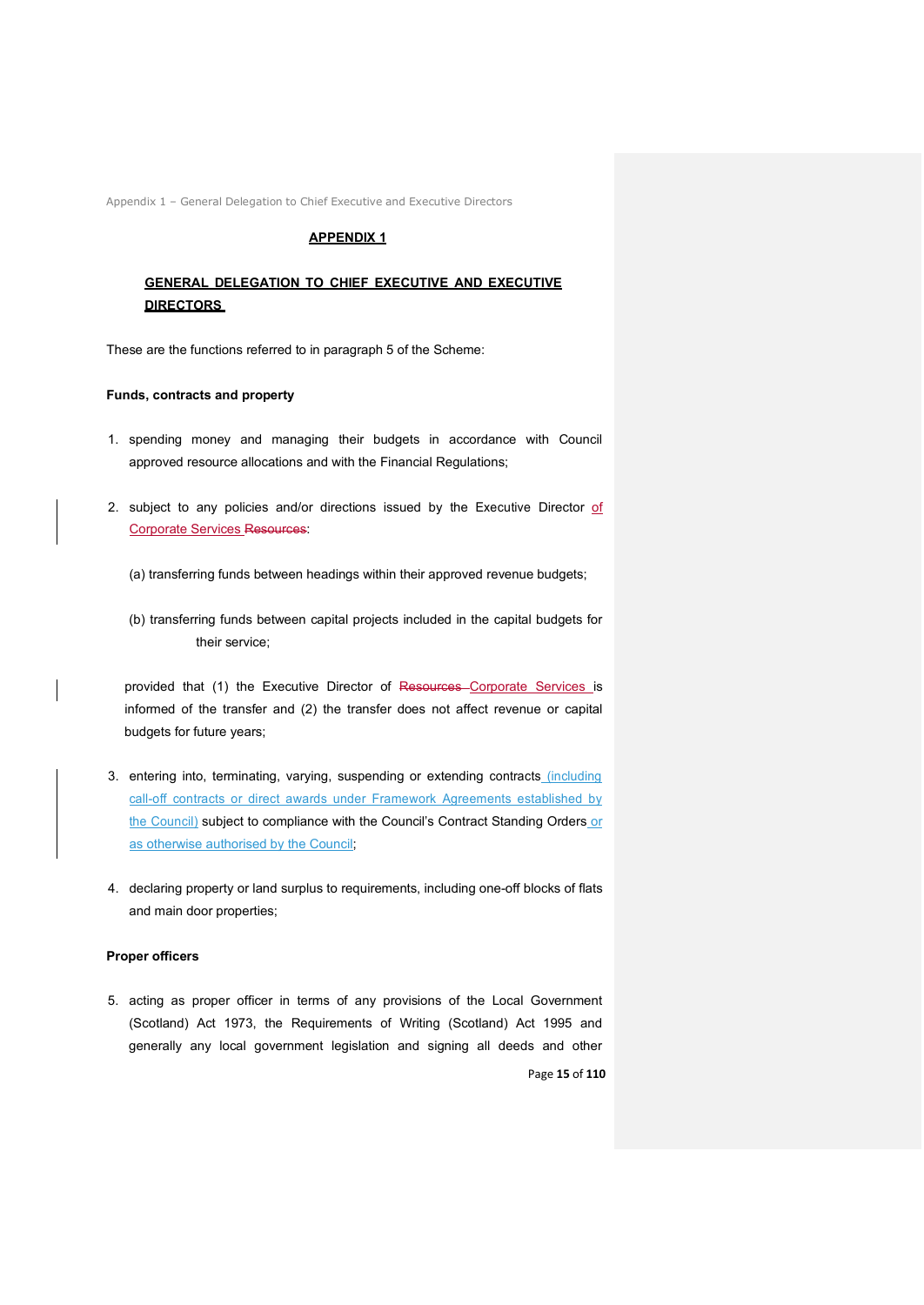Appendix 1 – General Delegation to Chief Executive and Executive Directors documents which require to be sealed with the Common Seal of the Council or are binding on the Council;

#### **Legal**

- 6. settling legal actions and claims in consultation with the Service Director: Legal and Assurance Head of Legal and Risk;
- 7. initiating, entering into, defending and withdrawing from legal proceedings in consultation with the Service Director: Head of Legal and RiskAssurance;

#### **Staff**

- 8. appointing employees within agreed staffing levels up to but excluding Heads of Service Directors;
- 9. appointing an acting Head of ServiceService Director from the staff of the Council when a Head of Service Director is absent or the post is vacant;
- 10. conducting disciplinary and grievance proceedings for employees in accordance with the Council's approved policy and procedures;
- 11. authorising staff attendance at training courses, conferences, seminars and other developmental activities, in accordance with Council's approved policy and procedures;
- 12. changing staffing structures, numbers and gradings in accordance with approved job evaluation arrangements, with the exception of significant change requiring a major formal staffingorganisational reviews, provided that such changes comply with guidelines issued by the Executive Director of ResourcesCorporate Services;
- 13. remedying inconsistencies in pay or terms and conditions of service in conjunction with the Executive Director of Corporate ServicesResources;
- 14. deciding the following staffing matters in accordance with approved Council policy, procedures and/or guidance issued by the Executive Director of Corporate Services Resources (or, in the case of teaching staff, by the Executive Director of of Education and Children's ServicesCommunities and Families):

Page **16** of **110**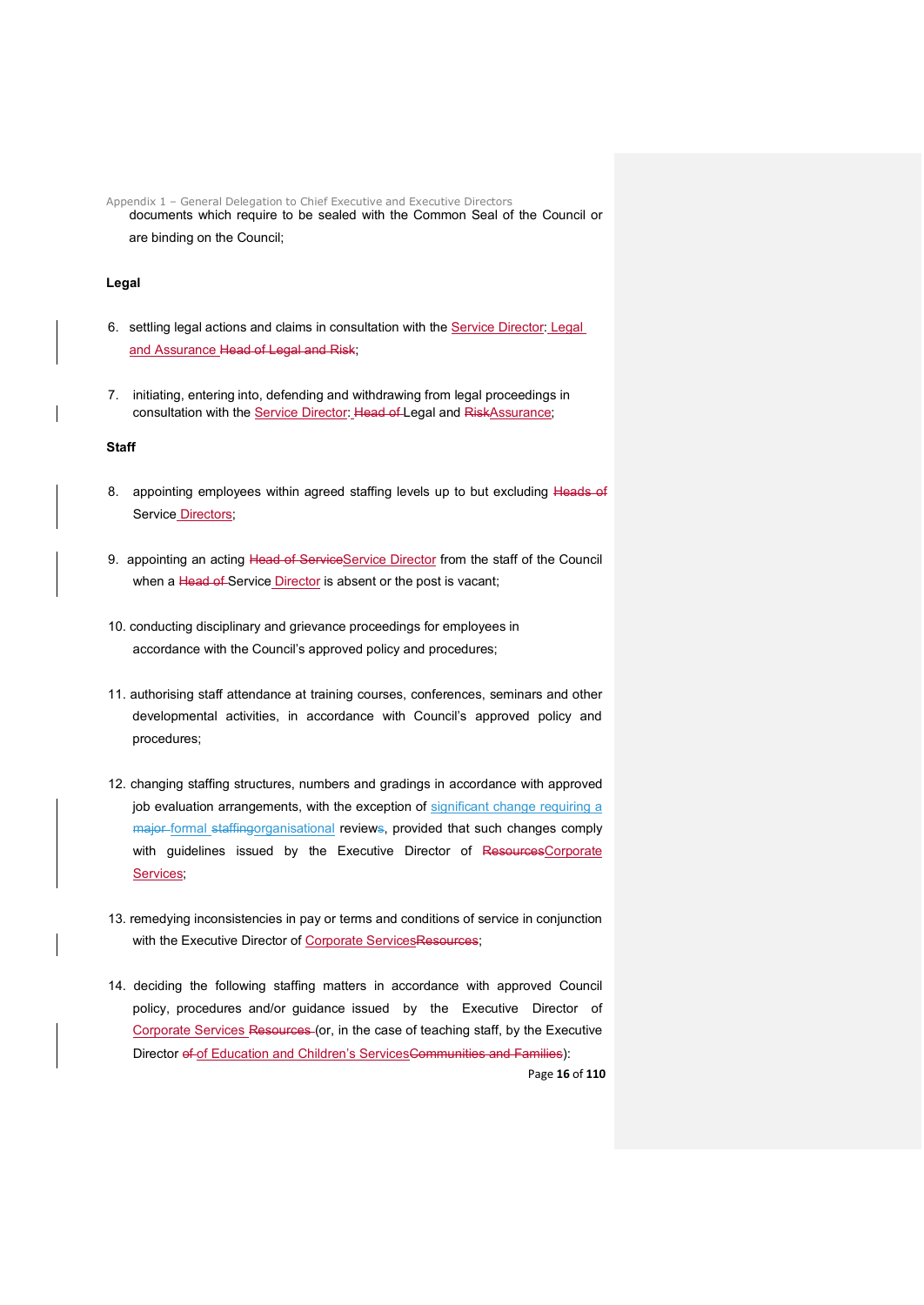Appendix 1 – General Delegation to Chief Executive and Executive Directors

- (a) approval of paid or unpaid leave for special circumstances, secondment, or leave to work or visit abroad;
- (b) entering into compromise or settlement agreements with staff in relation to their employment with the Council in consultation with the Service Director: Legal and Assurance Head of Legal and Risk, and subject also to consultation with the appropriate convener;
- (c) save in the case of an Executive Director, where the decision shall be reserved to the Finance and Resources Committee, making decisions in relation to the Local Government Pension Scheme membership (including, for example, early
- payment of pensions, late transfers, late applications to pay optional pensions contributions, augmented membership, additional pensions, and fraud/forfeiture cases);
- (d) extension of occupational sick pay allowance;
- (e) approval of payroll deductions and the recovery of overpayments;
- (f) closure of buildings in emergency or exceptional circumstances and early closure during the festive season;
- (g) approval of application for car loans in consultation with the Executive Director of Corporate ServicesResources;
- (g) approval of transfer of annual leave;
- (h) approval of overtime or additional hours of work;
- (i) approval of applications for secondary employment;
- (j) authorisation of payments for lectures, speeches etc. to external organisations;
- (k) determination of claims of up to £250 for damage to or loss of the personal property of employees in consultation with the Executive Director of Corporate ServicesResources;

Page **17** of **110**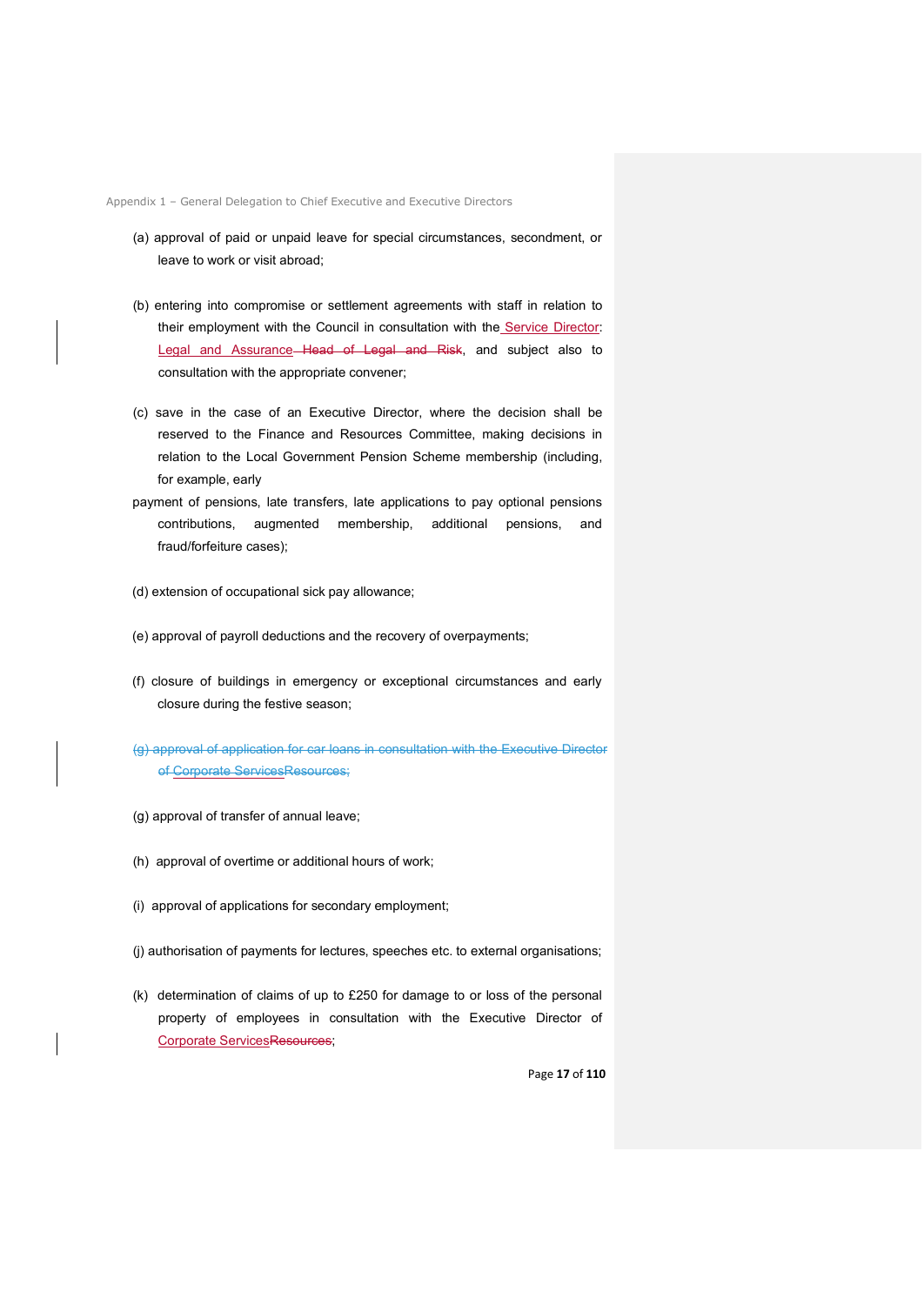Appendix 1 – General Delegation to Chief Executive and Executive Directors

#### (l) payment of removal expenses and allowances;

- (m) payment of car users' allowances;
- (n) authorisation of telephone allowances;
- (o) placement of employees on appointment on a point within a grade or grades applicable to the posts;
- (p) establishment and filling of fixed term posts in accordance with the relevant Council Policy; and,
- (q) appointment of apprentices on completion of indentures;

#### **Health and Safety**

15. implementing the Council's Health and Safety Policy and arrangements;

#### **Staff Wellbeing**

16. implementing the Council's Wellbeing Strategy and Policy for staff and associated arrangements;

#### **Use of land and buildings**

- 17. approving, subject to compliance with any approved scheme of charges, the use by appropriate organisations, bodies or persons of land and premises owned, occupied or managed by the Council (including land managed on behalf of the Common Good);
- 18. regulating access to, and conduct of persons on property owned, occupied or managed by the Council, including (1) eviction, ejection and expulsion from property and (2) the application and enforcement of management rules under sections 112 and 116 of the Civic Government (Scotland) Act 1982 as approved by the Council from time to time;
- 19. approving the temporary closure of property owned, occupied or managed by the

Page **18** of **110**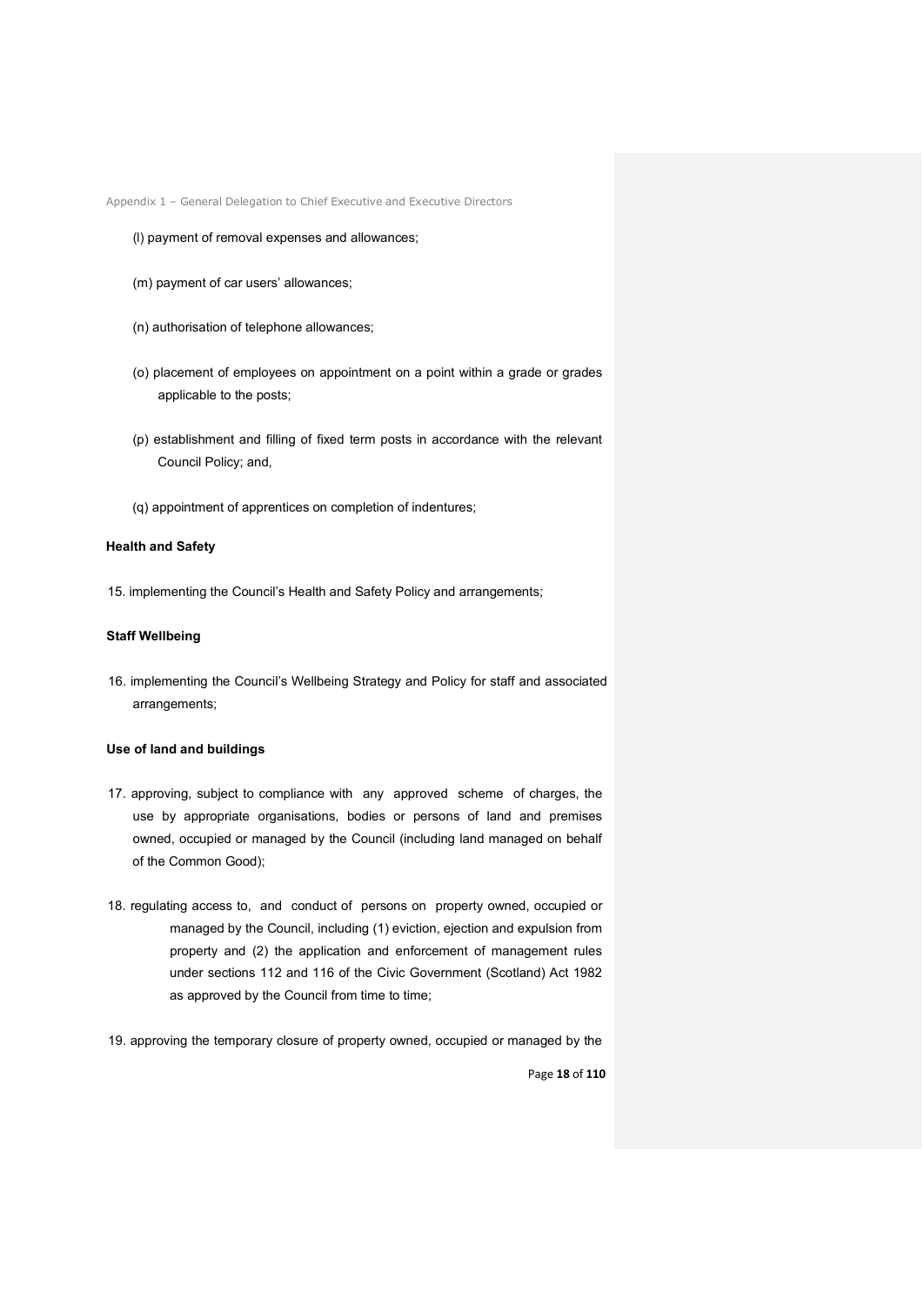Appendix 1 – General Delegation to Chief Executive and Executive Directors Council to:

> (a) ensure the safety of Council staff or members of the public; or

(b) undertake essential planned maintenance,

subject to consultation with the appropriate convener or vice-convener and local elected members and insertion of a public notice in the press informing the public of the closure when relevant;

#### **Regulation of investigatory powers**

- 20. performing the Council's functions under the Regulation of Investigatory Powers (Scotland) Act 2000 and the Regulation of Investigatory Powers Act 2000 in accordance with Council policy, with the exception in the case of the Executive Directors of the following functions which are reserved to the Chief Executive:
	- a) appointing authorising officers;
	- b) authorising directed surveillance or the use of a covert human intelligence source which involves the likelihood of obtaining 'confidential' information; and
	- c) authorising the use of covert human intelligence sources in relation to juveniles or vulnerable adults.

#### **Grants**

21. The approval of grants should be undertaken in line with the rules and authority level set out in Grant Standing Orders (officer approval for grants under £25000).

#### **Hospitality**

- 22. approving expenditure on hospitality in accordance with Council Policy;
- 23. approving expenditure on overseas visits by officers in accordance with Council Policy;

Page **19** of **110**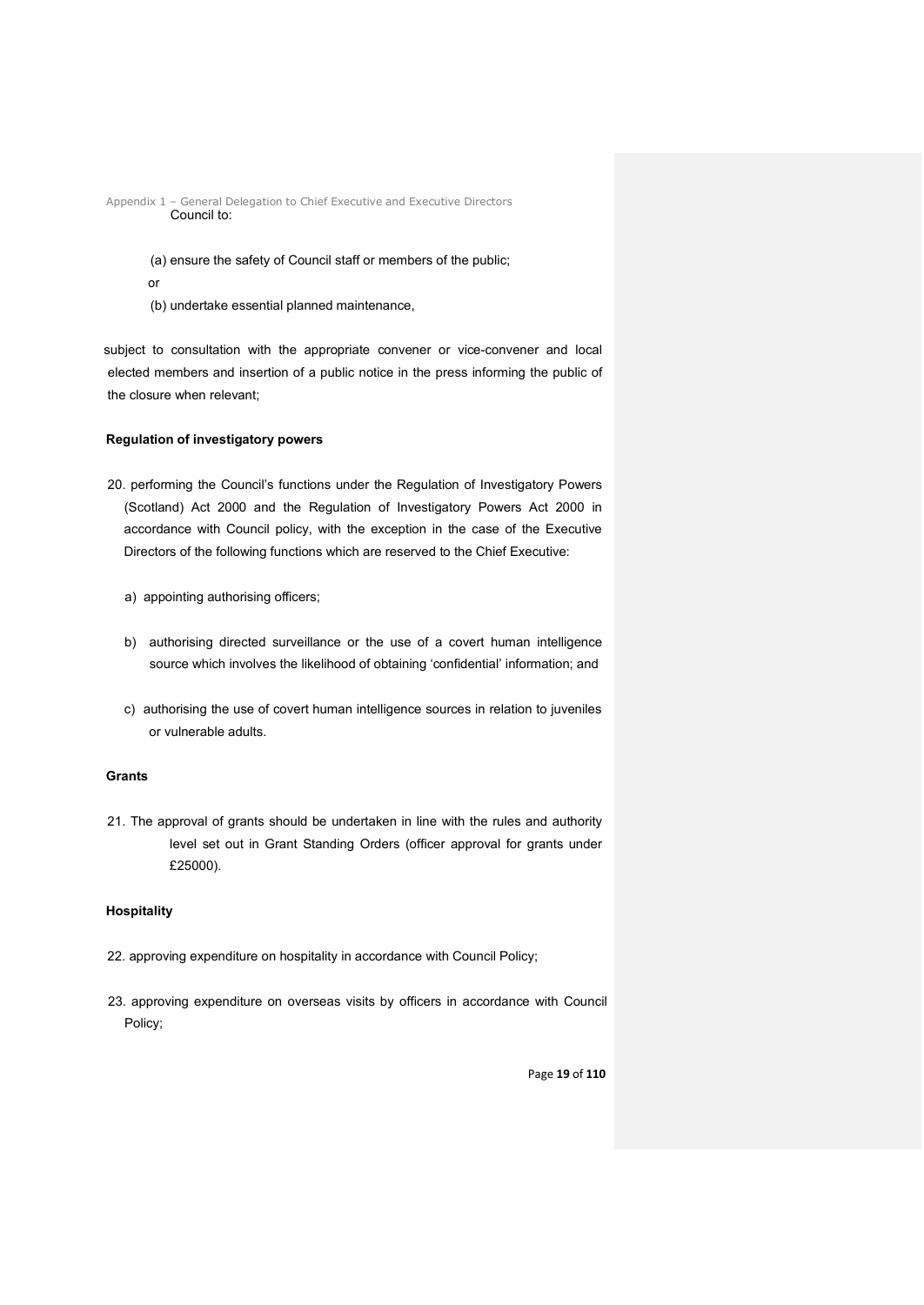Appendix 1 – General Delegation to Chief Executive and Executive Directors **Write off**

- 24. writing off or disposing of any stores, plant, furniture, equipment, or any other tangible or monetary asset not falling within the scope of the Corporate Debt policy in accordance with the Financial Regulations provided that:
	- (a) the stores, plant, furniture, equipment or such asset has become unfit for use and unsaleable, or in the case of relevant monetary assets, all reasonable steps to achieve recovery have been exhausted; and
	- (b) the decision is made in consultation with the Executive Director of Corporate ServicesResources;

#### **Access to information**

25. responding to requests for information made to the Council under the Freedom of Information (Scotland) Act 2002; Environmental Information (Scotland) Regulations 2004; INSPIRE (Scotland) Regulations 2009 and the Data Protection Act 1998;

#### **Consultations**

26. responding to consultations from external bodies seeking the input of the Council to the extent necessary to provide any technical, scientific, or other factual information, or professional opinion or analysis of an operational nature;

#### **Grant offers**

- 27. applying for grant funding on behalf of the Council;
- 28. accepting offers of grant funding on behalf of the Council; and

#### **Council Companies**

29. monitoring the performance of each Council company delivering services in his or her service area, including the attendance of a nominated Council observer at all company Board meetings and, where practicable, the relevant Audit Committee.

Page **20** of **110**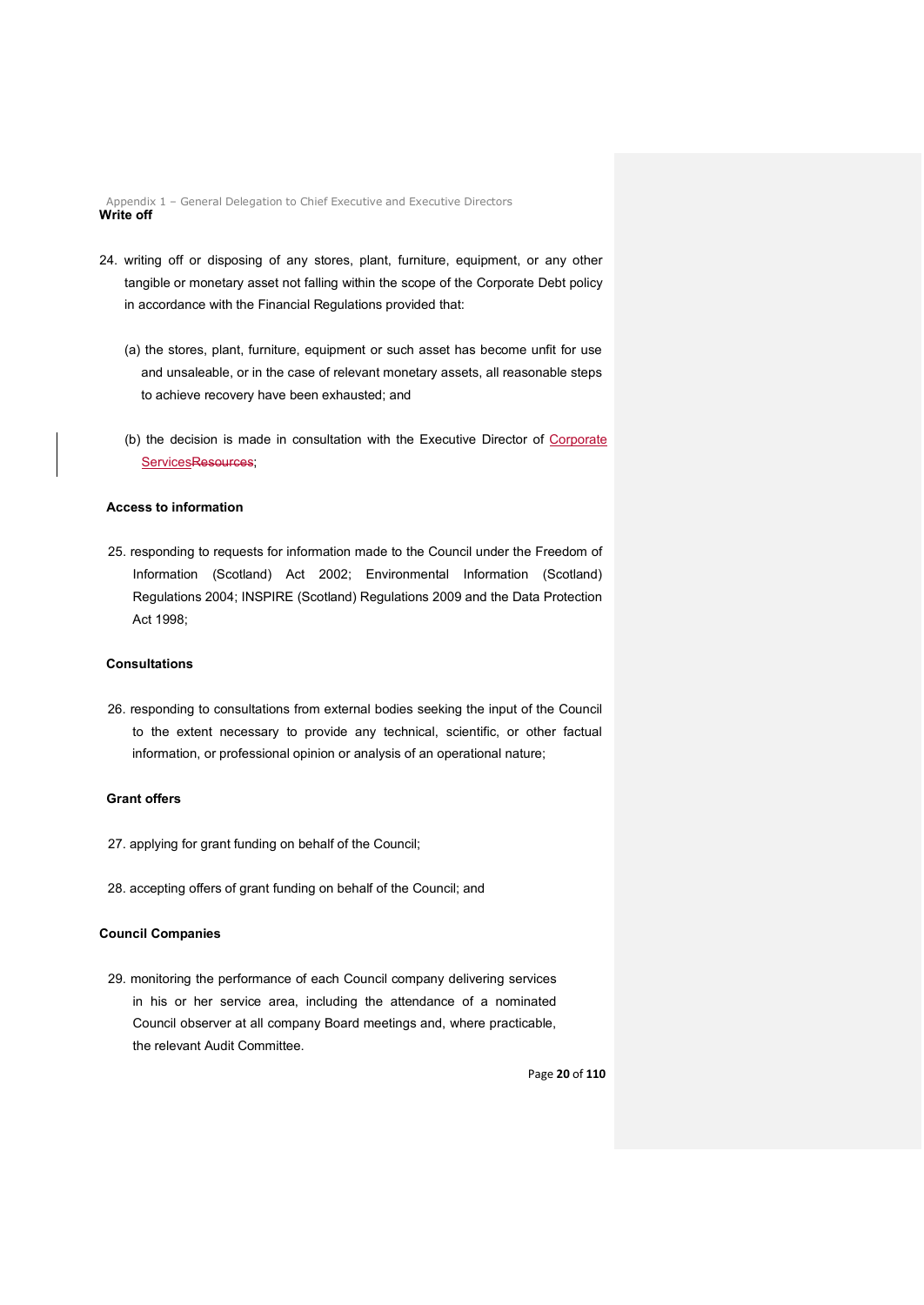Appendix 1 – General Delegation to Chief Executive and Executive Directors

Page **21** of **110**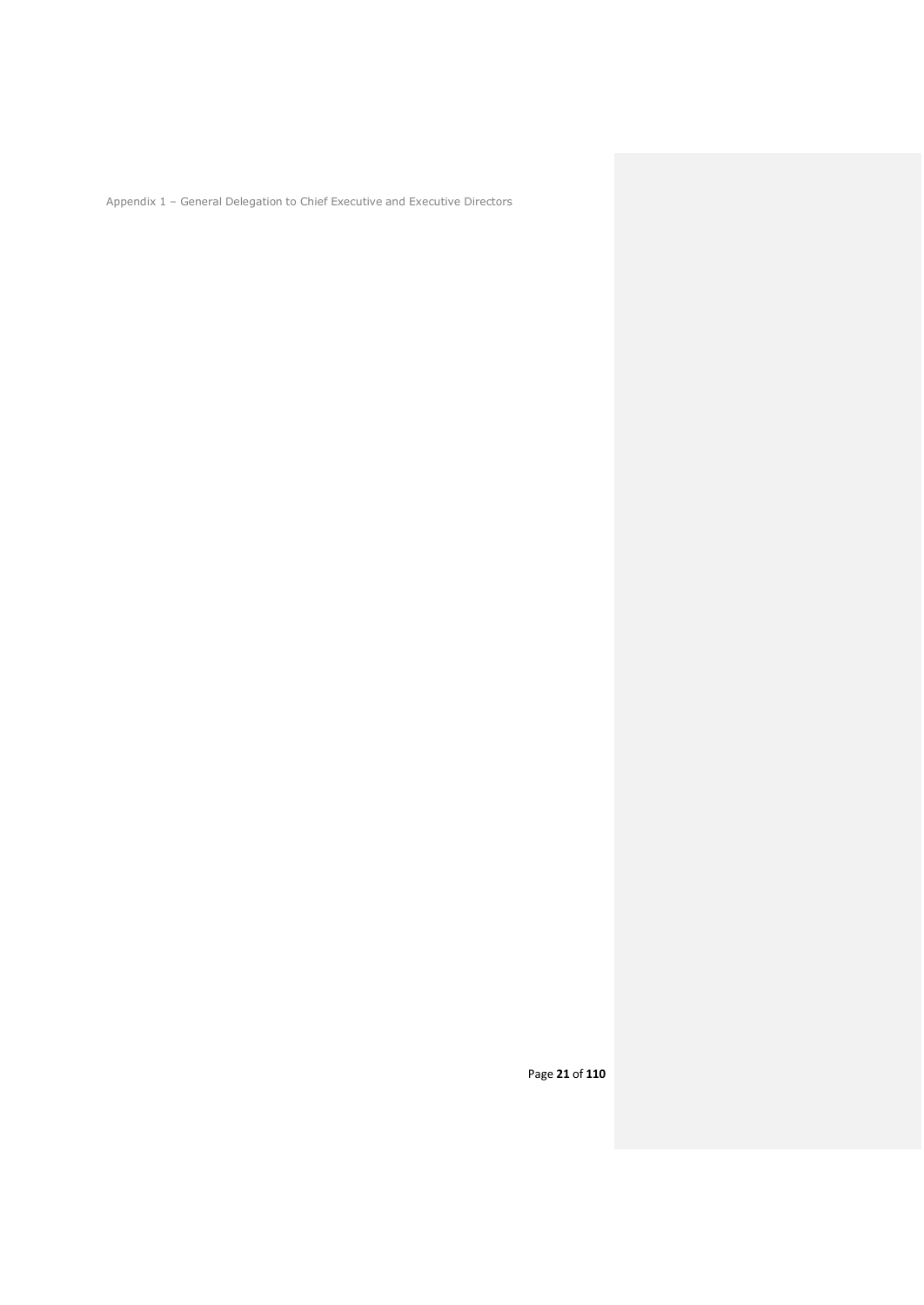#### **APPENDIX 2**

**DELEGATION TO THE EXECUTIVE DIRECTOR OF EDUCATION AND CHILDREN'S SERVICES COMMUNITIES AND FAMILIES**

> (*or, where applicable, the Chief Social Work Officer or Chief Education Officer)*

These are the powers referred to in paragraph 6 of the Scheme:

#### **Education**

- 1. taking steps to discharge the duty of the Council, as education authority, to secure adequate and efficient provision of school education (including preschool education) and further education in accordance with section 1 of the Education (Scotland) Act 1980, and in doing so (1) having regard to the duty to ensure that education is directed to the development of the personality, talents and mental and physical abilities of children and young people (section 2 of the Standard in Scotland's Schools etc. Act 2000) and (2) endeavouring to ensure that schools managed by them promote the physical, social, mental and emotional health and well-being of pupils (section 2A of the Standard in Scotland's Schools etc. Act 2000);
- 2. maintaining and equipping schools and other buildings (section 17 of the Education (Scotland) Act 1980);
- 3. improving the access to premises for the safety of pupils (section 18 of the Education (Scotland) Act 1980);
- 4. operating arrangements for pupils from outside the Council's area (sections 23 and 24 of the Education (Scotland) Act 1980);
- 5. setting school commencement dates for primary schools (section 32 of the Education (Scotland) Act 1980);
- 6. managing placing requests including publishing of information on arrangements in accordance with the provisions of section 28A, and representing the Council at

Page **22** of **110**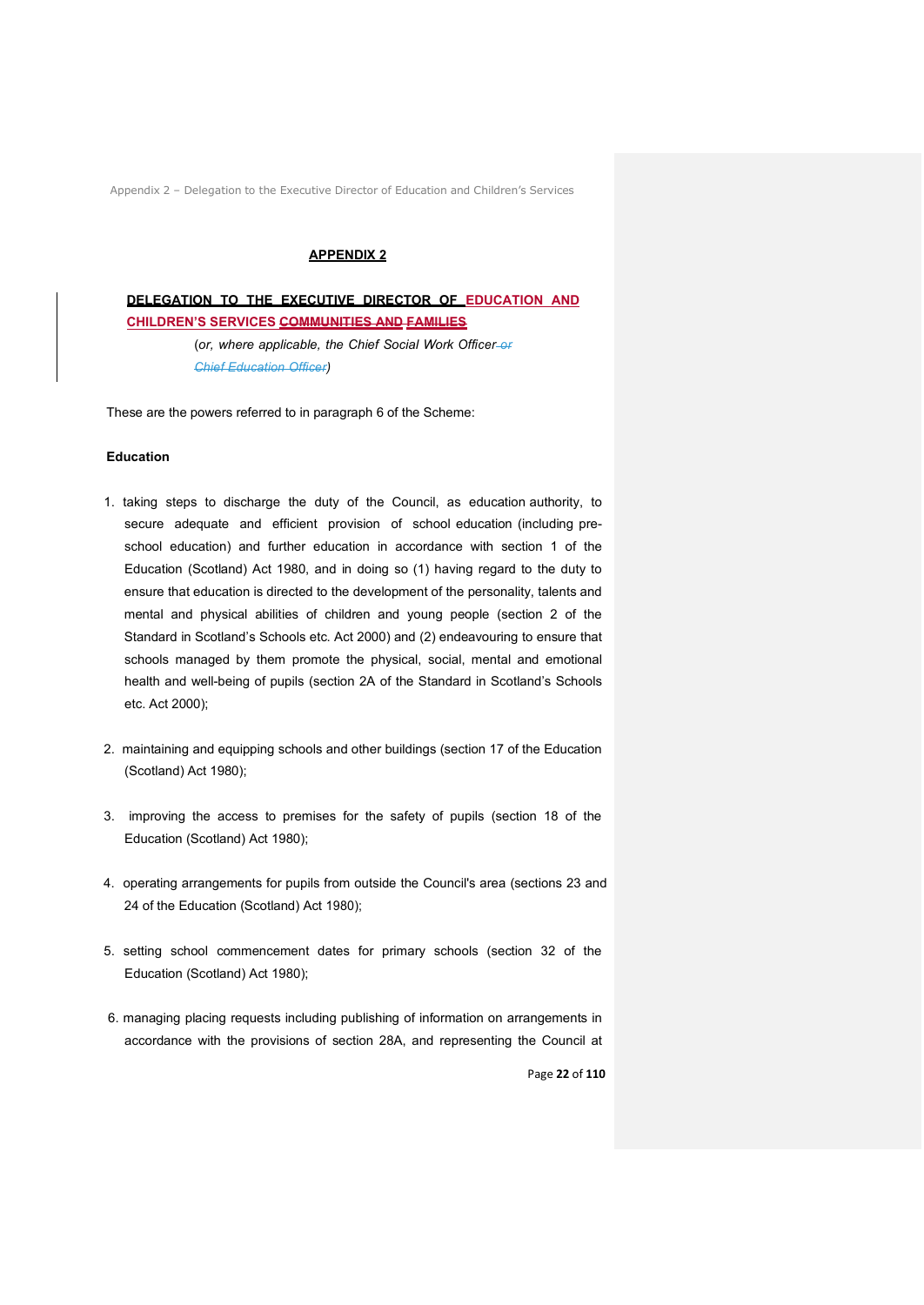any placing appeal committee in accordance with section 28F, both of the Education (Scotland) Act 1980;

- 7. enforcing attendance at school, including bringing proceedings against parents in respect of children's non-attendance (sections 36, 37, 38, 39 and 43(2) of the Education (Scotland) Act 1980);
- 8. allowing pupils to miss school (section 34 of the Education (Scotland) Act 1980);
- 9. excluding pupils from school (Regulation 4 of the Schools (General) Scotland Regulations 1975);
- 10. promoting the involvement of the parents of pupils in attendance at schools in the education provided to those pupils (section 1 of the Scottish Schools (Parental Involvement) Act 2006);
- 11. awarding bursaries (section 49 of the Education (Scotland) Act 1980);
- 12. providing transport for pupils and students (section 51 of the Education (Scotland) Act 1980);
- 13. ensuring copies of education records are available including the ability to set charges (section 4 of the Education (Disability Strategies and Pupils' Educational Records) (Scotland) Act 2002);
- 14. awarding Education Maintenance Allowances (section 73(f) of the Education (Scotland) Act 1980);
- 15. providing school meals (section 53 of the Education (Scotland) Act 1980);
- 16. providing clothing (section 54 of the Education (Scotland) Act 1980);
- 17. discharging the Council's duties in relation to the employment of children (Children and Young Persons (Scotland) Act 1937);
- 18. licensing stage or theatrical performances by children (Children and

Page **23** of **110**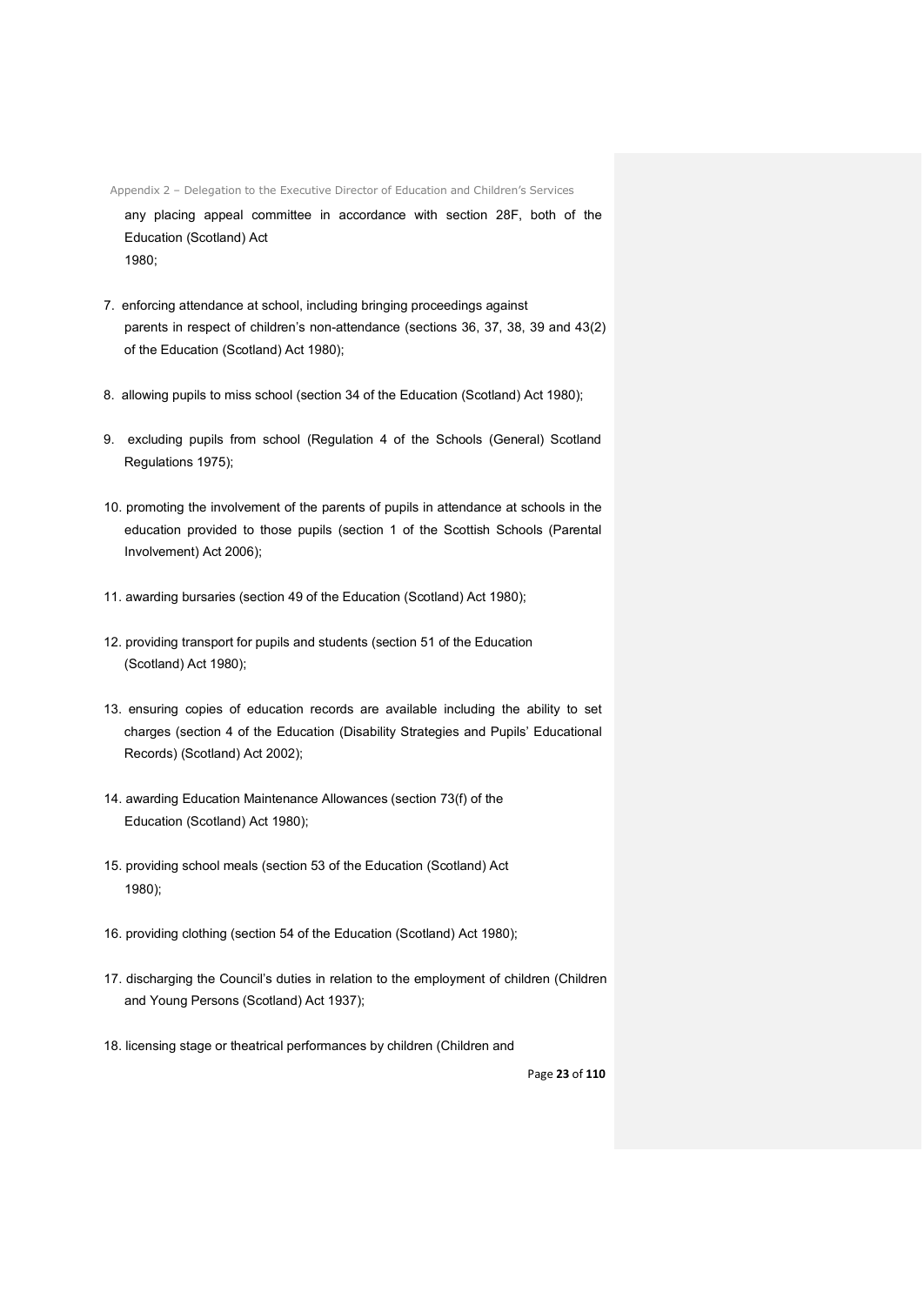Appendix 2 – Delegation to the Executive Director of Education and Children's Services Young Persons Act 1963);

- 19. providing child guidance services (section 4 of the Education (Scotland) Act 1980);
- 20. referring young people in medically unsuitable employment to the Employment Medical Advisory Service of the Department of Employment;

managing or instructing the Executive Director of Resources to community centres, working with locally elected Management Committees;

- 21. application of national circulars regarding service conditions of teaching staff. Where there is a choice of action, the circular will be sent to Committee;
- 22. providing programmes of adult education;
- 23. providing or arranging in-service training for staff;
- 24. providing the education authority's representatives on the recruitment panels for all Head Teachers,
- 25. providing work experience for pupils who are eligible (section 123 of the Education (Scotland) Act 1980);
- 26. operating health and safety checks on work-experience placements;
- 27. dealing with the use of educational premises for licensed functions;
- 28. managing the Education Arts Development Programme;
- 29. specifying the level of service and other relevant details for getting tenders for the School and Welfare Catering Services;
- 30. negotiating variation orders for changes in the level of School and Welfare Catering services with the approved contractor within the contract price approved by the Council;
- 31. making awards of up to £5,000 for distribution of Childcare Partnership funds;
- 32. approving joint working arrangements with other bodies;

**Commented [LM(5]:** Moved to Place

Page **24** of **110**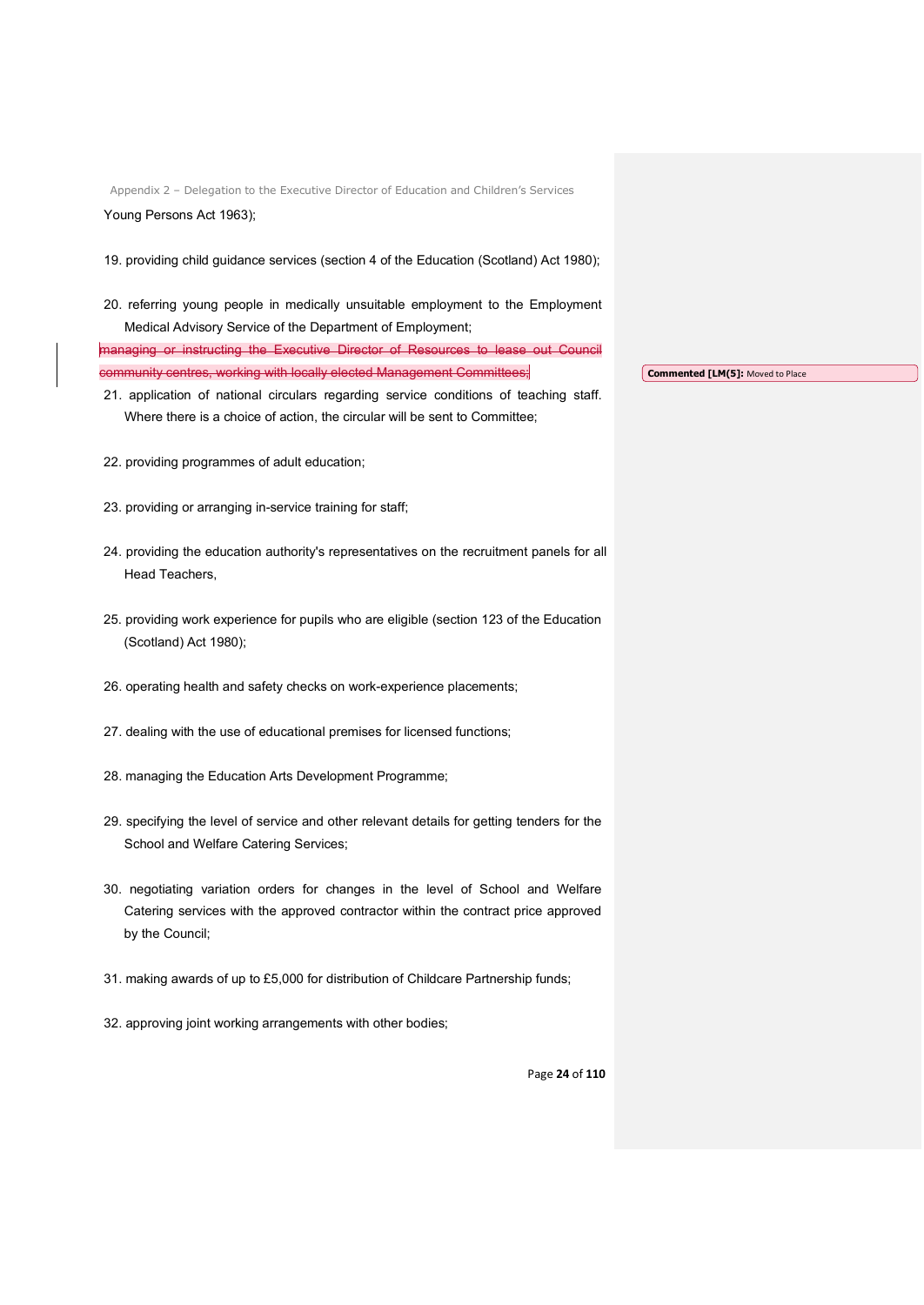- 33. liaising with the Scottish Government Education & Training Department;
- 34. carrying out the consultations processes required by the Schools (Consultation) (Scotland) Act 2010;
- 35. in consultation with the Chief Executive and with the Service Director: Legal and Assurance Head of Legal and Risk, receiving notice of, representing the Council and responding to referrals by the Children's Reporter to the Scottish Ministers under the Children's Hearings (Scotland) Act 2011;
- 36. implementing the duties and powers set out in the Education (Additional Support for Learning) (Scotland) Act 2004;

#### **Social Work**

- 37. taking necessary steps to discharge the Council's duties under the Social Work (Scotland) Act 1968, the Children (Scotland) Act 1995, the Social Care (Selfdirected Support) (Scotland) Act 2013 and the Children and Young People (Scotland) Act 2014;
- 38. arranging for the protection of property of people who have gone into hospital or care as in section 48 of National Assistance Act 1948;
- 39. maintaining a Complaints Procedure and service as in section 5B of the Social Work (Scotland) Act 1968;
- 40. where the carer of a person over 18 years of age is a child under 18 years of age, assisting Health and Social Care staff to assess the carer's needs and provide information about the assessment as in sections 12A, 12AA and 12AB of the Social Work (Scotland) Act 1968;
- 41. making direct payments to individuals to allow them to purchase community care services or if they are disabled, to assist them to care for their children under the Social Care (Self-directed Support) (Scotland) Act 2013;
- 42. making direct payments to 16- and 17-year olds with a disability and to parents of children under 18 with a disability to allow them to pay for children's services under the Social Care (Self-directed Support) (Scotland) Act 2013;

Page **25** of **110**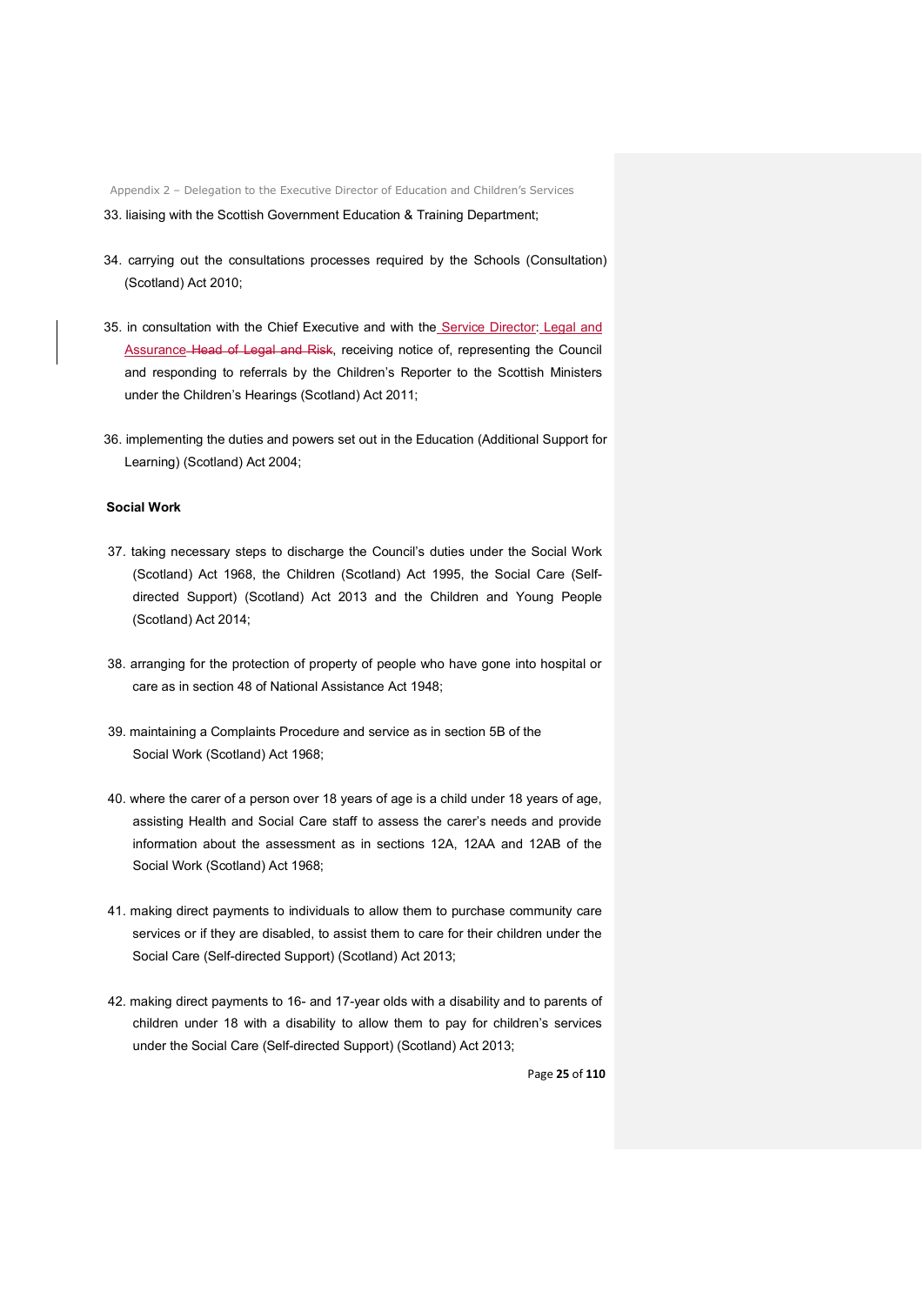- 43. burying or cremating any person who was in the care of, or receiving help from, the Council, immediately before their death as in section 28 of the Social Work (Scotland) Act 1968;
- 44. deciding whether to pay the expenses of parents, relatives etc. visiting people (including looked after children) who are being cared for or maintained in accommodation by the Council, or in attending funerals as in section 29 of the Social Work (Scotland) Act 1968;
- 45. providing and maintaining whatever residential and other establishments are needed for the Council's functions under Part II of the Children (Scotland) Act 1995;
- 46. recovering from other local authorities any costs for services provided to people ordinarily resident there under the Social Work (Scotland) Act 1968 as in section 86 of the Social Work (Scotland) Act 1968;
- 47. authorising the following finance related issues in accordance with the Corporate Debt Policy and wider Council Policies:
	- (a) writing off debts on social grounds or in exceptional circumstances;
	- (b) reimbursing carers and substitute carers for loss or damage (*ex gratia*) of up to £500, subject to appropriate consultation with the convener or viceconvener;
	- (c) reimbursing staff for loss or damage (*ex gratia*) of up to £500;
	- (d) making payments to staff for emergency expenses *(ex gratia*) of up to £50; and
	- (e) reimbursing neighbours and/or relatives of departmental carers for damage caused by service users (*ex gratia*), where it would be in the interest of the Council to maintain goodwill, subject to appropriate consultation with the convener or vice-convener;

Page **26** of **110**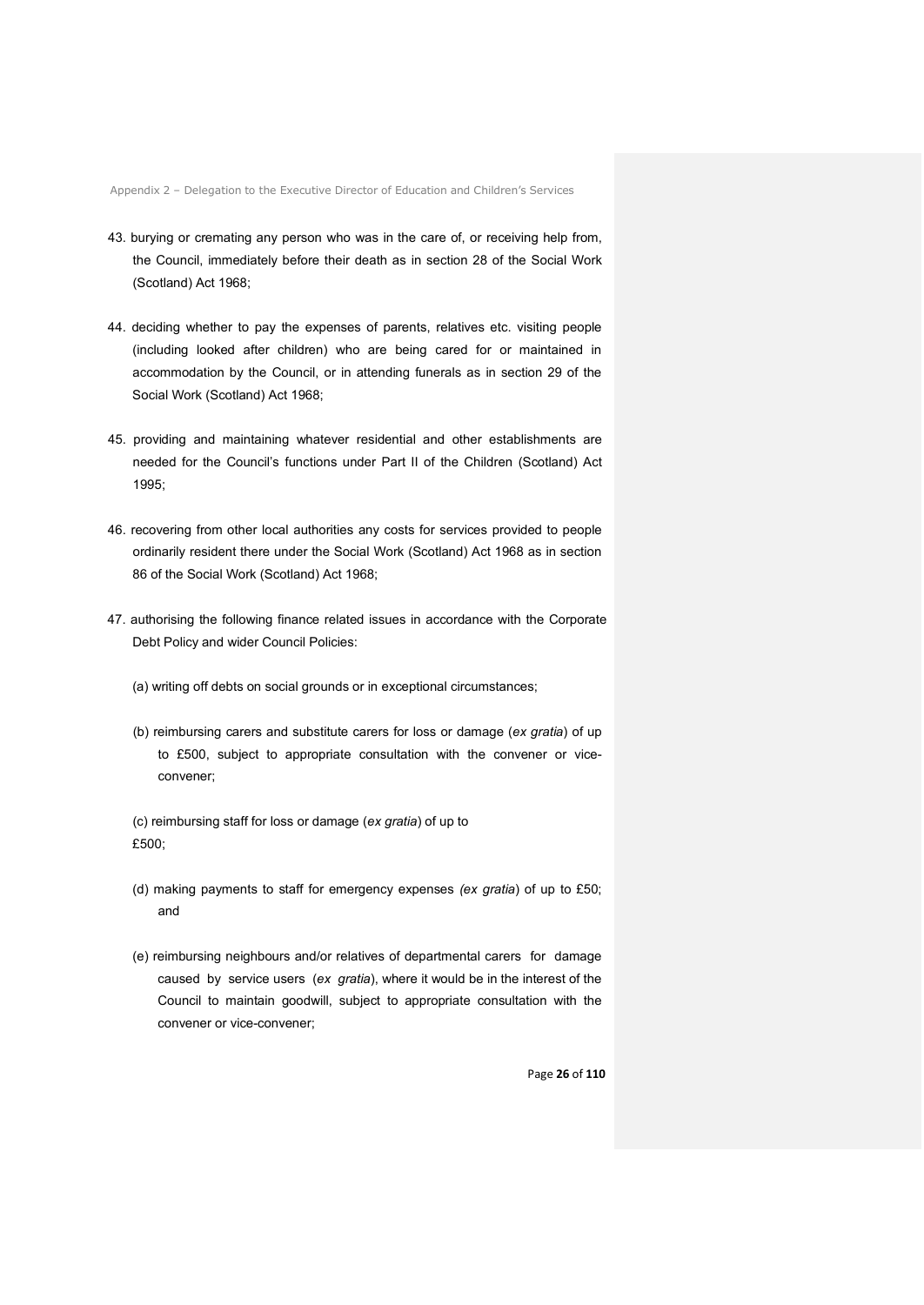- 48. providing reports and information to the courts in private law proceedings as in section 11 of the Matrimonial Proceedings (Children) Act 1958 and section 11 of the Children (Scotland) Act 1995;
- 49. assessing and recovering contributions for "maintainable" children looked after by the Council as in sections 78 to 82 of the Social Work (Scotland) Act 1968;
- 50. where there is an assessed need, paying allowances to people who have children and young people residing with them as in section 50 of the Children Act 1975;

51. providing an adoption service in accordance with section 1 of the Adoption and Children (Scotland) Act 2007;

- 52. supervising and providing reports to the court in respect of non-agency adoptions as in sections 17 and 18 of the Adoption and Children (Scotland) Act 2007;
- 53. taking necessary or facilitative steps to implement arrangements for the adoption of children;
- 54. providing adoption support plans under section 45 of the Adoption and Children (Scotland) Act 2007;

55. approving and paying adoption allowances as in section 71 of the Adoption and Children (Scotland) Act 2007;

- 56. securing the welfare of all foster children, receiving and assessing notifications, inspecting premises, imposing requirements and removing children from unsuitable premises (sections 3, 5, 6, 8, 9, 10 and 12 of the Foster Children (Scotland) Act 1984);
- 57. preparing and publishing a plan for services to children under 8 years of age as in section 19 of the Children Act 1989;
- 58. preparing and publishing a three-year plan for day care services to children in need as in section 19 of the Children (Scotland) Act 1995;
- 59. publishing information about services for children in need as in section 20 of the Children (Scotland) Act 1995;

Page **27** of **110**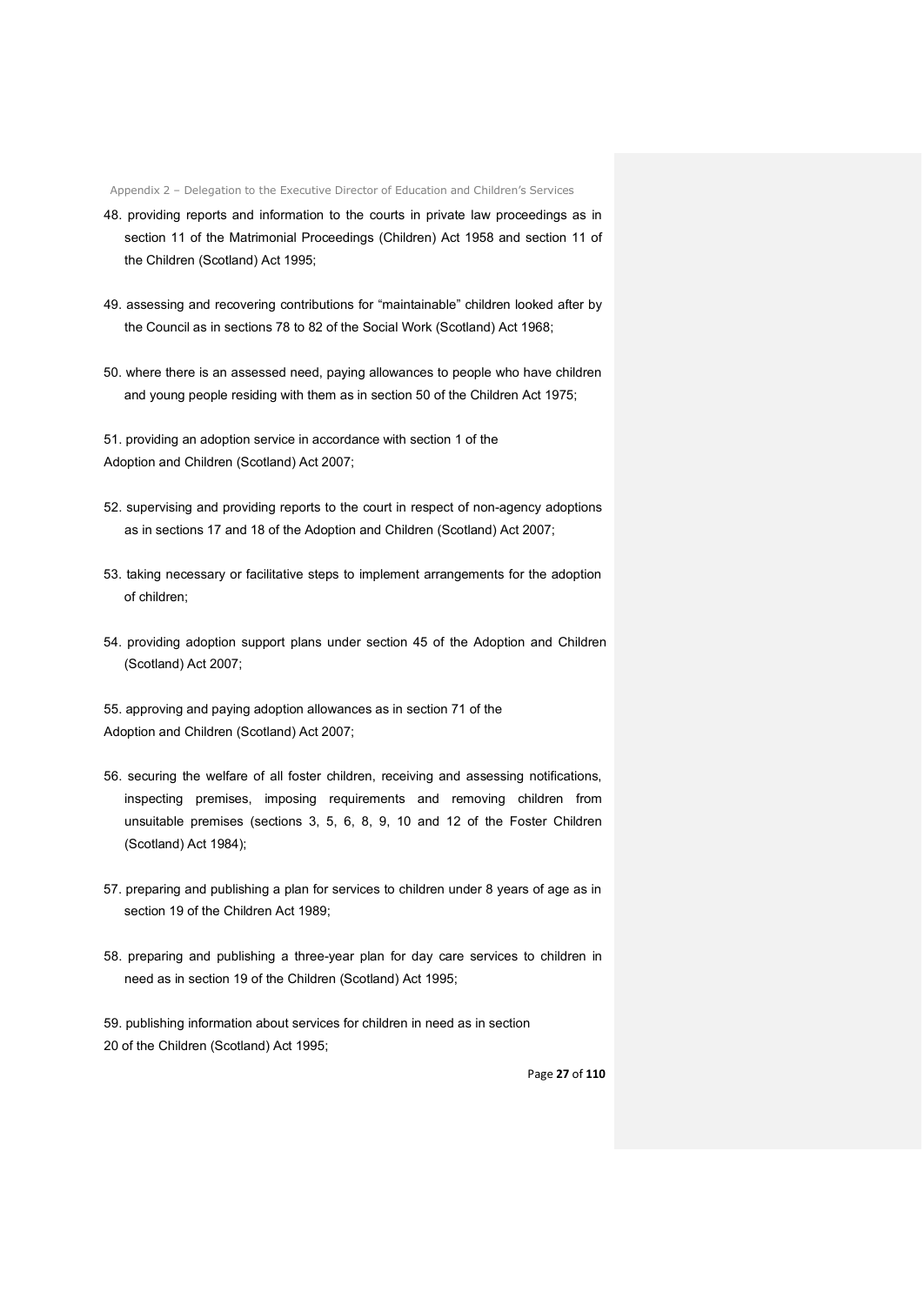- 60. safeguarding and promoting the welfare of children looked after by the Council and giving them the opportunity to fulfil their potential as in section 17 of the Children (Scotland) Act 1995;
- 61. safeguarding and promoting the welfare of children in need giving help "in kind or in cash" as in section 22 of the Children (Scotland) Act 1995;
- 62. minimising the effect of disability on children, assessing the needs of children with or affected by disability, assessing the ability of their carers to meet those needs and providing information assessment as in sections 23, 24, and 24A of the Children (Scotland) Act 1995 and the and the Social Care (Self-directed Support) (Scotland) Act 2013;
- 63. providing accommodation for children and young people when lost or abandoned or when no-one with parental responsibility can do it as in section 25 of the Children (Scotland) Act 1995;
- 64. providing accommodation for young people aged 18 to 21 years of age when to do so would safeguard and promote their welfare as in section 25 of the Children (Scotland) Act 1995;
- 65. providing accommodation and maintenance for children looked after by the Council as in section 26 of the Children (Scotland) Act 1995;
- 66. providing day care for pre-school and other children as in section 27 of the Children (Scotland) Act 1995;
- 67. providing after-care for children (under 21 years of age) who were previously looked after by a local authority as in section 29 of the Children (Scotland) Act 1995;
- 68. providing financial help towards maintaining, educating or training for young people who were looked after by the Council at the time of leaving school age as in section 30 of the Children (Scotland) Act 1995;
- 69. reviewing cases of children looked after by the Council as in section 31 of the Children (Scotland) Act 1995;

Page **28** of **110**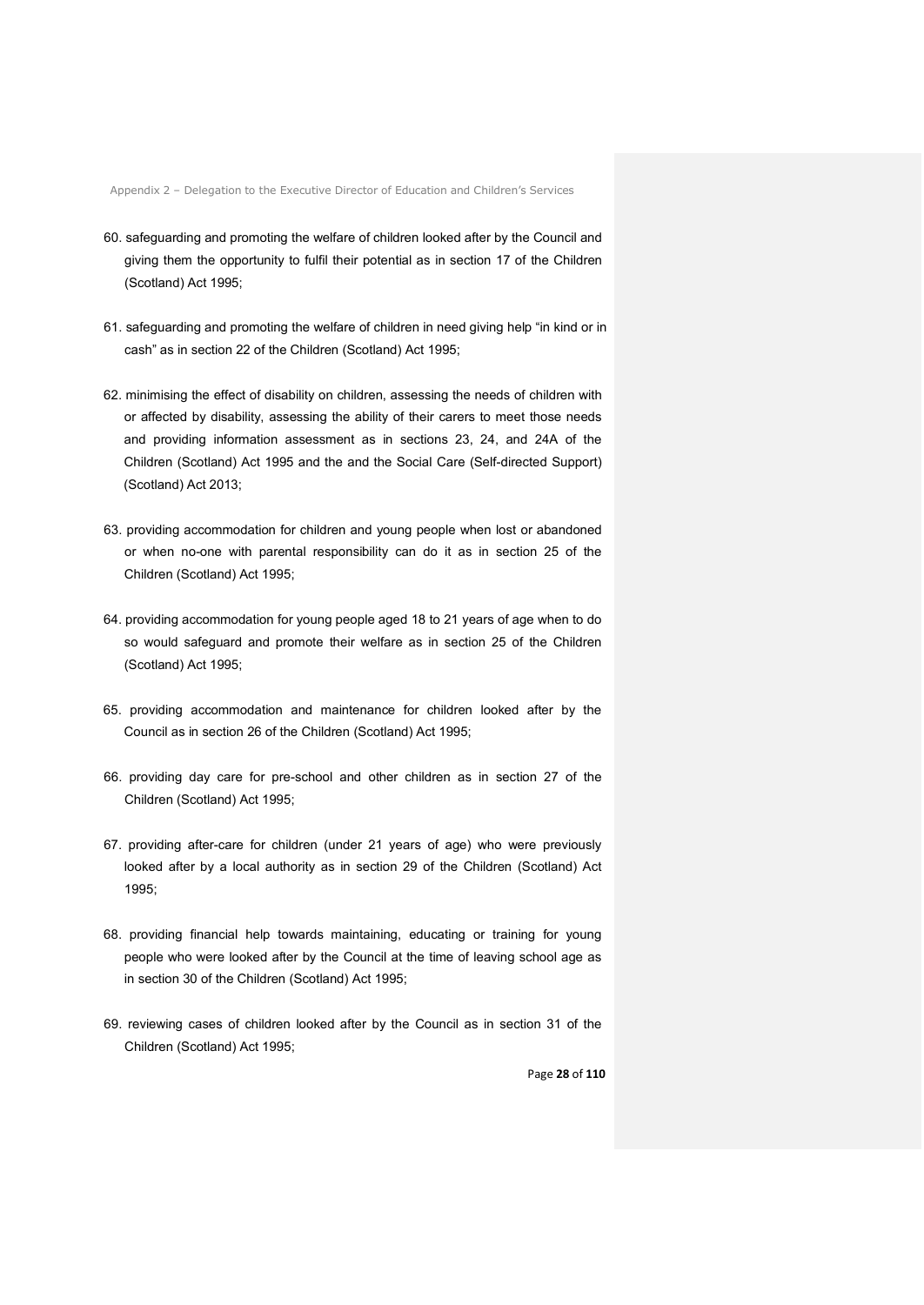- 70. removing children from residential establishments as in section 32 of the Children (Scotland) Act 1995;
- 71. accepting responsibility for orders made in respect of children in other parts of the UK where the child is now ordinarily resident in Edinburgh as in section 33 of the Children (Scotland) Act 1995;
- 72. providing short term refuges where a child may be at risk of harm as in section 38 of the Children (Scotland) Act 1995;
- 73. making enquiries and providing information to the Principal Reporter to the Children's Panel where children may need compulsory measures of care as in section 60 of the Children's Hearings (Scotland) Act 2011;
- 74. where a child may be at risk of significant harm, investigating the matter and if need be applying for the following orders:
	- (a) Child Assessment Order (under section 35 of Children's Hearings (Scotland) Act 2011);
	- (b) Child Protection Order (under sections 37 to 39 of Children's Hearings (Scotland) Act 2011);
	- (c) Emergency Child Protection Order (under section 55 of Children's Hearings (Scotland) Act 2011); and
	- (d) Exclusion Order (under sections 76 to 80 of the Children (Scotland) Act 1995);
- 75. providing reports on children and their social background for a Children's Hearing as in section 66 of the Children's Hearings (Scotland) Act 2011;
- 76. implementing supervision requirements made by a Children's Hearing under the Children's Hearings (Scotland) Act 2011;
- 77. in consultation with Chief Executive and with the Service Director: Head of Legal and **AssuranceRisk**, receiving, responding to and representing the Council in respect of all referrals by the Children's Reporter to the Sheriff Principal under the

Page **29** of **110**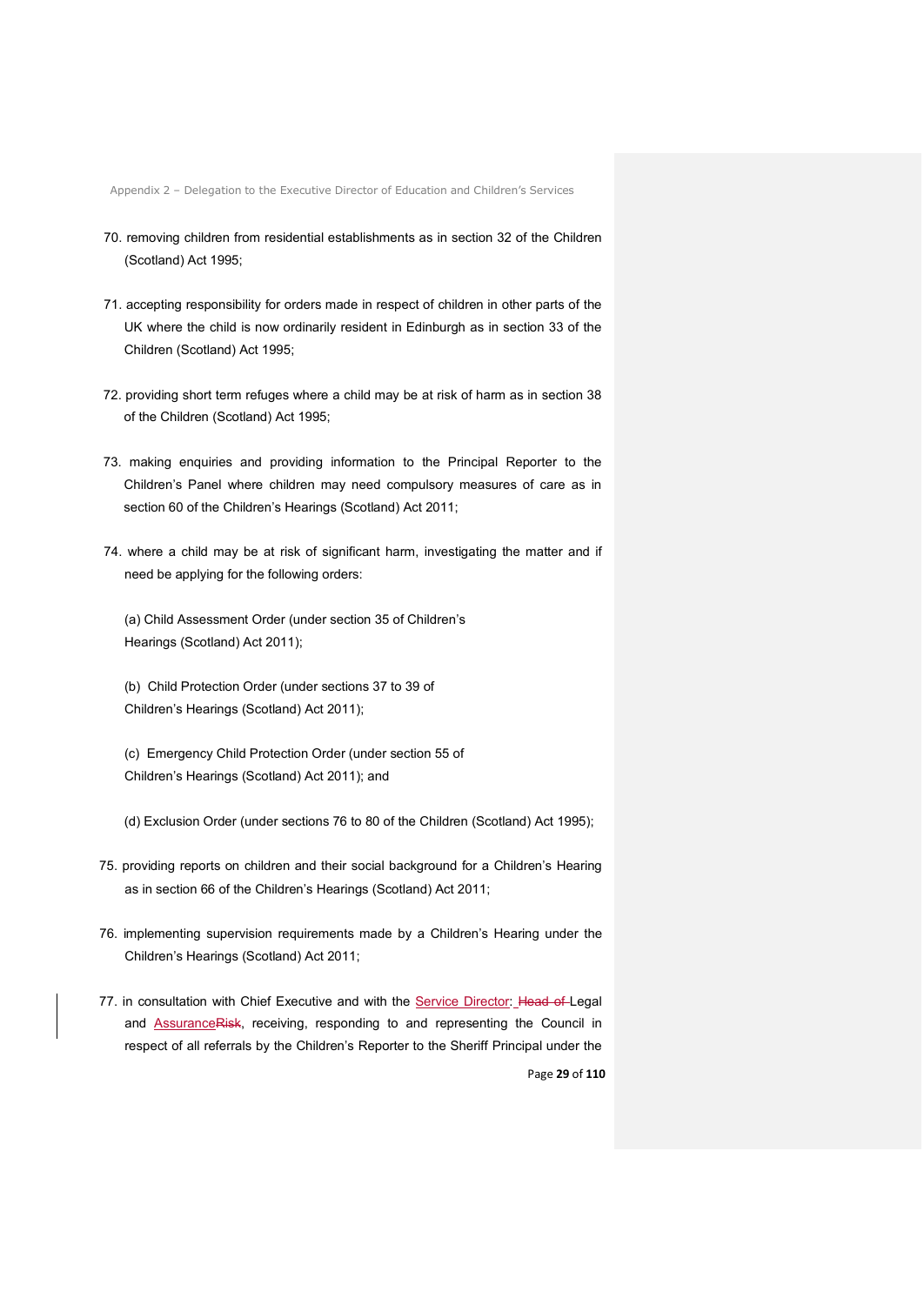Appendix 2 – Delegation to the Executive Director of Education and Children's Services Children's Hearings (Scotland) Act 2011;

- 78. arranging the emergency move of a child subject to a supervision requirement with condition of residence under the Children's Hearings (Scotland) Act 2011;
- 79. recommending that a supervision requirement is reviewed by a Children's Hearing under the Children's Hearings (Scotland) Act 2011;
- 80. where assessed as necessary, applying to a court for a Permanence Order, or Permanence Order with authority to adopt, under sections 80-83 of the Adoption and Children (Scotland) Act 2007;
- 81. applying for variation or revocation of permanence order when there has been a material change of circumstances under section 99 of the Adoption and Children (Scotland) Act 2007;
- 82. providing information to the Courts and arranging accommodation for the detention of children being prosecuted for, or convicted of criminal offences as in sections 42, 43, 44, and 51 of the Criminal Procedure (Scotland) Act 1995;
- 83. making purchases, outside the central purchasing arrangements, for necessary food, clothing and other essential items for children in care of the Council and living within the Council's residential establishments for young people;
- 84. discharging the Council's duties in relation to children and young people under the Secure Accommodation (Scotland) Regulations 2013;
- 85. undertaking all activities, powers and duties as the appropriate local authority to do with Parental Orders as provided for in section 13 and in Part 9 of the Antisocial Behaviour etc (Scotland) Act 2004 including:
	- (a) applying for the making of an order or review of an order;
	- (b) supervising parents who are subject to an order and reporting breaches to the relevant court; and
	- (c) providing services and programmes of work or training for parents and generally giving effect to parenting orders.

Page **30** of **110**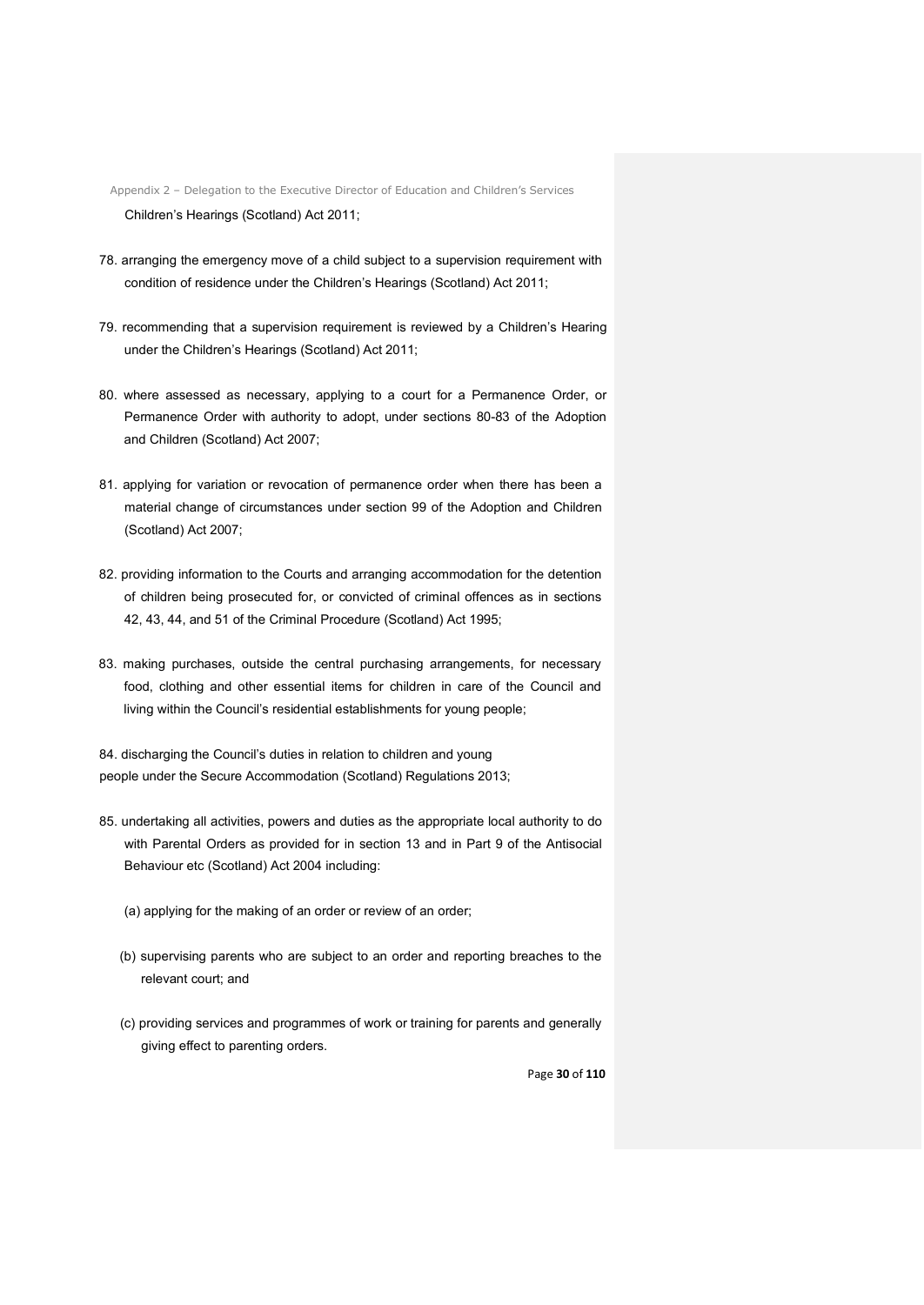- 86. Carrying out the Council's duties as a landlord under section 30 of the Hous (Scotland) Act 1988.
- 87. Carrying out assessment to determine homelessness or the threat of homelessness and discharging the Council's duties in respect of those assessed as either being homeless or under threat of homelessness.
- 88. Carrying out spot purchases of accommodation, including bed and breakfast for homeless temporary accommodation or emergency accommodation.
- 89. Entering into leasing agreements with registered social landlords for homeless, temporary or emergency accommodation.
- 90. Carrying out repairs to white goods and furnishings in homeless, temporary or emergency accommodation and core furnished tenancies.
- 91. Kennelling pets for households staying in homeless, temporary or emergency accommodation.
- 92. Determine who receives housing support in line with Council policies.
- 93. Provide advice, guidance and assistance on debt, welfare rights and income maximisation.
- 86. undertaking housing offender management (sex and serious violent offenders);
- 87. supervise and manage offenders subject to community orders or released from prison (or in similar circumstances) including:
	- (i) reports for courts and hearings (excluding children);
	- (ii) probation orders;
	- (iii) community payback orders;
	- (iv) community service;
	- (v) supervised attendance orders;
	- (vi) drug treatment and testing orders;
	- (vii) orders under section 57 of the Criminal Procedure (Scotland) Act;

**Commented [LM(6]:** Moved to Place under the new Service Director for Housing, Family Support and Fair Work

**Commented [LM(7]:** Officers confirmed that this service should remain under Criminal Justice Services

Page **31** of **110**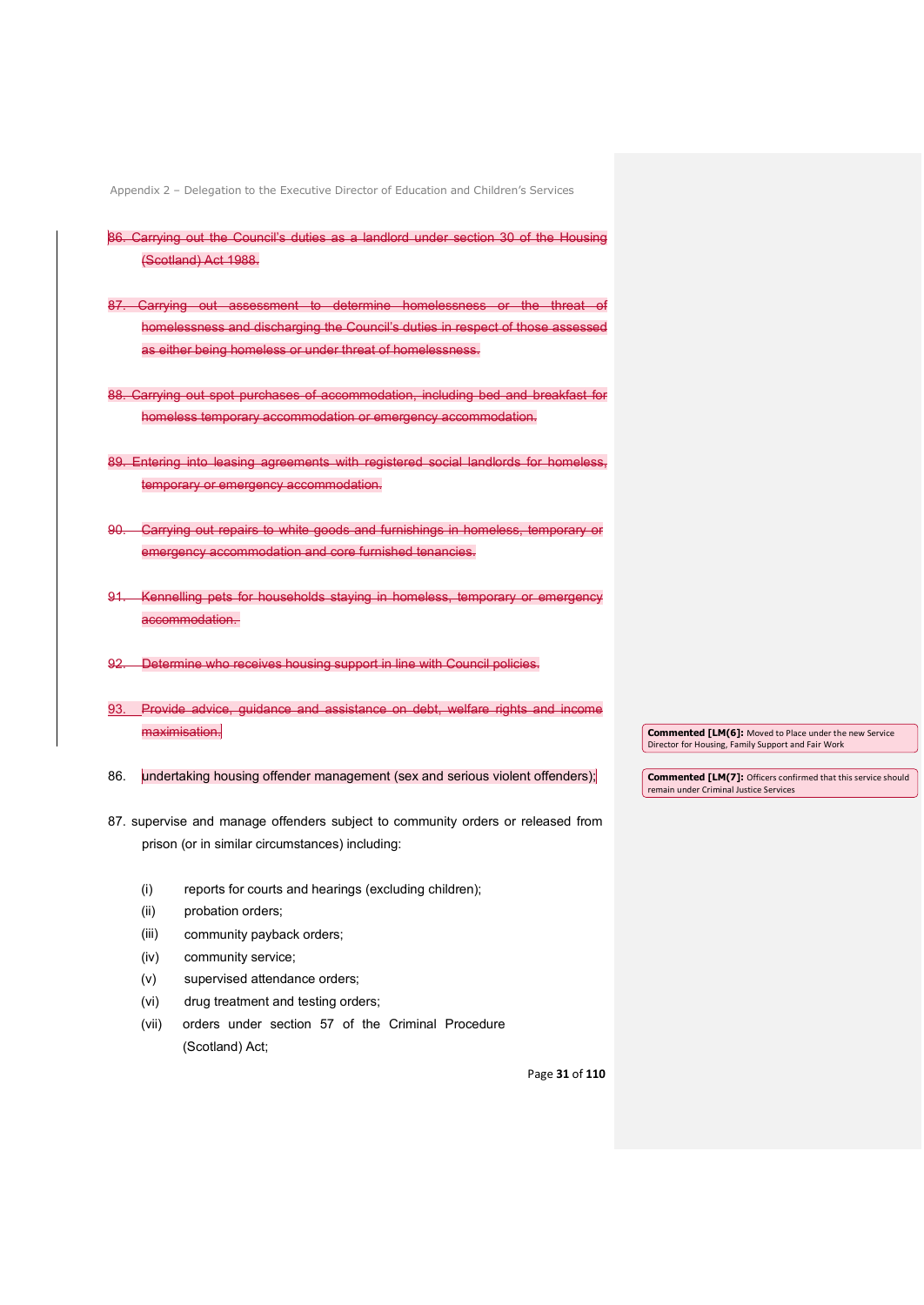Appendix 2 – Delegation to the Executive Director of Education and Children's Services

- (viii) diversion from prosecutions;
- (ix) parole, or other supervised conditional release from prison;
- (x) provision of advice, guidance and assistance if requested by a person released from prison or detention within the previous 12 months; and
- (xi) throughcare services for serving and released prisoners;
- 88. supervise and manage offenders subject to community orders or released from prison (or in similar circumstances) including:

89. take steps to ensure the Council complies with its duties to co-operate with the Scottish Minister when carrying out its functions in accordance with sections 1 and 10 to 12 of the Management of Offenders etc. (Scotland) Act 2005.

# **Sport**

- 90. devising and implementing events and sports programmes;
- 91. allocating space within sports facilities to relevant partners and agreeing the terms of any such arrangements, taking advice as necessary from other service areas, and bringing those arrangements to conclusions as required;
- 92. monitoring arms' length organisations which operate Sport facilities or services, or both, on the Council's behalf, including Edinburgh Leisure;

## **Libraries**

- 93. providing and managing the Council's library services;
- 94. requiring any person to whom any article (other than a book or periodical) is lent to deposit with the Council a sum of money for the safe return of such article (section 6 of the City of Edinburgh District Council Order Confirmation Act 1991);
- 95. making a charge for notifying a person that an article reserved by him has become available for borrowing (section 6 of the City of Edinburgh District Council Order Confirmation Act 1991);

Page **32** of **110**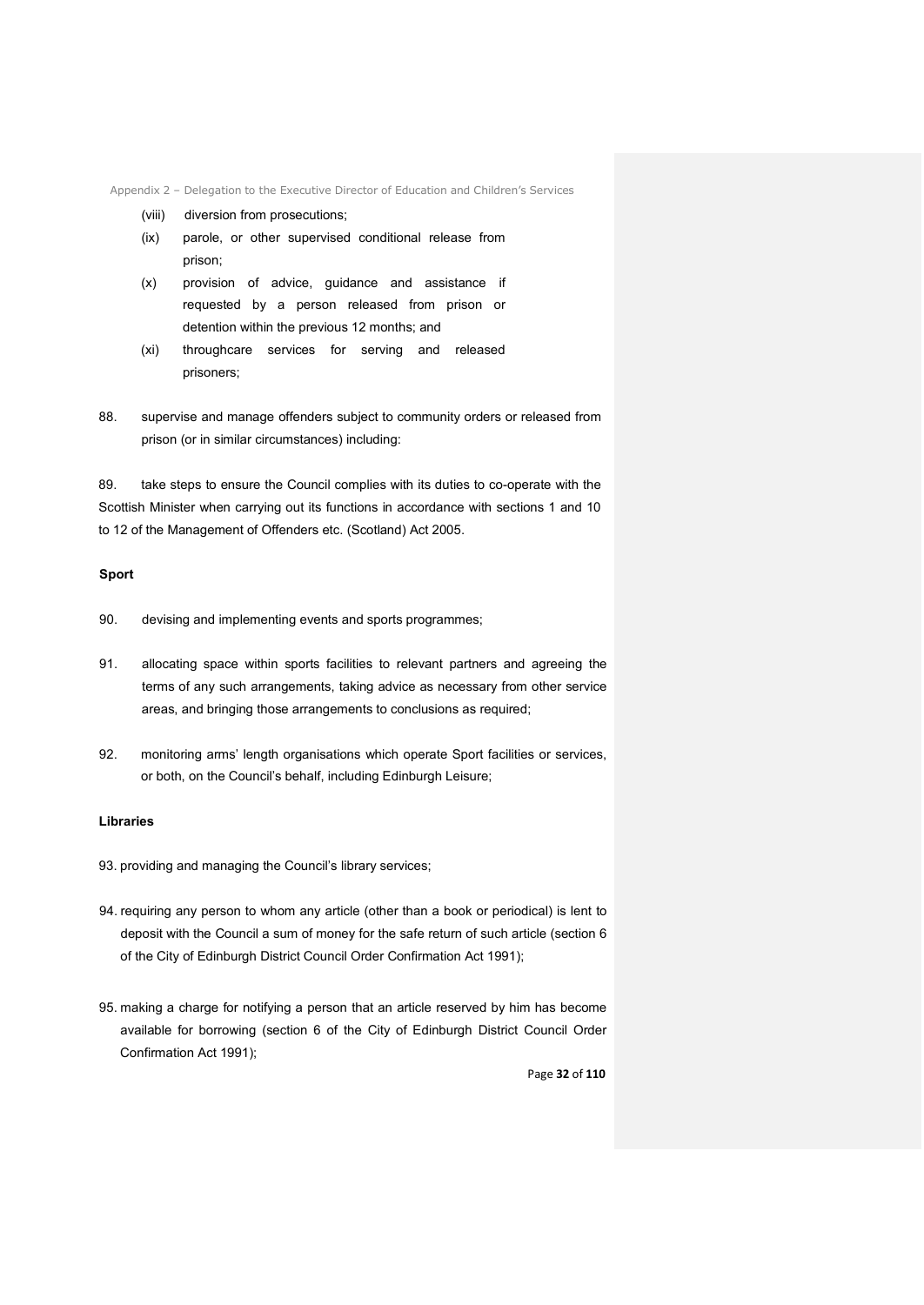Appendix 2 – Delegation to the Executive Director of Education and Children's Services

- 96. charging for the borrowing of any article (other than a book or periodical) or the provision of any service provided at libraries (section 6 of the City of Edinburgh District Council Order Confirmation Act 1991); and
- 97. prescribing periods within which any article borrowed from a library must be returned, and exacting penalties for the retention by borrowers of any article beyond such period (section 39(1)(a) of the Edinburgh Corporation Order Confirmation Act 1967).

Page **33** of **110**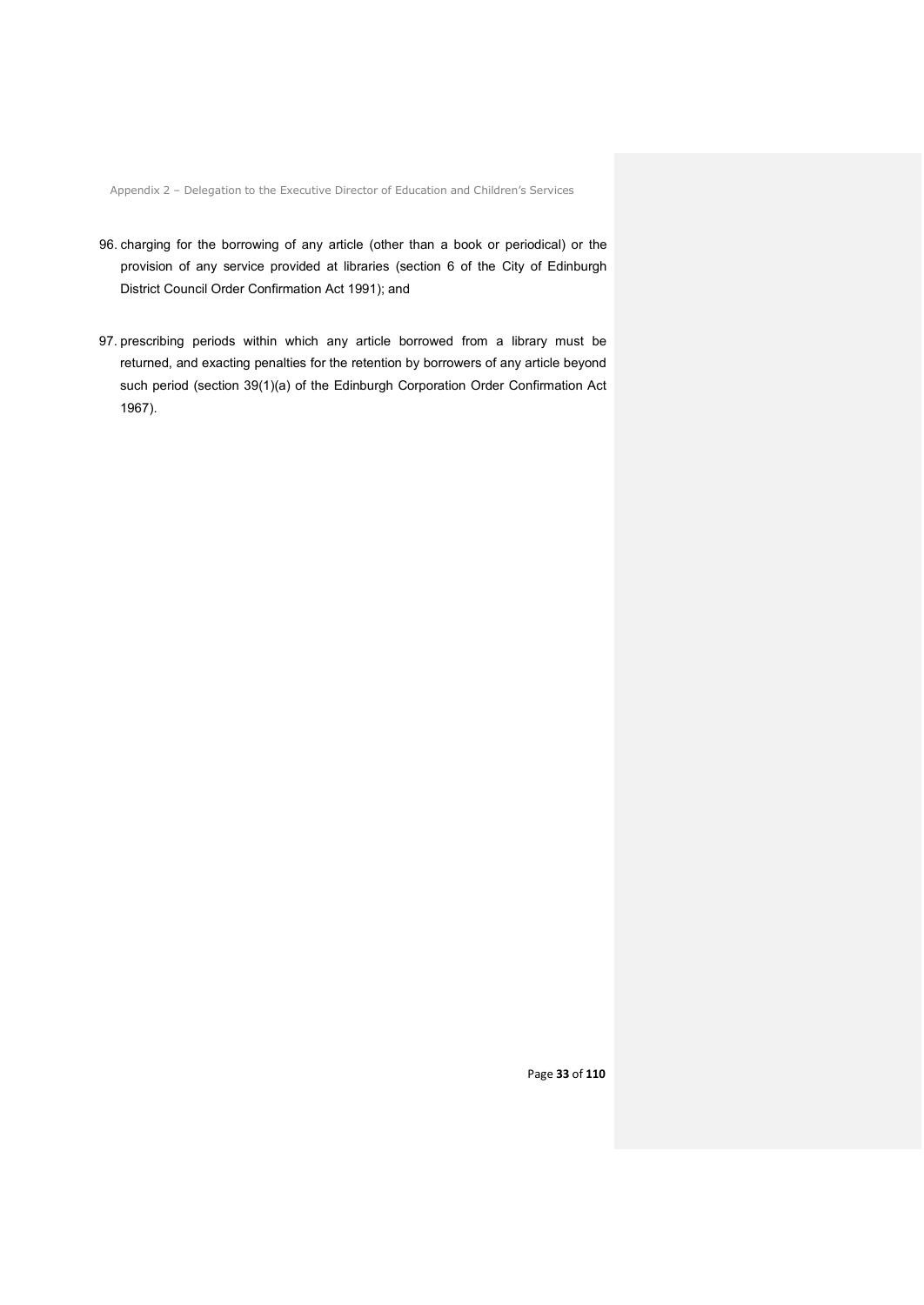## **APPENDIX 3**

| <b>DELEGATION</b>                  |  | THE | <b>EXECUTIVE</b> | <b>DIRECTOR</b> |  |  |
|------------------------------------|--|-----|------------------|-----------------|--|--|
| <b>RESOURCESCORPORATE SERVICES</b> |  |     |                  |                 |  |  |

These are the powers referred to in paragraph 7 of the Scheme:

#### **Legal and Assurance**

- 1. signing court documents;
- 2. signing missives, other holograph conveyancing documents and notices and orders relating to compulsory purchase orders;
- 3. engaging private legal firms, counsel, sheriff officers, patent agents and parliamentary agents as appropriate;
- 4. monitor the Council's compliance with information compliance legislation, including the Freedom of Information (Scotland) Act 2002, Environmental Information (Scotland) Regulations 2004, INSPIRE (Scotland) Regulations 2009 and the General Data Protection Regulation 2016/679;
- 5. monitor the management of Council records in line with the provisions of the Public Records (Scotland) Act 2011;
- 6. approve expenditure on civic hospitality in accordance with Council Policy;

#### **Human Resources**

- 7. approving applications for early retiral/voluntary severance payments (including teaching staff)(excluding Executive Directors) subject to an annual report being submitted to the Finance and Resources Committee;
- 8. issuing certificates as required for employees to apply to the adjudicator for exemption from political restriction;
- 9. approving all new career development/salary progression schemes and changes to

Page **34** of **110**

**Commented [LM(8]:** Moved from the delegation to the Chief Executive as the relevant teams now sit under Corporate Services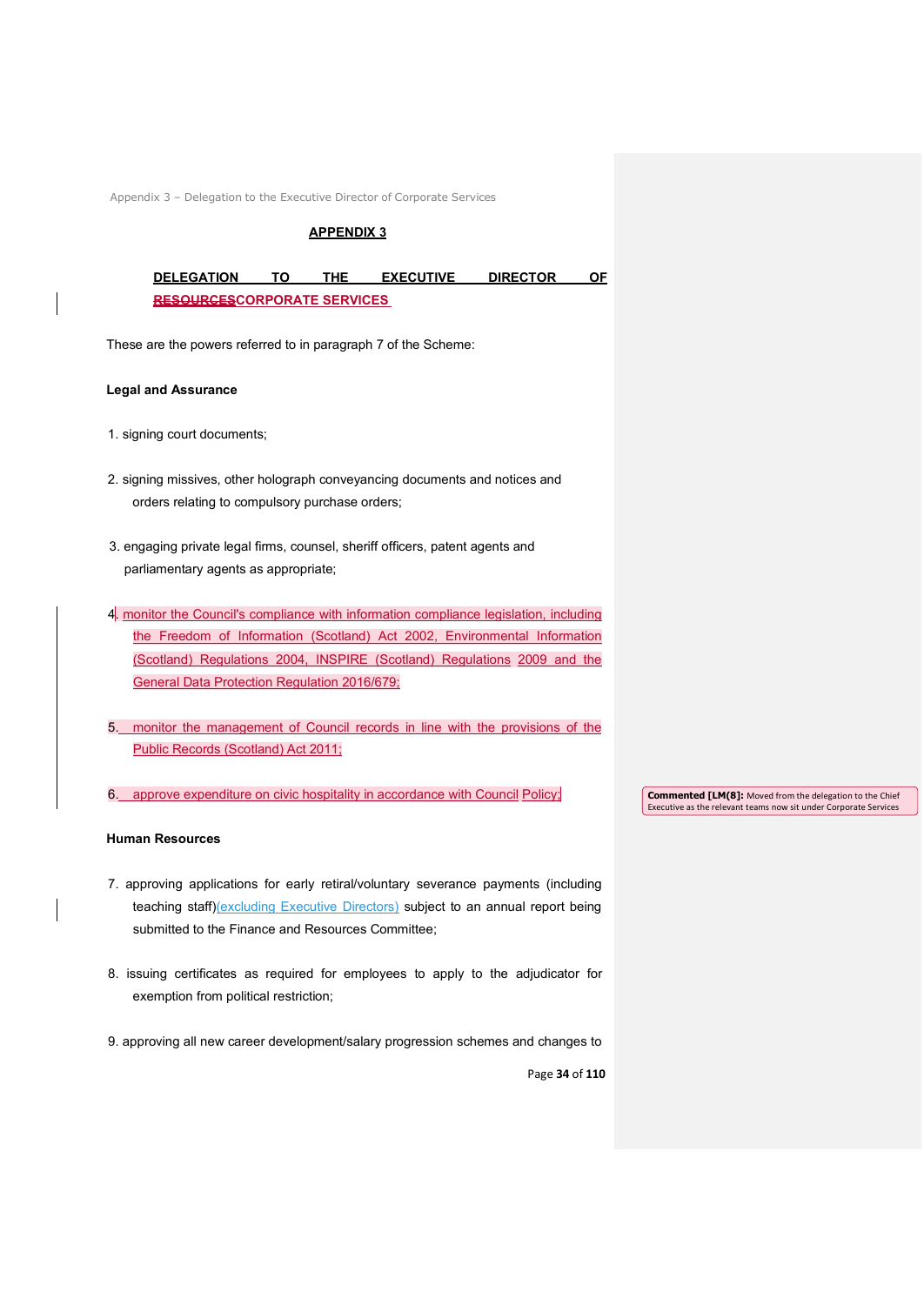Appendix 3 – Delegation to the Executive Director of Corporate Services existing schemes;

- 10. implementing nationally agreed pay awards;
- 11. approving and making payment of:
	- (a) all elements of pay, remuneration and expenses to all employees;
	- (b) pension entitlements to existing and former employees; and
	- (c) tax, national insurance and apprenticeship levy contributions to Her Majesty's Revenue and Customs;

### **Finance**

- 12. determining all accounting and financial records and procedures of the Council. Where such procedures and records are maintained in a directorate/division other than that of the Executive Director of ResourcesCorporate Services, the Executive Director shall, before making any determination, consult with the Executive Director of the service area concerned;
- 13. performing any function on behalf of the Common Good Fund, charitable endowments and any other Council funds which would reasonably be deemed to be investment business provided that the Executive Director takes the appropriate advice where necessary and reports any actions to Committee;
- 14. opening, closing and operating bank accounts on behalf of the Council;
- 15. approving and making payments due to Her Majesty's Revenue and Customs, and Revenue Scotland;
- 16. reviewing and amending as appropriate the financial limits given in the Financial Regulations, Finance Rules and supporting policies every year, in line with the relevant inflation indexes;
- Page **35** of **110** 17. the pooling and treasury management of all surplus funds under the Council's administration and all executive decisions on the approved treasury management activities subject to compliance with CIPFA's "Code of Practice for Treasury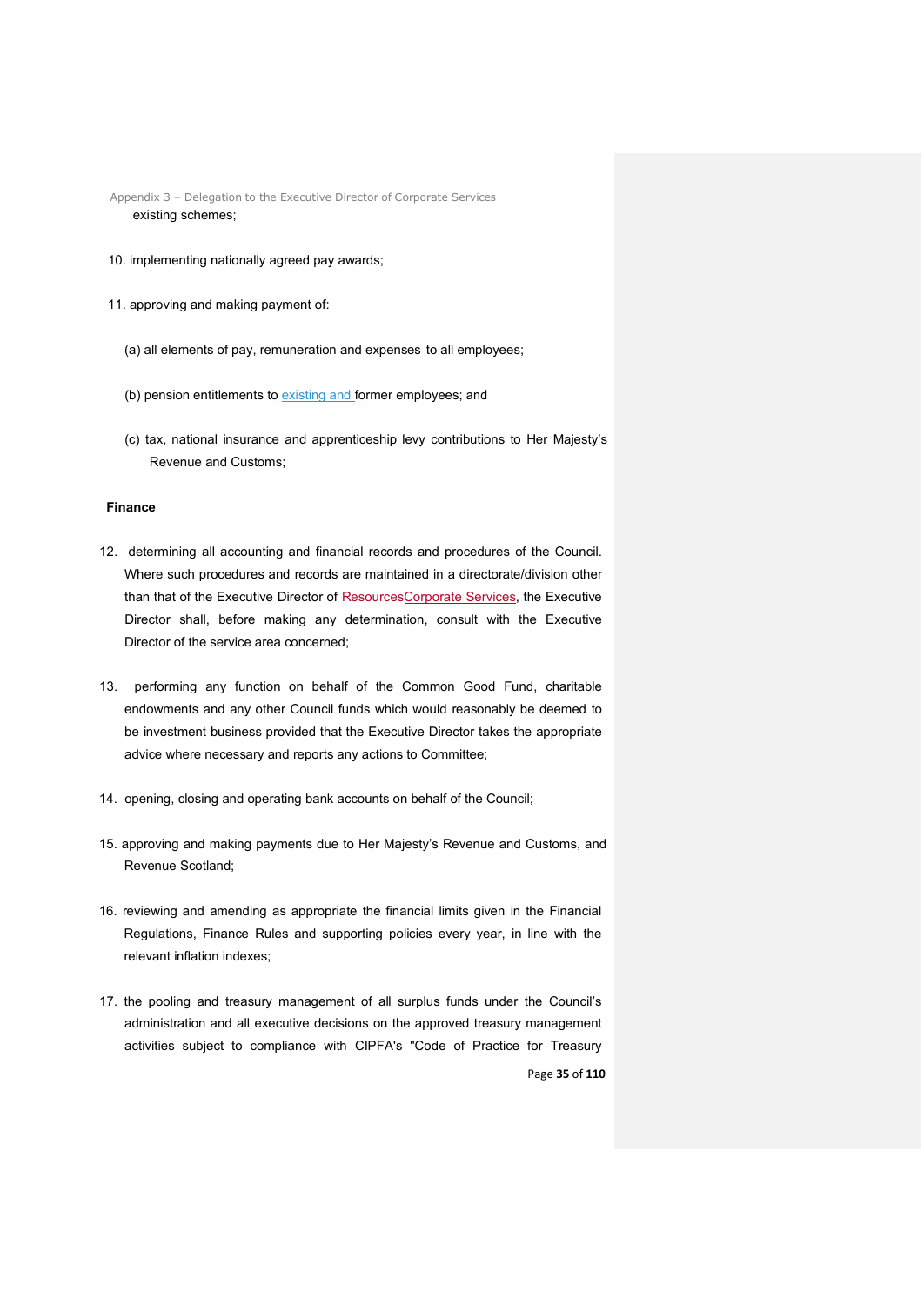Appendix 3 – Delegation to the Executive Director of Corporate Services Management in the Public Services" and other relevant professional guidance;

- 18. all borrowing and lending in accordance with the Treasury Management Policy Statement;
- 19. providing cash advances as considered appropriate for officers of the Council to defray petty cash, other expenses and any other matters on the administration of imprest accounts;
- 20. assessing business cases for the taking out of new leases to ensure they are consistent with the securing of best value;
- 21. effecting insurance cover and negotiating with the Council's insurers for all claims in consultation with other officers where necessary;
- 22. reviewing annually all insurances in consultation with the other chief officers as appropriate and reporting annually to the convener or vice- convener:
- 23. approving the rate of interest the Council is required to charge to borrowers with variable interest rate loans;
- 24. being responsible for all purchasing arrangements as detailed in the Contract Standing Orders;
- 25. collecting and where necessary recovering debt, and where appropriate authorising the write-off of debt, in accordance with Council Policies;

## **Customer and Digital Services**

- 26. collecting (and where necessary recovering) council tax as set by the Council in accordance with section 97(1) and Schedules 2 and 8 of the Local Government Finance Act 1992 and the provisions of the Council Tax (Administration and Enforcement) (Scotland) Regulations 1992;
- 27. issuing demand notices for the collection of rates payable to the Council under section 237 of the Local Government (Scotland) Act 1947;
- Page **36** of **110** 28. recovering rates under section 247(5) of the Local Government (Scotland) Act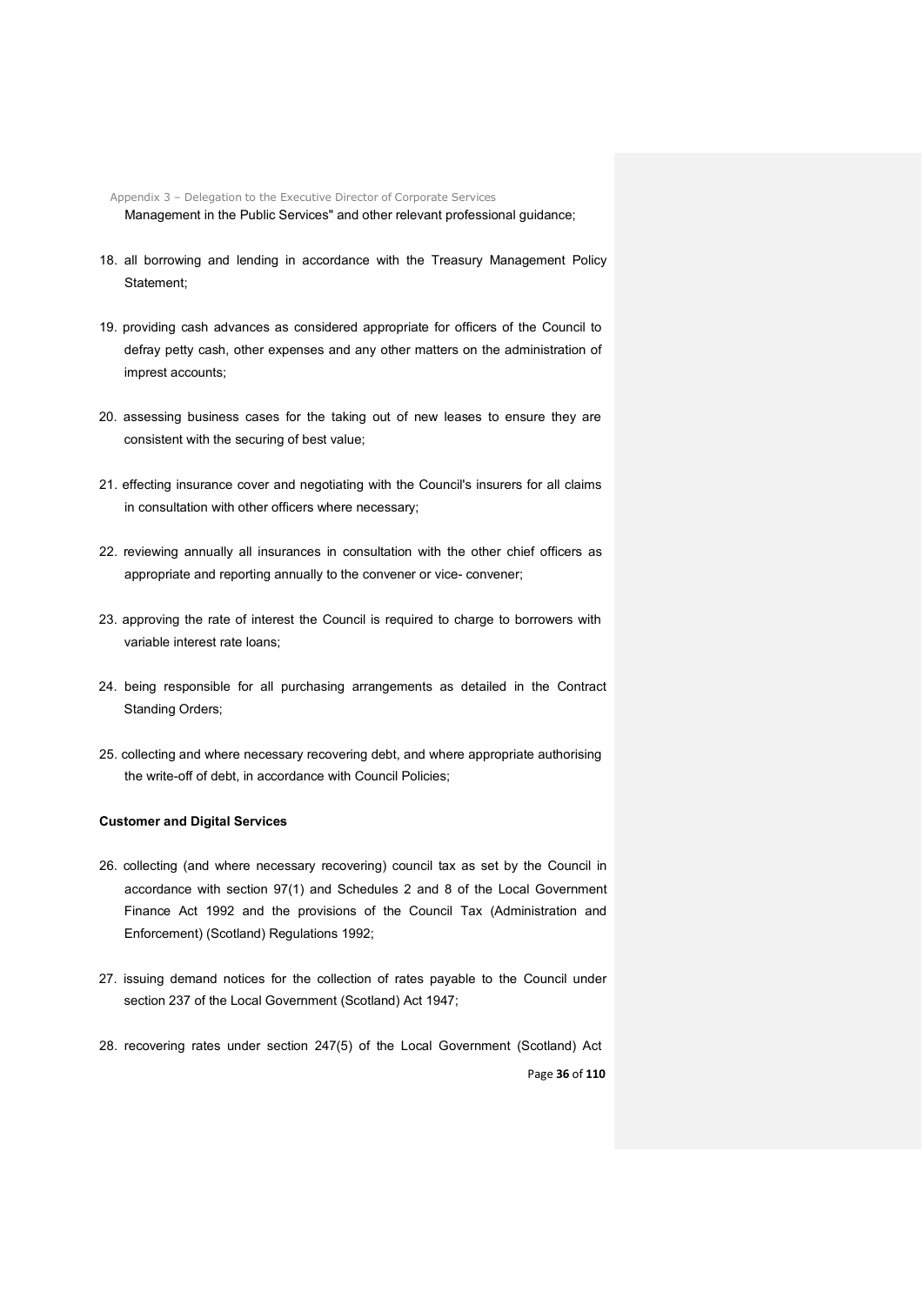Appendix 3 – Delegation to the Executive Director of Corporate Services 1947, where necessary in consultation with the convener or vice-convener;

- 29. administering benefits in accordance with the Social Security Contributions and Benefits Act 1992 and the Social Security Administration Act 1992;
- 30. administering council tax reduction scheme in accordance with the Council Tax Reduction (Scotland) Regulations 2012;
- 31. paying all sums to all creditors subject to the certification and authorisation of the appropriate chief officers;
- 32. signing the certificates and petitions that the Sheriff Court requires for Summary Warrant applications to collect arrears of Community Charge Non-Domestic Rates, Council Tax and other income;
- 33. deciding to call-up loans where borrowers have fallen into arrears with their house purchase loans;
- 34. establishing procedures for considering, authorising and making discretionary housing payments and for the consideration by officers, other than the original decision makers, of appeals against decisions on such applications;

# **The Lothian Pension Fund Group**

- 36. implementing strategies and policies agreed by the Pensions Committee including the investment strategy of the pensions funds and performing any function on behalf of the pensions funds which would reasonably be deemed to be investment business provided that the Executive Director takes the appropriate advice;
- 37. implementing pension regulations including the application of discretions as required in accordance with polices approved by the Pensions Committee from time to time;
- 38. appointing, monitoring and reviewing such specialist managers and advisers as are necessary to make sure that the pensions funds' assets are managed effectively;
- 39. determining all accounting, records and financial procedures of the pension funds;

Page **37** of **110**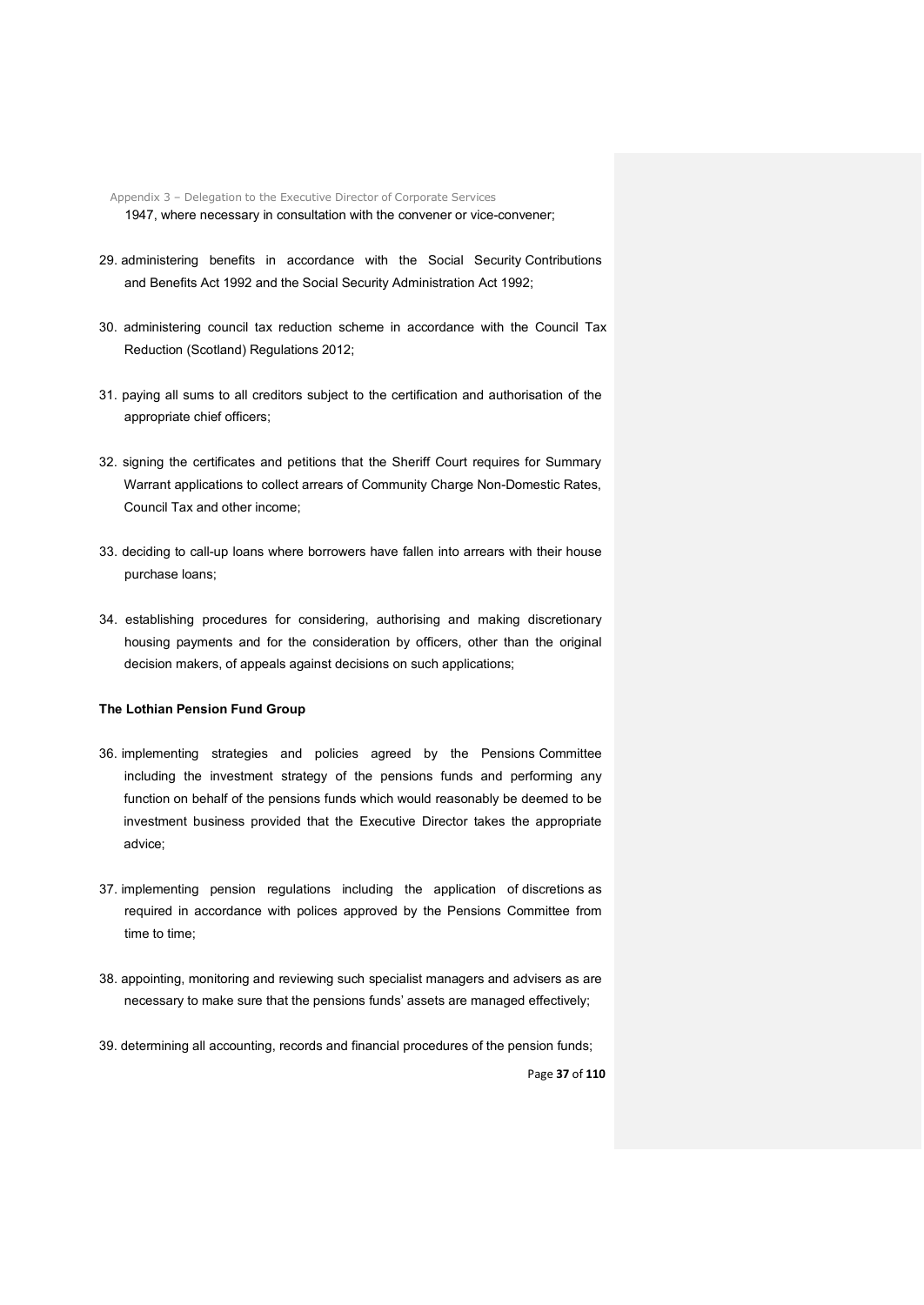40. writing off pension overpayments of up to £3,000 subject to compliance with the appropriate Council Policies;

**Property and Facilities Management**

- 179. concluding leases, missives of let, licence agreements or extensions of leases and licence agreements or similar on behalf of the Council where:
	- (a) the length of the lease/missive/agreement is no more than five years and the rent (exclusive of VAT) is no more than £50,000 a year; or

(b) the length of the lease/agreement is no more than one month;

- (c) save where any lease offer which includes an element of community benefit as set out in Council Policy is received, when the decision shall be referred to Committee;
- 180. negotiating, processing and instructing the Service Director, Legal and Assurance to conclude all rent reviews:
- 181. taking any action to ensure all terms of a lease or licence agreement are enforced, including terminating any lease or agreement and taking whatever action is necessary to effect an eviction where the tenant or licensee has failed to comply with the terms and conditions of the lease or agreement;
- 182. granting on behalf of the Council 'wayleave' agreements, and concluding missives and leases for sites for sub-stations, gas governors and similar installations for any period whatsoever, except for:
	- (a) wayleaves for gas mains of a diameter greater than 225 mm;
	- (b) grids, oil or chemical pipelines;

overhead transmission lines with capacity greater than 33,000 volts which would only be granted with the Council's consent;

39. granting and obtaining a Minute of Waiver for no more than £50,000;

Page **38** of **110**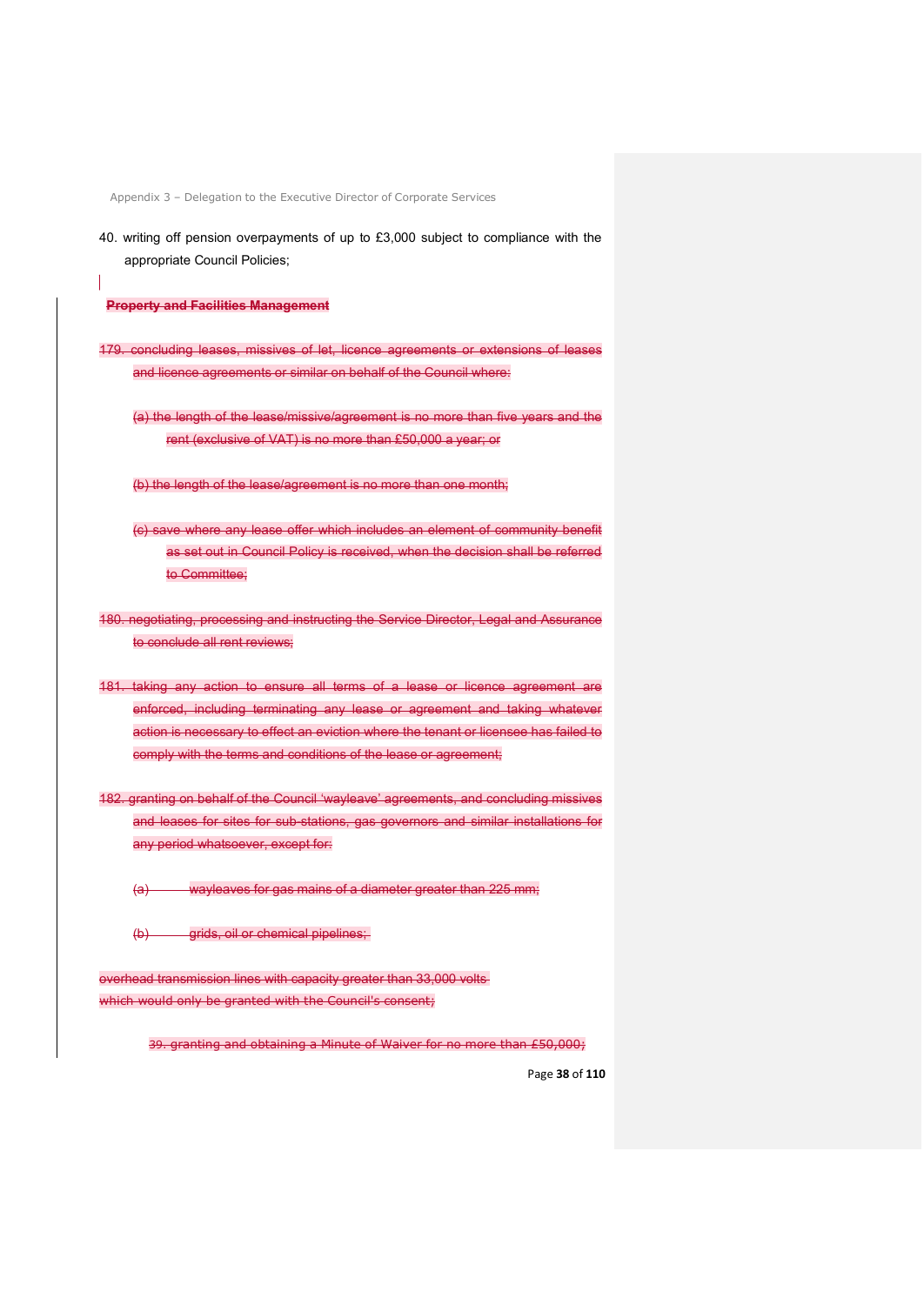- 40. buying and selling property or property rights up to £50,000 when this is required to help in the acquisition or disposal of a more valuable property and the cost can be offset against the acquisition/disposal;
- 41. permitting a tenant to assign their lease/agreement subject to the Council being in no worse a financial position;
- 42. buying land or property provided that it has been specifically budgeted for;
- 43. marketing surplus property for sale or lease and accepting the highest offer subject to being satisfied that this represents market value (if it is proposed that any offer other than the highest received be accepted, or when any offer includes an element of community benefit as set out in Council Policy then the matter must be considered and approved by the Finance and Resources Committee);
- 44. agreeing terms for the sale of small plots of land (including land held on the Housing Revenue Account) and instructing the Head of Legal and Risk to conclude the sale, subject to being satisfied that this represents market value, and where:
	- (a) the land is existing open space, for example amenity land, landscaping or verges adjoining roads and footpaths;
	- (b) the land does not exceed 150 metres<sup>2</sup>; and
	- (c) the use of the land would be for garden ground or for any other ancillary residential use;
- 45. negotiating and instructing the Head of Legal and Risk to conclude the sale of residential properties under "Right to Buy" legislation;
- 46. where property is held for commercial or economic development purposes doing the following :
	- (a) negotiating to dispose of land or property at values up to £250,000;

Page **39** of **110**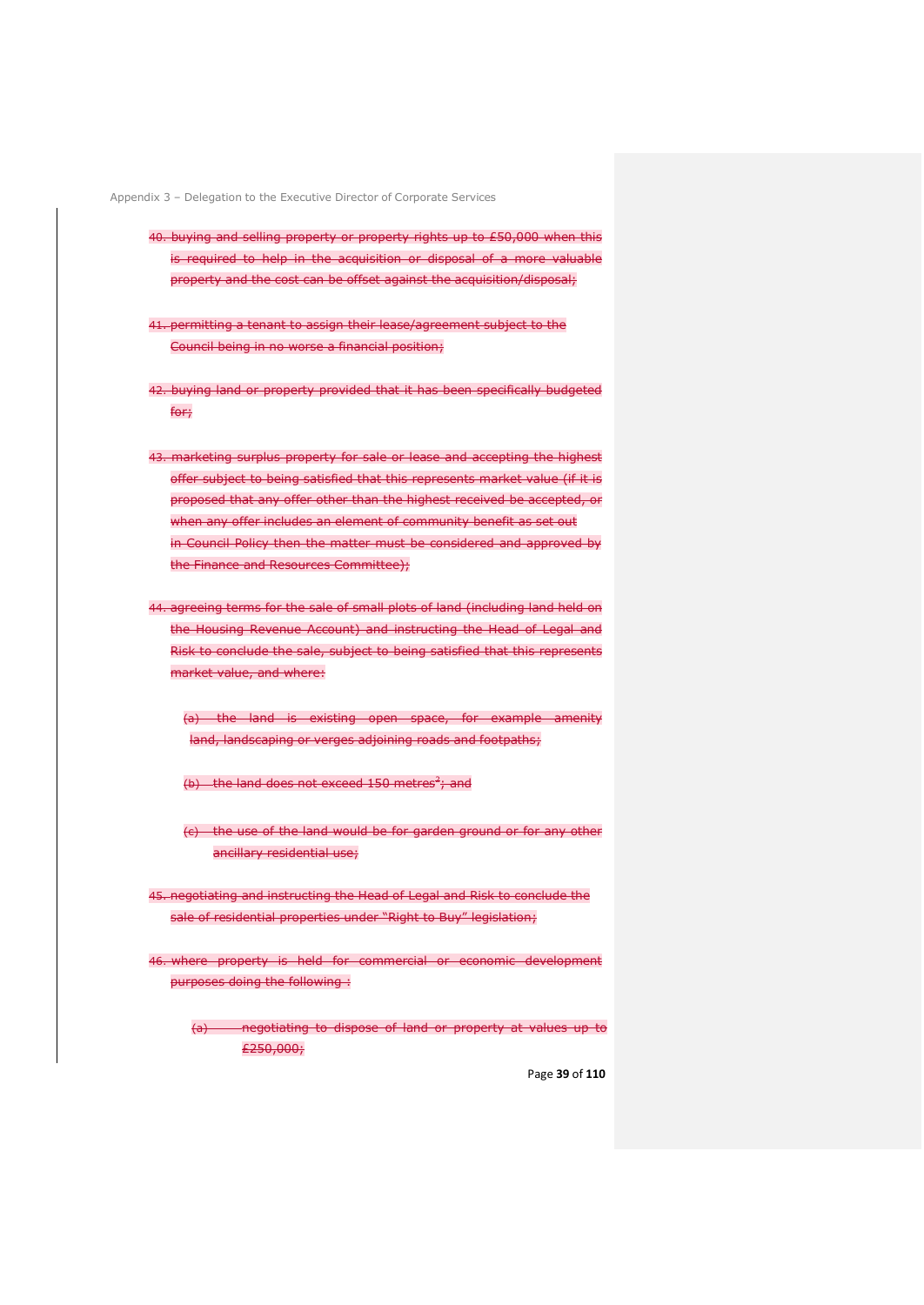(b) negotiating the grant of "minutes of waiver";

(c) signing all offers on behalf of the Council to let or take on lease properties where:

> (i) the length of the lease is no more than five years and the exclusive rent is no more than £50,000 a year; or

(ii) the length of the lease is no more than one month:

save where any lease offer which includes an element of community benefit as set out in Council Policy is received, when the decision shall be referred to Committee;

(d) negotiating to renew or extend leases where it is uneconomic or unsuitable to advertise the properties;

(e) agreeing to proposed transfers of leases where the Council is landlord, and instructing the Head of Legal and Risk to conclude these;

47. where property is held on behalf of the Common Good, doing the following:

- (a) negotiating the grant of "minutes of waiver" or wayleaves;(b) signing on behalf of the Council, as manager, to let properties
- (c) negotiating to renew or extend leases where it is uneconomic or unsuitable to advertise these properties;

48. publishing notices of a proposed appropriation or disposal of land in accordance with sections 24(2A) and 27(2A) of the Town and Country (Scotland) Act 1959;

Page **40** of **110** 49. negotiating and settling all claims for compensation where property has been purchased by the Council under a compulsory purchase order or requires to be purchased for a scheme or project included within the Council's Capital Investment Programme or where there has been a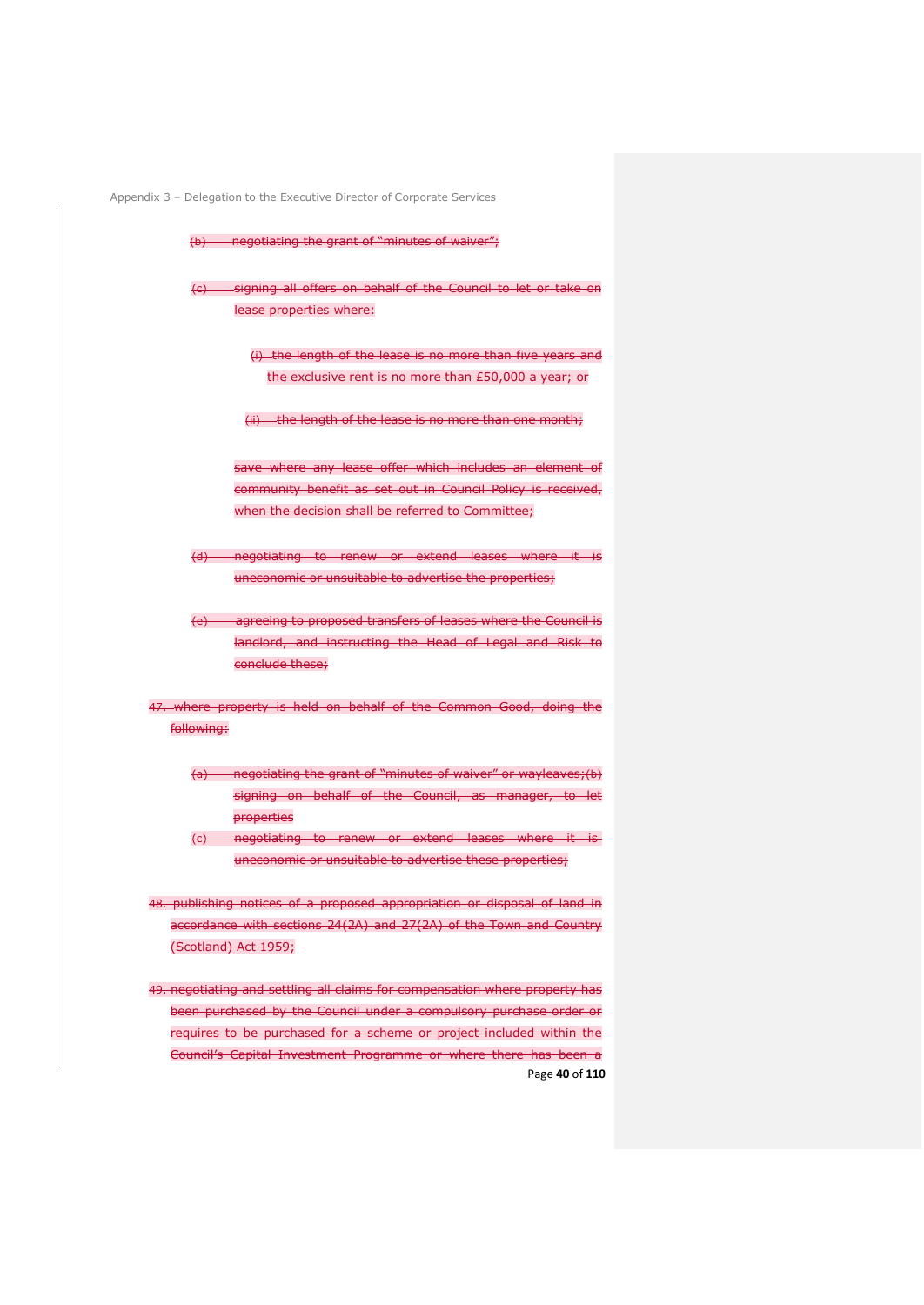Appendix 3 – Delegation to the Executive Director of Corporate Services loss in value of property relating to works carried out by the Council;

#### **Edinburgh Shared Repairs Service**

50. serving notices for repairs, enforcement, carrying out and recovery of costs and expenses in terms of Part 8 of the Civic Government (Scotland) Act 1982 and Part 4 of the Building (Scotland) Act 2003;

51. withdrawing, waiving and relaxing notices issued under Part 4 of the Building (Scotland) Act 2003;

52. recovering reasonable costs incurred in respect of surveys undertaken under section 22 of the Local Government in Scotland Act 2003

- 53. responding in emergency situations and carrying out repairs immediately where damage to property or health or safety matters are issues and recovering the costs and expenses of doing so;
- 54. inspecting properties, serving (as proper officer) and enforcing notices and recovering costs under section 24 of the Edinburgh District Council Order Confirmation Act 1991; and
- 55. executing any works necessary for securing, restoring or repairing privately owned properties, and recovery from the owners of the relevant properties of any expenses reasonably incurred by the Council in doing so, all in accordance with section 26 and 57 of the Edinburgh District Council Order Confirmation Act 1991.
- 56. cancelling and serving new notices under section 48 of the City of Edinburgh District Council Order Confirmation Act 1991;
- 57. make missing share payments into owners' maintenance accounts for sums between £500 and £20,000 under section 50 (3) of the Housing Act 2006.
- 58. recover missing share payments from the owner of the house concerned under section 59 of the Housing Scotland Act 2006 and in line with the Council's Corporate Debt Policy. **Commented [LM(9]:** Moved to Place

Page **41** of **110**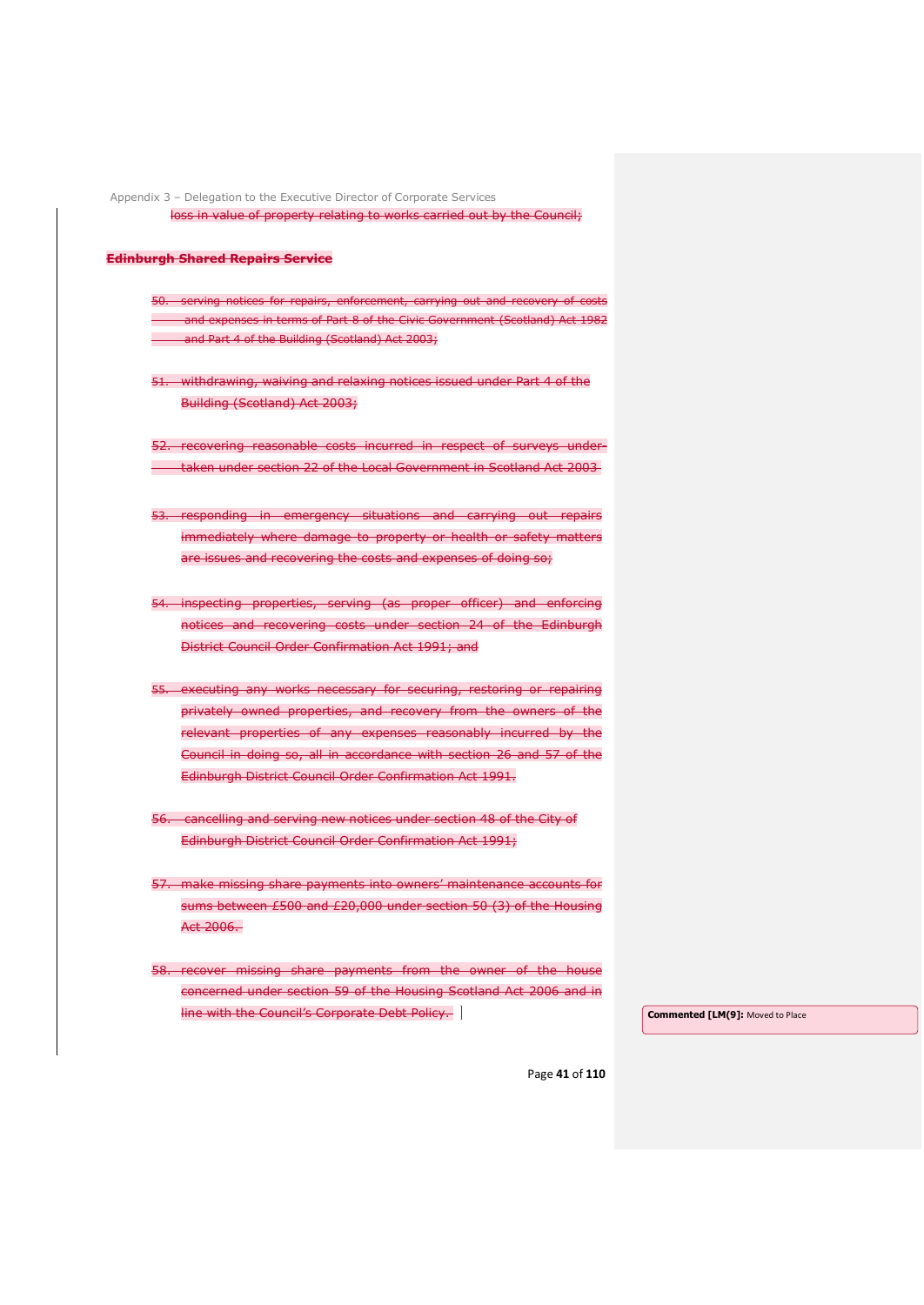Page **42** of **110**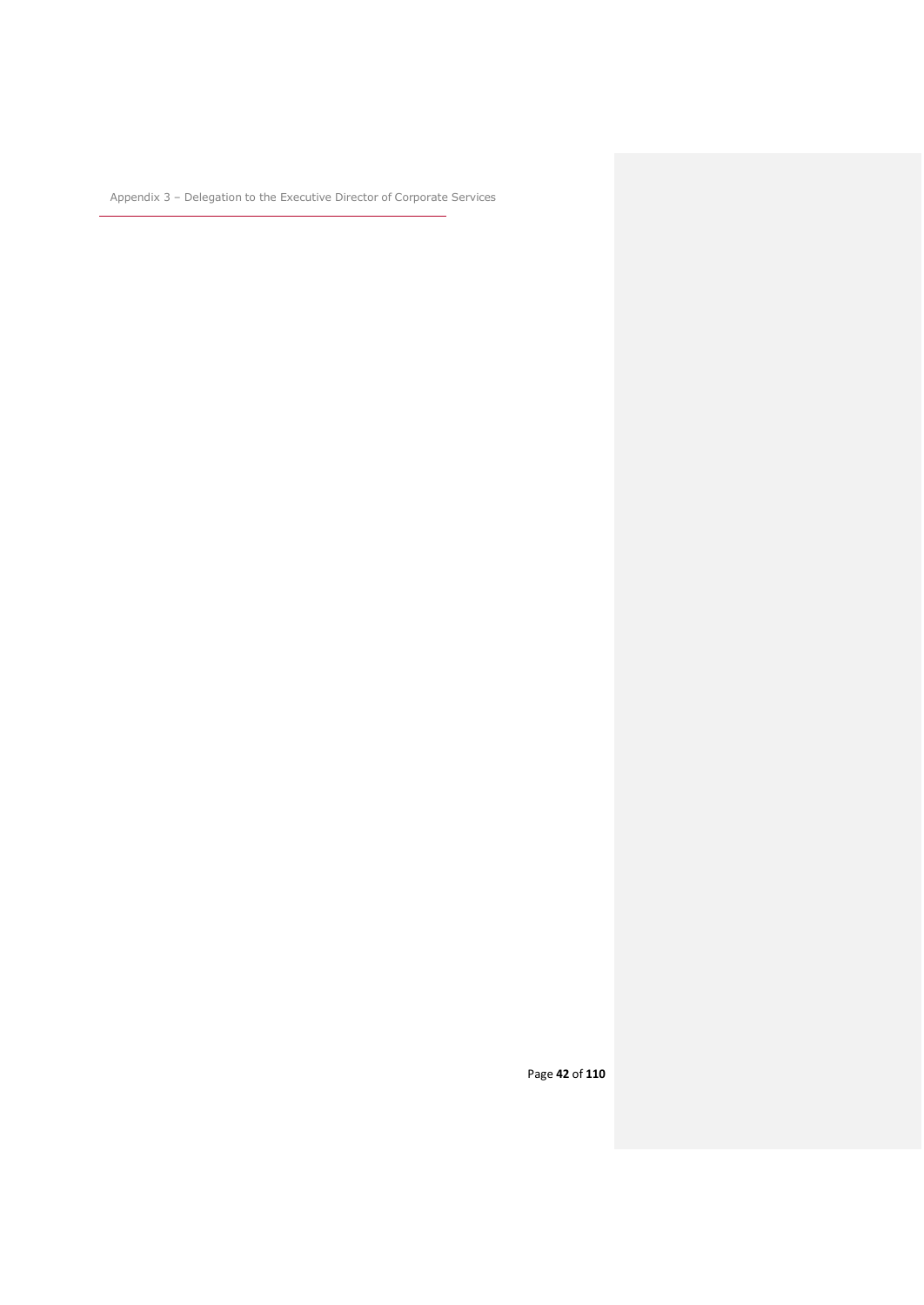Appendix 4 – Delegation to the Chief Officer - Edinburgh Health and Social Care Partnership

### **APPENDIX 4**

# **DELEGATION TO THE CHIEF OFFICER - EDINBURGH HEALTH AND SOCIAL CARE PARTNERSHIP**

(*or, where applicable, the Chief Social Work Officer)*

These are the powers referred to in paragraph 8 of the Scheme:

## **All service users**

- 1. Taking any necessary action on behalf of the Council to ensure that it discharges its duties under the National Assistance Acts, the Disabled Persons (Employment) Act 1958, the Social Work (Scotland) Act 1968, the Chronically Sick and Disabled Person's Act 1970, the Disabled Persons (Services, Consultation and Representation) Act 1986, the National Health Service and Community Care Act 1990, the Criminal Procedure (Scotland) Act 1995, the Adults with Incapacity (Scotland) Act 2000, the Housing (Scotland) Act 2001, the Curators ad litem and Reporting Officers (Panels) (Scotland) Regulations 2001, the Community Care and Health (Scotland) Act 2002, the Homelessness (Scotland) Act 2003, the Mental Health (Care and Treatment) (Scotland) Act 2003, the Adult Support and Protection (Scotland) Act 2007, the Public Services Reform (Scotland) Act 2010, the Social Care (Self-directed Support) (Scotland) Act 2013 or generally any legislation concerning the Council's functions relating to the provision of social care and support services;
- 2. arranging for the protection of property of people who have gone into hospital or care as in section 48 of the National Assistance Act 1948;
- 3. maintaining a Complaints Procedure and service as in section 5B of the Social Work (Scotland) Act 1968;
- 4. making direct payments to individuals to help them purchase community care services as in sections 12B and 12C of the Social Work (Scotland) Act 1968;
- 5. providing home help and laundry facilities as in section 14 of the Social Work (Scotland) Act 1968;

Page **43** of **110**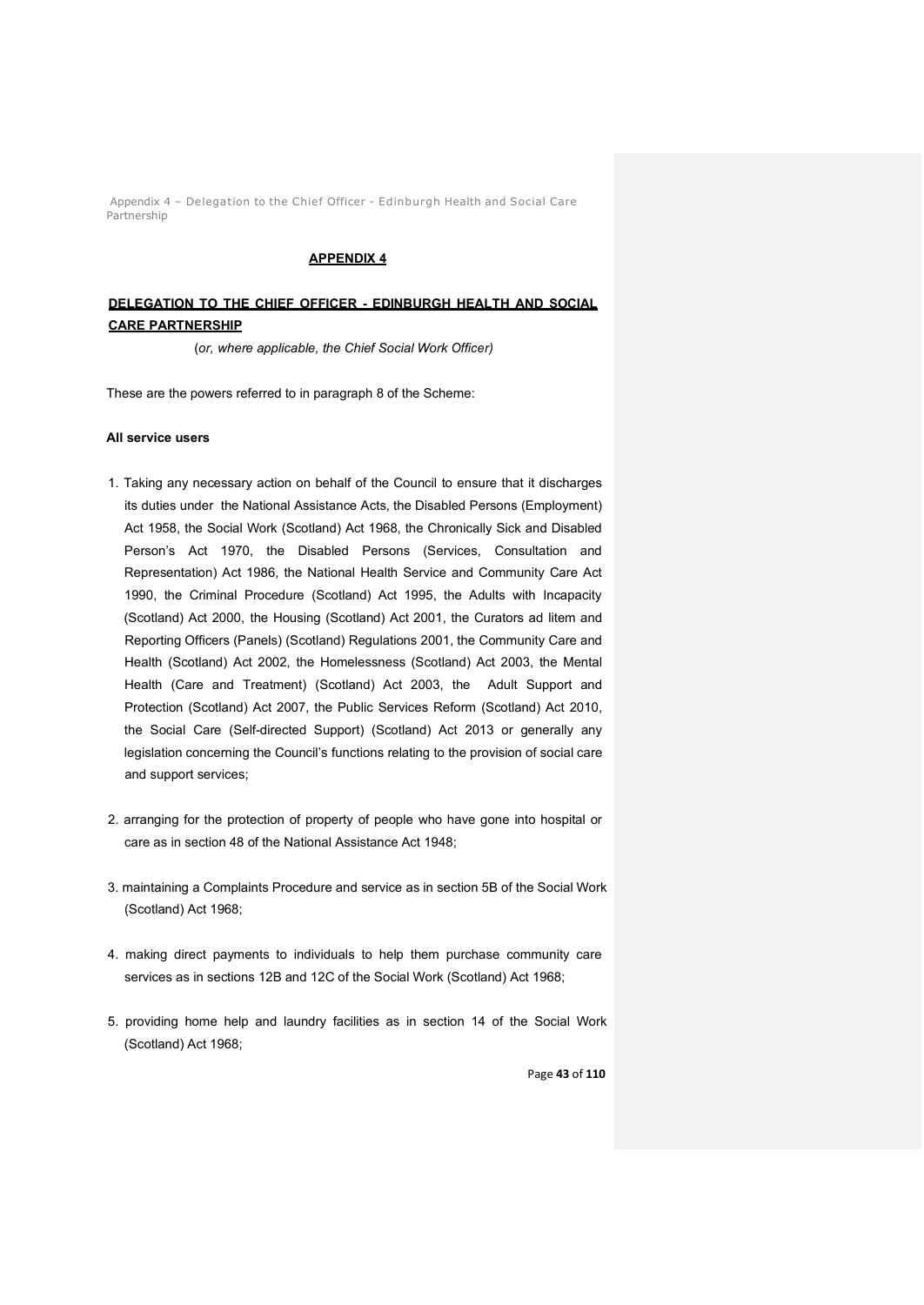Appendix 4 – Delegation to the Chief Officer - Edinburgh Health and Social Care Partnership

- 6. burying or cremating any person who was in the care of, or receiving help from, the Council and so on, immediately before their death as in section 28 of the Social Work (Scotland) Act 1968;
- 7. deciding whether to pay the expenses of parents, relatives etc. visiting people who are being cared for or maintained in accommodation by the Council, or in attending funerals as in section 29 of the Social Work (Scotland) Act 1968;
- 8. providing and maintaining whatever residential and other establishments are needed for the Council's functions under the Social Work (Scotland) Act 1968 and the Mental Health (Care and Treatment) (Scotland) Act 2003, in terms of section 59 of the Social Work (Scotland) Act 1968;
- 9. recovering from other local authorities any costs for services provided to adults ordinarily resident there under the Social Work (Scotland) Act 1968 as in section 86 of the Social Work (Scotland) Act 1968;
- 10. recovering charges for services provided under the Social Work (Scotland) Act 1968 as in section 87 of the Social Work (Scotland) Act 1968, but subject to directions or regulations under sections 1 to 6 of Community Care and Health (Scotland) Act 2002;
- 11. providing welfare services for people (including, for example, assistance in arranging the carrying out of any works of adaptation in homes);
- 12. providing information on Health and Social Care services for people to whom the section applies and any relevant services of other authorities or organisations as in section 9 of the Disabled Persons (Services, Consultation and Representation) Act 1986;
- 13. making arrangements for facilities for seriously disabled persons for sheltered employment and training as in section 3 of the Disabled Persons (Employment) Act 1958;
- 14. co-ordinating and overseeing applications for the registration of all services provided by the Council and all related matters as in sections 59, 62 to 75 and 83

Page **44** of **110**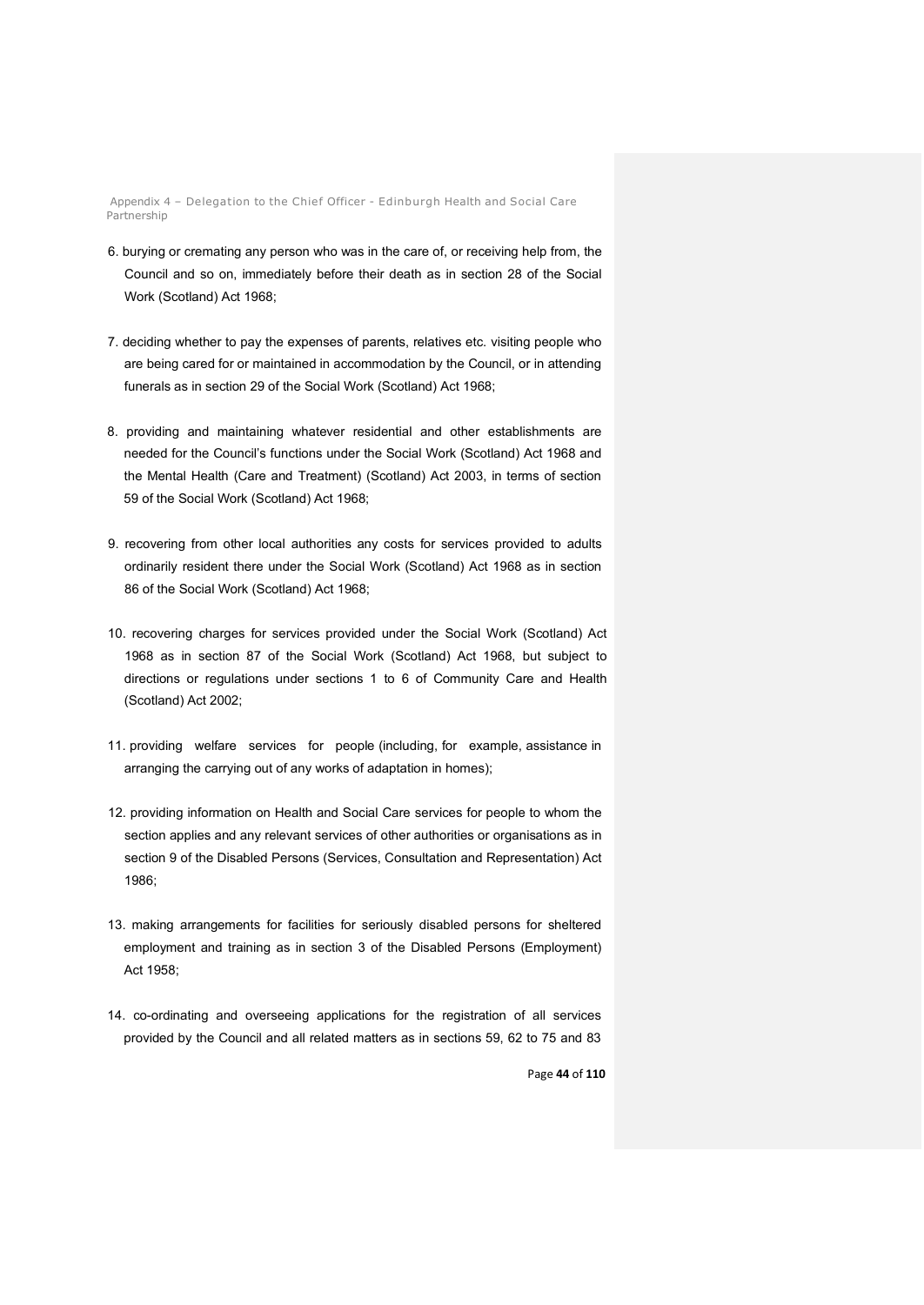Appendix 4 – Delegation to the Chief Officer - Edinburgh Health and Social Care Partnership to 89 of the Public Services Reform (Scotland) Act 2010

- 15. administering the Panel or Panels appointed under the Curators ad litem and Reporting Officers (Panels) (Scotland) Regulations 2001, including arrangements for training of members of said Panel or Panels;
- 16. authorising the following finance related issues in accordance with the Financial Regulations and Council Policies:
	- (a) authorise the write-off of debts or charges in the following circumstances:
	- i. incorrect assessment brought to light at later date;
	- ii. where the service user has died and there is no money in the estate;
	- iii. where the service user cannot be traced;
	- iv. in the case of a service dispute where a complaint has been upheld; and
	- v. for social reasons;
	- (b) reimbursing carers and substitute carers for loss or damage (*ex gratia*) of up to £500;
	- (c) reimbursing staff for loss or damage (*ex gratia*) of up to £500;
	- (d) making payments to staff for emergency expenses (*ex gratia*) of up to £50; and
	- (e) reimbursing neighbours and relatives of departmental carers for loss or damage caused by service users (*ex gratia*) of up to £500, where it would be in the interest of the Council to maintain goodwill, subject to appropriate consultation with the relevant convener or vice-convener;

## **Community Care**

Page **45** of **110** 17. taking any necessary action on behalf of the Council to ensure that it discharges its duties under the Adult Support and Protection (Scotland) Act 2007, including: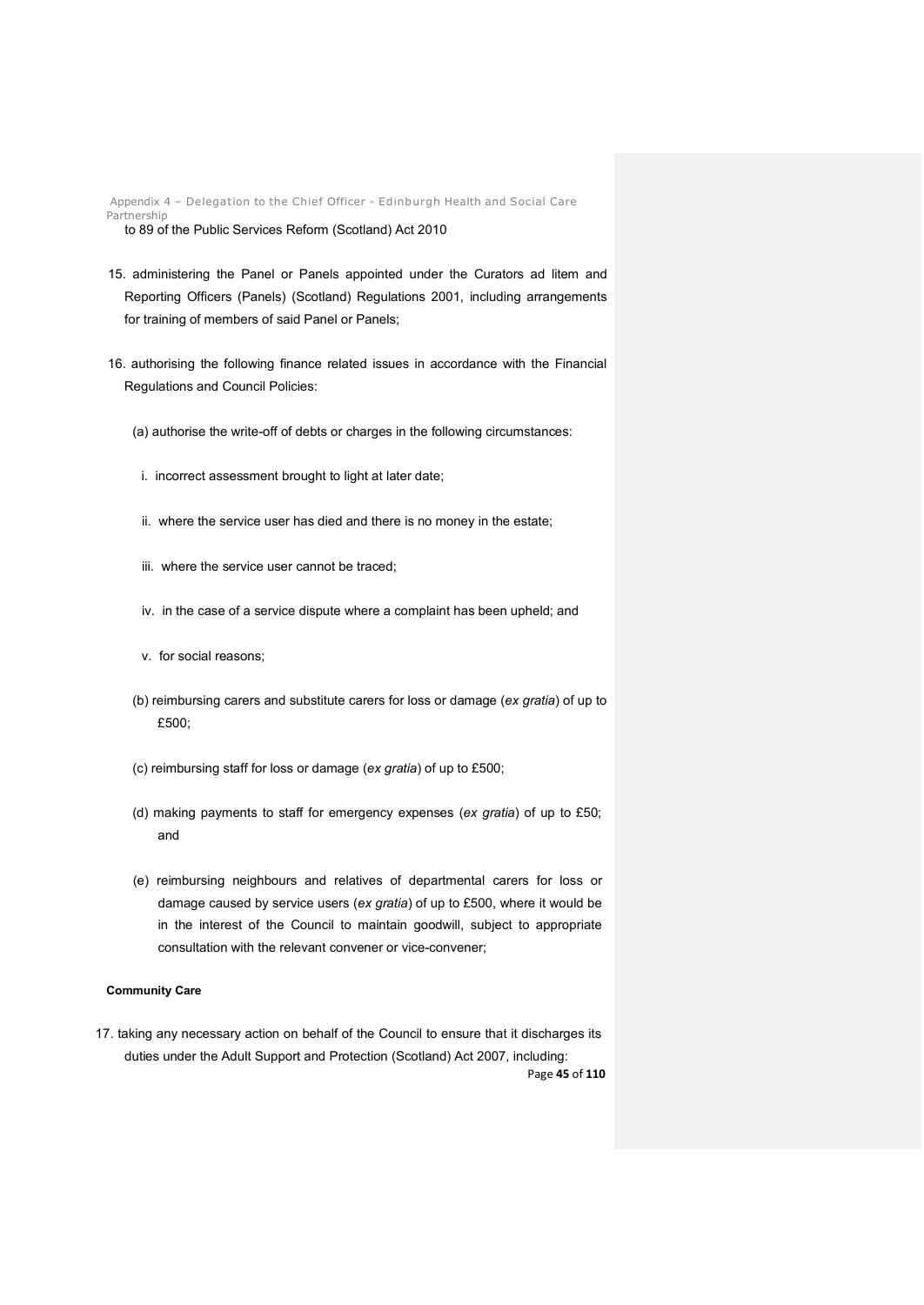Appendix 4 – Delegation to the Chief Officer - Edinburgh Health and Social Care Partnership

- (a) making inquiries about a person's well-being, property or financial affairs if it is known or believed that the person is an adult at risk and that intervention might be needed to protect the person's well-being, property or financial affairs (section 4);
- (b) applying to the sheriff for an order which authorises a Council officer to take a specified person from a place being visited (sections 7 and 11);
- (c) if recommended by the relevant medical officer, applying for an order to remove to suitable premises a person in need of care and attention (sections 14 to 18); and
- (d) applying for a banning order (sections 19 to 34);
- 18. preparing and publishing a plan for providing community care services in Edinburgh as in section 5A of the Social Work (Scotland) Act 1968;
- 19. promoting social welfare including giving help "in kind or in cash" where the terms of section 12 of the Social Work (Scotland) Act 1968 are met;
- 20. safeguarding and promoting the welfare of children in need and giving help "in kind or in cash" as in section 22 of the Children (Scotland) Act 1995;
- 21. collaborating with individuals and carers to assess their needs and providing information in accordance with sections 12A, 12AA and 12AB of the Social Work (Scotland) Act 1968;
- 22. deciding with voluntary or other organisations for residential accommodation where nursing is provided for people who appear to need such accommodation as in section 13A of the Social Work (Scotland) Act 1968;
- 23. approving rates for and contracts for delivery of residential and other services in circumstances where the politically approved pricing policy does not apply;
- 24. assessing needs of disabled or chronically sick people as in section 4 of the Disabled Persons (Services, Consultation and Representation) Act 1986;

Page **46** of **110**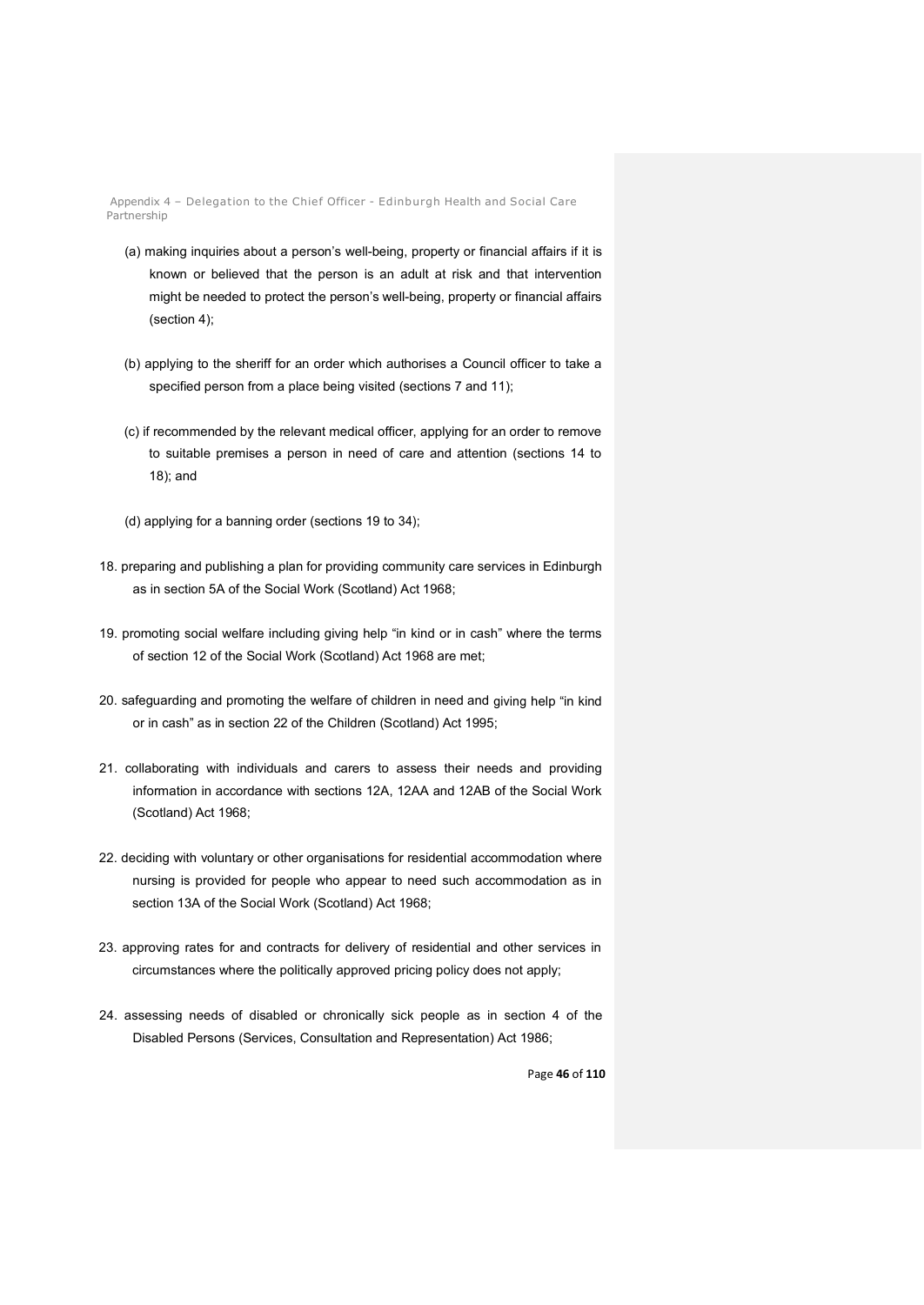Appendix 4 – Delegation to the Chief Officer - Edinburgh Health and Social Care Partnership

- 25. assisting in persons in need disposal produce of their work as in section 13 of the Social Work (Scotland) Act 1968;
- 26. approving waivers or disregards in respect of determining a client's liability for contribution to social care and housing support services provided;
- 27. approving waivers and disregards in respect of determining a client's liability for contribution to care home (residential/nursing) costs;
- 28. approving the variation, suspension or termination of contracts with providers in line with the Council's Quality Assurance arrangements for health and social care services;
- 29. providing or securing the provision of care and support services including residential services for people who are, or have been, suffering from mental disorder as defined in section 25 of the Mental Health (Care and Treatment) (Scotland) Act 2003;
- 30. providing after-care services for people who are/have been, suffering from mental disorder as in section 26 of the Mental Health (Care and Treatment) (Scotland) Act 2003;
- 31. appointing Mental Health officers as in section 32 of the Mental Health (Care and Treatment) (Scotland) Act 2003, and supervising the discharge of their statutory responsibilities; and
- 32. discharging the Council's duties under the Adults with Incapacity (Scotland) Act 2000, including:
	- (a) the following duties within section 10:
		- i. supervising guardians;
		- ii. consulting the Public Guardian and Mental Welfare Commission on matters of common interests;

Page **47** of **110**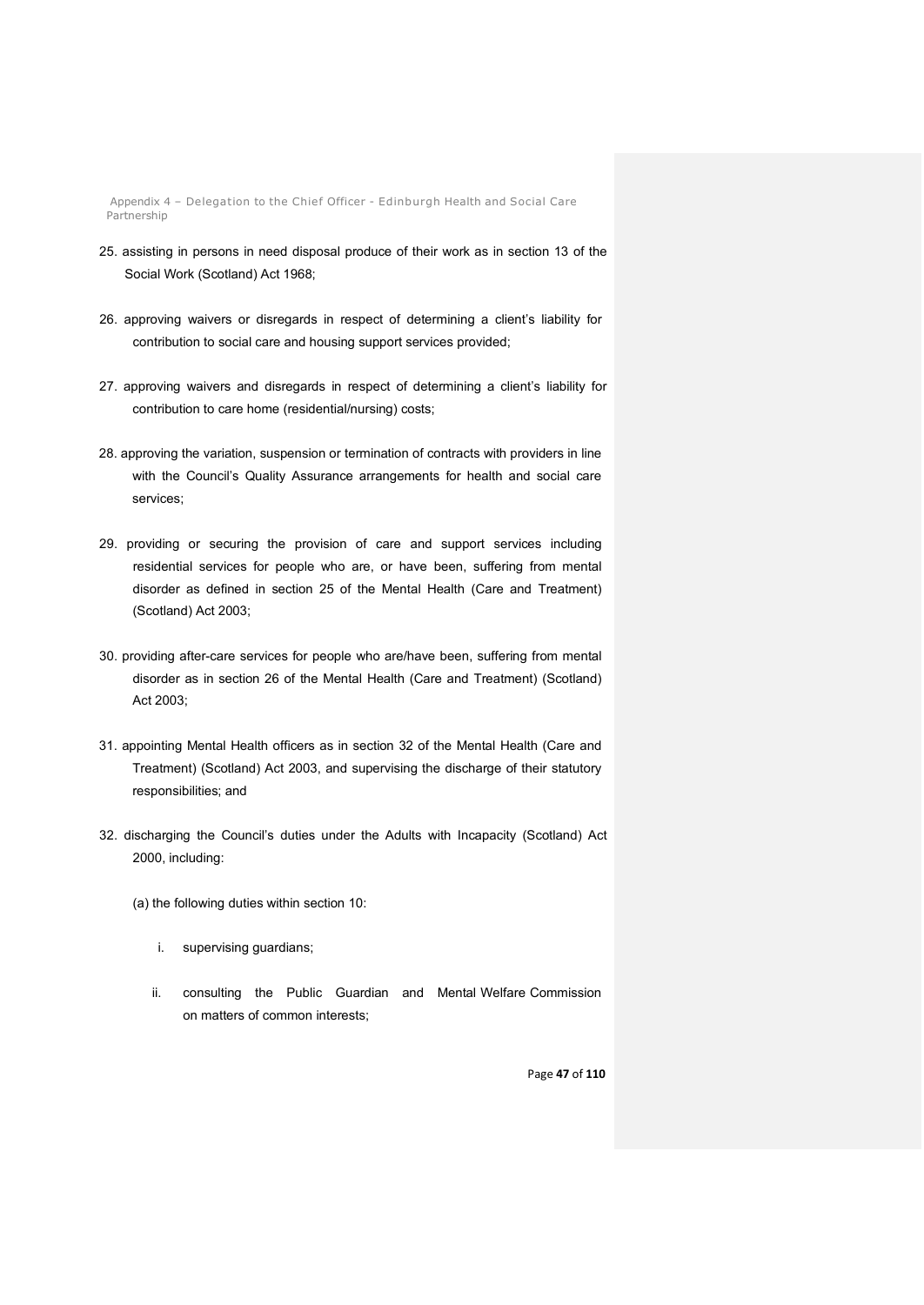Appendix 4 – Delegation to the Chief Officer - Edinburgh Health and Social Care

Partnership

- receiving and investigating complaints about welfare attorneys and matters of common interests;
- iv. receiving and investigating complaints about welfare attorneys and guardians; and
- v. providing a guardian, welfare attorney or person authorised under an intervention order when requested; and

(b) the following duties within section 57:

- I. applying to be a guardian of an adult if there is no other suitable adult and managing the property, financial affairs and welfare of that adult in accordance with any order issued by the court in that regard; and
- ii. providing court reports of private applications to be a guardian.
- 33. Awarding and refusing grants in line with the decision of the Edinburgh integration Joint Board.

Page **48** of **110**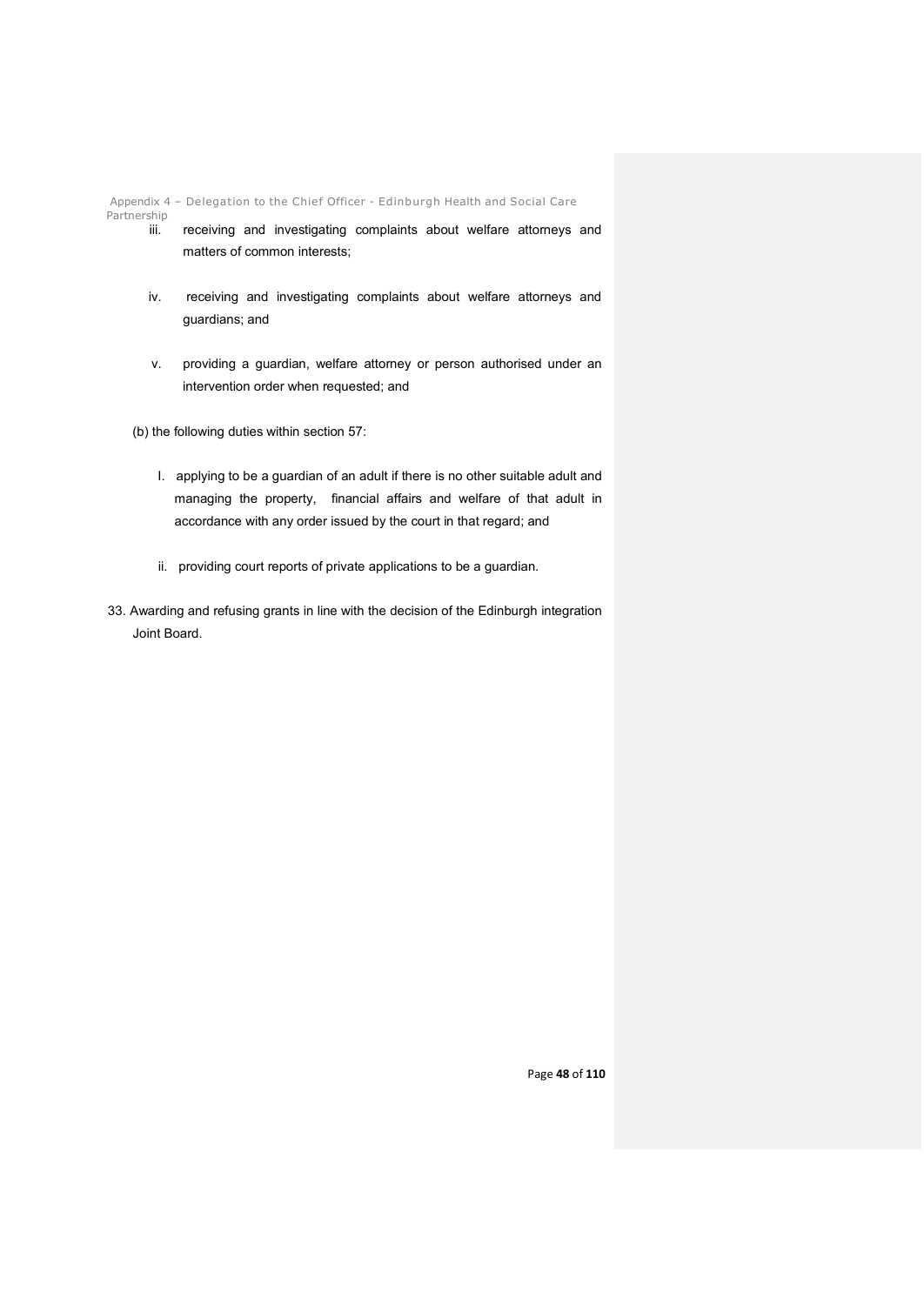## **APPENDIX 5**

#### **DELEGATION TO THE EXECUTIVE DIRECTOR OF PLACE**

These are the functions referred to in paragraph 9 of the Scheme:

#### **Notices and Orders**

1. signing notices and orders about road traffic matters;

#### **Roads**

- 2. overseeing the general management and maintenance of roads (section 1(1) of Roads (Scotland) Act 1984);
- 3. adding roads to or taking them off the roads authority's list of public roads (section 1(4) of the Roads (Scotland) Act 1984);
- 4. advising frontagers of the Council's intention to add to or delete from the list of public roads (section 1(5) of the Roads (Scotland) Act 1984);
- 5. altering or improving existing or proposed roads that cross public roads (section 12 of the Roads (Scotland) Act 1984);
- 6. serving notice on frontagers of a private road to make up and maintain that road (section 13(1) of the Roads (Scotland) Act 1984);
- 7. contributing to, or carrying out work on private roads (section 14(1) of the Roads (Scotland) Act 1984);
- 8. carrying out emergency work on private roads (section 15 of the Roads (Scotland) Act 1984);
- 9. determining applications for private roads to become public roads when Road Construction Consents are sought (section 16 of the Roads (Scotland) Act 1984);
- Page **49** of **110** 10. entering into agreements to take over footpaths in accordance with section 18 of the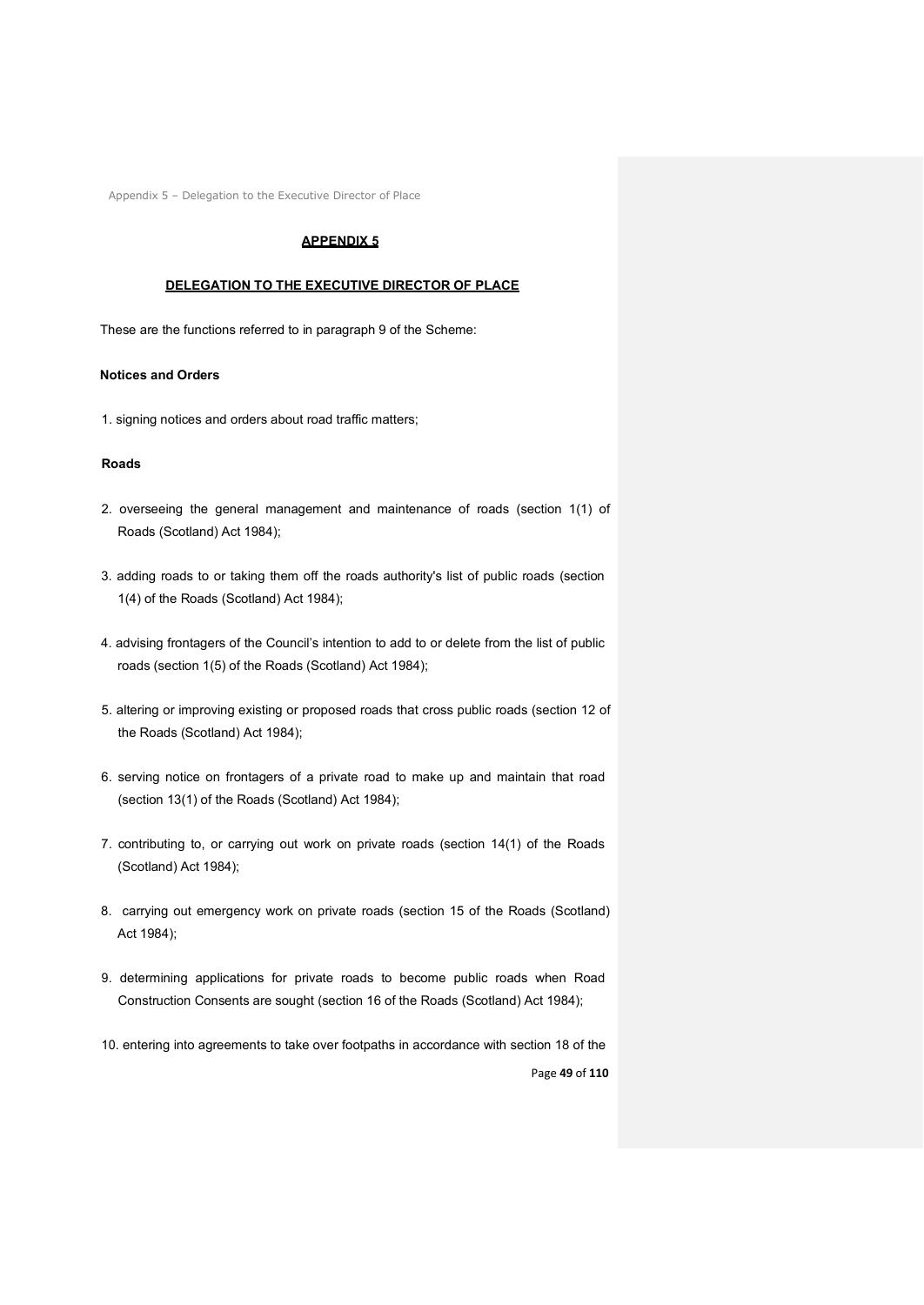Appendix 5 – Delegation to the Executive Director of Place Roads (Scotland) Act 1984;

- 11. constructing new roads other than special roads which are considered requisite (section 20(1) of the Roads (Scotland) Act 1984);
- 12. entering new roads constructed by the local roads authority into the list of public roads (section 20(2) of the Roads (Scotland) Act 1984);
- 13. granting all road construction applications (section 21 of the Roads (Scotland) Act 1984) except:
	- (a) where there are unresolved objections;
	- (b) when the application is recommended for refusal; and
	- (c) when an applicant wishes to be heard by the Committee in connection with a conditional consent or refusal that has been recommended;
- 14. serving notices to conform to conditions imposed in a Road Construction Consent (section 21(5) of the Roads (Scotland) Act 1984);
- 15. stopping up or temporarily closing a new road where there is no construction consent, or it is not conformed with (section 23 of the Roads (Scotland) Act 1984);
- 16. raising, lowering or altering the level of a public road (section 24 of the Roads (Scotland) Act 1984);
- 17. providing footways for the safety or convenience of pedestrians (section 25 of the Roads (Scotland) Act 1984);
- 18. constructing, lighting and maintaining pedestrian subways under, or footbridges over, the road for the purpose of making the crossing of a public road less dangerous for pedestrians or protecting traffic along the road from danger (section 26 of the Roads (Scotland) Act 1984);
- 19. constructing and maintaining works in the carriageway of a public road (section 27 of the Roads (Scotland) Act 1984);

Page **50** of **110**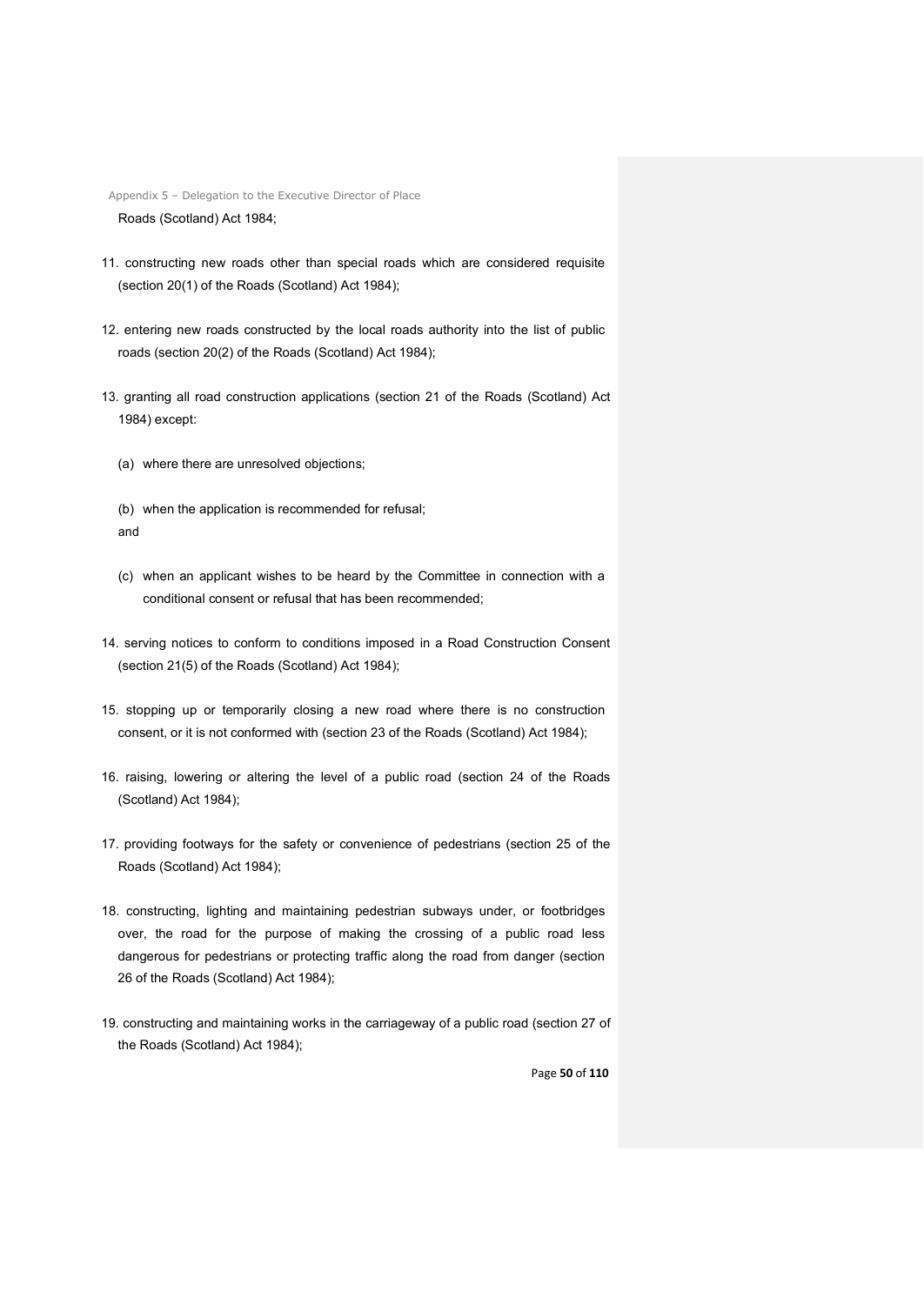- 20. providing and maintaining raised paving, pillars, walls, rails, fences or barriers at certain places (section 28 of the Roads (Scotland) Act 1984);
- 21. putting up and maintaining fences or posts to prevent access or to set the boundary for a road or proposed road (section 29 of the Roads (Scotland) Act 1984);
- 22. carrying out work to protect roads against hazards of nature (such as snow, flood or landslide) (section 30 of the Roads (Scotland) Act 1984);
- 23. using the road authority's powers for draining roads (section 31 of the Roads (Scotland) Act 1984);
- 24. contributing to the costs of drainage work (e.g. for flood prevention) (section 32 of the Roads (Scotland) Act 1984);
- 25. providing and maintaining snow gates for the purpose of temporarily closing a road to vehicular traffic on any occasions when snow is rendering or has rendered that road unsafe; and closing and securing any snow gate on the road against traffic (except traffic engaged in the provision or restoration of essential services) in accordance with the provisions set out in section 33 of the Roads (Scotland) Act 1984;
- 26. taking reasonable steps to prevent snow and ice endangering safe passage over public roads (section 34 of the Roads (Scotland) Act 1984);
- 27. providing and maintaining lighting on roads or proposed roads (section 35 of the Roads (Scotland) Act 1984);
- 28. constructing road humps (section 36 of the Roads (Scotland) Act 1984);
- 29. consulting on providing road humps (section 37 of the Roads (Scotland) Act 1984);
- 30. constructing traffic calming works (section 39A of the Roads (Scotland) Act 1984);
- 31. providing, maintaining and removing cattle-grids (sections 41, 42 and 43 of the Roads (Scotland) Act 1984);

Page **51** of **110**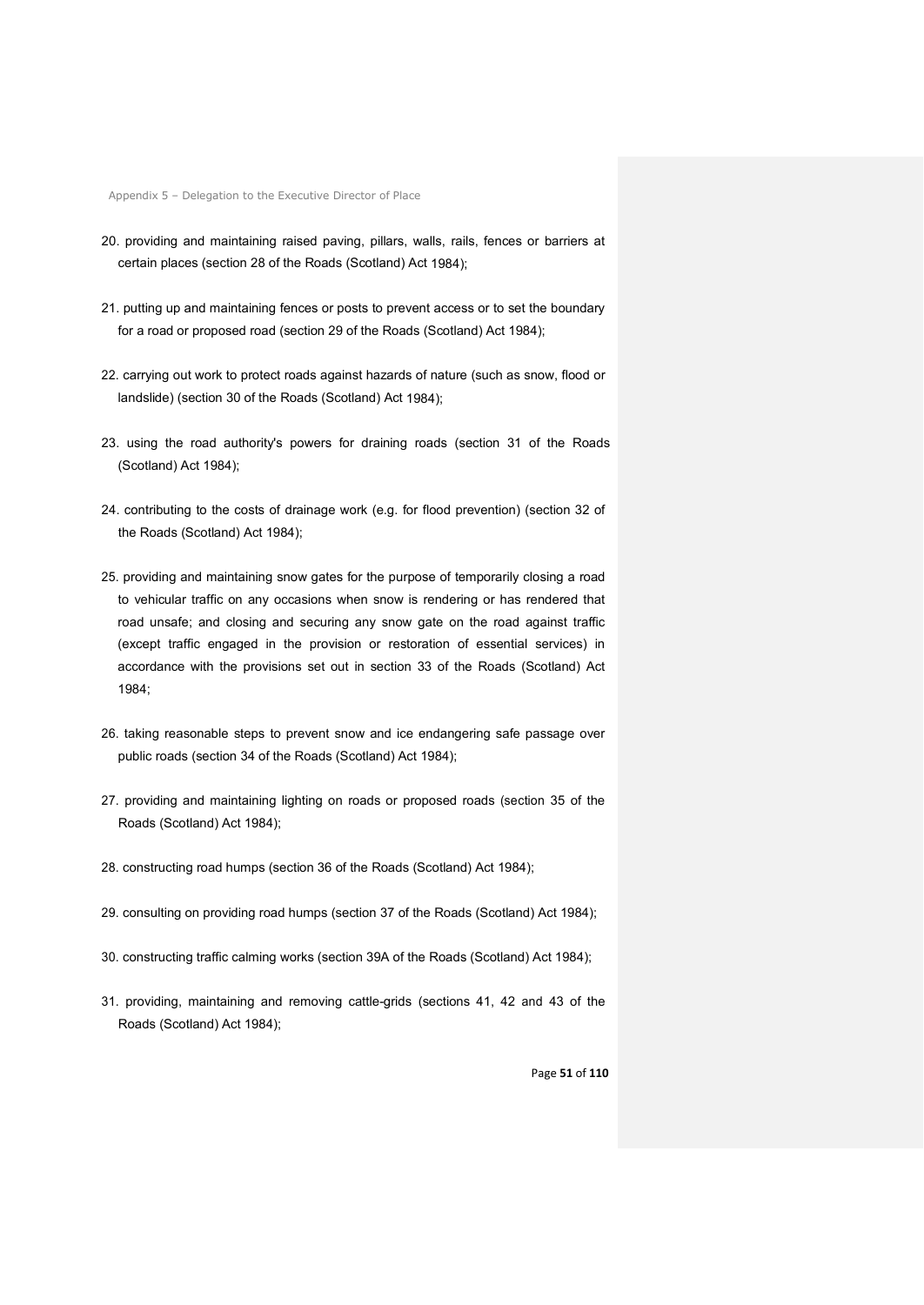- 32. entering into agreements with other neighbouring authorities in respect of cattle grids (section 44 of the Roads (Scotland) Act 1984);
- 33. providing cattle grids to supersede gates (section 45 of the Roads (Scotland) Act 1984);
- 34. making agreements for cattle grids with landowners (section 46 of the Roads (Scotland) Act 1984);
- 35. contributing towards the cost of cattle grids (section 47 of the Roads (Scotland) Act 1984);
- 36. entering into agreements with any persons willing to contribute to the construction or improvement of a road (section 48 of the Roads (Scotland) Act 1984);
- 37. maintaining structures and equipment for the detection of traffic offences (section 49A of the Roads (Scotland) Act 1984);
- 38. planting trees, shrubs, grass and other plants within the boundaries of a public road (section 50 of the Roads (Scotland) Act 1984);
- 39. allowing trees, shrubs, grass and other plants to be planted by people other than the roads authority (section 51 of the Roads (Scotland) Act 1984);
- 40. carrying out works to mitigate any adverse effect which the construction, improvement, existence or use of any road has or will have on the surroundings (section 52 of the Roads (Scotland) Act 1984);
- 41. making agreements to use land for landscaping to mitigate the effects of road construction (section 53 of the Roads (Scotland) Act 1984);
- 42. providing and maintaining rubbish bins or storage bins on roads (section 54 of the Roads (Scotland) Act 1984);
- 43. authorising in writing work in or excavation under a public road (section 56 of the Roads (Scotland) Act 1984);
- Page **52** of **110** 44. taking action to eliminate danger caused by works in or under a road (section 57 of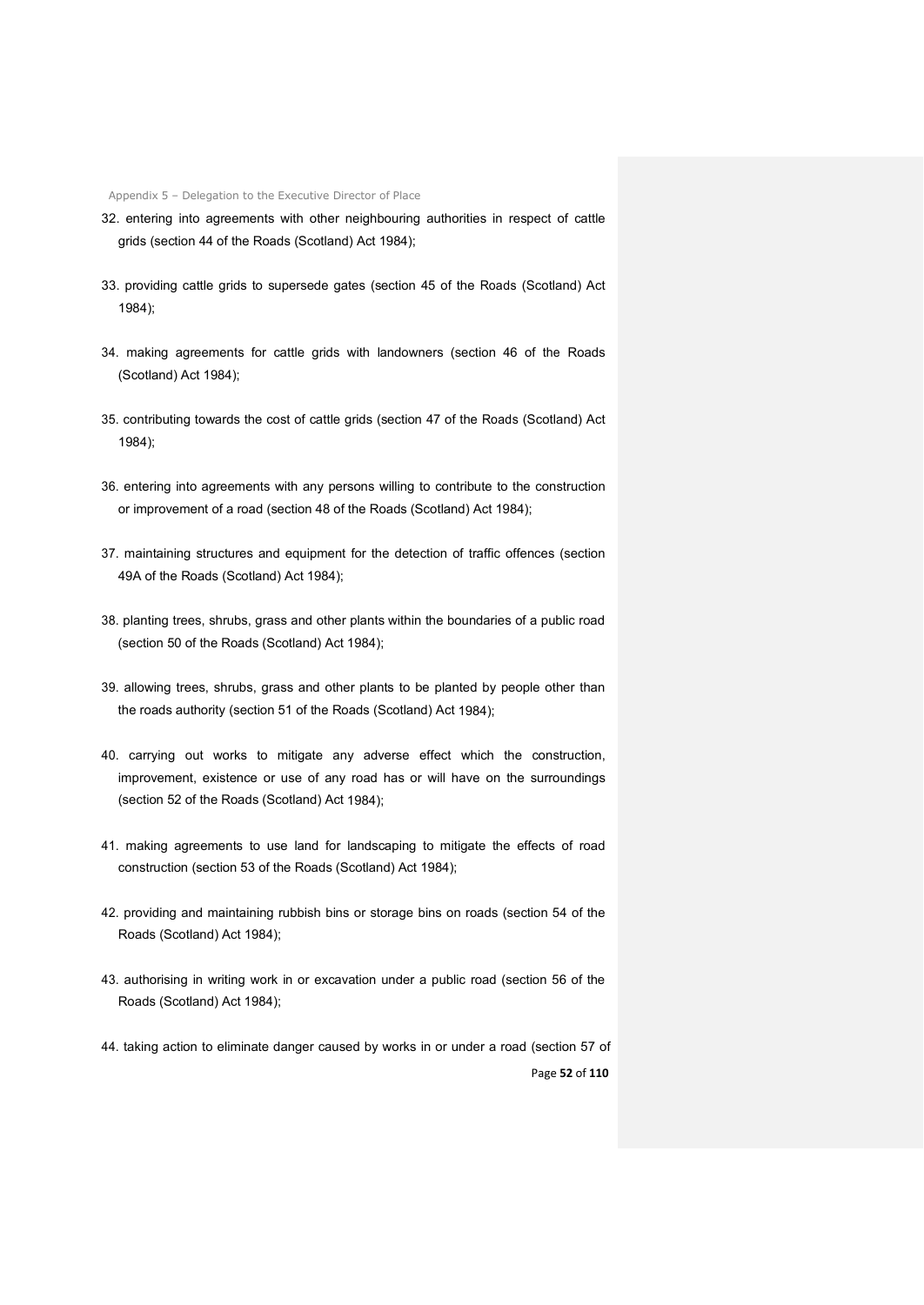Appendix 5 – Delegation to the Executive Director of Place the Roads (Scotland) Act 1984);

- 45. granting permission in writing for any person to leave material on a road, or occupy it in any other way, for building purposes (section 58 of the Roads (Scotland) Act 1984);
- 46. giving written consent, with reasonable conditions attached as appropriate, for things to be placed or deposited in a road (section 59 of the Roads (Scotland) Act 1984);
- 47. enforcing rectification of failures to mark, light, fence or sign an obstruction in a road, or enforcing a person to shore up or otherwise protect a building in accordance with section 60 of the Roads (Scotland) Act 1984;
- 48. allowing equipment to be placed under a road (section 61 of the Roads (Scotland) Act 1984);
- 49. temporarily prohibiting or restricting the use of roads which are dangerous (section 62 of the Roads (Scotland) Act 1984);
- 50. serving notice that a satisfactory vehicle crossing must be made (section 63 of the Roads (Scotland) Act 1984);
- 51. giving statutory undertakers consent to work on footways, footpaths and cycle tracks (section 64 (2) of the Roads (Scotland) Act 1984);
- 52. serving notices on owners or occupiers who fail to keep any structures or fixtures (including cellar openings, doors and covers) or vaults, arches, cellars and tunnels in good condition and repair and requiring them to replace, repair or put into good condition such structures, and paying any associated expenditure incurred by owners or occupiers (section 66 of the Roads (Scotland) Act 1984);
- 53. issuing notices to enforce an owner to alter a door, gate, window, window shutter or bar in order that it does not reduce safety or convenience by opening outwards into a road (section 67 of the Roads (Scotland) Act 1984);
- 54. starting the consultation process to stop up public and private access to land (sections 70 and 72 of the Roads (Scotland) Act 1984);

Page **53** of **110**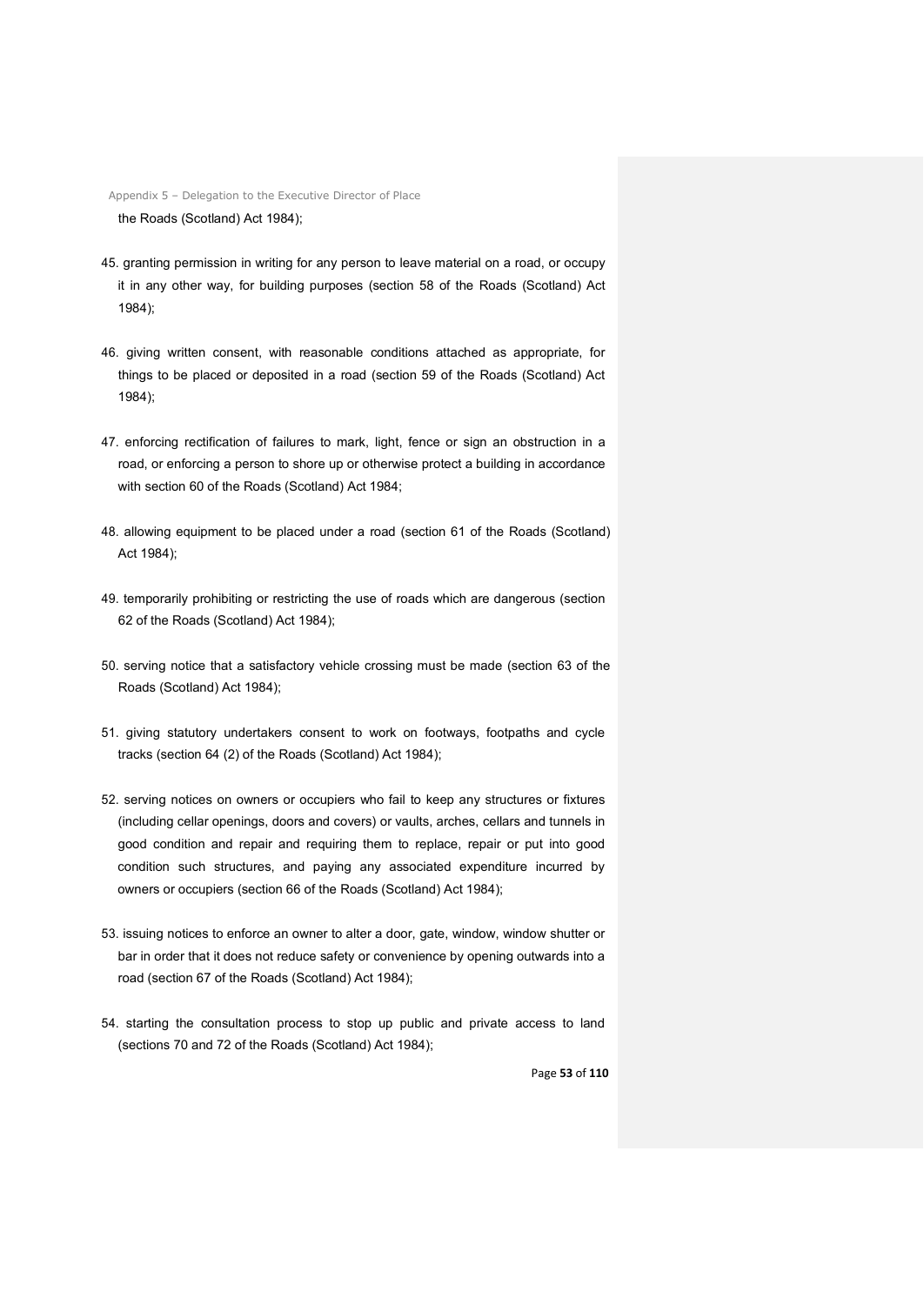- 55. stopping up public and private access to land where no objections have been received following notice to the public (sections 70 and 72 of the Roads (Scotland) Act 1984);
- 56. making land temporarily available for alternative routes during road improvement works (section 74 of the Roads (Scotland) Act 1984);
- 57. diverting waters (to construct, improve, protect roads) (section 78 of the Roads (Scotland) Act 1984);
- 58. entering into agreements to maintain or contribute to the cost of maintaining bridges (section 79 of the Roads (Scotland) Act 1984);
- 59. serving notices relating to the obstruction of views at corners, bends and junctions (section 83 of the Roads (Scotland) Act 1984);
- 60. giving written permission for skips to be left on a road (section 85 of the Roads (Scotland) Act 1984);
- 61. removing skips which are causing danger or obstruction (section 86 of the Roads (Scotland) Act 1984);
- 62. requiring persons to remove structures that have been erected, deposited or placed on a road in accordance with section 87 of the Roads (Scotland) Act 1984;
- 63. removing or altering projections of any buildings that interfere with safe or convenient passage along a road (section 88 of the Roads (Scotland) Act 1984);
- 64. intimating to owners that they must remove objects which have fallen onto a road causing an obstruction, and if the owner cannot be traced or fails to remove the object within a reasonable period of time, or if the case is one of emergency, removing such objects (section 89 of the Roads (Scotland) Act 1984);
- 65. taking all reasonable steps for the purpose of warning road users of obstructions in accordance with section 89 of the Roads (Scotland) Act 1984;
- Page **54** of **110** 66. recovering from owners any expenses reasonably incurred in the removal of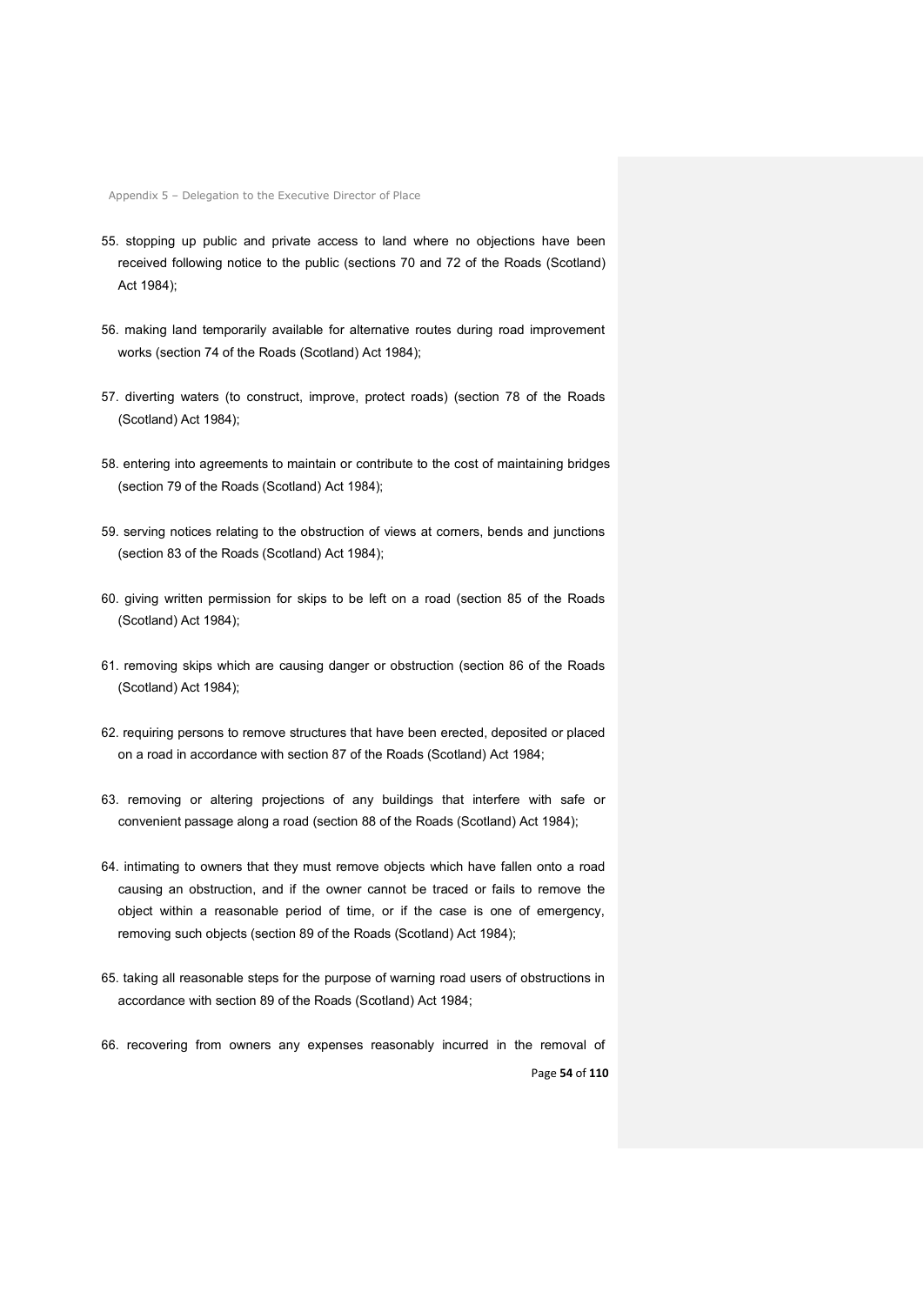obstructions in accordance with section 89 of the Roads (Scotland) Act 1984;

- 67. agreeing to any overhead bridge, beam, rail or similar apparatus being fixed or placed over, along, or across a road (section 90 of the Roads (Scotland) Act 1984);
- 68. serving notices on owners to carry out work to remove danger where a hedge, tree, or shrub is causing danger, obstruction or interference to passing vehicles or pedestrians, and carrying out such work if required in accordance with section 91 of the Roads (Scotland) Act 1984;
- 69. giving consent for trees or shrubs to be planted within 5 metres of a carriageway and removing trees or shrubs planted without such consent (section 92 of the Roads (Scotland) Act 1984);
- 70. taking steps to protect road users from dangerous things on land beside or near a road (section 93 of the Roads (Scotland) Act 1984;
- 71. serving notices on occupiers of land adjoining a road to take steps to remove any risks of injury caused by wire, electrified fence, spikes, glass or any device (section 93 of the Roads (Scotland) Act 1984);
- 72. filling in a pipe or ditch next to or near a public road which is a danger to road users (section 94 of the Roads (Scotland) Act 1984);
- 73. recovering the cost of clearing mud, clay and so on, on a road (section 95 of the Roads (Scotland) Act 1984);
- 74. recovering extraordinary costs for maintaining a road that has excessively heavy traffic (section 96 of the Roads (Scotland) Act 1984);
- 75. giving consent in writing to stalls and similar structures being put up next to a principal road for the purposes of selling goods (section 97 of the Roads (Scotland) Act 1984);
- 76. acting related to stray and other animals on roads (section 98 of the Roads (Scotland) Act 1984);
- 77. serving notices on the owners or occupiers of land who are not preventing the flow

Page **55** of **110**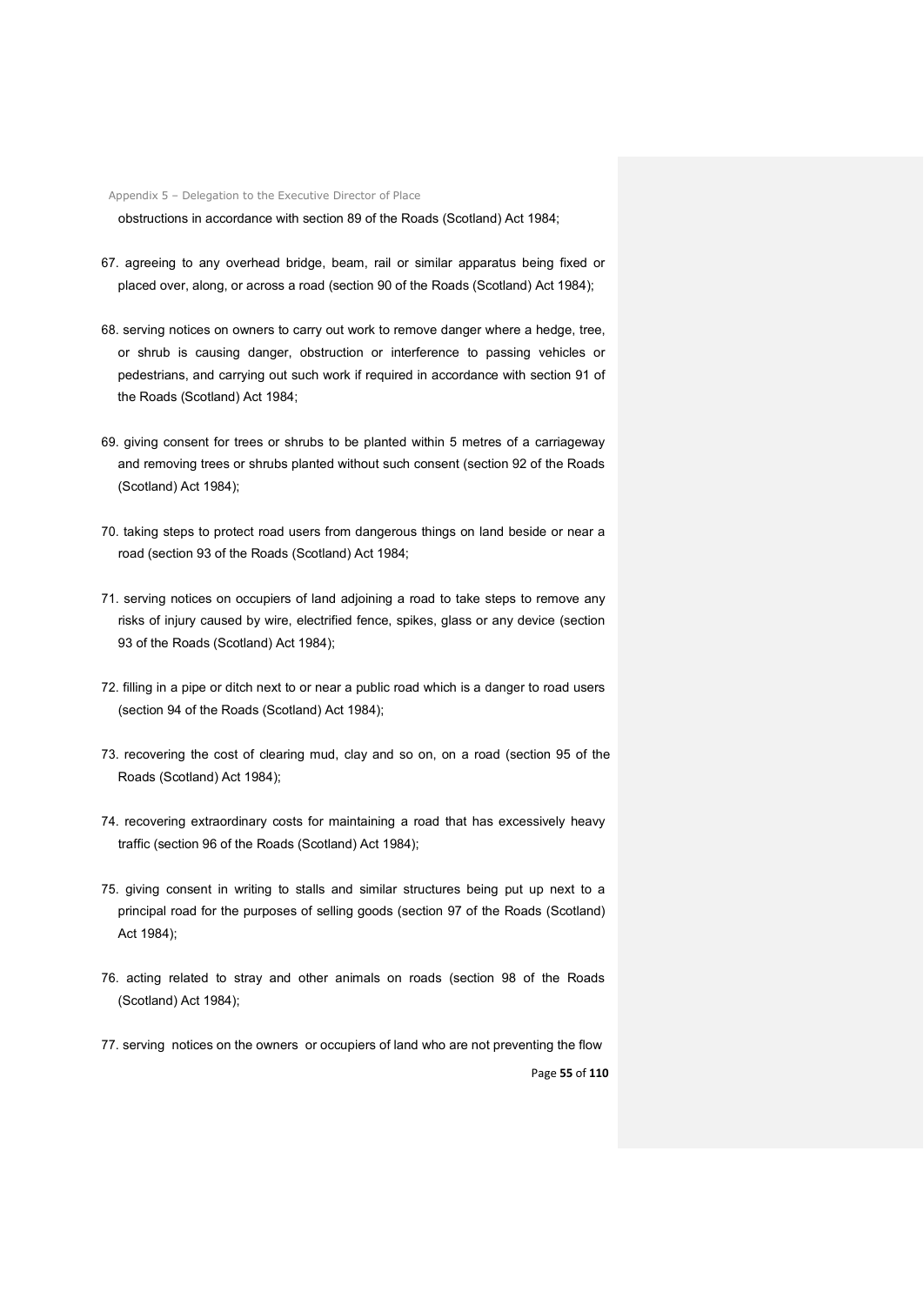of water, filth or other offensive matter from their land onto a road, and consenting to other persons carrying out such preventative work with any reasonable conditions in accordance with section 99 of the Roads (Scotland) Act 1984;

- 78. acquiring land when constructing or improving roads for schemes approved by the Council (sections 104, 106 and 107 of the Roads (Scotland) Act 1984);
- 79. acquiring land to improve amenity of new or improved road for schemes approved by the Council (section 105 of the Roads (Scotland) Act 1984);
- 80. obtaining materials for road repairs (section 121 of the Roads (Scotland) Act 1984);
- 81. giving people powers of entry for surveys and inspections (section 140(1) of the Roads (Scotland) Act 1984);
- 82. recovering expenses incurred when surveying land, etc. in connection with the Council's duties as roads authority (section 140(6) of the Roads (Scotland) Act 1984);
- 83. carrying out work that someone has failed to do (section 141 of the Roads (Scotland) Act 1984);
- 84. carrying out the roads authority's enforcement functions under the Roads (Scotland) Act 1984;

# **Traffic**

85. commencing and completing the statutory procedure set out in the

Local Authorities' Traffic Orders (Procedure) (Scotland) Regulations

- 1999, and doing all necessary preparation prior to making orders under the following sections of the Road Traffic Regulation Act 1984:
- (a) sections 1, 2, and 4 (road traffic orders);
- (b) section 9 (experimental traffic orders);
- (c) section 19 (regulation of highways by public service vehicles);

Page **56** of **110**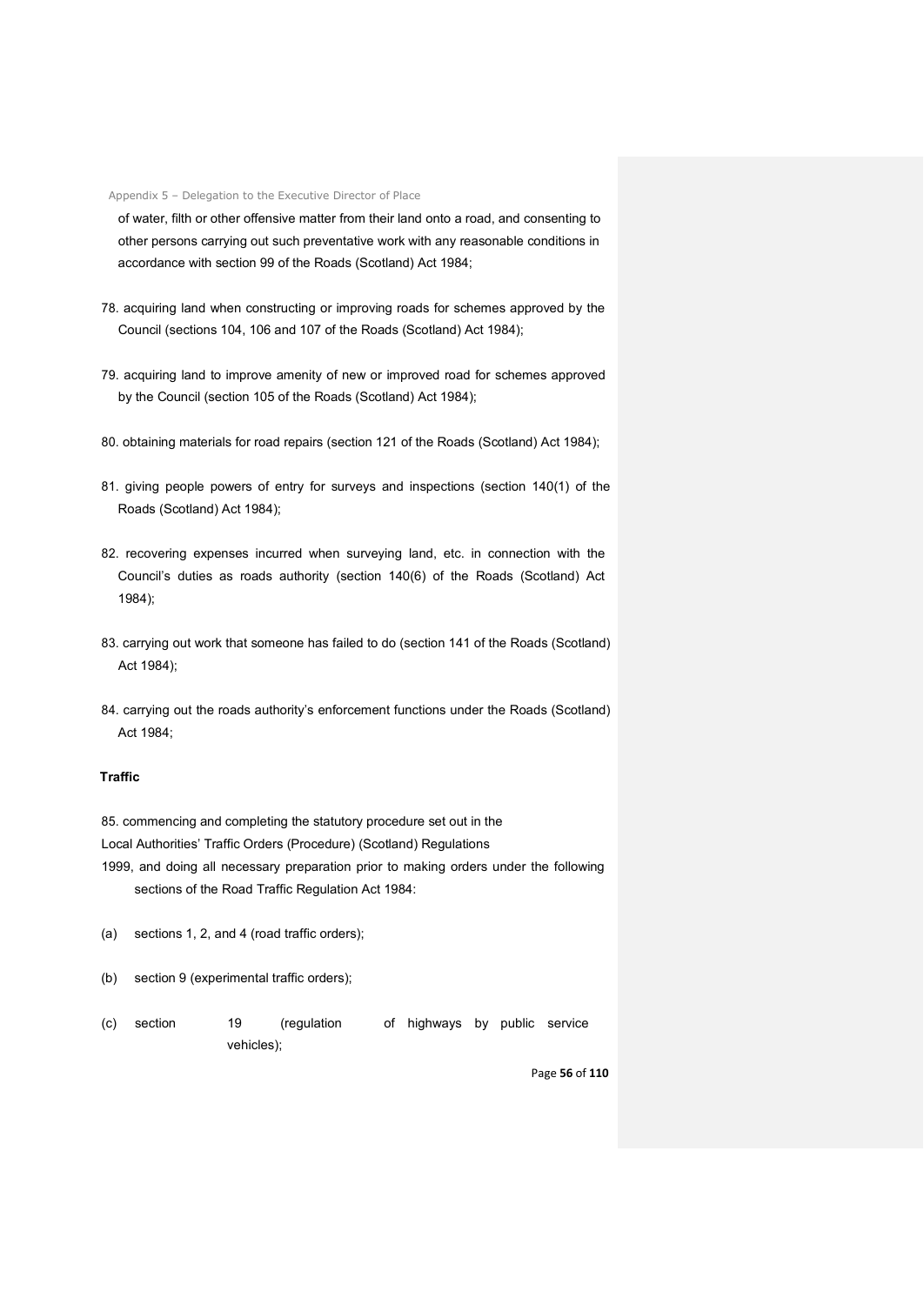- (d) sections 32, 35, 45, 46 and 49 (parking places);
- (e) section 37 (extension of powers for purposes of general scheme traffic control);
- (f) section 53 (designation orders);
- (g) sections 82 and 83 (restricted roads); and
- (h) section 84 (speed limit orders);

86. making orders under sections 1, 2, 4, 9, 19, 32, 35, 37, 45, 46, 49, 53,

82, 83 and 84 (as described in paragraph 84 above) of the Road Traffic Regulation Act 1984 where there have been no more than 6 material objections received by the public. Where an order under the above-noted sections of the Road Traffic Regulation Act 1984 covers locations in different streets, or contains no other proposals located within 100 metres in the same street, the order can be made under delegated powers where there have been no more than six material objections per location.

(a) If statutory objections are received than consideration of the Order should be by the relevant committee;

- 87. in relation to orders made under paragraph 85 of the Scheme, making decisions that section 3(1) of the Road Traffic Regulation Act 1984 shall not have effect;
- 88. commencing and completing the statutory procedure set out in the Stopping Up of Roads and Private Accesses and the Redetermination of Public Rights of Passage (Procedure) (Scotland) Regulations 1986 prior to:
- (a) making orders determining the means of exercise of a public right of passage under section 152(2) of the Roads (Scotland) Act 1984; and
- (b) making orders stopping up roads and dangerous accesses under sections 68 and 69 of the Roads (Scotland) Act 1984;
- Page **57** of **110** 89. making orders determining the means of exercise of a public right of passage where no objections have been following notice to the public (section 152(2) of the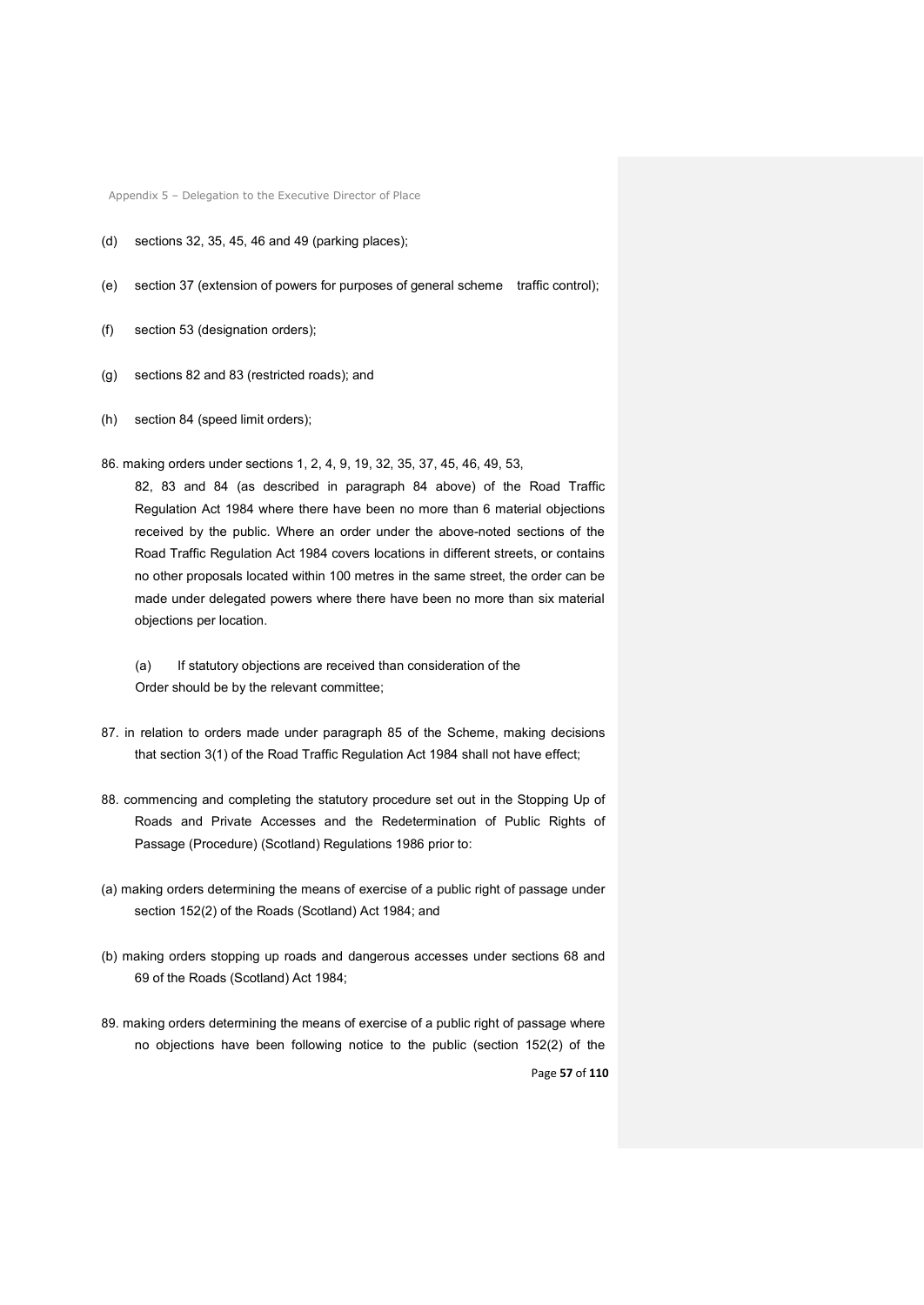Appendix 5 – Delegation to the Executive Director of Place Roads (Scotland) Act 1984);

90. making orders to stop up roads and dangerous accesses where no objections have been received following notice to the public (sections 68 and 69 of the Roads (Scotland) Act 1984);

91. recovering the costs of stopping-up orders made under section 68(1) of the Roads (Scotland) Act 1984 (section 147 of the Roads (Scotland) Act 1984);

92. recovering the costs of stopping up roads for safety reasons (section 147 of the Roads (Scotland) Act 1984);

93. recovering the costs of re-determination orders made under section 152(2) of the Roads (Scotland) Act 1984;

- 94. remitting proposed orders made under sections 68, 69 or 152(2) of the Roads (Scotland) Act 1984 to the Scottish Ministers for consideration where objections have been received and not subsequently withdrawn, in accordance with Regulation 13 of the Stopping Up of Roads and Private Accesses and the Redetermination of Public Rights of Passage (Procedure) (Scotland) Regulations 1986;
- 95. modifying in order to make less onerous (where the modification will remove an objection), or suspending, experimental traffic orders (section 10 of the Road Traffic Regulation Act 1984);

96. temporarily restricting or banning the use of roads (section 14 and 16A of the Road Traffic Regulation Act 1984);

- 97. putting up, maintaining and altering pedestrian crossings on roads other than trunk roads (section 23 of the Road Traffic Regulation Act 1984);
- 98. deciding for school crossing patrols (siting, selecting and training staff) (section 26 of the Road Traffic Regulation Act 1984);
- 99. managing off-street parking places including provision of buildings and apparatus, etc (including the contracting out of any charges) (section 33 of the Road Traffic

Page **58** of **110**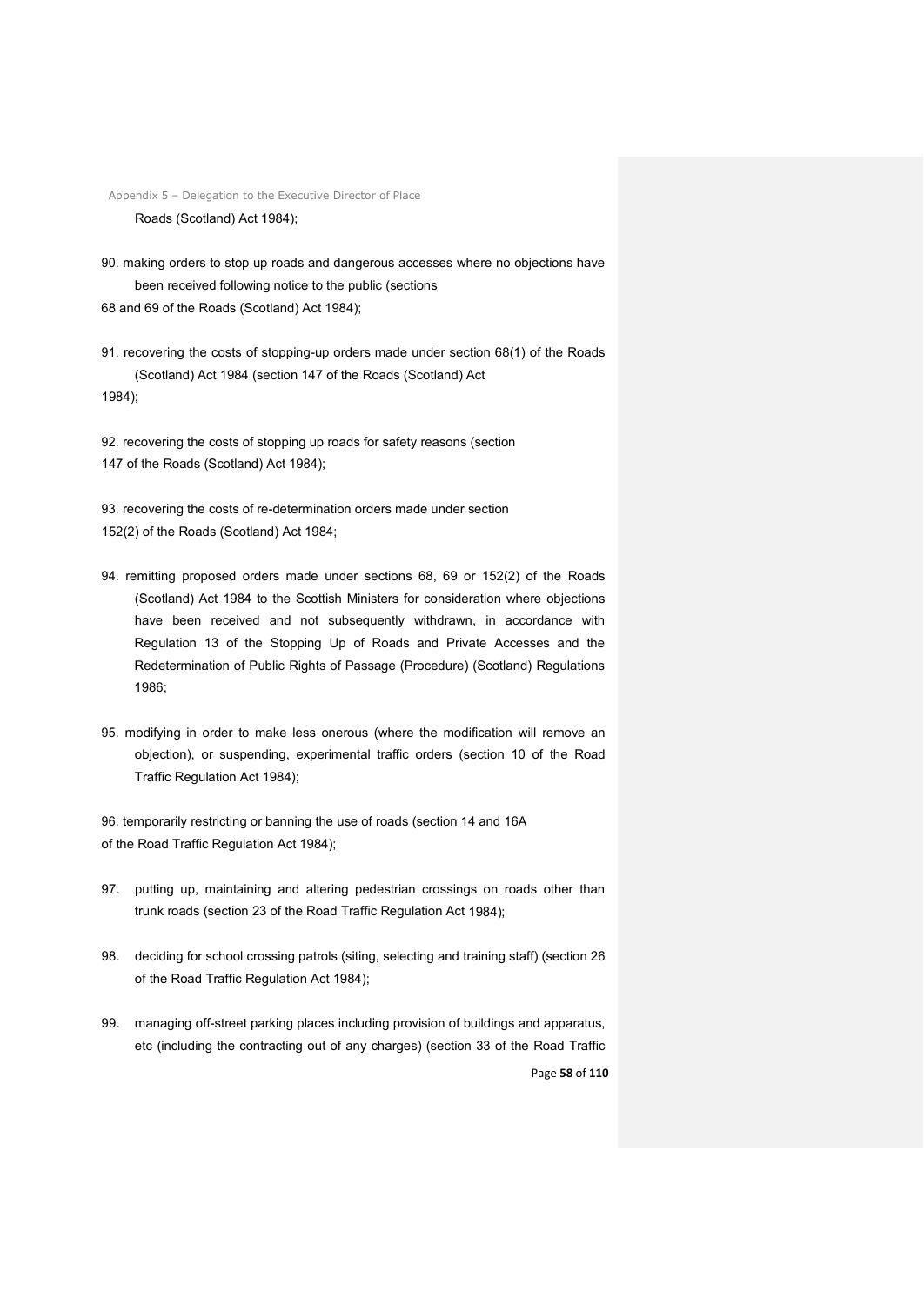Appendix 5 – Delegation to the Executive Director of Place Regulation Act 1984);

100. providing access to premises through off-street parking places where this would relieve or prevent congestion (section 34 of the Road Traffic Regulation Act 1984);

101. acquiring land for off-street parking for schemes approved by the Council (section 40 of the Road Traffic Regulation Act 1984);

102. buying or hiring parking meters (section 49 of the Road Traffic Regulation Act 1984);

103. providing stands and racks for bicycles in a road or elsewhere (section 63 of the Road Traffic Regulation Act 1984);

104. causing or allowing traffic signs to be placed on or near any road (section 65 of the Road Traffic Regulation Act 1984);

105. consulting on the placing of traffic signs in certain circumstances (section 68 of the Road Traffic Regulation Act 1984);

106. serving notices on owners to remove unauthorised traffic signs (section 69 of the Road Traffic Regulation Act 1984);

- 107. entering any land and carrying out other powers for placing, replacing, converting and removing traffic signs (section 71 of the Road Traffic Regulation Act 1984);
- 108. putting up and maintaining signs showing a speed limit (section 85 of the Road Traffic Regulation Act 1984);
- 109. placing bollards or other obstructions on roads where an order is in force that prevents or restricts the passage of vehicles (section 92 of the Road Traffic Regulation Act 1984);

110. placing bollards on a road where authorised or ordered by the Scottish Ministers (section 93 of the Road Traffic Regulation Act 1984);

111. taking action to secure the expeditious, convenient and safe movement of traffic,

Page **59** of **110**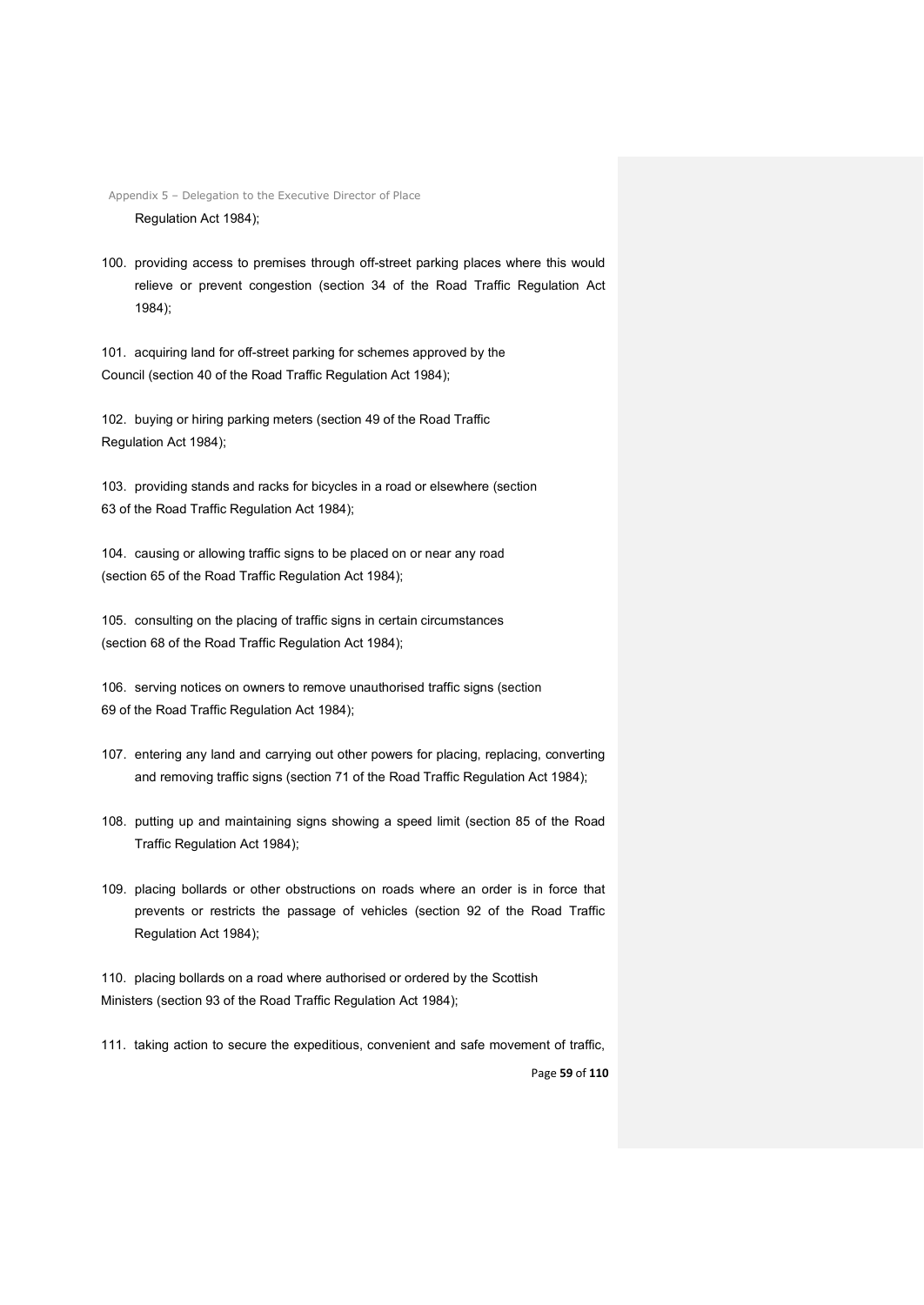including pedestrians, especially for access control of commercial and public service vehicles (section 122 of the Road Traffic Regulation Act 1984);

112. carrying out studies and implementing a programme of measures designed to promote safety (section 39 of the Road Traffic Act 1988);

113. consulting about road hump proposals and the placing of signs (Road Humps (Scotland) Regulations 1998);

- 114. effecting duties as to the general procedure to be followed before a temporary order is made (Paragraph 3 of the Road Traffic (Temporary Restrictions) Procedure Regulations 1992);
- 115. effecting duties as to various procedures to be followed in respect of timing of road works (Road Works (Scottish Road Works Register, Notices, Directions and Designations) (Scotland) Regulations 2008);
- 116. effecting duties as to procedures to be followed in respect of timing of road works (The Road (Traffic Calming) (Scotland) Regulations 1994);
- 117. effecting duties as to procedures to be followed for consultation about traffic calming works and to the placing of signs at such works (The Roads (Traffic Calming) (Scotland) Regulations 1994 as amended);
- 118. carrying out the roads authority's responsibilities under the Local Government (Omnibus Shelters and Queue Barriers) (Scotland) Act 1958;
- 119. carrying out the roads authority's responsibilities including enforcement functions under the New Roads and Street Works Act 1991;
- 120. commenting as roads authority on planning applications (Town and Country Planning (Development Management Procedure) (Scotland) Regulations 2008);
- 121. agreeing to the provision of seats and other street furniture on footways (section 30 of the Local Government and Planning (Scotland) Act 1982);
- Page **60** of **110** 122. advising other authorities on their proposals to 'stop up' roads (sections 1 and 9 of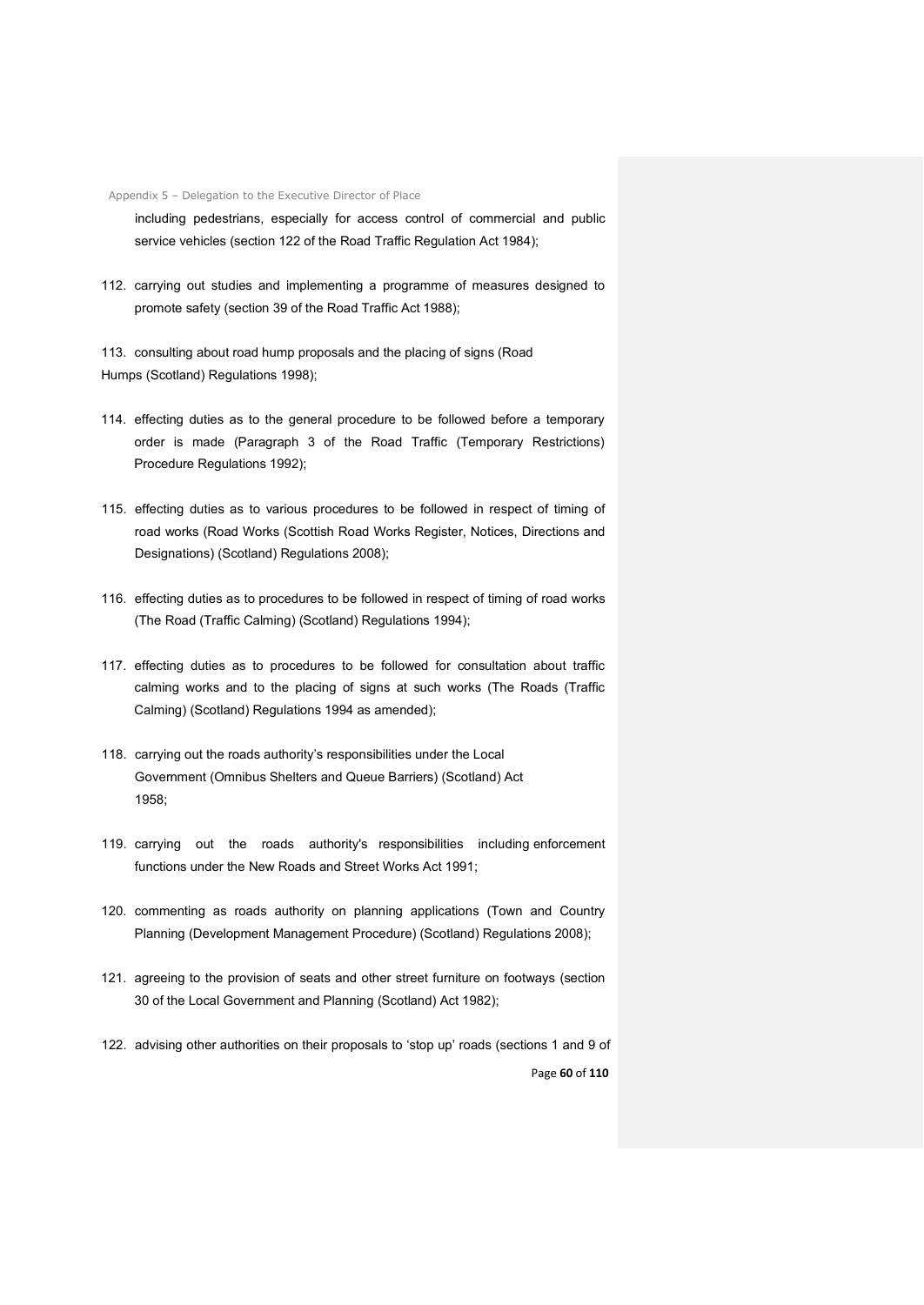the Road Traffic Regulation Act 1984; sections 68, 69 and 152 of the Roads (Scotland) Act 1984);

- 123. providing and maintaining lighting on roads that are not maintained by the Council;
- 124. deciding for tenders and contracts for supported bus services under the Transport Act 1985;
- 125. arranging for minor spending on bus services to the limits in force for minor contracts under the Transport Act 1985;
- 126. erecting, moving and removing bus stops, shelters and information panels provided that no objections are made following notice to the public;
- 127. installing, moving and removing bus stop clearway markings under the Traffic Signs Regulations and General Directions 2002;
- 128. carrying out the Council's enforcement functions under the Road Traffic Regulation Act 1984, the Road Traffic Act 1991, the Transport (Scotland) Act 2001 and the Bus Lane Contraventions (Charges, Adjudication and Enforcement) (Scotland) Regulations 2011;
- 129. assessing whether people are eligible for forms of concessionary travel;
- 130. issuing and refusing to issue a disabled person's badge under the criteria prescribed in the Disabled Persons (Badges for Motor Vehicles) (Scotland) Regulations 2000;
- 131. asking the Traffic Commissioner to make a traffic regulation condition in respect of a local bus service (section 7 of the Transport Act 1985);
- 132. dealing with applications to run vehicles for the benefit of the community exempt from Public Service Vehicle etc requirements (section 19 of the Transport Act 1985);
- 133. dealing with applications to run a community bus service for the benefit of the community exempt from Public Service Vehicle, etc requirements (section 22 of the Transport Act 1985);

Page **61** of **110**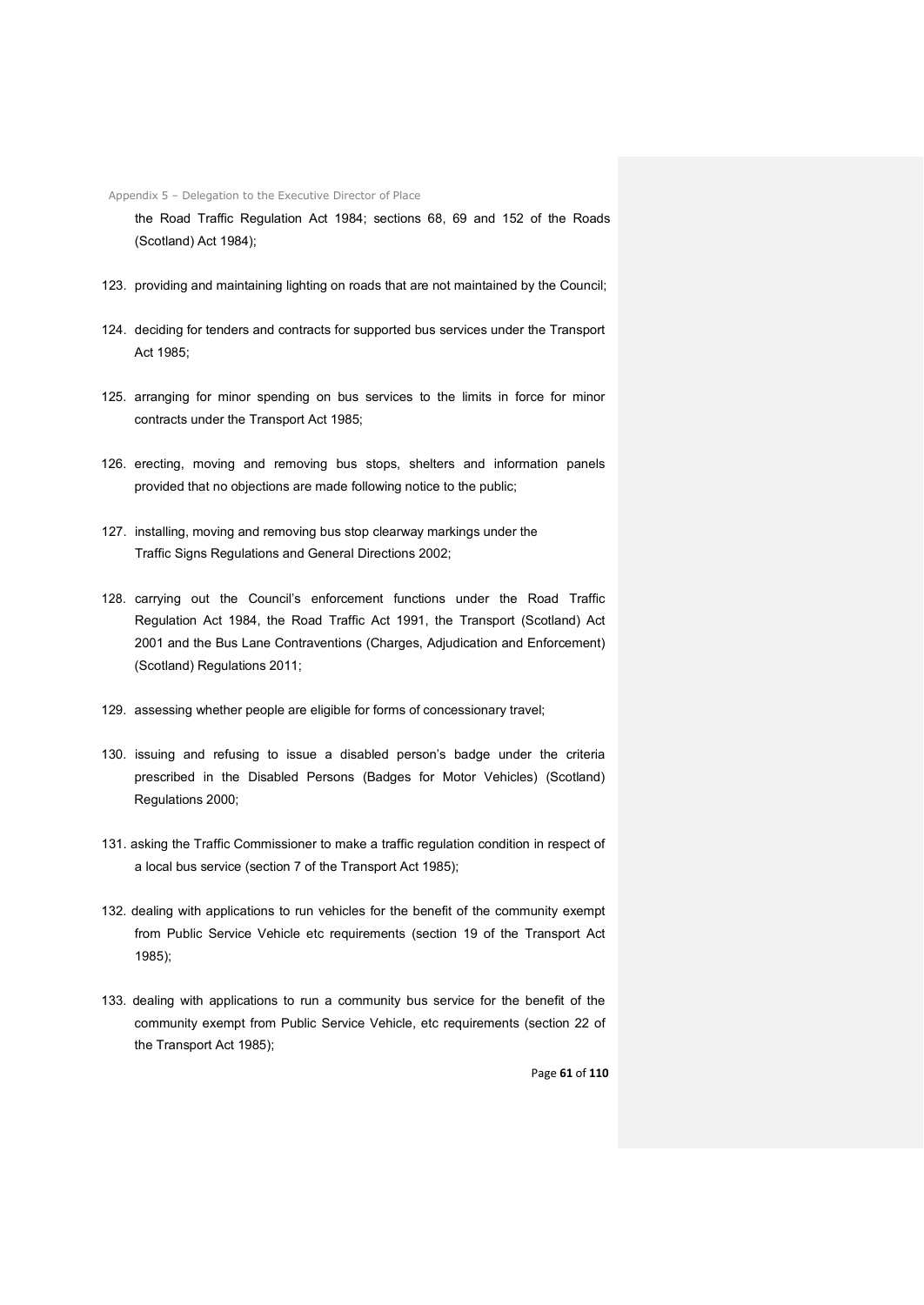- 134. securing public transport services having regard for transport needs of members of the public who are elderly or disabled (section 63 of the Transport Act 1985); deciding the numbers of, and charges for, Edinburgh healthcare workers' parking permits subject to any disagreement with NHS Lothian being reported to Committee for decision;
- 135. approving or refusing applications for school crossing patrols in accordance with the Council Policies;

## **Housing and Regeneration**

- 136. approving offers and authorising payments of grants to Registered Social Landlords;
- 137. authorising and carrying out repairs and maintenance to homes owned by the Council for the purposes of affordable rent ("Council Homes") in accordance with the Council's repairs policy;
- 137. operating the "Right to Repair" scheme for tenants of Council Homes;
- 139. consenting to repairs and improvements of Council Homes;
- 140. determining whether the costs of repair and improvements to Council Homes should be reimbursed and to what extent;
- 141. maintaining a common housing register and allocating Council Homes in accordance with the Council's lettings policy;
- 142. collecting rent, service charges and court costs where applicable from current and former tenants of Council Homes;
- 143. writing off the arrears balances of former tenants of Council Homes in accordance with Council Policies;
- 144. consulting with tenants of Council Homes on increases to rent and service charges:

Page **62** of **110**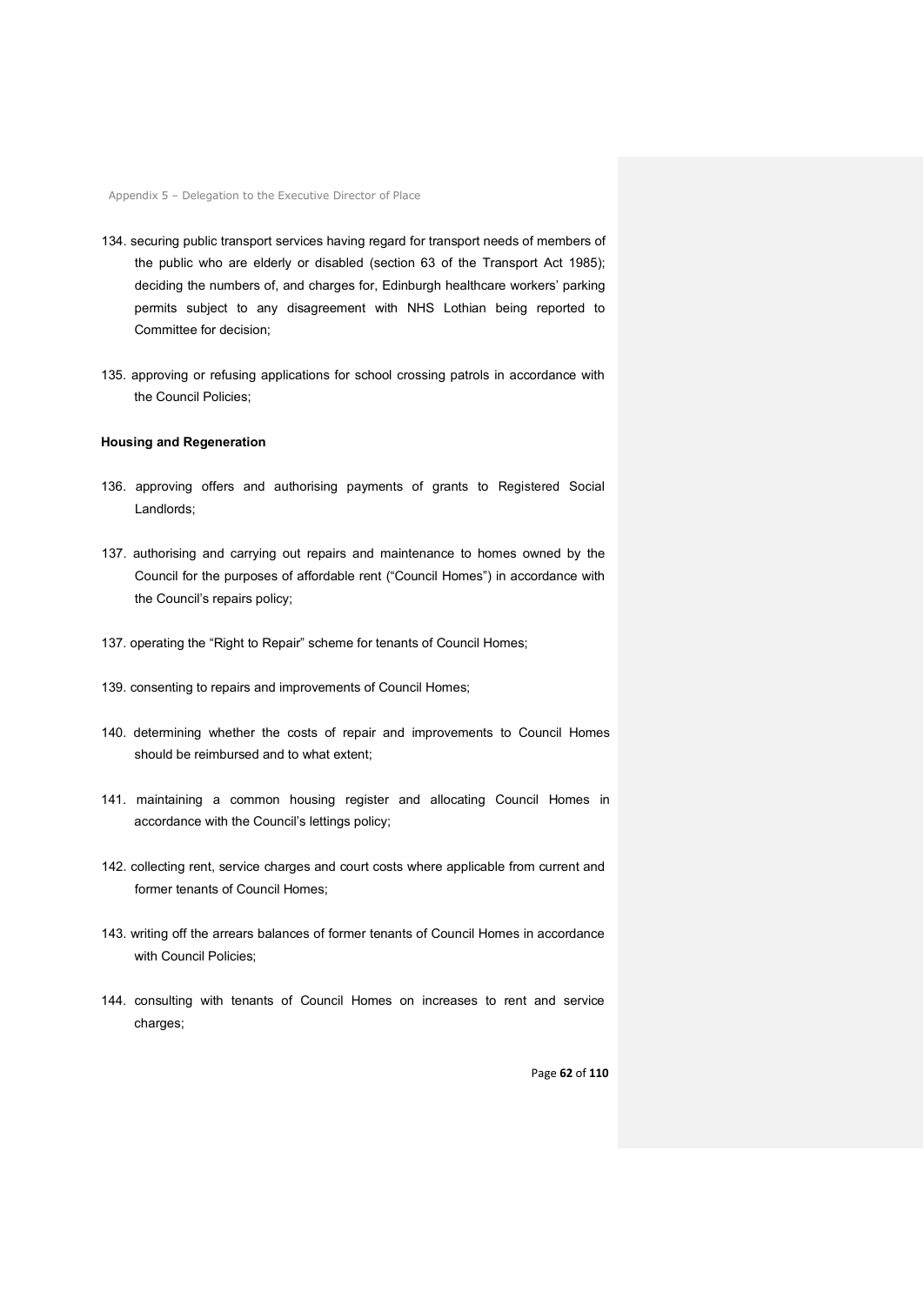145. carrying out regular maintenance of land held on the Housing Revenue Account;

- 146. instructing repairs tocommon areas in accordance with the Tenements (Scotland) Act 2004;
- 147. preparing and implementing a Tenant Participation Strategy, including keeping a register of tenant organisations in accordance with the Housing (Scotland) Act 2001;
- 149. registering the Council as a property factor with the Scottish Government and taking steps to comply with the code of conduct's standards of practice, in accordance with the Property Factors (Scotland) Act 2011;
- 150. preparing and maintaining a register of private landlords under the Antisocial Behaviour etc. (Scotland) Act 2004;
- 151. carrying out functions under Part 9 of the Antisocial Behaviour etc. (Scotland) Act 2004;
- 152. entering relevant persons on the register of private landlords on receipt of a valid application to register or where a relevant person has made a valid houses of multiple occupancy application;
- 153. approving the entitlement to the relevant discounts of the fee to be entered on the register of private landlords;
- 154. carrying out the Council's duties as a landlord under section 30 of the Housing (Scotland) Act 1988;
- 155. issuing, serving, suspending and revoking work notices under sections 30, 31 and 32 of the Housing (Scotland) Act 2006;
- 156. carrying out work where the owner of a house fails to comply with a work notice or a demolition notice under section 35 of the Housing (Scotland) Act 2006;
- 157. carrying out work after notification by a private rented housing committee under section 36 of the Housing (Scotland) Act 2006;

Page **63** of **110**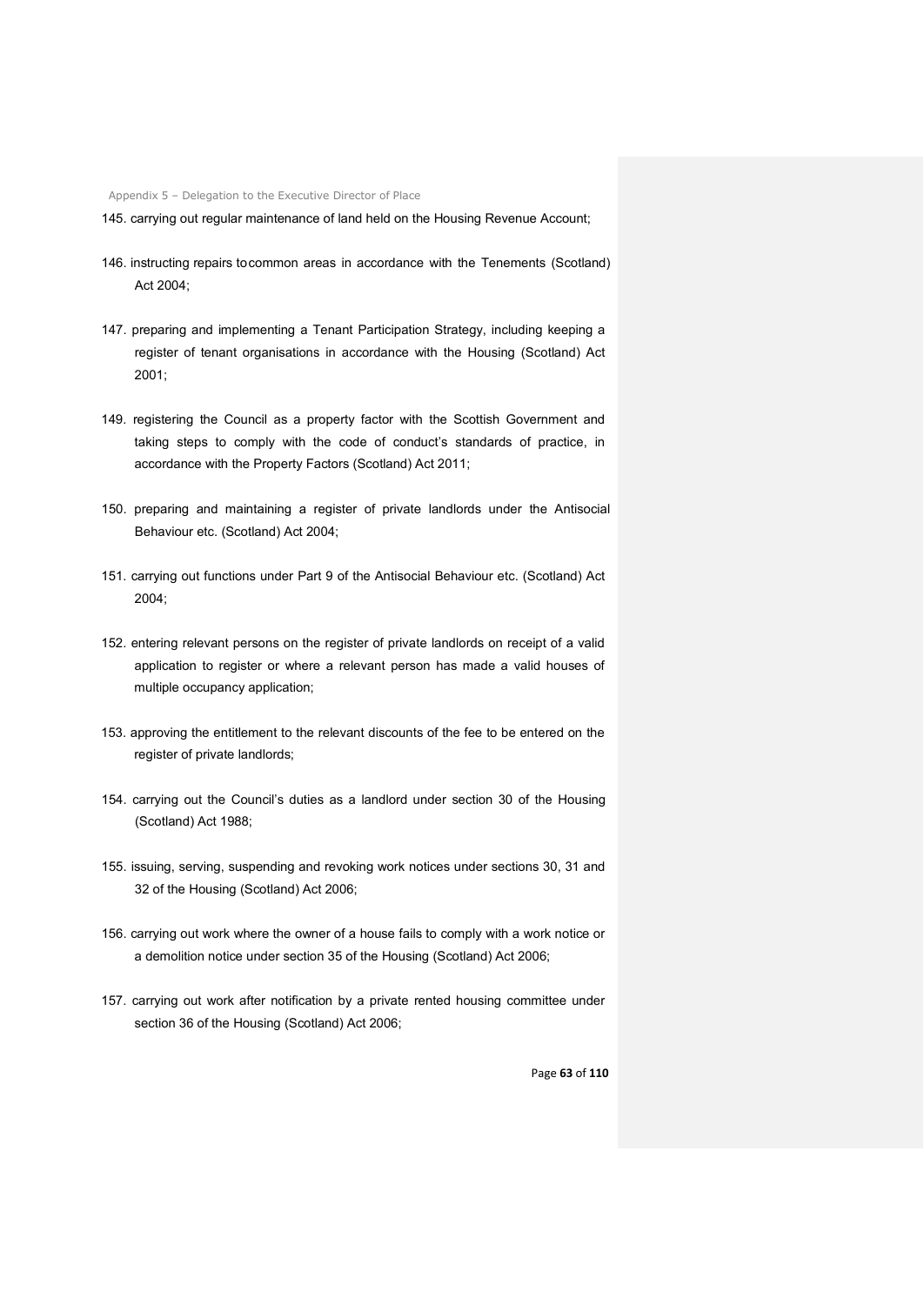- 158. carrying out the Council's functions in relation to maintenance under Part 1, Chapter 6 of the Housing (Scotland) Act 2006;
- 159. carrying out the Council's functions in relation to the licensing of houses in multiple occupation under Part 5 of the Housing (Scotland) Act 2006;
- 160. carrying out the Council's functions in relation to rights of entry under Part 9 of the Housing (Scotland) Act 2006;
- 161. exercising the Council's powers under Part 10 of the Housing (Scotland) Act 2006;
- 162. granting, varying, refusing, extending and revoking temporary exemption orders in terms of section 142 and 143 of the Housing (Scotland) Act 2006;
- 163. issuing rent penalty notices under the Antisocial Behaviour etc. (Scotland) Act 2004;
- 164. where appropriate, refunding fees that have been paid by applicants to be placed on the register of landlords;
- 165. processing applications for improvement grants and domestic sound- proofing grants including authority to make payments;
- 166. seeking the Scottish Minister's approval to raise the level of grant given grant to an owner-occupier for reasons of hardship;
- 167. Carrying out the Council's duties as a landlord under section 30 of the Housing (Scotland) Act 1988. **Commented [LM(10]:** Moved from S&S
- 168. carrying out assessments to determine homelessness or the threat of homelessness, and discharging the Council's duties in respect of those assessed as either being homeless or under threat of homelessness;
- 169. carrying out spot purchases of accommodation, including Bed and Breakfasts, for homeless, temporary or emergency accommodation;
- 170. entering into leasing agreements with Registered Social Landlords for homeless, temporary or emergency accommodation;

Page **64** of **110**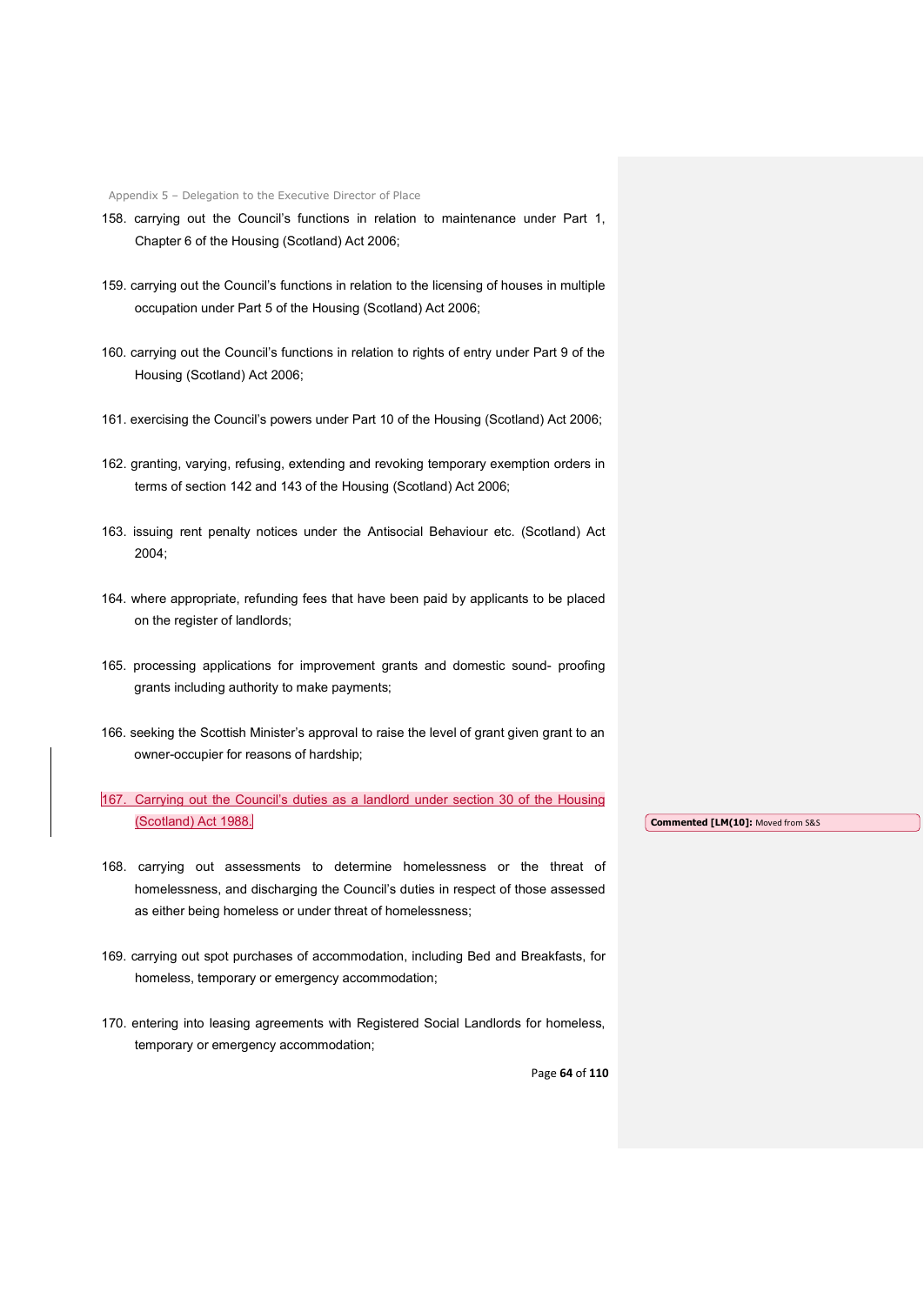- 171. carrying out repairs to white goods and furnishings in homeless, temporary or emergency accommodation and core furnished tenancies;
- 172. kennelling pets for households staying in homeless, temporary or emergency accommodation;
- 173. determining who receives housing support in line with Council Policies;
- 174. Provide advice, guidance and assistance on debt, welfare rights and income maximisation.
- **Commented [LM(11]:** Moved from Safer and Stronger
- 175. implementing and enforcing the conditions of the Council's tenancy agreements for Council Homes including decisions to progress cases for repossession and eviction action;
- 176. determining eligibility of applicants and administering the sale of Council Homes under "Right to Buy" legislation;
- 177 purchasing and selling property on the Housing Revenue Account up to a value of £250,000, provided that such purchases are reported annually to the appropriate committee;

# **Property and Facilities Management**

- 178. concluding leases, missives of let, licence agreements or extensions of leases and licence agreements or similar on behalf of the Council where:
	- (a) the length of the lease/missive/agreement is no more than five years and the rent (exclusive of VAT) is no more than £50,000 a year; or
	- (b) the length of the lease/agreement is no more than one month;
	- (c) save where any lease offer which includes an element of community benefit as set out in Council Policy is received, when the decision shall be referred to Committee;

Page **65** of **110** 179. negotiating, processing and instructing the Service Director, Legal and Assurance to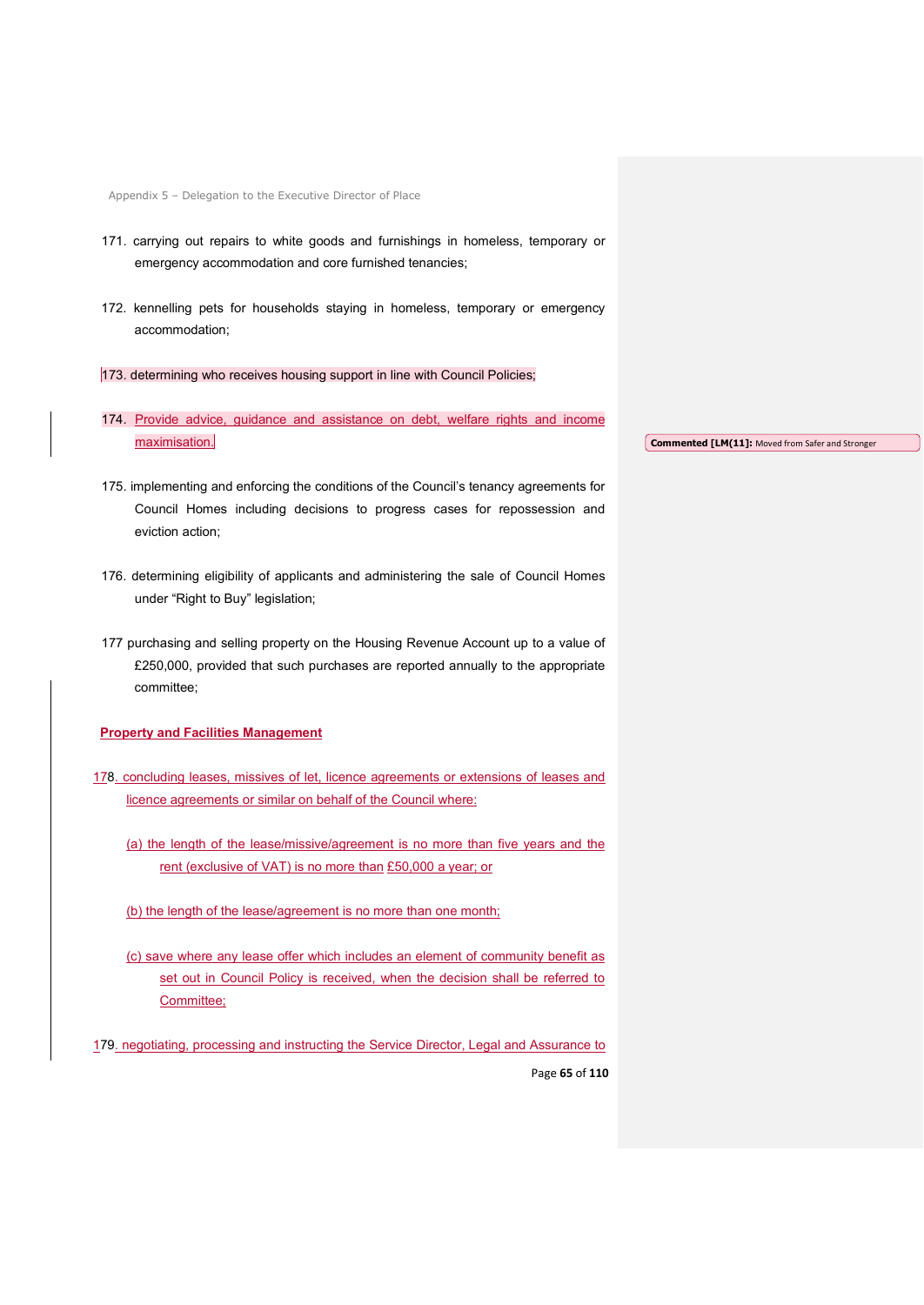Appendix 5 – Delegation to the Executive Director of Place conclude all rent reviews;

- 180. taking any action to ensure all terms of a lease or licence agreement are enforced, including terminating any lease or agreement and taking whatever action is necessary to effect an eviction where the tenant or licensee has failed to comply with the terms and conditions of the lease or agreement;
- 181 granting on behalf of the Council 'wayleave' agreements, and concluding missives and leases for sites for sub-stations, gas governors and similar installations for any period whatsoever, except for:
	- $\left(\frac{c}{c}\right)$  wayleaves for gas mains of a diameter greater than 225 mm;
	- $(d)(b)$  grids, oil or chemical pipelines;
	- (c) overhead transmission lines with capacity greater than 33,000 volts which would only be granted with the Council's consent;
- 182. granting and obtaining a Minute of Waiver for no more than £50,000;
- 183. buying and selling property or property rights up to £50,000 when this is required to help in the acquisition or disposal of a more valuable property and the cost can be offset against the acquisition/disposal;

184. permitting a tenant to assign their lease/agreement subject to the Council being in no worse a financial position;

- 185. buying land or property if it has been specifically budgeted for;
- 186. marketing surplus property for sale or lease and accepting the highest offer subject to being satisfied that this represents market value (if it is proposed that any offer other than the highest received be accepted, or when any offer includes an element of community benefit as set out in Council Policy then the matter must be considered and approved by the Finance and Resources Committee);
- Page **66** of **110** 187. agreeing terms for the sale of small plots of land (including land held on the Housing Revenue Account) and instructing the Service Director, Legal and Assurance to conclude the sale, subject to being satisfied that this represents market value, and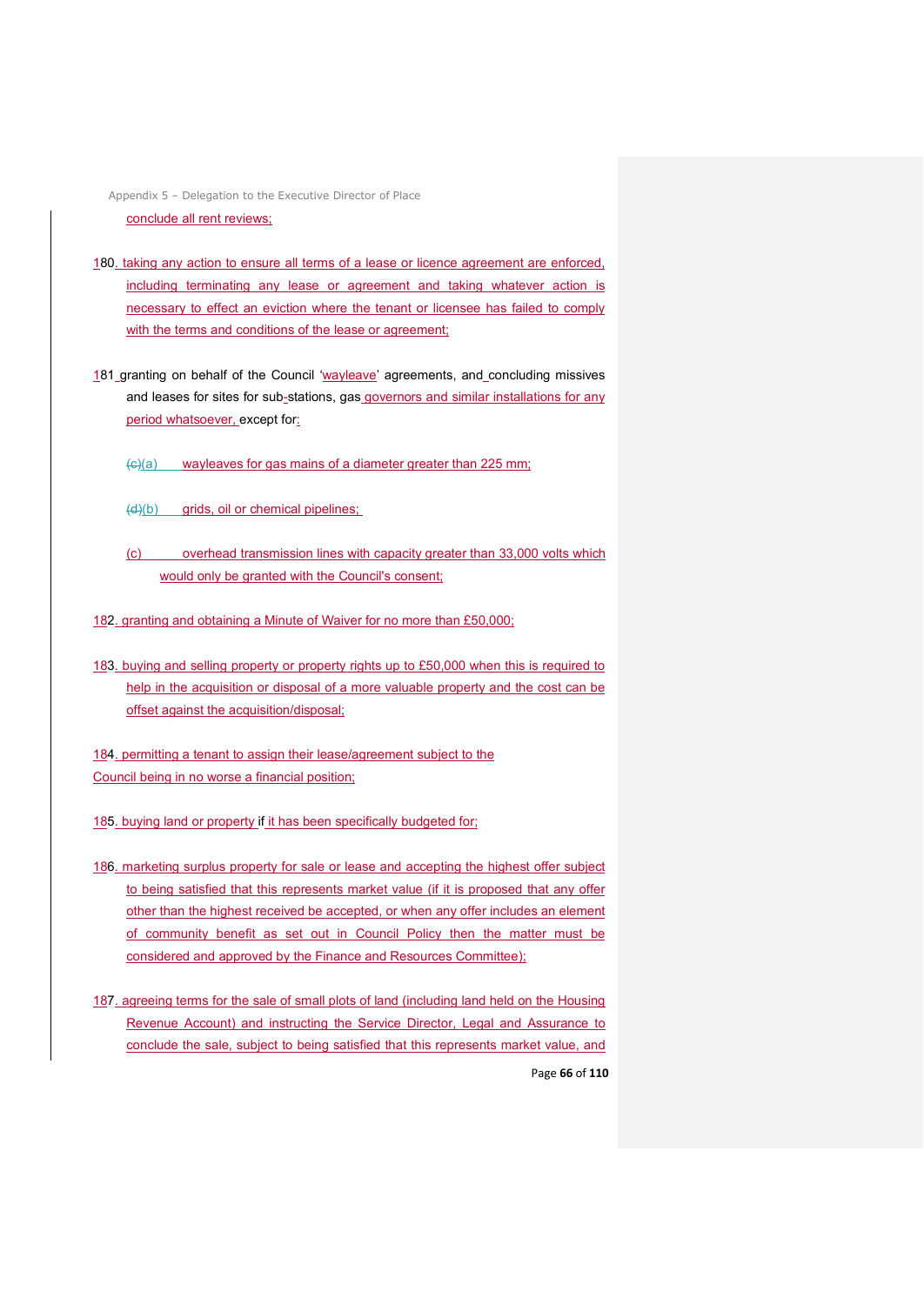### where:

- (a) the land is existing open space, for example amenity land, landscaping or verges adjoining roads and footpaths;
- (b) the land does not exceed 150 metres<sup>2</sup>; and
- (c) the use of the land would be for garden ground or for any other ancillary residential use;
- 188. negotiating and instructing the Service Director, Legal and Assurance to conclude the sale of residential properties under "Right to Buy" legislation;
- 189. where property is held for commercial or economic development purposes doing the following:
	- (a) negotiating to dispose of land or property at values up to £250,000;
	- (b) negotiating the grant of "minutes of waiver";
	- (c) signing all offers on behalf of the Council to let or take on lease properties where:
		- (I) the length of the lease is no more than five years and the exclusive rent is no more than £50,000 a year; or
		- (ii) the length of the lease is no more than one month;
- save where any lease offer which includes an element of community benefit as set out in Council Policy is received, when the decision shall be referred to Committee;
	- (d) negotiating to renew or extend leases where it is uneconomic or unsuitable to advertise the properties;
	- (e) agreeing to proposed transfers of leases where the Council is landlord, and instructing the Service Director, Legal and Assurance to conclude these;

Page **67** of **110**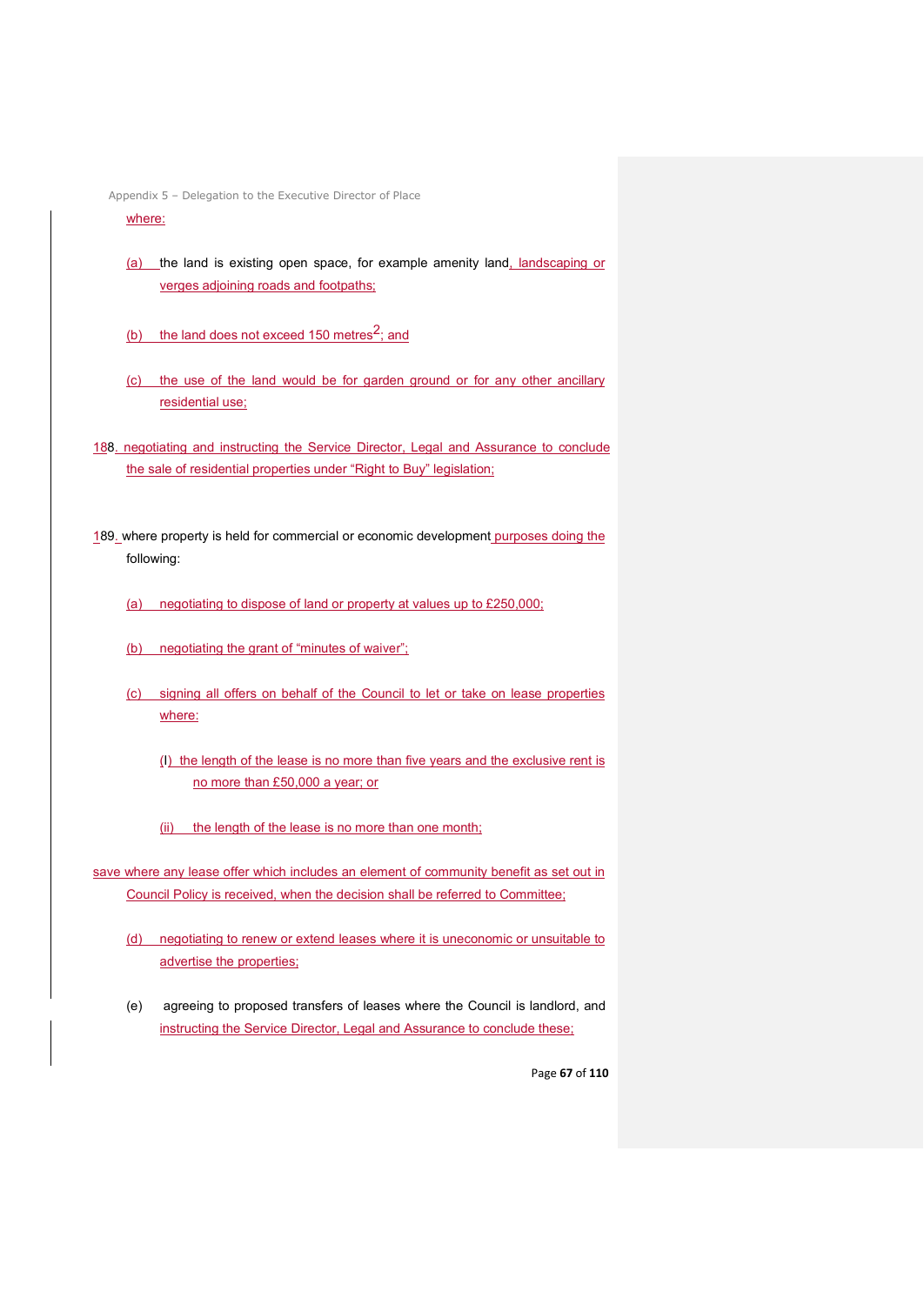190. where property is held on behalf of the Common Good, doing the following:

- (a) negotiating the grant of "minutes of waiver" or wayleaves;
- (b) signing on behalf of the Council, as manager, to let properties
- (c) negotiating to renew or extend leases where it is uneconomic or unsuitable to advertise these properties;
- 191. publishing notices of a proposed appropriation or disposal of land in accordance with sections 24(2A) and 27(2A) of the Town and Country (Scotland) Act 1959;
- 192. negotiating and settling all claims for compensation where property has been purchased by the Council under a compulsory purchase order or requires to be purchased for a scheme or project included within the Council's Capital Investment Programme or where there has been a loss in value of property relating to works carried out by the Council;
- 193. managing or instructing the Executive Director of Corporate Services to lease outof Council community centres, working with locally elected Management Committees;

#### **Edinburgh Shared Repairs Service**

- 194 serving notices for repairs, enforcement, carrying out and recovery of costs and expenses in terms of Part 8 of the Civic Government (Scotland) Act 1982 and Part 4 of the Building (Scotland) Act 2003;
- 195. withdrawing, waiving and relaxing notices issued under Part 4 of the Building (Scotland) Act 2003;
- 196. recovering reasonable costs incurred in respect of surveys under- taken under section 22 of the Local Government in Scotland Act 2003
- 197. responding in emergency situations and carrying out repairs immediately where damage to property or health or safety matters are issues and recovering the costs and expenses of doing so;
- 198. inspecting properties, serving (as proper officer) and enforcing notices and recovering costs under section 24 of the Edinburgh District Council Order Confirmation Act 1991; and

Page **68** of **110**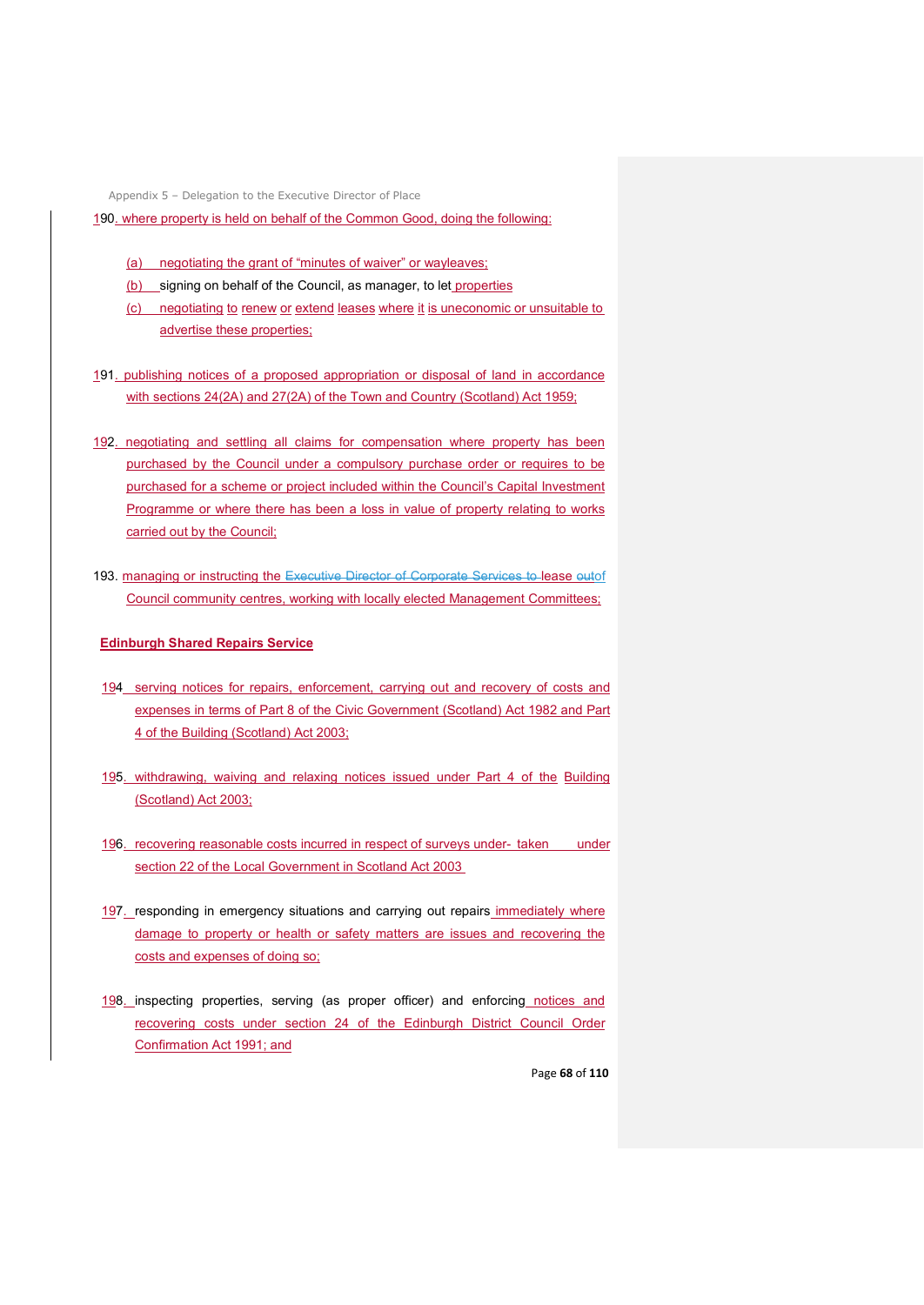- 199. executing any works necessary for securing, restoring or repairing privately owned properties, and recovery from the owners of the relevant properties of any expenses reasonably incurred by the Council in doing so, all in accordance with section 26 and 57 of the Edinburgh District Council Order Confirmation Act 1991.
- 200. cancelling and serving new notices under section 48 of the City of Edinburgh District Council Order Confirmation Act 1991;
- 201. make missing share payments into owners' maintenance accounts for sums between £500 and £20,000 under section 50 (3) of the Housing Act 2006.
- 202. recover missing share payments from the owner of the house concerned under section 59 of the Housing Scotland Act 2006 and in line with the Council's Corporate Debt Policy.

#### **Licensing**

- 203. granting or refusing permits for public charitable collections in accordance with criteria approved by the Regulatory Committee;
- 204. granting, attaching conditions to, refusing and issuing applications for licences etc. under the Civic Government (Scotland) Act 1982 and the legislation listed in Part A of Appendix 10 (including taxi and private hire car licence applications where an adverse medical report has been received) subject to:
	- (I) there being no objection or unresolved representation from a member of the public or the Chief Constable to the application;
- 205. subject to consultation with the Convener or Vice-Convener of the Licensing Sub-Committee, granting, attaching conditions to, refusing and issuing applications for any temporary licences etc. under the Civic Government (Scotland) Act 1982 and the legislation listed in Part of A of Appendix 10 where there has been an objection or unresolved representation from a member of the public or the Chief Constable to the application and where it is not practicable for the application to be considered by a scheduled meeting of the Licensing Sub-Committee prior to the date the licence, if granted, is due to commence;

Page **69** of **110**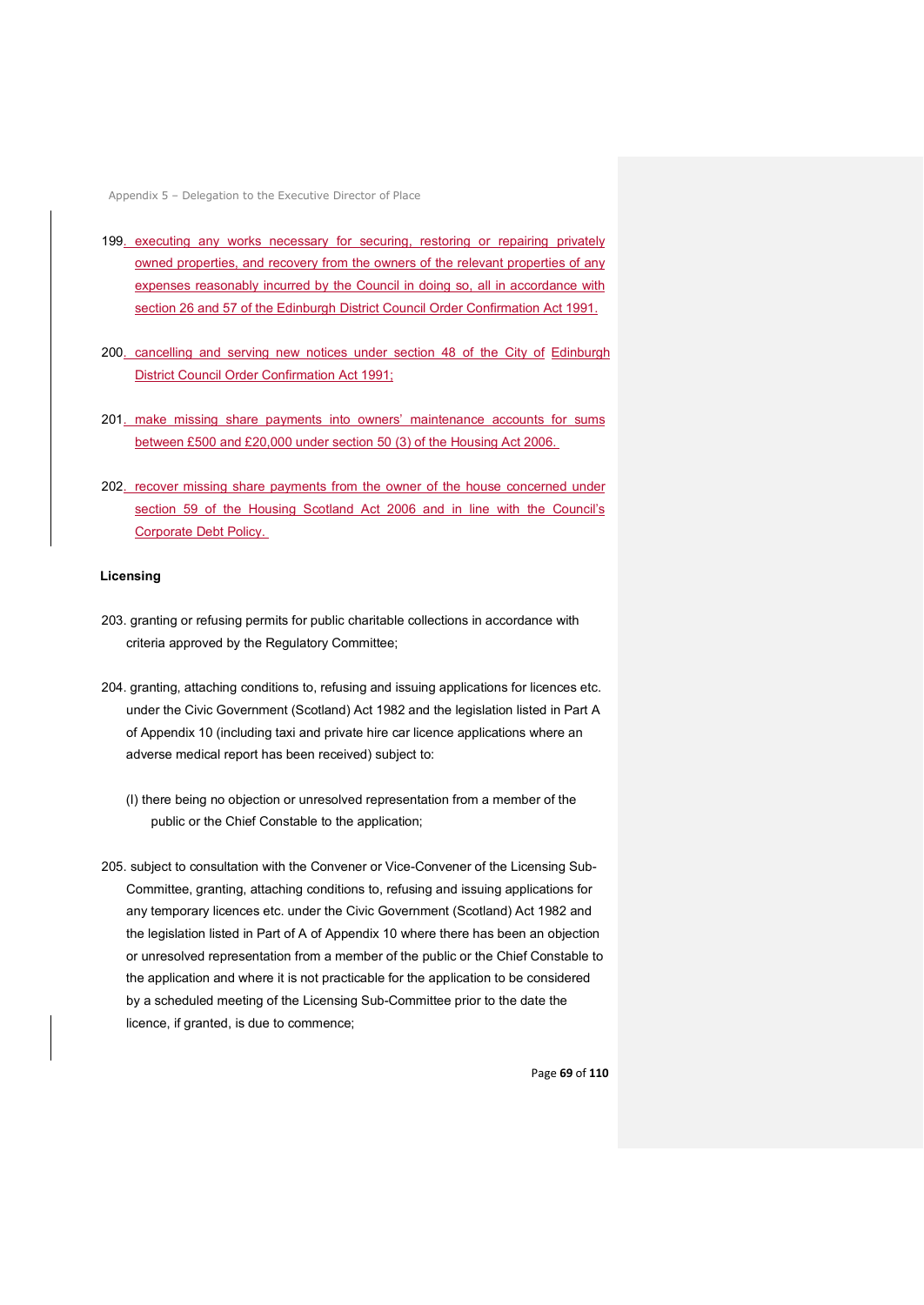- 206. granting, renewing, varying and issuing any licence where Police Scotland has made a representation about conditions to be attached to the licence and where the applicant has indicated in writing that he/she agrees to the conditions;
- 207. renewing and issuing licences etc. under the Civic Government (Scotland) Act 1982 and the legislation listed in Part A of Appendix 10 if satisfied (after considering reports by appropriate officials) as to their non-contentious nature;
- 208. keeping a public register of applications, permissions and licences;
- 209. granting and issuing late hours catering licence renewals with hours in excess of zoning policy, where those hours had been enjoyed in the preceding year without complaint;
- 210. determining an application for an exemption from the requirement to have a late hours catering licence in respect of any particular occasion or during a specified period not exceeding two months in any period of 12 months, and, where appropriate, to attach to such exemption any of the standing conditions applying to late hours catering licences;
- 211. refunding the appropriate application fee (or part of the fee) for applications which have been withdrawn or refused and licences which have been granted, in accordance with Council Policy;
- 212. advertising any proposed taxi stance appointment, variation or revocation and:
	- (a) determining the proposal where no public objections or representations are received; and
	- (b) determining the starting date of any change;
- 213. determining whether good cause has been shown to deem an application for renewal of a licence made up to 28 days after the expiry of the existing licence is to be treated as if the licence had been made prior to its expiry;
- 214. subject to consultation with the Convener or Vice-Convener of the Licensing Sub-Committee, considering whether there is a serious threat to public order or public safety which would justify a temporary suspension of any licences etc.

Page **70** of **110**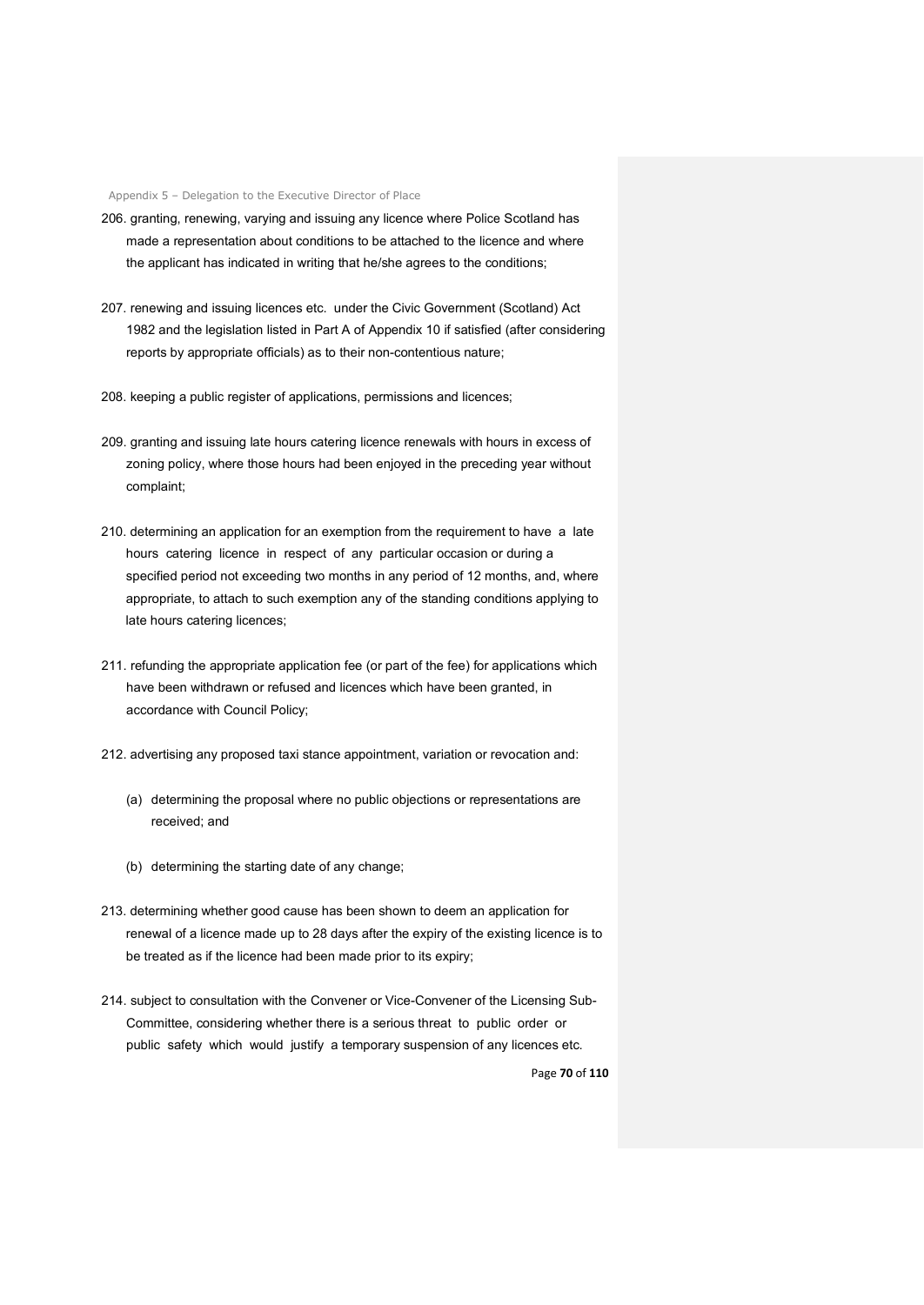under the Civic Government (Scotland) Act 1982 and the legislation listed in Part A of Appendix 10, and where it is considered that such a serious threat to public order or public safety exists, temporarily suspending the relevant licences etc. for a period of not more than 6 weeks or until the suspension is considered by the Licensing Sub-Committee, whichever is sooner;

- 215. suspending taxi and private hire driver licences on a temporary basis on medical grounds during the currency of a licence where the licence holder agrees;
- 216. exempting new taxi driver licence applicants from elements of the compulsory training course if they have alternative equivalent qualifications;
- 217. accepting new applications to drive taxis or private hire cars from previously licensed drivers up to six months after the expiry of their licence at the appropriate renewal fee;
- 218. exercising the Council's overriding discretion in respect of section 187(a)(I) of the City of Edinburgh Council's Licensing Conditions for Taxis, Private Hire Cars, Taxi Drivers and Private Hire Car Drivers 2006) to consider any negative factor such as:
	- (a) whether the width deviated from the manufacturer's specification for standard vehicles of that type;
	- (b) whether factory options such as wide wheels and tyres had been added; and
	- (c) whether the vehicle could safely fit/utilise any taxi stance, without the stance being modified;
- 219. approving the installation of WIFI, CCTV or another camera equipment in any relevant licensed vehicle;
- 220. determining whether alleged changes in circumstances are adequate to allow the processing of a further application for a civic licence within 12 months of a refusal (including licences for houses in multiple occupation);
- 221. accepting a re-application for a civic licence within 12 months of a refusal under existing delegated powers due to an error of material fact and transferring the original fee to the re-application (including licences for houses in multiple

Page **71** of **110**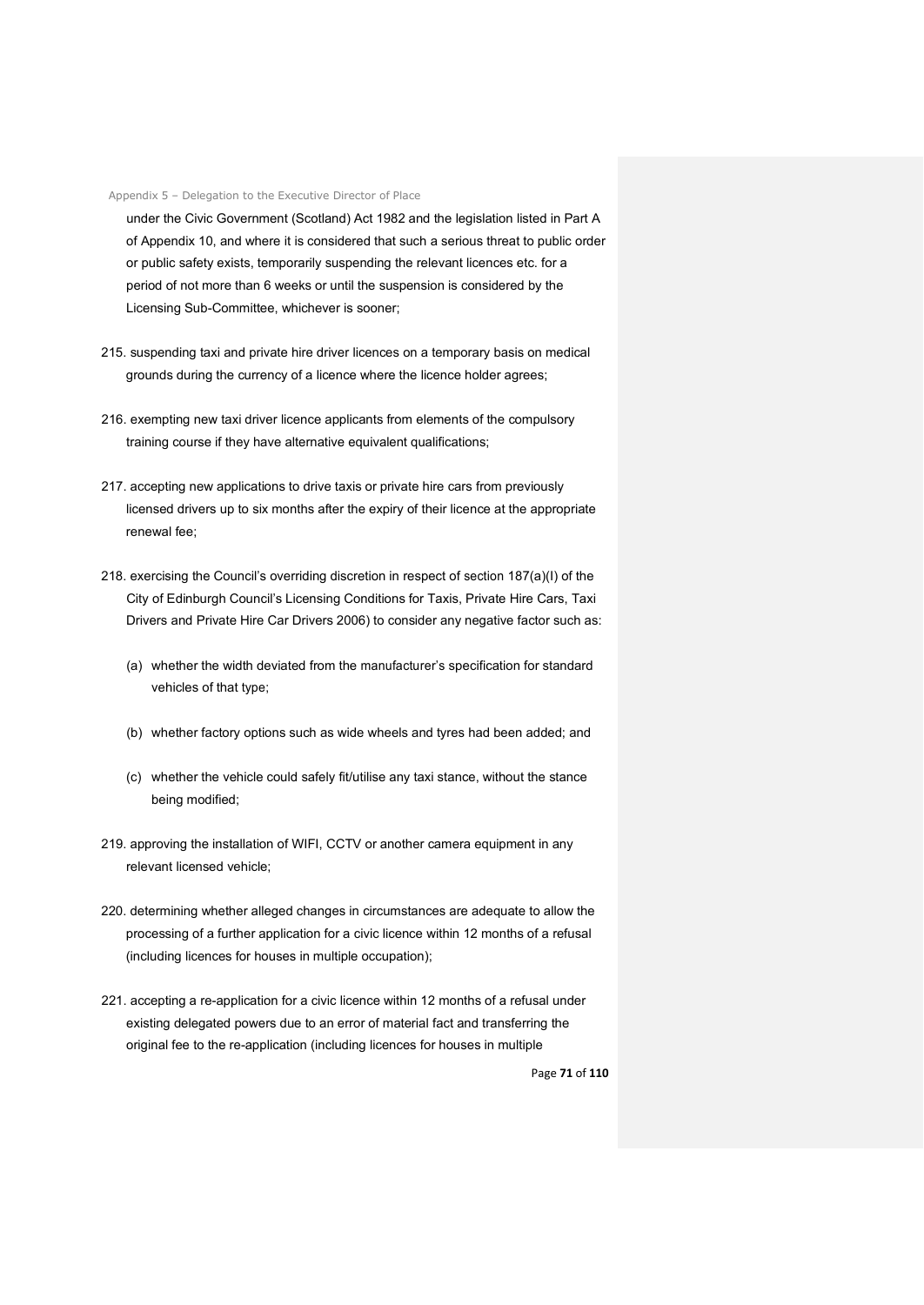- 222. issuing letters of confirmation in respect of notification of public processions received except for any notification attracting representations that cannot be resolved through negotiation;
- 223. determining requests for variation of fees for Houses in Multiple Occupation licences;

224. appointing members to vacancies arising in the membership of the Council's Licensing Forum;

- 225. appointing Licensing Standards Officers in accordance with section 13 of the Licensing (Scotland) Act 2005;
- 226. determining and issuing wheelchair exemptions on a temporary basis in respect of the City of Edinburgh Council's Licensing Conditions for Taxis, Private Hire Cars, Taxi Drivers and Private Hire Car Drivers;
- 227. determining whether to hold a hearing to consider the suspension of a licence in terms of the Civic Government (Scotland) Act 1982;
- 228. approve in terms of standard licence condition 26 for individual applications to install Admits and to vary the standard conditions of licence to disapply condition 299 insofar as it applies to Admits.

226 approve exemptions to the age and emissions policy in respect of vehicle owners who are retiring, subject to meeting the criteria agreed by the Regulatory **Committee** 

227 approve in terms of standard licence condition 26 for individual applications to install 'Brightmove taxi tops' and to vary the standard conditions of licence to disapply condition 299 insofar as it applies to 'Brightmove taxi tops'

#### **Commented [LM(12]:** Included as per the report

#### **Community safety, environmental and consumer protection and registration etc.**

229. exercising statutory duties, functions and enforcement under the legislation listed in Part B of Appendix 10;

Page **72** of **110**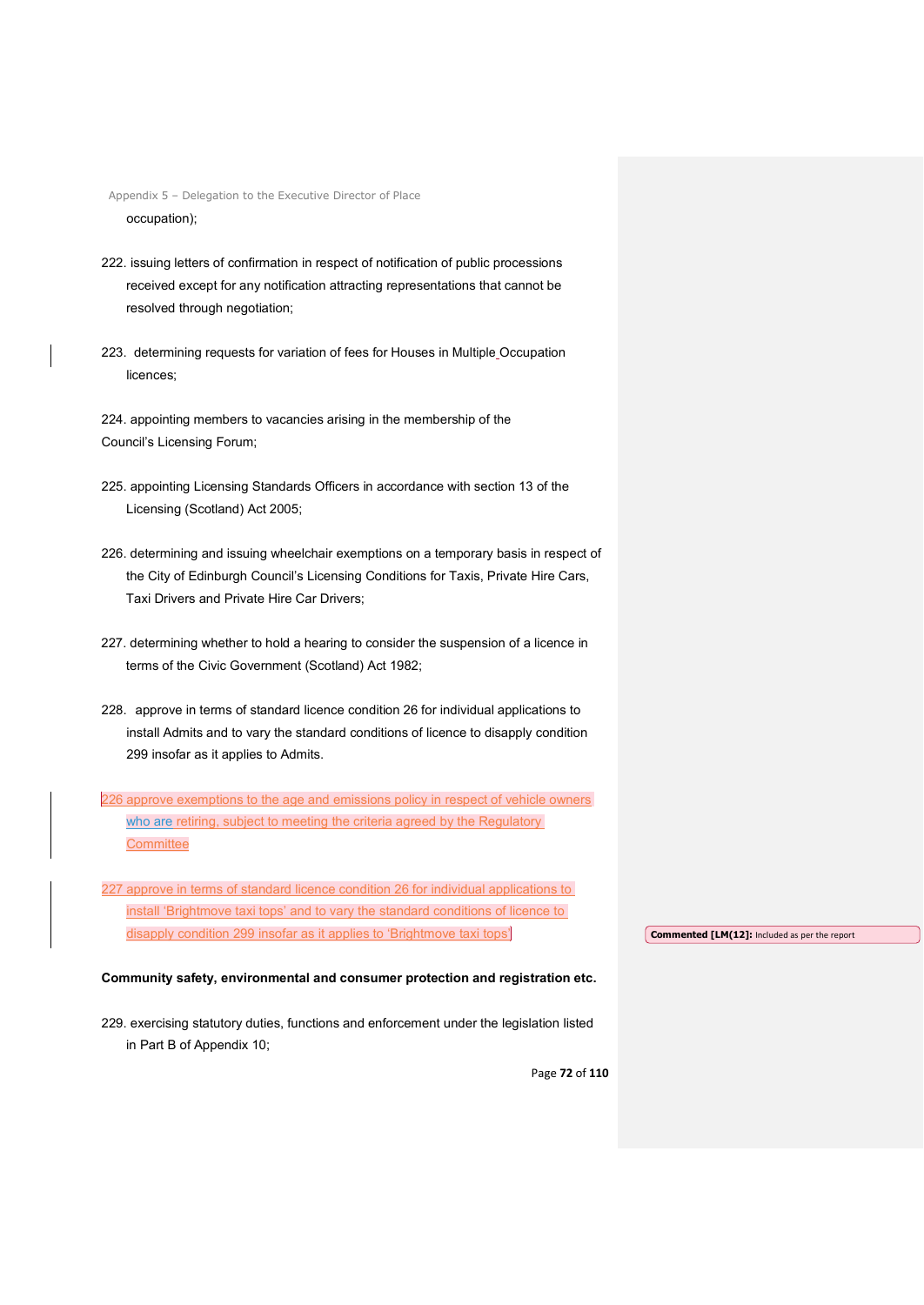- 230. when appointed by the Scottish Ministers, acting on any Emergency Order made under Part I of the Food and Environment Protection Act 1985;
- 231. carrying out reviews of air quality in accordance with section 82 of the Environment Act 1995;
- 232. carrying out assessments of air quality and the achievement of air quality standards or objectives in accordance with section 84 of the Environment Act 1995;
- 233. complying with any regulations made under section 87 of the Environment Act 1995;
- 234. enforcing pollution and nuisance control measures in accordance with sections 107, 108 and 109 of the Environment Act 1995;
- 235. issuing suspension notices under section 14 of the Consumer Protection Act 1987 for goods which are suspected to be unsafe;
- 236. granting licences under the Health and Safety at Work etc. Act 1974 and the Petroleum Acts 1928 and 1936;
- 237. making registrations under the Health and Safety and Work etc. Act 1974 and The Poisons Act 1972;
- 238. appointing and exercising the powers of health and safety inspectors under sections 19 and 20 of the Health and Safety at Work etc. Act 1974;
- 239. serving improvement notices and prohibition notices under sections 21 and 22 and in accordance with section 23 of the Health and Safety at Work etc. Act 1974;
- 240 dealing with causes of imminent danger in accordance with section 25 of the Health and Safety at Work etc. Act 1974;
- 241. providing information upon request under section 27 of the Health and Safety at Work etc. Act 1974;
- Page **73** of **110** 242. issuing credentials to enforcement staff so that they can deal with enforcing and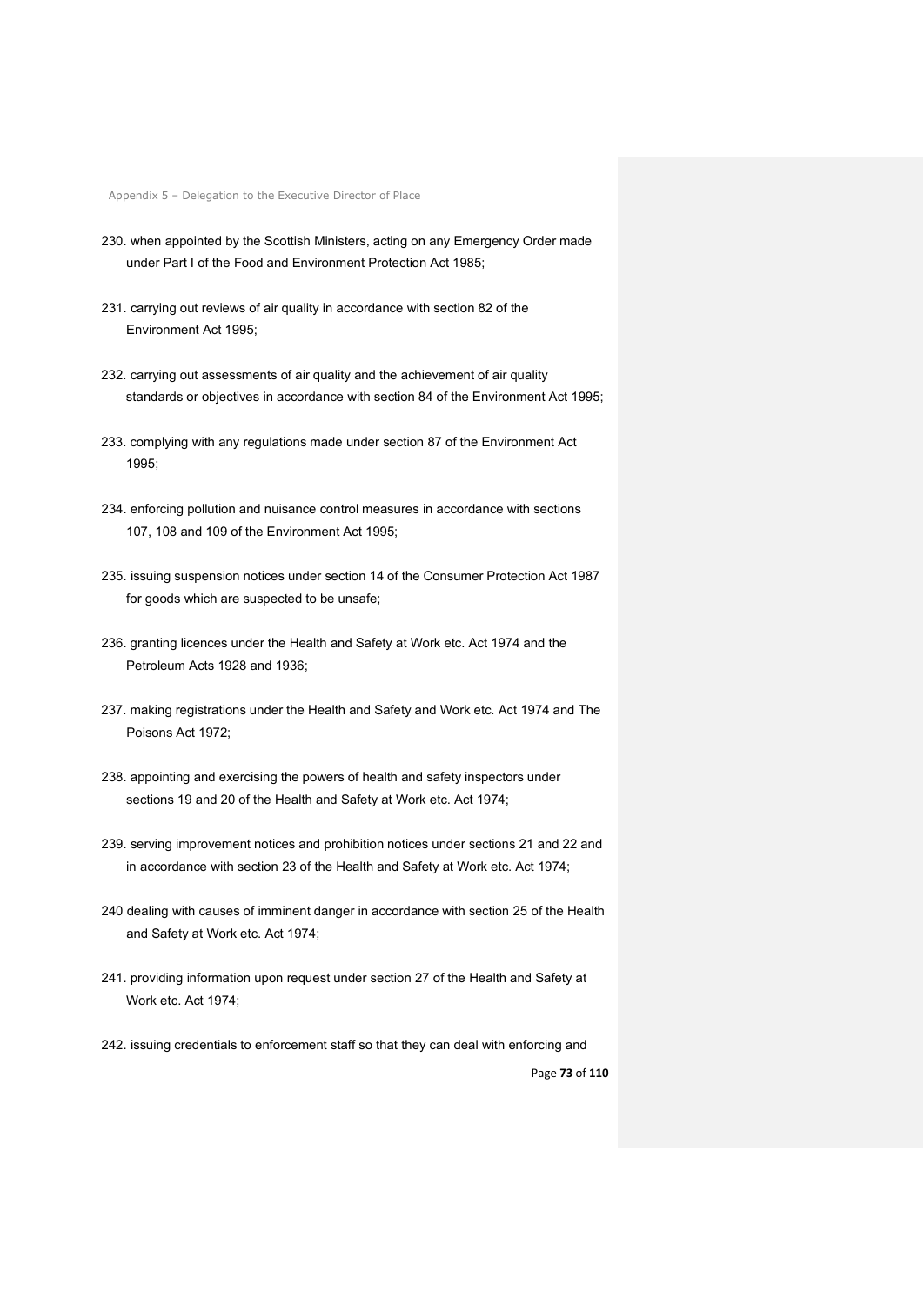licensing as provided by the relevant legislation and European directives;

- 243. providing mobile toilet units, waste containers and assistance in kind to community organisations and charities for special events for which budget provision has been made, and charging for provisions of these services where appropriate;
- 244. performing the Council's public health duties under sections 11 to 21 of the Edinburgh District Council Order Confirmation Act 1991, including registering premises for acupuncturists, ear piercers and electrolysis's;
- 245 enforcing the removal or discontinuation of advertisements under section 186 of the Town and Country Planning (Scotland) Act 1997;
- 246. removing or obliterating placards or posters in accordance with section 187 of the Town and Country Planning (Scotland) Act 1997;
- 247. appointing officer to carry out the functions of the Public Analyst and Food Examiner (Food Safety Act 1990) and Agricultural Analyst/Depute Agricultural Analyst (Agriculture Act 1970);
- 248. exercising the Council's statutory duties and functions under the Food Safety Act 1990 in relation to issues of food hygiene, food safety and food standards, including labelling;
- 249. burying or cremating the body of any person who has died or been found dead in the Council's area in any case where it appears to the Council that no suitable arrangements for the disposal of the body have been or are being made otherwise than by the Council, and recovering from the estate of the deceased person the expenses incurred in doing so (section 50 of the National Assistance Act 1948);
- 250. burying or cremating the body of any deceased person who immediately before his death was in the care of, receiving assistance from, or was a child being looked after by the Council, and recovering the expenses of doing so from the estate of the deceased person or from any person who was liable to maintain the deceased person immediately before his death expenses incurred (section 28 of the Social Work (Scotland) Act 1968);
- 251.maintaining cemeteries in accordance with section 10 of the Edinburgh District

Page **74** of **110**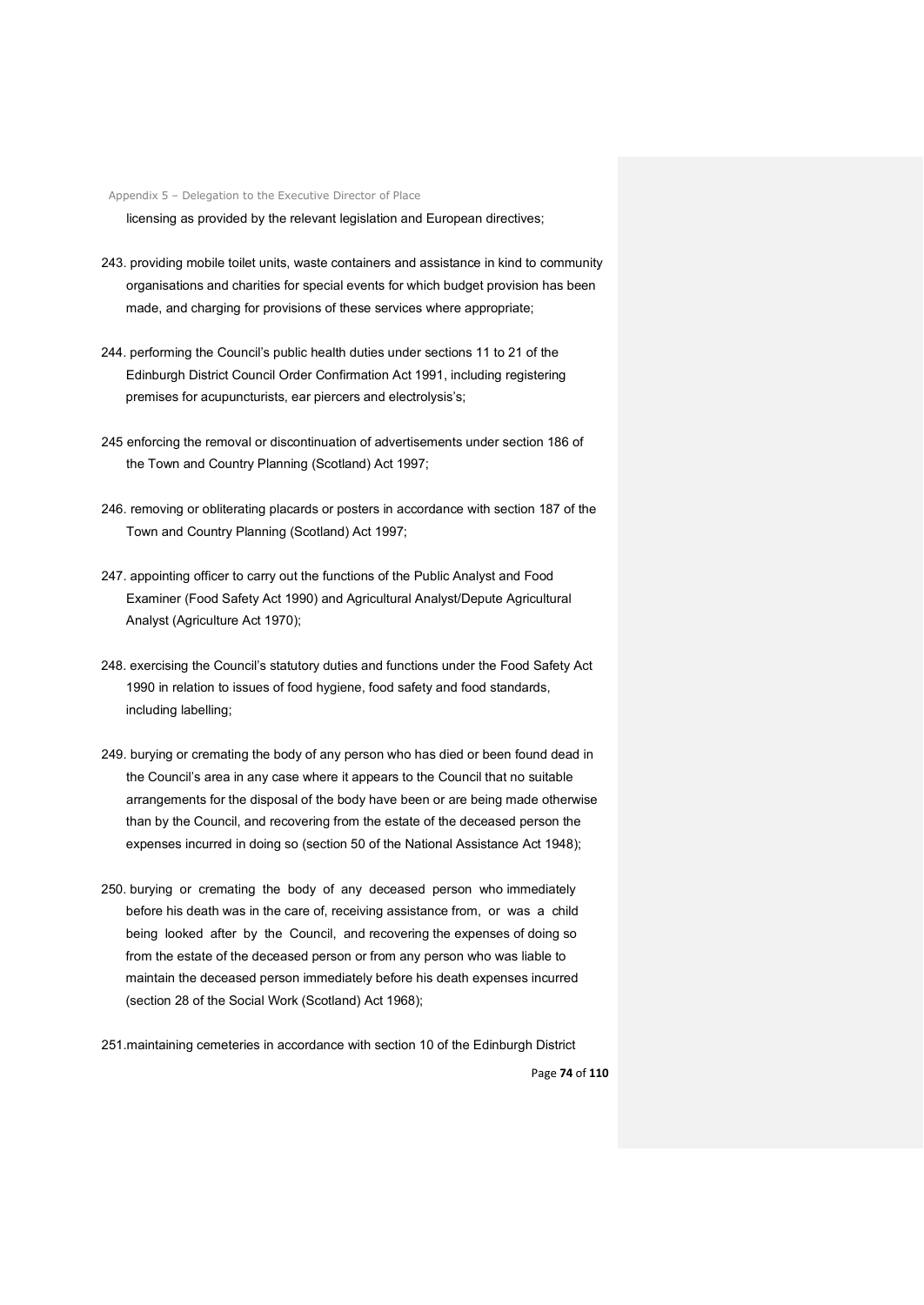Appendix 5 – Delegation to the Executive Director of Place Council Order Confirmation Act 1991;

252. awarding community grants from dedicated budgets; 226. providing and managing the Council's library services

- 253. requiring any person to whom any article (other than a book or periodical) is lent to deposit with the Council a sum of money for the safe return of such article (section 6 of the City of Edinburgh District Council Order Confirmation Act 1991);
- 254. making a charge for notifying a person that an article reserved by him has become available for borrowing (section 6 of the City of Edinburgh District Council Order Confirmation Act 1991);
- 255. charging for the borrowing of any article (other than a book or periodical) or the provision of any service provided at libraries (section 6 of the City of Edinburgh District Council Order Confirmation Act 1991);
- 256. prescribing periods within which any article borrowed from a library must be returned, and exacting penalties for the retention by borrowers of any article beyond such period (section 39(1)(a) of the Edinburgh Corporation Order Confirmation Act 1967);
- 257. exercising the Council's functions under the Registration of Births, Deaths and Marriages (Scotland) Act 1965, including registering births and deaths, appointing a registrar and providing and maintaining a registration office;
- 258. appointing an officer to carry out the function of dealing with stray dogs, and dealing with dogs under sections 149, 150 and 151 of the Environmental Protection Act 1990;
- 259. exercising the Council's functions under the Public Health etc. (Scotland) Act 2008, including serving notices on owners or occupiers of infected premises, inspecting premises and recovering expenses, and providing mortuaries;
- 260 carrying out periodical inspections and exercising the Council's inspections functions under sections 9A to 12 of the Zoo Licensing Act 1981;
- Page **75** of **110** 261. considering and deciding for the welfare of animals following the closure of a zoo

**Commented [LM(13]:** This is duplicated in the section below on libraries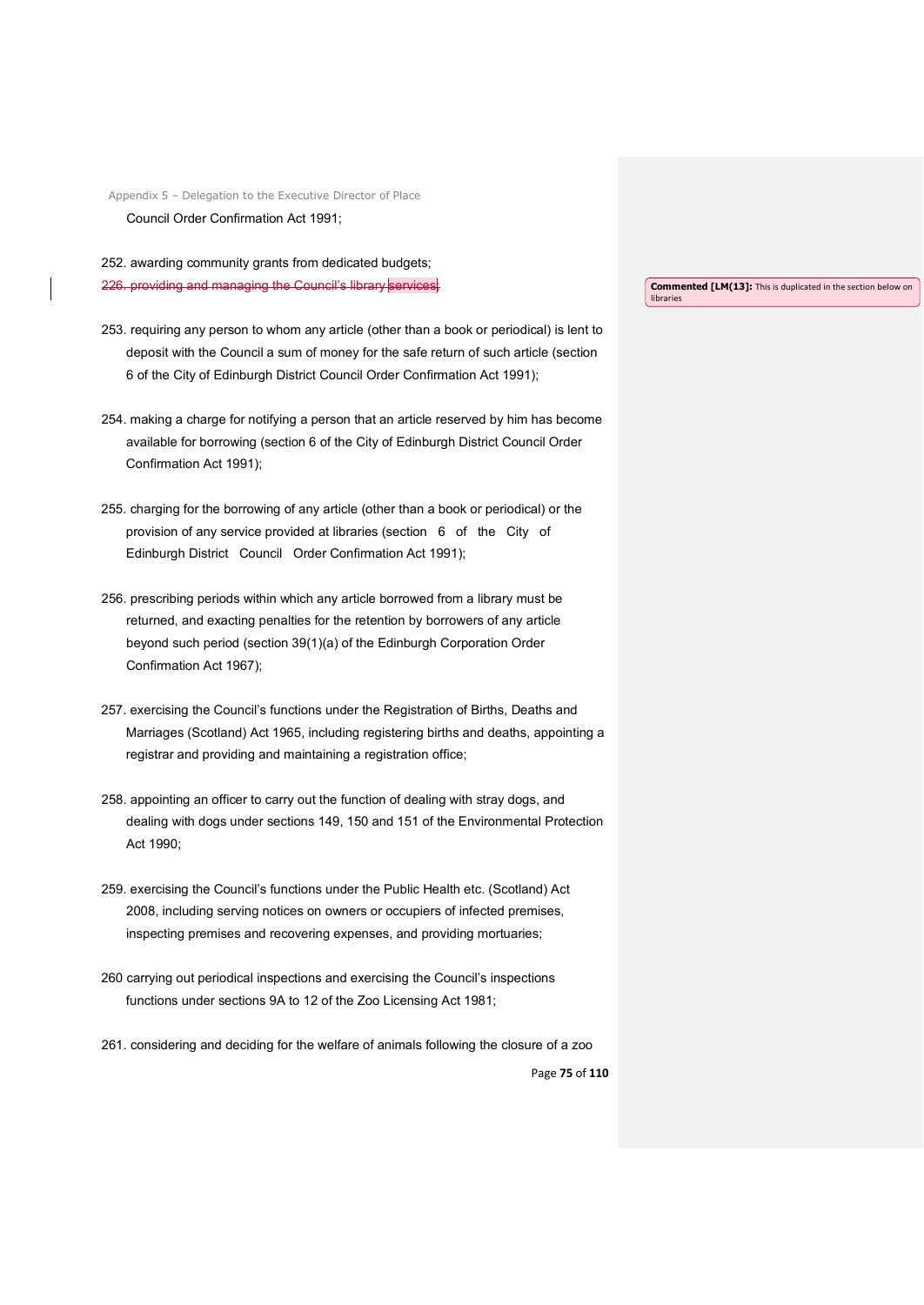under sections 16E and 16G of the Zoo Licensing Act 1981;

- 262. controlling noise from construction sites by investigating, and serving and publishing notices in accordance with section 60 of the Control of Pollution Act 1974;
- 263. considering applications for consents for works in accordance with section 61 of the Control of Pollution Act 1974;
- 264. investigating noise nuisance, serving warning notices and fixed penalty notices, and seizing and removing equipment in accordance with sections 41 to 54 of the Antisocial Behaviour etc (Scotland) Act 2004;
- 265. inspecting and investigating statutory nuisances in accordance with section 79 of the Environmental Protection Act 1990;
- 266. serving abatement notices and fixed penalty notices and initiating proceedings in relation to statutory nuisances in accordance with sections 80, 80ZA and 80A of the Environmental Protection Act 1990;
- 267. abating nuisances and recovering costs in relation to statutory nuisances in accordance with sections 81, 81A and 81B of the Environmental Protection Act 1990;
- 268. issuing fixed penalty notices for contravention of unauthorised or harmful depositing of waste in accordance with section 33A of the Environmental Protection Act 1990;

269. complying with the duty of care in relation to controlled waste in accordance with section 34 of the Environmental Protection Act 1990;

270. issuing notices and requiring the removal of waste unlawfully deposited in accordance with section 59 of the Environmental Protection Act 1990;

271. promoting the abatement of litter in accordance with section 87 of the Environmental Protection Act 1990;

272. issuing fixed penalty notices for leaving litter in accordance with section 88 of the

Page **76** of **110**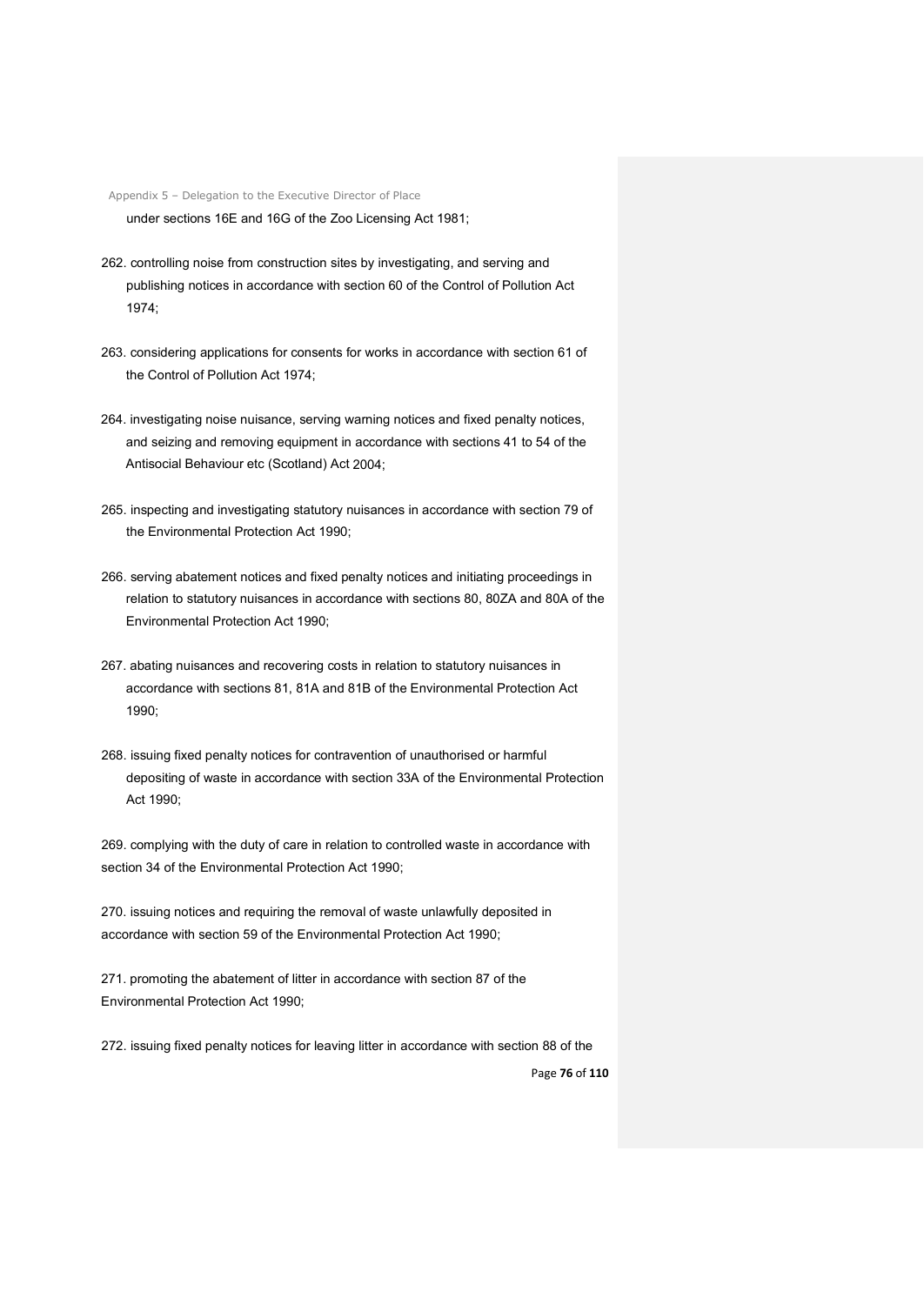Environmental Protection Act 1990;

273. designating litter control areas in accordance with section 90 of the Environmental Protection Act 1990;

274. serving litter abatement notices in accordance with section 92 of the Environmental Protection Act 1990;

275. issuing street litter control notices in accordance with section 93 of the Environmental Protection Act 1990;

276. complying with regulations made by Scottish Ministers in relation to the display of advertisements in accordance with section 182 of the Town and Country Planning (Scotland) Act 1997;

277. removing abandoned vehicles in accordance with section 3 of the Refuse Disposal (Amenity) Act 1978;

278. disposing of removed vehicles in accordance with section 4 of the Refuse Disposal (Amenity) Act 1978;

279. recovering expenses in connection with removed vehicles in accordance with section 5 of the Refuse Disposal (Amenity) Act 1978;

280. dealing with graffiti in accordance with sections 58 to 65 of the Antisocial Behaviour (Scotland) Act 2004, including serving graffiti removal notices;

281. exercising the Council's functions and powers in relation to drains in accordance with sections 29 to 34 of the Edinburgh District Council Order Confirmation Act 1991. including removing obstructions and serving notices;

282. serving notices in relation to environmental matters in accordance with section 160 of the Environmental Protection Act 1990;

283. discharging the Council's functions in relation to genetically modified organisms, including entering and inspecting premises, in accordance with sections 114 to 117 of the Environmental Protection Act 1990;

Page **77** of **110**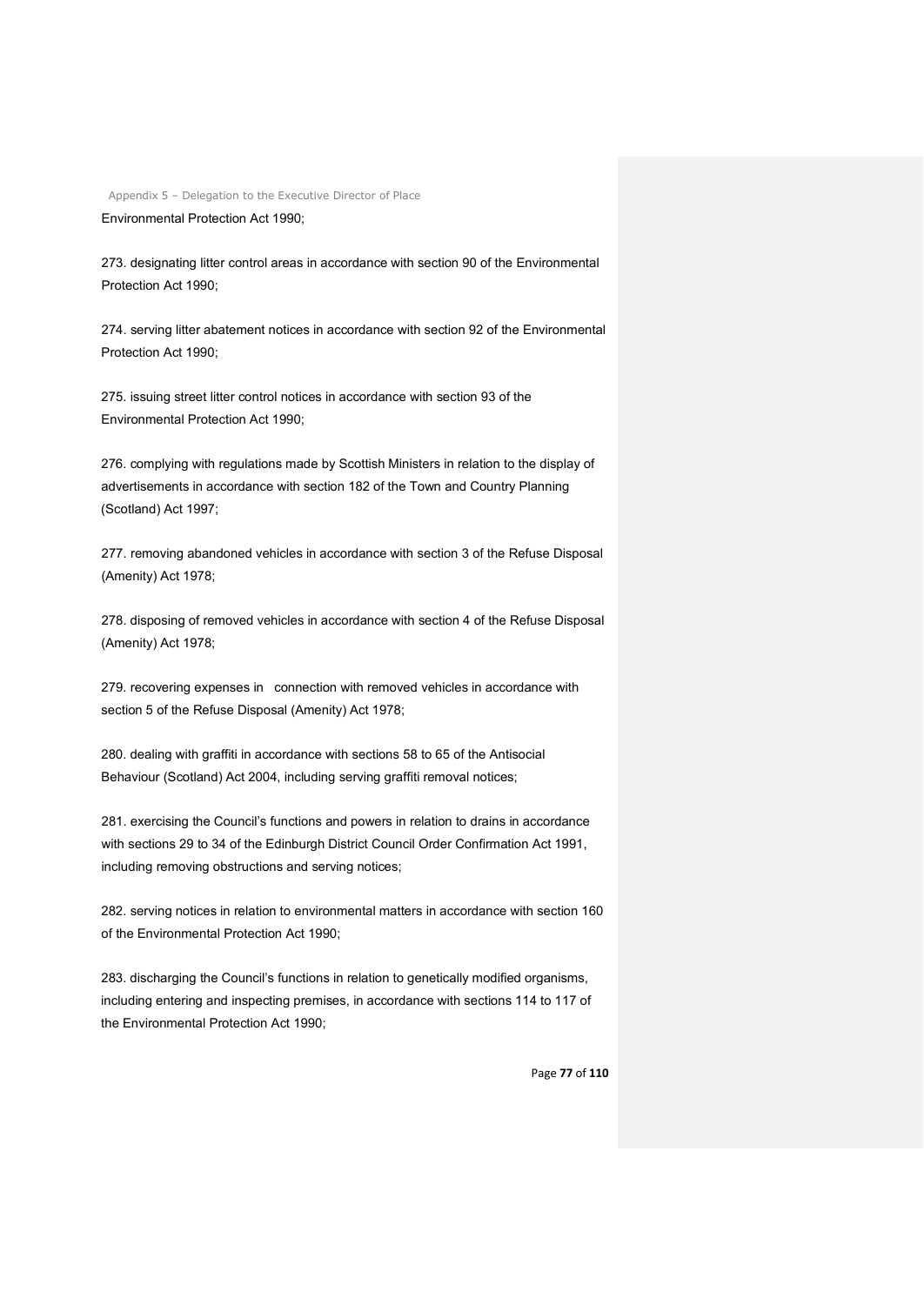284. entering into agreements with Scottish Ministers to exercise the enforcement functions of the Scottish Ministers in relation to genetically modified organisms, in accordance with section 125 of the Environmental Protection Act 1990;

285. inspecting land in relation to contaminated land in accordance with section 78B of the Environmental Protection Act 1990;

286. serving notices to require the remediation of contaminated land in accordance with section 78E of the Environmental Protection Act 1990;

287. determining appropriate people to bear responsibility for remediation in accordance with section 78F of the Environmental Protection Act 1990;

288. consulting in relation to remediation notices in accordance with sections 78G and 78H of the Environmental Protection Act 1990;

289. serving remediation notices in relation to the pollution of controlled waters in accordance with section 78J of the Environmental Protection Act 1990;

290. serving remediation notices in relation to contaminating substances which escape to other land in accordance with section 78K of the Environmental Protection Act 1990;

291. carrying out remediation to the relevant land or water environment in accordance with section 78N of the Environmental Protection Act 1990;

292. recovering costs incurred in relation to remediation in accordance with section 78P of the Environmental Protection Act 1990;

293. exercising the Council's functions where remediation notices have been served and the land becomes special land, in accordance with section 78Q of the Environmental Protection Act 1990;

294. maintaining a register in relation to contaminated land in accordance with sections 78R, 78S and 78T of the Environmental Protection Act 1990;

295. providing SEPA with information when requested in accordance with section 78U of the Environmental Protection Act 1990;

Page **78** of **110**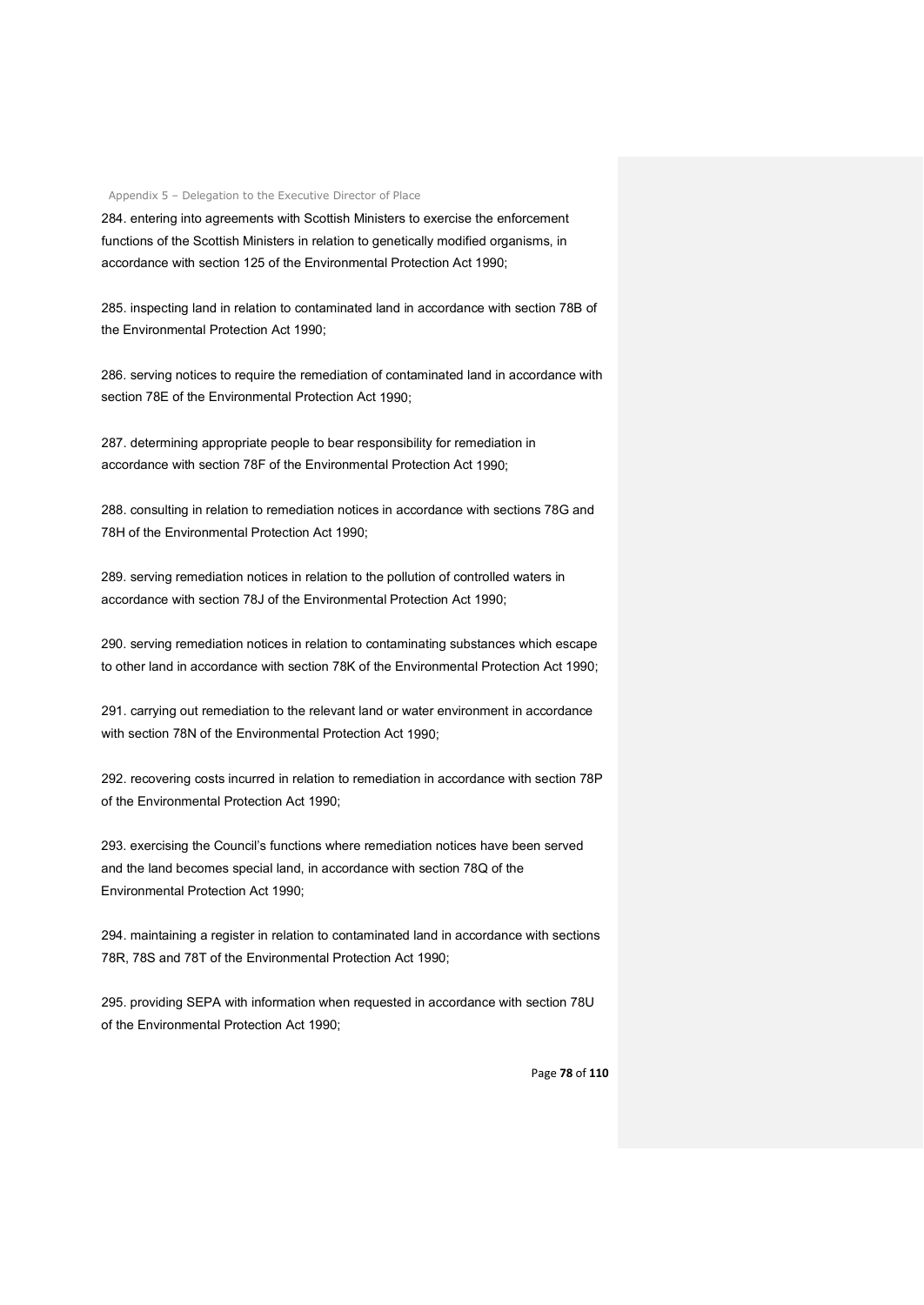296. having regard to guidance issued by SEPA in accordance with section 78V of the Environmental Protection Act 1990;

297. exercising the Council's functions in relation to contaminated land in accordance with section 78X of the Environmental Protection Act 1990;

298. carrying out the Council's enforcement functions under sections 68, 71, 74 and 78 of the Antisocial Behaviour etc. (Scotland) Act 2004

299. carrying out the Council's enforcement functions in relation to fireworks in accordance with sections 2, 3 and 12 of the Fireworks Act 2003;

300. entering and inspecting premises, issuing fixed penalties and commencing legal proceedings in relation to smoking, in accordance with sections 1 to 10 of the Smoking, Health and Social Care (Scotland) Act 2005;

301. enforcing the safety provisions of the Motorcycle Noise Act 1987;

302. enforcing the provisions of the Tobacco Advertising and Promotion Act 2002 in accordance with sections 13 and 14 of that acts;

303. enforcing the duty to provide information on sale of houses, in accordance with sections 109 to 112 of the Housing (Scotland) Act 2006;

304. exercising the Council's enforcement functions in accordance with sections 25 and 26 of the Tobacco and Primary Medical Services (Scotland) Act 2010;

305. applying for tobacco retailing banning orders and ancillary orders in accordance with sections 15 to 19 of the Tobacco and Primary Medical Services (Scotland) Act 2010;

306. issuing fixed penalty notices in accordance with section 27 of the Tobacco and Primary Medical Services (Scotland) Act 2010;

307. exercising the Council's powers of entry in accordance with sections 28 to 31 of the Tobacco and Primary Medical Services (Scotland) Act 2010;

308. exercising the Council's enforcement powers in relation to copyright infringement

Page **79** of **110**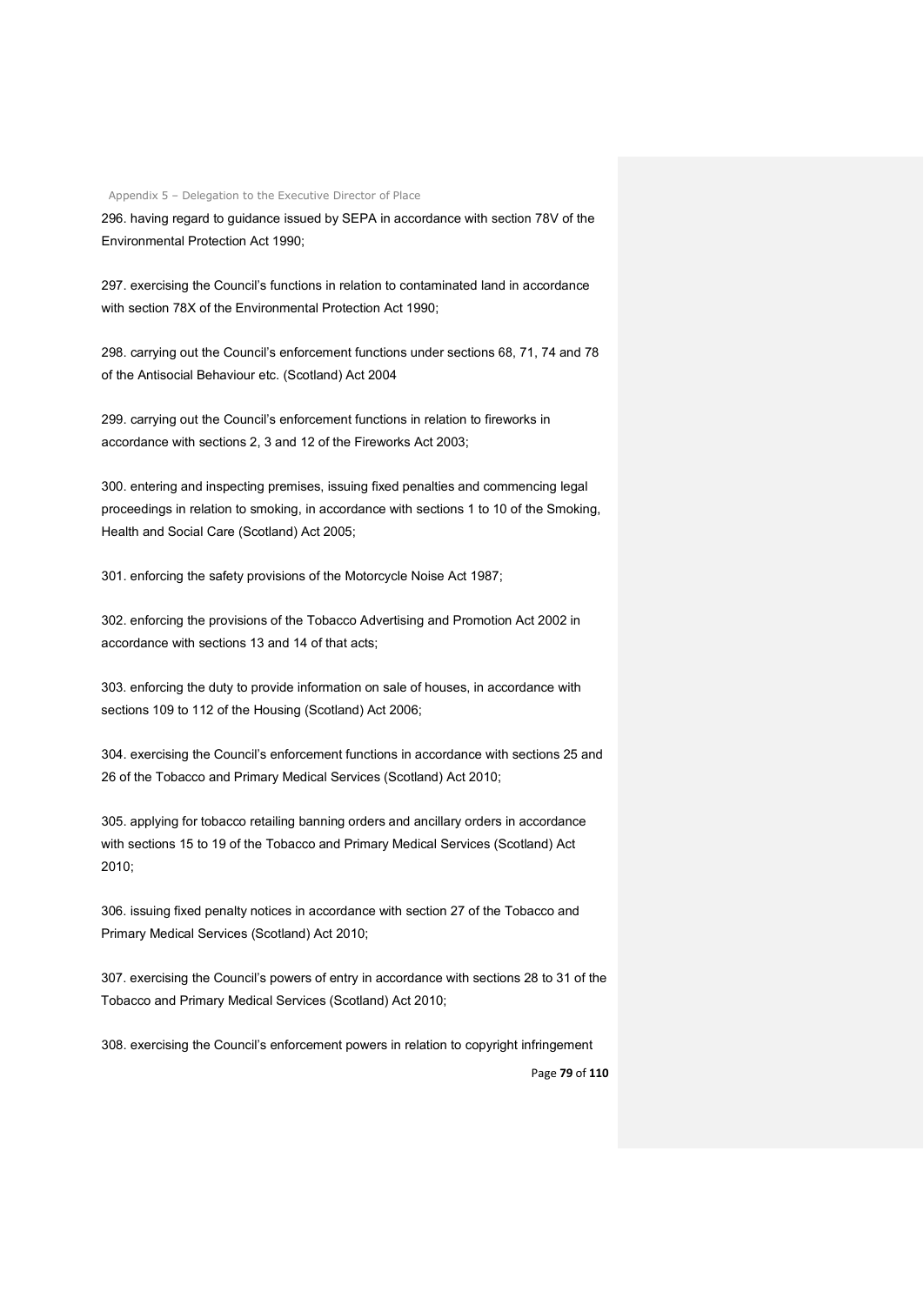in accordance with sections 107A and 198A of the Copyright, Designs and Patents Act 1988;

309. exercising the Council's enforcement functions and powers under the Enterprise Act 2002;

310. dealing with the clean-up of spills in accordance with the Merchant Shipping (Oil Pollution Preparedness, Response and Co-operation Convention) Regulations 1998;

311. requiring the owner of a public building to execute works necessary to minimise the risk to the public in the event of danger in accordance with section 23 of the City of Edinburgh District Council Order Confirmation Act 1991;

312. requiring owners to carry out, or carrying out works to secure, restore or repair structures, fixtures, walls or fences that has become insecure, worn out, damaged or in need of repair, and recovering the costs of doing so, all in accordance with section 24 of the Edinburgh District Council Order Confirmation Act 1991;

313. giving notice to person requiring them to take steps to reduce the emission of dust in accordance with section 25 of the City of Edinburgh District Council Order Confirmation Act 1991;

314. serving notices in accordance with section 26 and in relation to sections 23 to 25 of the City of Edinburgh District Council Order Confirmation Act 1991;

315. cancelling and serving new notices under section 48 of the City of Edinburgh District Council Order Confirmation Act 1991;

316. entering premises to perform the Council's functions under the City of Edinburgh District Council Order Confirmation Act 1991 in accordance with section 53 of that act;

317. executing works and recovering the costs of doing so where an owner or occupier fails to do so after being served notice to do so in accordance with section 57 of the City of Edinburgh District Council Order Confirmation Act 1991;

318. enforcing powers (and any amendments) given to the Council for Coronavirus public health restrictions.

and 4.10 of covering report

Page **80** of **110**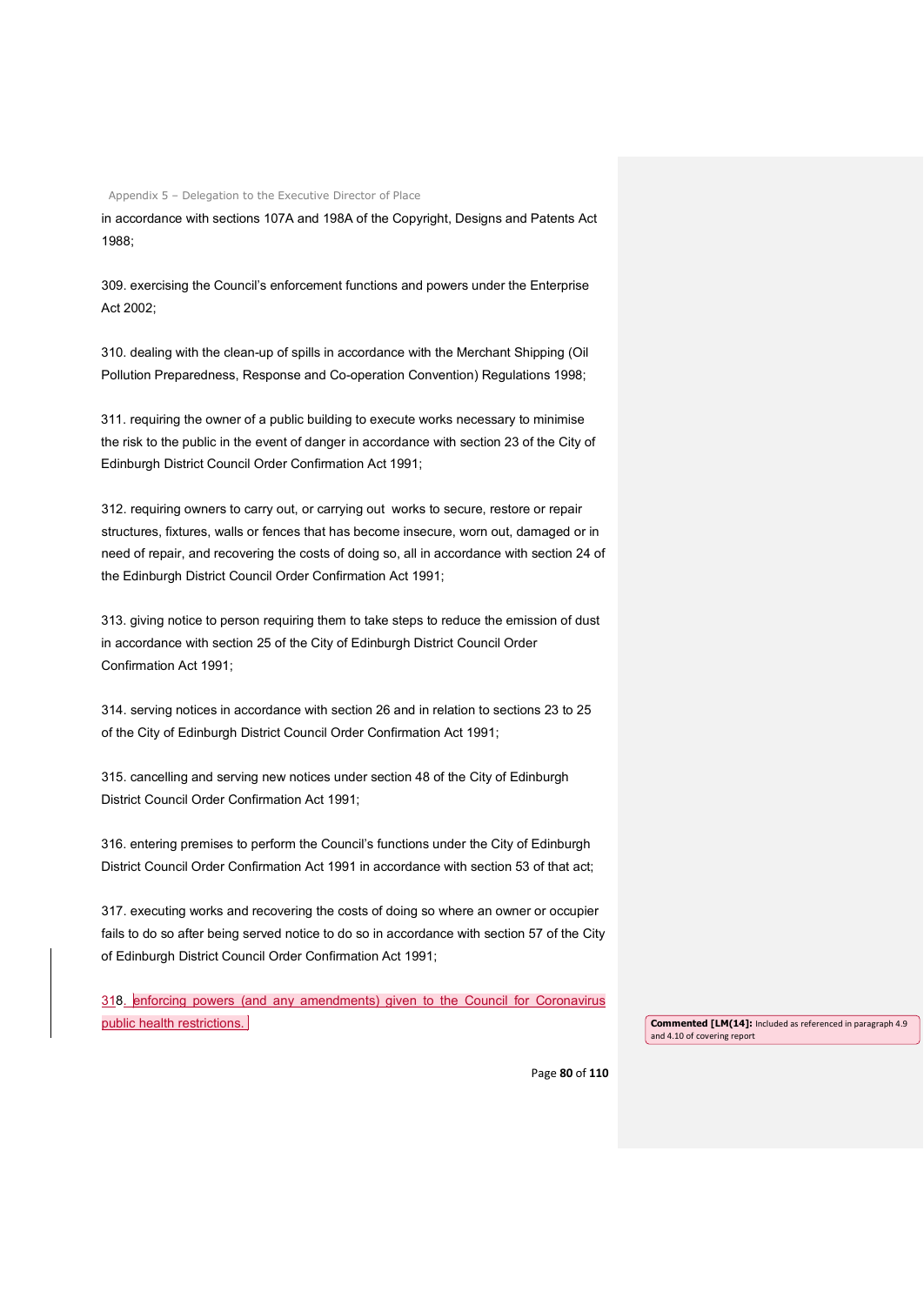#### **Parks and Greenspace**

- 319. approving in accordance with conditions considered appropriate to individual applications, and in accordance with Council Policy, all requests from organisations to make use of parks and recreational areas, subject to consultation with:
	- (a) the Convener or vice-Convener of the Culture and Communities Committee;
	- (b) the Festival and Events Champion;
	- (c) local ward Councillors;
	- (d) as appropriate, other Council service areas; and/or
	- (e) as appropriate, Lothian and Borders Police (or its successor) and other emergency services;
- 320. issuing felling orders for trees affected by Dutch Elm Disease (sections 3(1) (2) and (4) and 5(1) of the Plant Health Act 1967 and section 20 of the Agricultural (Miscellaneous Provisions) Act 1972 (B) and Dutch Elm Disease (Amendment) (Local Authorities) Order 1975);
- 321. creating, maintaining, enhancing and removing physical and natural assets within the Council's parks and greenspaces;
- 322. creating, maintaining, enhancing and removing trees and other landscape features managed by the Council;
- 323. implementing the provisions of the Council's Park Management Rules;
- 324. implementing the provisions of the Allotments (Scotland) Acts and administering the Council's allotment regulations;
- 325. implementing the provisions of wildlife, nature, access and parks legislation, including:

Page **81** of **110**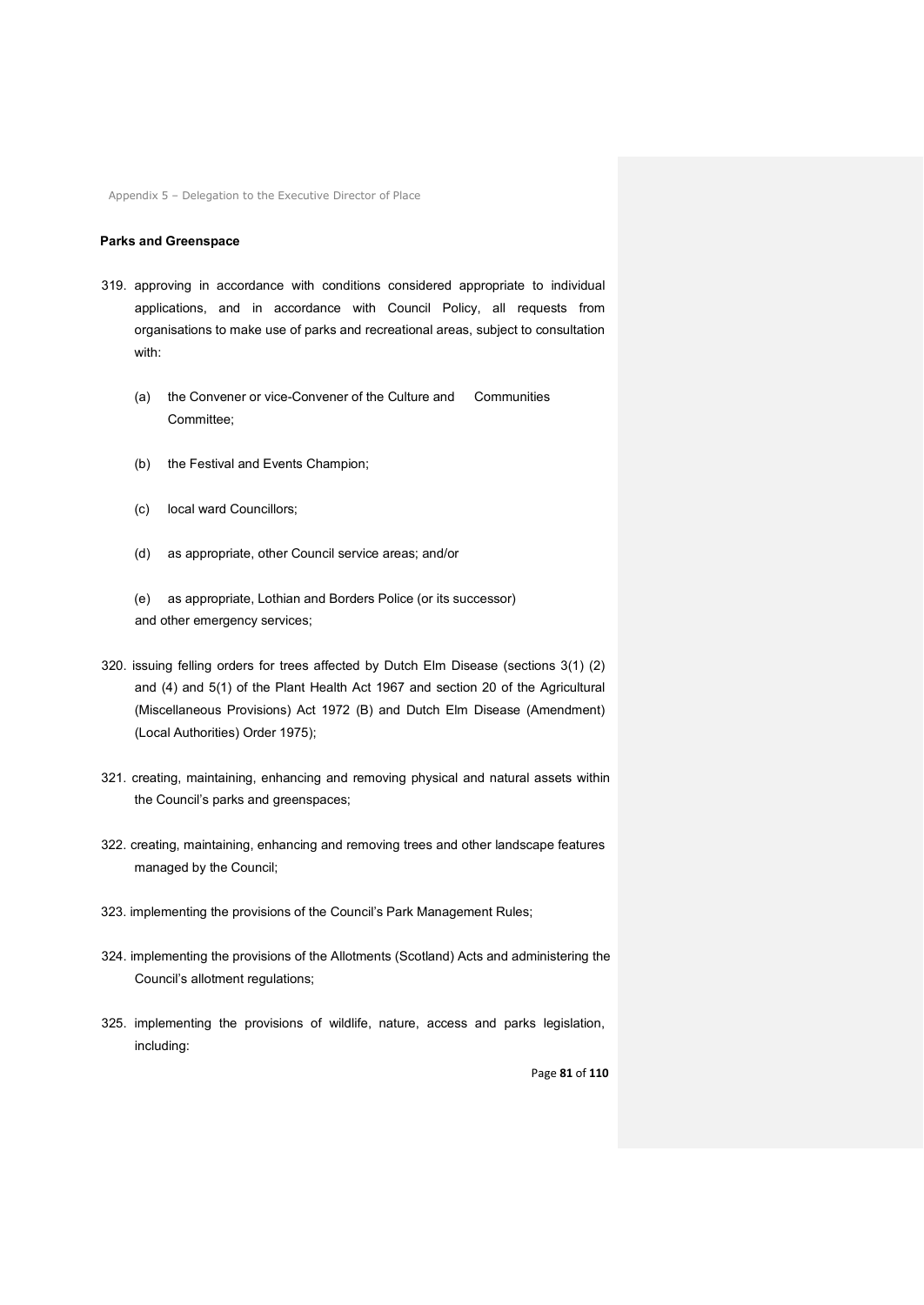- (a) Countryside (Scotland) Act 1967;
- (b) Wildlife and Countryside (Scotland) Act 1981;
- (c) National Parks and Access to the Countryside Act 1949;
- (d) Nature Conservation (Scotland) Act 2004;
- (e) Wildlife and Natural Environment (Scotland) Act 2011; and
- (f) Land Reform (Scotland) Act 2003;
- 326. drafting, managing and implementing Council approved policy and strategy that relates to parks and greenspace responsibilities;
- 327. managing the Council's Green Flag Award and other quality management programmes;
- 328. managing events and activities taking place within parks and greenspaces;

## **Waste Services**

- 329. preparing specifications and award contracts for repairing and maintaining the Council's vehicles and plant fleet, and for buying replacements, all in accordance with the Contracts Standing Orders as amended from time to time;
- 330. discharging duties relating to the conduct of the Council's significant trading operations in accordance with section 10 of the Local Government in Scotland Act 2003;
- 331. specifying the level of services and other relevant details for providing waste management, street cleansing and refuse collection services;
- 332. negotiating variation orders for changes in the level of waste management, street cleansing and refuse collection services with approved contractors, within the contract prices approved by the Council;

Page **82** of **110**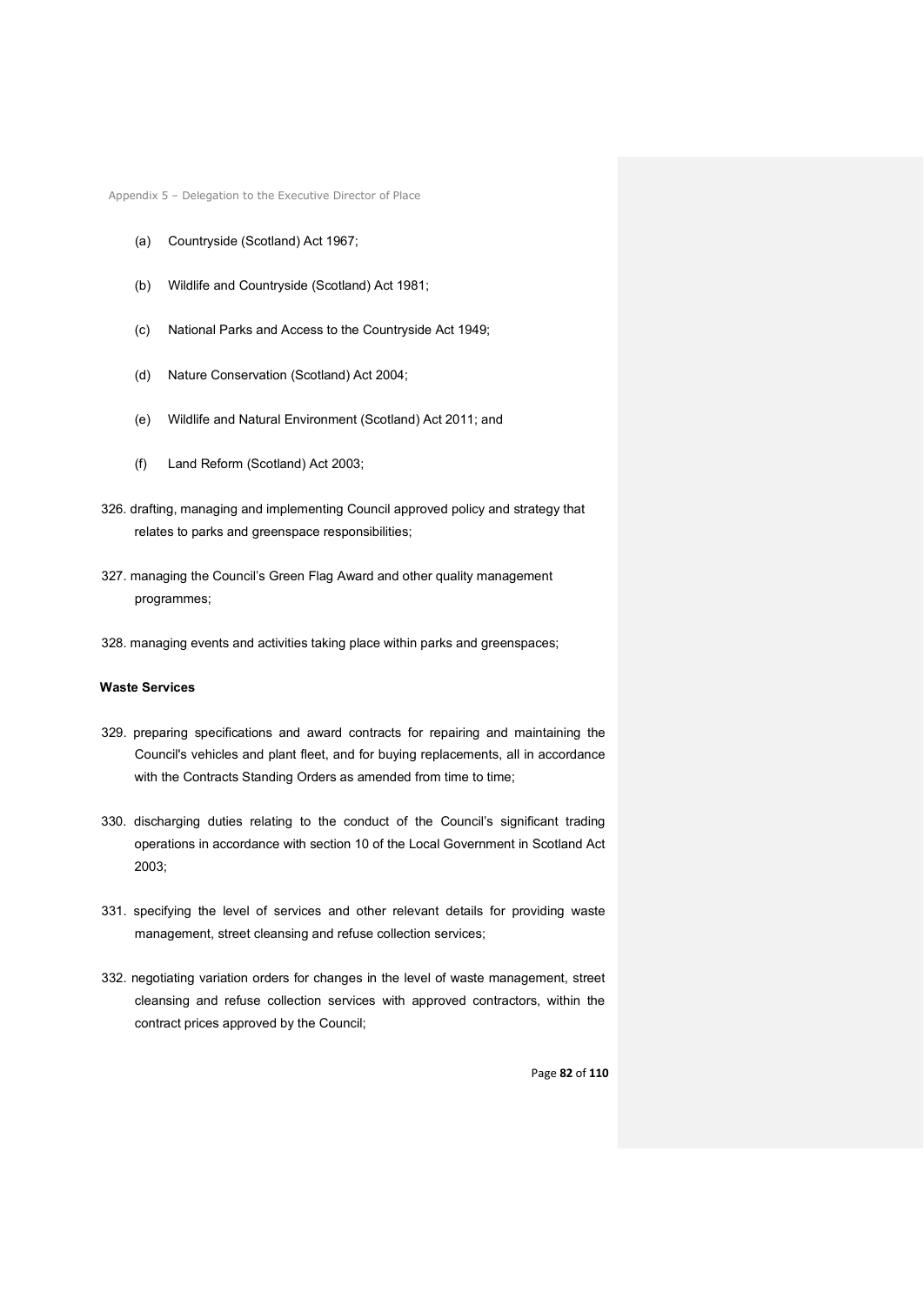333. setting the prices of trade waste services provided by the Council;

- 334. exercising statutory duties, functions and enforcement under the legislation listed in Part B of Appendix 10 that relate to waste management;
- 335. carrying out the Council's waste management functions in accordance with its approved integrated waste management plan, and providing the Scottish Ministers upon request with a statement setting out whether the Council is carrying out such functions (section 44Z of the Environmental Protection Act 1990);
- 336. collecting household, commercial or industrial waste, (including, where applicable, issuing reasonable charges for doing so), and exercising the Council's other ancillary powers all in accordance with section 45 of the Environmental Protection Act 1990;
- 337. arranging for the provision of receptacles to enable separate collection of dry recyclable waste and food waste in accordance with section 45C of the Environmental Protection Act 1990;
- 338. serving notice on occupiers regarding the placing of waste for collection in receptacles in accordance with section 46 of the Environmental Protection Act 1990;
- 339. supplying receptacles for commercial or industrial waste, and making reasonable charges for doing so, in accordance with section 47 of the Environmental Protection Act 1990;
- 340. arranging for the disposal of waste collected, providing places at which to deposit waste before the Council transfers it, providing places at which to dispose of or recycle waste and permitting another person to use the facilities provided by the Council, all in accordance with section 53 of the Environmental Protection Act 1990;
- 341. ensuring that land occupied by the Council and used as a site in or on which to deposit, treat, keep or dispose of controlled waste is used and operated in accordance with certain conditions, in accordance with section 54 of the Environmental Protection Act 1990;

Page **83** of **110**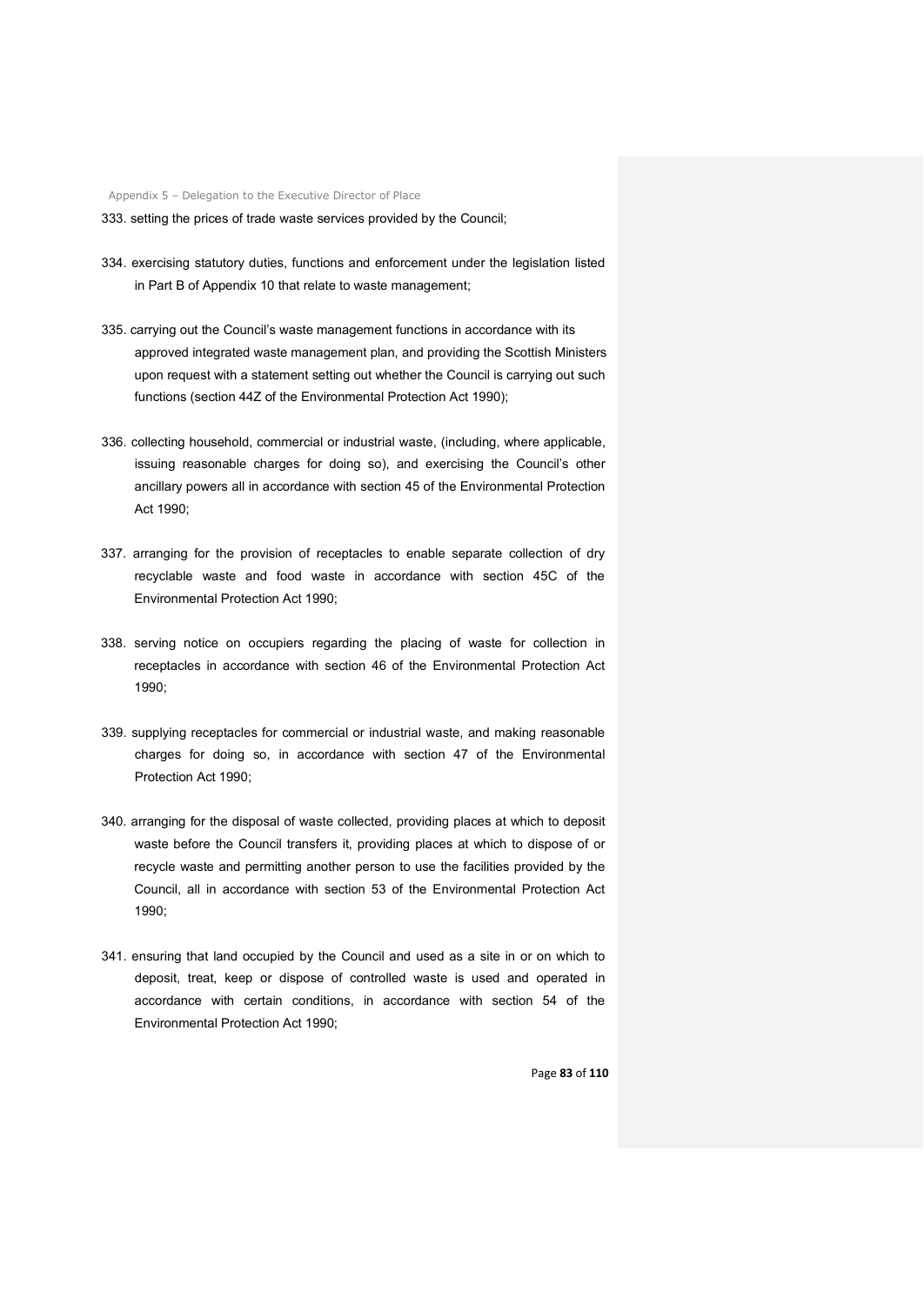- 342. enabling waste to be recycled, used for the purpose of producing heat or electricity, buying or acquiring waste to be recycled and using, selling or disposing of waste belonging to the authority in accordance with section 56 of the Environmental Protection Act 1990;
- 343. carrying out the Council's duties in response to directions issued by the Scottish Ministers, in accordance with sections 57 and 58 of the Environmental Protection Act 1990;
- 344. consenting to people sorting or disturbing anything deposited at a place for the deposit of waste or anything deposited in a receptacle for waste, in accordance with section 60 of the Environmental Protection Act 1990;
- 345. carrying out the Council's duties in response to regulations issued by the Scottish Ministers, in accordance with section 62 of the Environmental Protection Act 1990;
- 346. minimising the quantities of controlled waste in the Council's area and contributing towards the expenses of doing so, in accordance with section 63A of the Environmental Protection Act 1990;
- 347. exercising the power to require any person to furnish information in accordance with section 71 of the Environmental Protection Act 1990;
- 348. participating in legal proceedings in accordance with section 73 of the Environmental Protection Act 1990;
- 349. carrying out the Council's duties in relation to keeping roads clear of litter and refuse in accordance with section 89 of the Environmental Protection Act 1990;
- 350. participating in legal proceedings arising from a person complaining that he is aggrieved by the defacement, by litter or refuse, of road or land in accordance with section 91 of the Environmental Protection Act 1990;
- 351. giving notice under section 99 of the Environmental Protection Act 1990 that the Council has resolved to use the powers to seize and remove shopping trolleys, and exercising such powers under Schedule 4 of that act;

Page **84** of **110**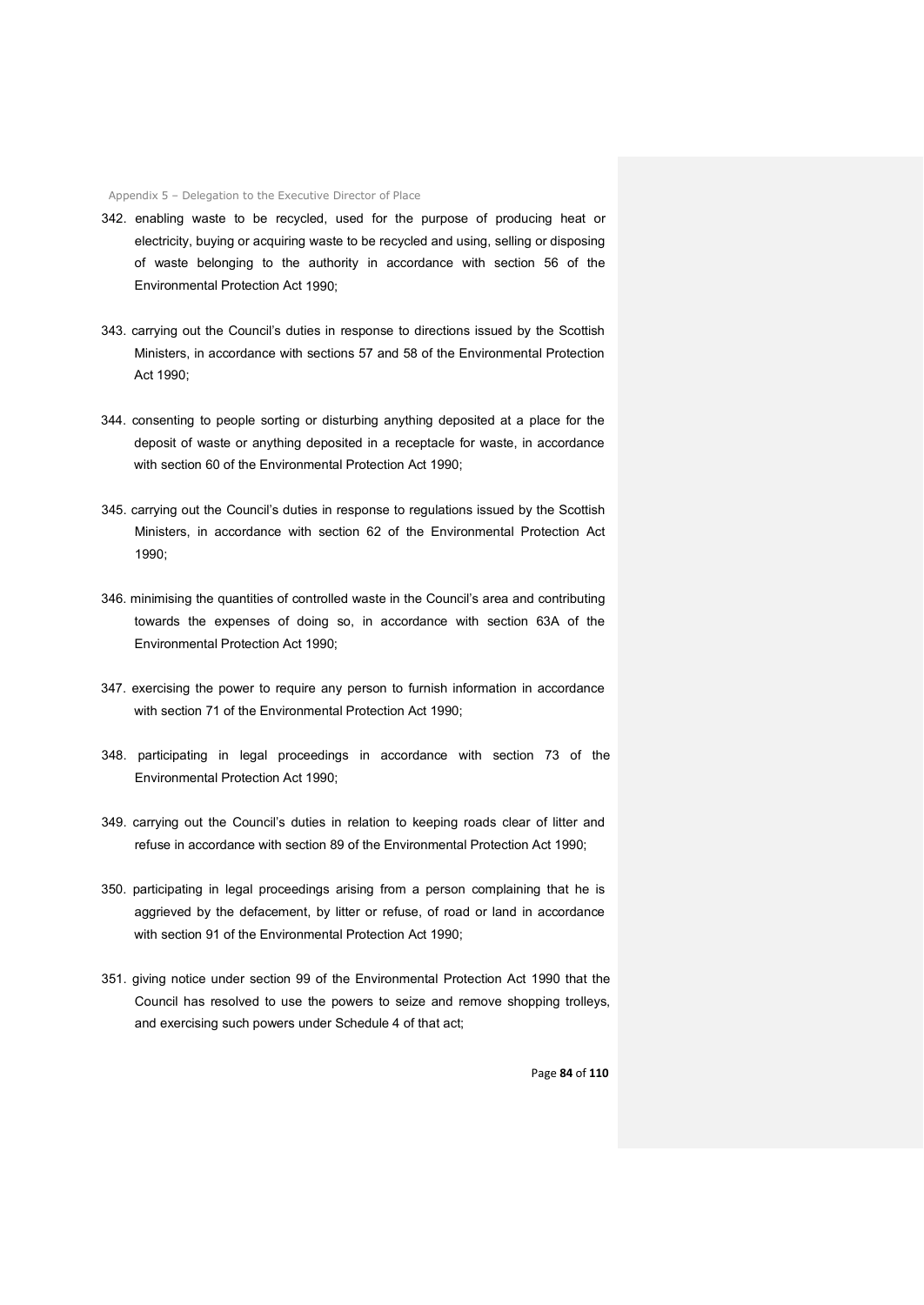**Building Standards**

- 352. submitting comments on relaxation applications determined by the Scottish Ministers;
- 353. signing certificates of evidence in relation to Sheriff Court procedures involving offences in terms of sections 8(2) and 21(5) of the Building (Scotland) Act 2003;
- 354. undertaking building standards assessments under section 6 of the Building (Scotland) Act 2003;
- 355. deciding on completion certificate submissions under section 18 of the Building (Scotland) Act 2003;
- 356. deciding on application under section 21(3) of the Building (Scotland) Act 2003 for a building to be temporarily occupied or used before a completion certificate under section 18 has been accepted;
- 357. deciding on the imposition of a continuing requirement in terms of section 22 of the Building (Scotland) Act 2003;
- 358. deciding on the discharge or variation of a continuing requirement in terms of section 23 of the Building (Scotland) Act 2003;
- 359. maintaining and administering a building standard register in terms of section 24 of the Building (Scotland) Act 2003;
- 360. serving enforcement notices in terms of sections 25, 26, 27, 28, 29, 30 and 42 of the Building (Scotland) Act 2003 and carrying out all consequential enforcement procedures;
- 361. signing certificates which certify the reason why occupants need to remove from a property as required by a notice under section 42 of the Building (Scotland) Act 2003;
- 362. processing section 50 certificates in relation to Building Standards in terms of the Licensing (Scotland) Act 2005;

Page **85** of **110**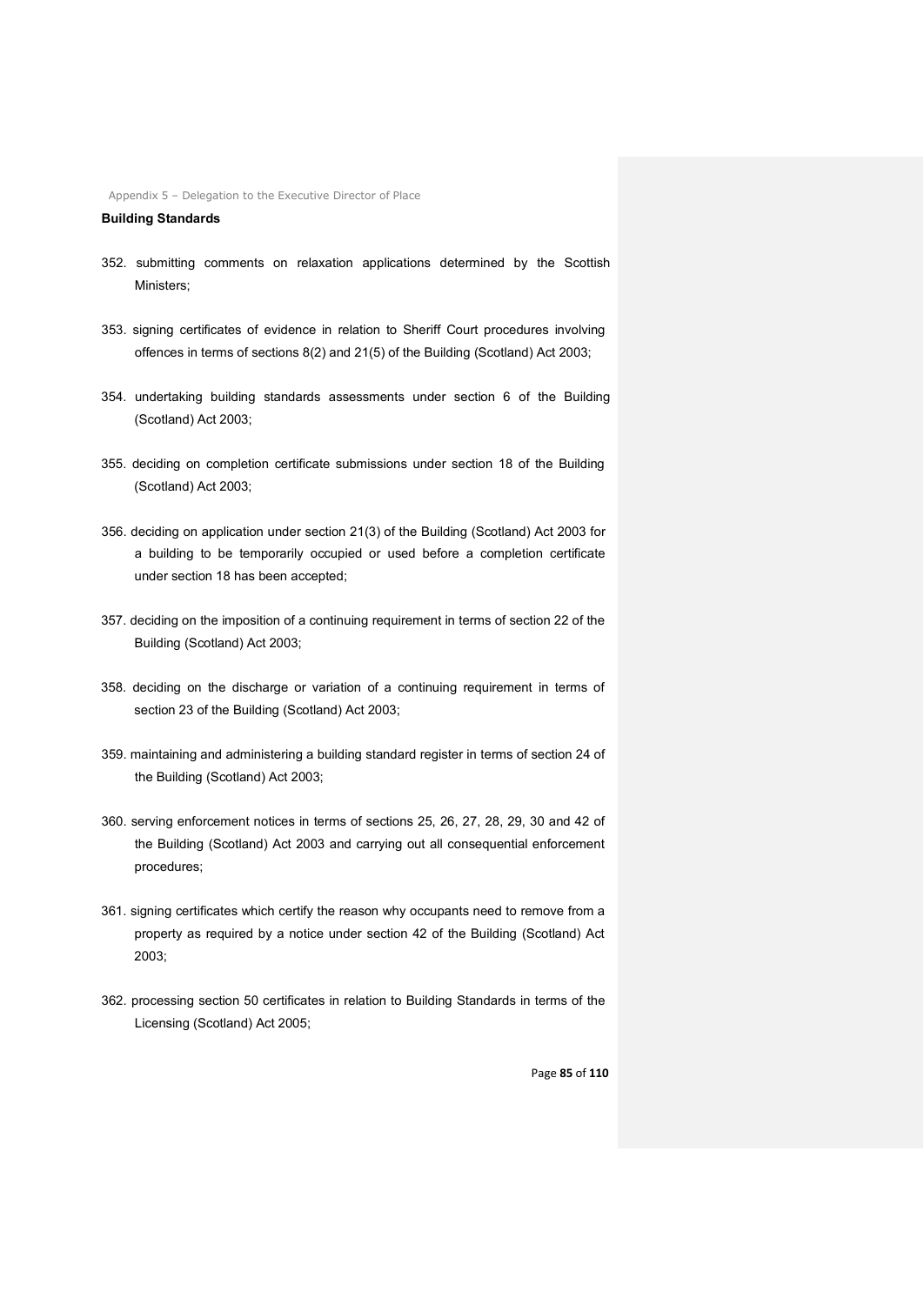363. granting or refusing applications for building warrants, amendments to warrants and extensions to the periods of validity of building warrants;

#### **Floods, Reservoirs and Coasts**

- 364. preparing, reviewing, updating and making available for inspection maps of relevant bodies of water and sustainable urban drainage systems (section 17 of the Flood Risk Management (Scotland) Act 2009);
- 365. assessing relevant bodies of water (other than canals) for the purpose of ascertaining whether the condition of any such body of water gives rise to a risk of flooding of land prepare schedules of inspection, clearance and repair works (section 18 of the Flood Risk Management (Scotland) Act 2009);
- 366. preparing maps and responding to the Scottish Environmental Protection Agency ("SEPA") in accordance with section 19 of the Flood Risk Management (Scotland) Act 2009;
- 367. responding to consultations with SEPA in accordance with section 29 of the Flood Risk Management (Scotland) Act 2009 on the setting objectives and identification of measures under sections 27 and 29 of the Flood Risk Management (Scotland) Act 2009;
- 368. responding to consultations by SEPA in accordance with section 30(4)(c) of the Flood Risk Management (Scotland) Act 2009;
- 369. preparing local flood risk management plans to supplement the relevant flood risk management plan in accordance with section 34 of the Flood Risk Management (Scotland) Act 2009;
- 370. publishing a "draft supplementary part" of the local flood risk management plan as lead local authority in accordance with section 35 of the Flood Risk Management (Scotland) Act 2009 subject to the draft supplementary part being approved by Council or Committee;
- 371. responding to consultation by a lead local authority on the "draft supplementary part" of the local flood risk management plan in accordance with section 35 of the Flood Risk Management (Scotland) Act 2009;

Page **86** of **110**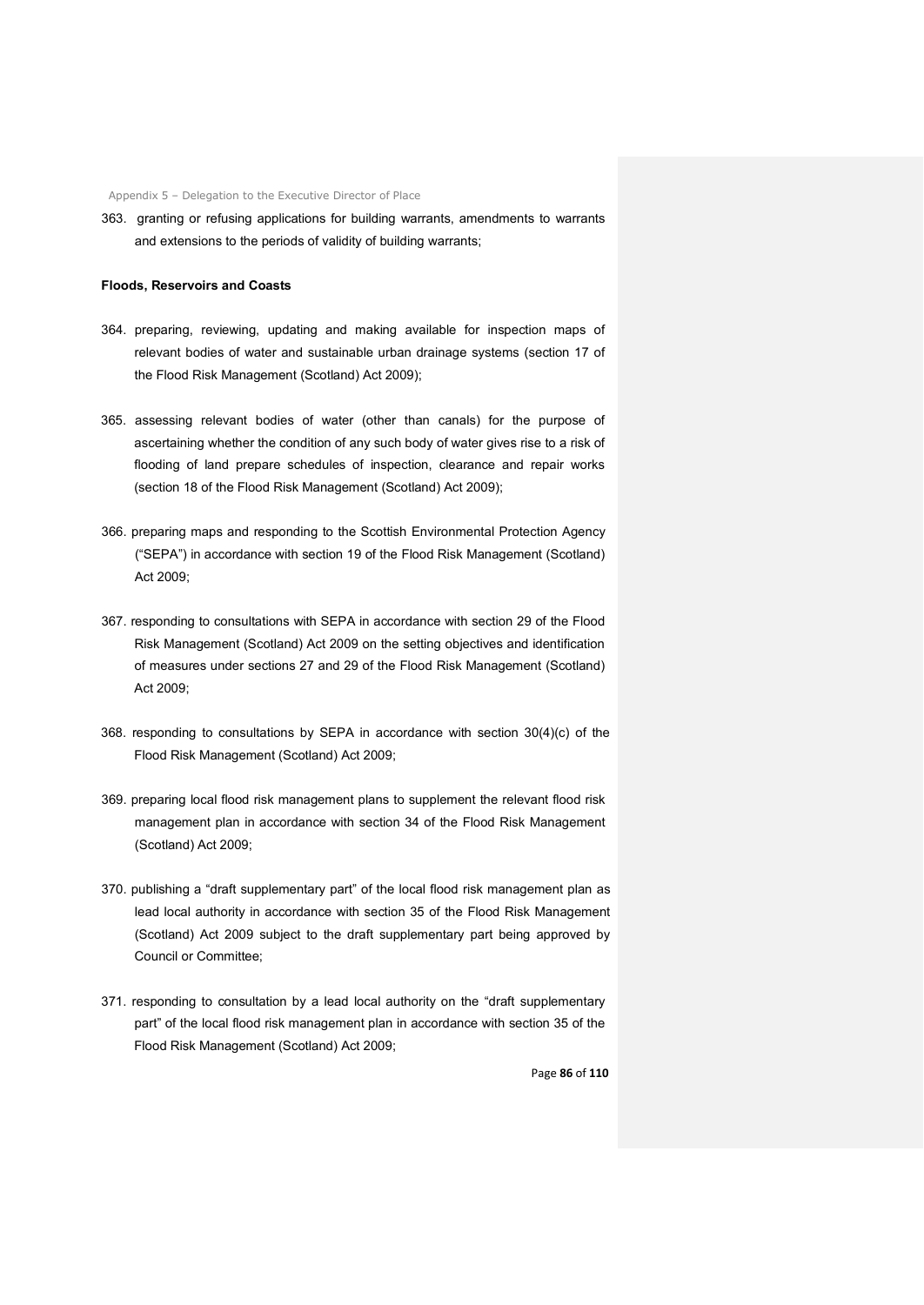- 372. publishing the local flood risk management plan as lead local authority in accordance with section 36(5) of the Flood Risk Management (Scotland) Act 2009 subject to the local flood risk management plan being approved by Council or Committee;
- 373. responding to consultation by a lead local authority on the finalising, publishing and reviewing of the local flood risk management plan in accordance with section 36 of the Flood Risk Management (Scotland) Act 2009;
- 374. reviewing the local flood risk management plan and, subject to Council or Committee approval, publish a report on the conclusions of the review in accordance with section 37 of the Flood Risk Management (Scotland) Act 2009;
- 375. publishing final reports in relation to the local flood risk management plan in accordance with section 38 of the Flood Risk Management (Scotland) Act 2009 subject to Council or Committee approval;
- 376. taking steps to co-operate with other local authorities where a local plan district covers more than one local authority's area with a view to assisting the preparation and review of the local flood risk management plan and the preparation of relevant reports in accordance with section 39 of the Flood Risk Management (Scotland) Act 2009;
- 377. taking steps to ensure the Council has regard to flood risk management plans in accordance with section 41 of the Flood Risk Management (Scotland) Act 2009;
- 378. providing SEPA and lead authorities with information and assistance in accordance with sections 43, 44, 45 and 46 of the Flood Risk Management (Scotland) Act 2009;
- 379. taking steps to secure appropriate consistence in the information contained in the plan with information contained in characterisations of river basin districts and river basin management plans in accordance with section 48(3) of the Flood Risk Management (Scotland) Act 2009;
- Page **87** of **110** 380. sitting on the flood risk advisory group (section 49) and sub-district flood risk advisory group (section 50) on behalf of the Council in accordance with the Flood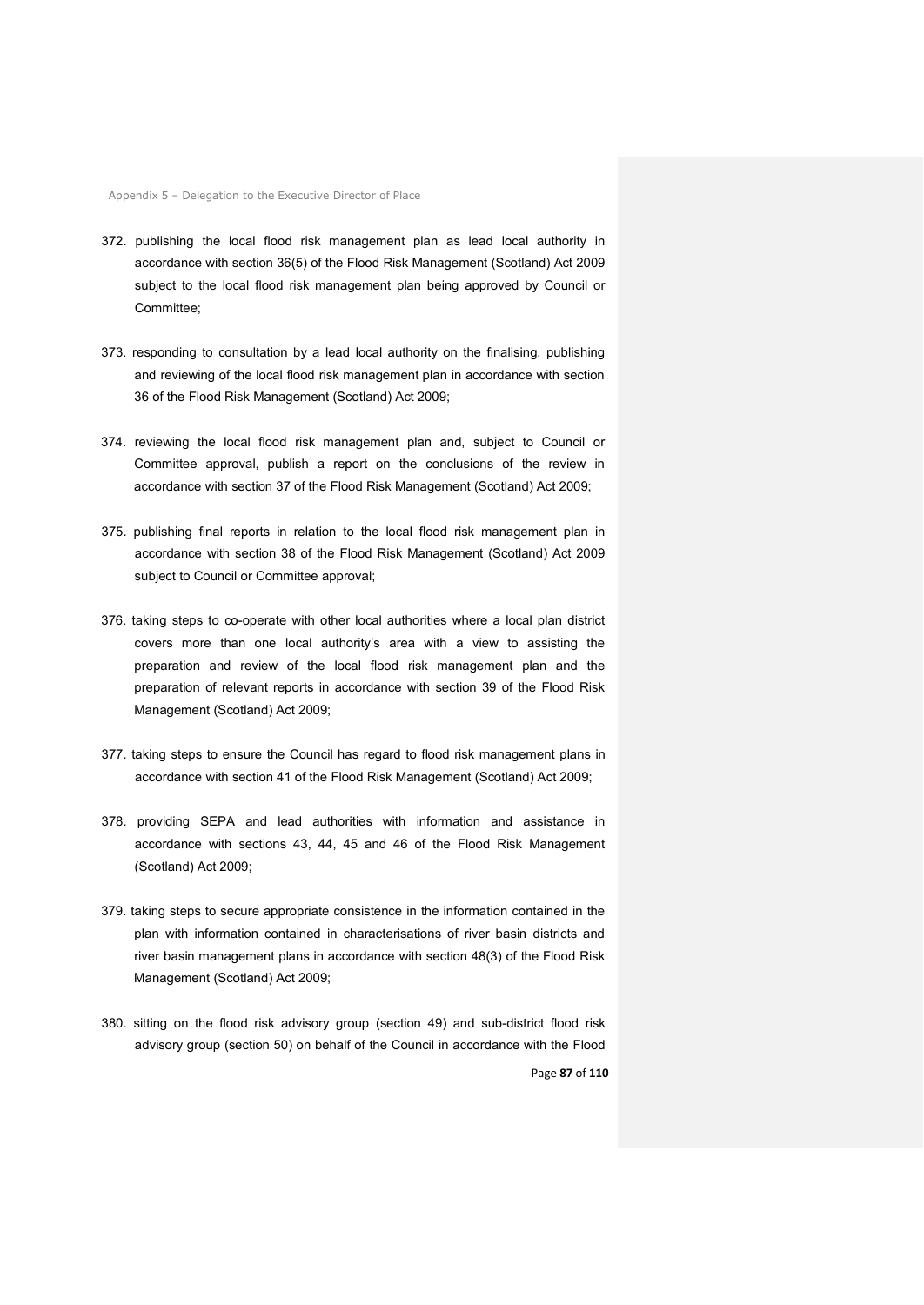Appendix 5 – Delegation to the Executive Director of Place Risk Management (Scotland) Act 2009;

- 381. taking steps to do anything which (a) will contribute to the implementation of current measures described in any relevant local flood risk management plan, (b) is necessary to reduce the risk of a flood in the Council's area which is likely to occur imminently and have serious consequences for human health, the environment, cultural heritage or economic activity, or (c) will otherwise manage flood risk in the Council's area without affecting the implementation of the measures described in any relevant local flood risk management plan, all in accordance with sections 56, 57 and 58 of the Flood Risk Management (Scotland) Act 2009;
- 382. carrying out works which the Council has a duty to carry out under section 59 of the Flood Risk Management (Scotland) Act 2009;
- 383. responding to consultation by the Scottish Ministers on flood protection schemes (section 60(5) of the Flood Risk Management 7(Scotland) Act 2009;
- 384. giving notice of proposed flood protection schemes, and making copies of proposed flood protections schemes available for public inspection, in accordance with Schedule 2, Paragraphs 1 and 2 of the Flood Risk Management (Scotland) Act 2009;
- 385. confirming or rejecting proposed flood protections schemes (where there have been no objections received following notice to the public) in accordance with Schedule 2, Paragraph 4 of the Flood Risk Management (Scotland) Act 2009;
- 386. keeping registers of flood protections schemes in accordance with sections 62 and 63 of the Flood Risk Management (Scotland) Act 2009;
- 387. recovering expenses incurred from owners and occupiers of land if such expense is as a result of the actions of such owner or occupier in accordance with section 67 of the Flood Risk Management (Scotland) Act 2009;
- 388. responding to consultations on flood warnings in accordance with section 77 of the Flood Risk Management (Scotland) Act 2009;
- Page **88** of **110** 389. entering land for the purposes of section 79(2)(a) to (i) of the Flood Risk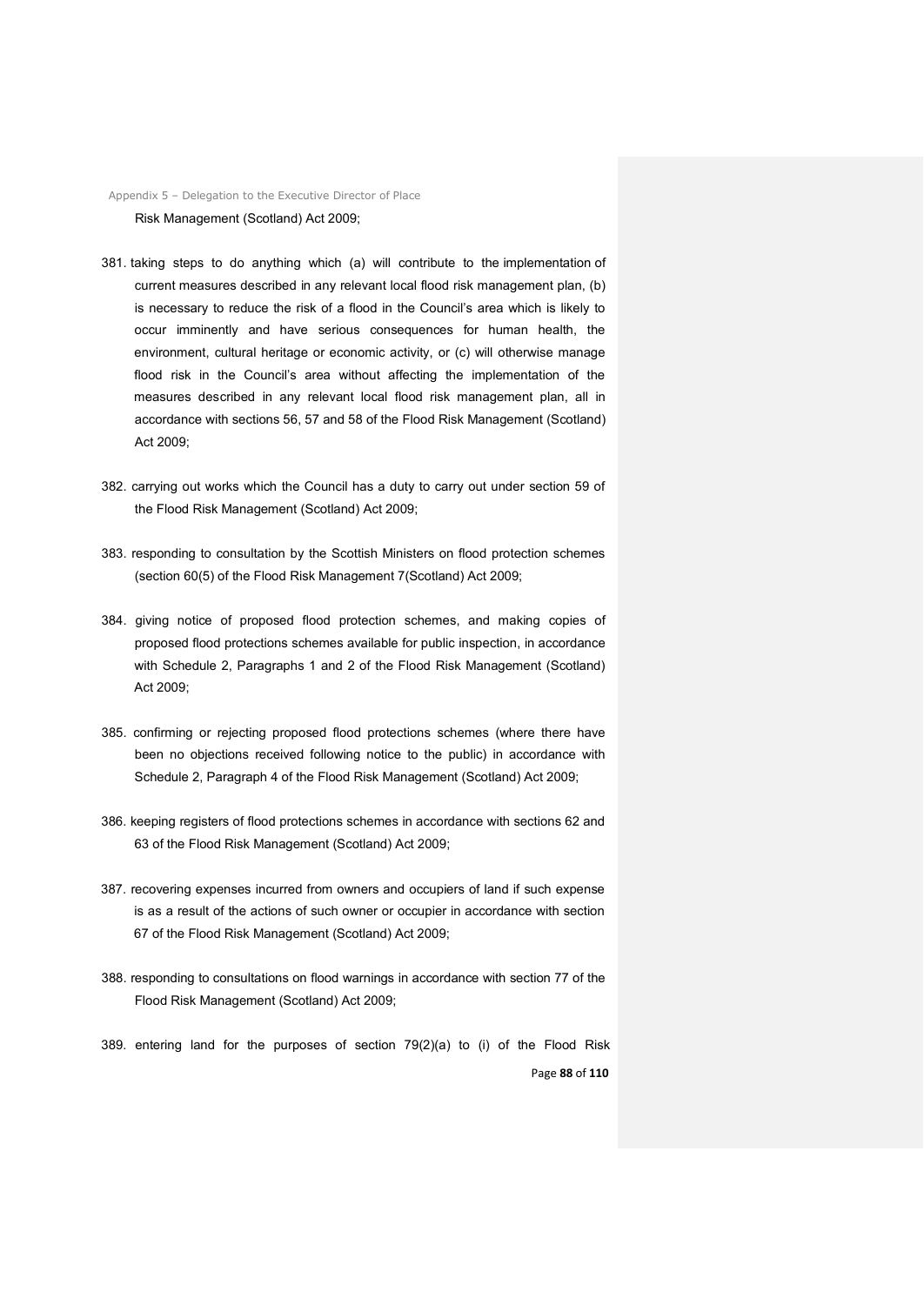Appendix 5 – Delegation to the Executive Director of Place Management (Scotland) Act 2009;

- 390. serving notice of right of entry in accordance with section 81 of the Flood Risk Management (Scotland) Act 2009;
- 391. paying compensation to persons who have sustained damage in accordance with sections 82 and 83 of the Flood Risk Management (Scotland) Act 2009;
- 392. assisting SEPA with transitional arrangements in accordance with section 85 of the Flood Risk Management (Scotland) Act 2009;
- 393. reporting incidents occurring at reservoirs in accordance with section 88 of the Flood Risk Management (Scotland) Act 2009;
- 394. discharging the duty to consider the environmental impact of a proposed flood protections scheme in accordance with Part II of the Flood Risk Management (Flood Protection Scheme, Potentially Vulnerable Areas and Local Plan Districts) (Scotland) Regulations 2010;
- 395. offering relevant objectors (within the meaning of Paragraph 5(4) of Schedule 2 of the Flood Risk Management (Scotland) Act 2009) the opportunity to withdraw the objection in accordance with section 13 of the Flood Risk Management (Flood Protection Scheme, Potentially Vulnerable Areas and Local Plan Districts) (Scotland) Regulations 2010;
- 396. requesting the Scottish Ministers to direct planning permission for any development described in a flood protection scheme in accordance with section 14 of the Flood Risk Management (Flood Protection Scheme, Potentially Vulnerable Areas and Local Plan Districts) (Scotland) Regulations 2010;
- 397. serving notices or other documents to be sent, served or given under the Flood Risk Management (Flood Protection Scheme, Potentially Vulnerable Areas and Local Plan Districts) (Scotland) Regulations 2010 or the Flood Risk Management (Scotland) Act 2009 in accordance with section 15 of the Flood Risk Management (Scotland) Act 2009;
- Page **89** of **110** 398. in relation to the Braid Burn flood prevention scheme and the Water of Leith prevention scheme (which were confirmed under the Flood Prevention (Scotland)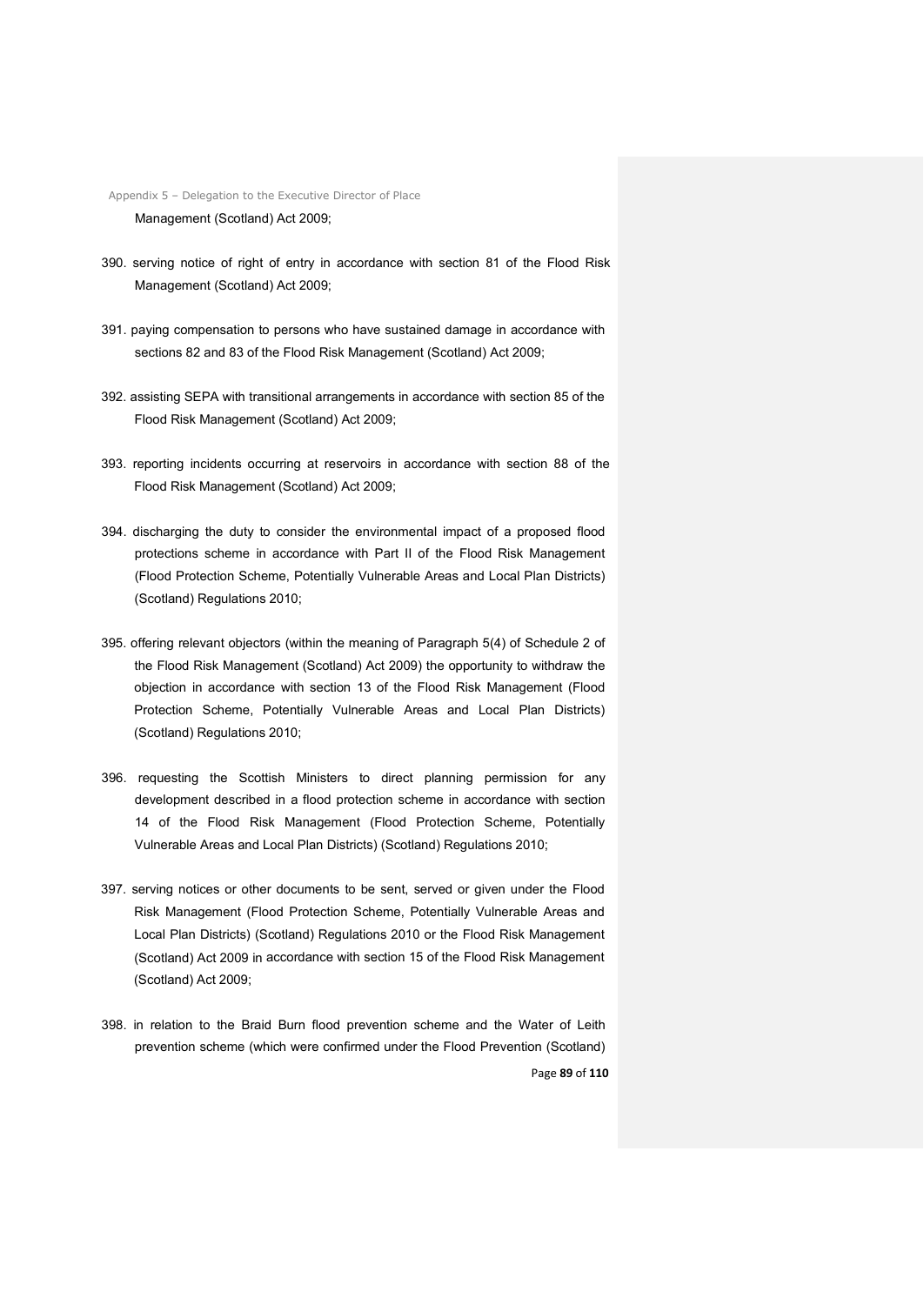Act 1961) carrying out the powers and duties of the Council, including paying compensation under section 11 of the Flood Prevention (Scotland) Act 1961;

- 399. exercising the duties and powers of the enforcement authority and all duties of the reservoir undertaker (with respect to all reservoirs owned by the Council) under the Reservoirs Act 1975;
- 400. exercising the duties and powers of the Council in accordance with the Reservoirs (Scotland) Act 2011; and
- 401. carrying out the duties and powers of the coast protection authority in accordance with the Coast Protection Act 1949.

## **City Strategy and Economy**

- 402. developing and advising on policies, strategies, programmes and projects for approval by Council or Committee in relation to economic development, external relations and inward investment, including working in partnership with external organisations (both public and private) that deliver economic development activities (including making financial contributions to these activities where appropriate by way of a loan or grant in accordance with criteria approved by Committee);
- 403. performing the Council's functions in respect of the East of Scotland Investment Fund, including authorising loans subject to annual reporting to the Economy Committee;
- 404. allocating space within property managed by Economic Development to relevant partners and agreeing the terms of such arrangements**;**
- 405. making changes to the opening hours of buildings managed by Economic Development as required for operational or budgetary reasons;
- 406. altering or waiving (in whole or in part) charges of hire of property managed by Economic Development where there are sound financial, operational or other justifiable reasons for doing so, subject to annual reporting to the Economy Committee**;**

Page **90** of **110**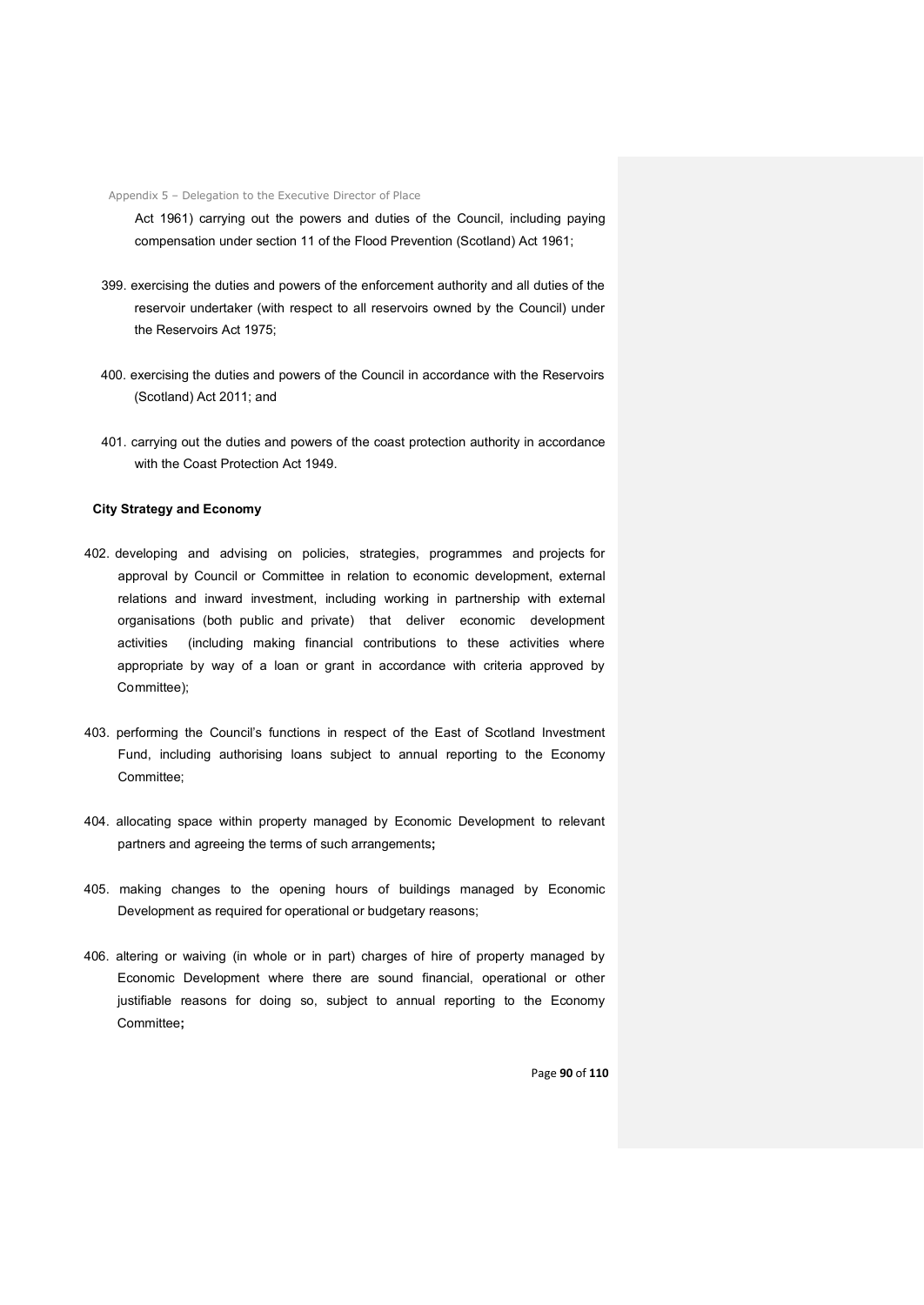## **Culture**

- 407. devising and implementing cultural, heritage and events programmes;
- 408. organising museum and gallery exhibitions;
- 409. altering or waiving (in whole or in part) charges for hire of properties managed by the Service Director: Culture and Wellbeing Director of Culture where there are sound financial, operational or other justifiable reasons for doing so;
- 410. agreeing in principle and instructing the Executive Director of Resources Place to conclude temporary leases of property managed by the Service Director, Culture and WellbeingDirector of Culture;
- 411. allocating space within property managed by the Service Director: Culture and Wellbeing Director of Culture to relevant partners and agreeing the terms of any such arrangements, taking advice as necessary from other service areas, and bringing those arrangements to conclusions as required;
- 412. making such changes to the opening hours of buildings operated by the Service Director, Culture and Wellbeing Director of Culture as are required for operational and budgetary reasons;
- 413. monitoring arms' length organisations which operate Culture facilities or services, or both, on the Council's behalf, including the Festival City Theatres Trust;
- 414 accepting and rejecting gifts or bequests to the Council's museums and galleries;
- 415. lending any object in the Council's museum and gallery collections to any gallery, museum or exhibition in accordance with section 7 of the Edinburgh District Council Order Confirmation Act 1991;
- 416. making recommendations and acting on the purchase of museum and gallery objects in accordance with Council Policy;
- Page **91** of **110** 417. commenting on the impact of planning applications on Edinburgh's archaeology and historic environment in accordance with the Scottish Planning Policy (SPP) and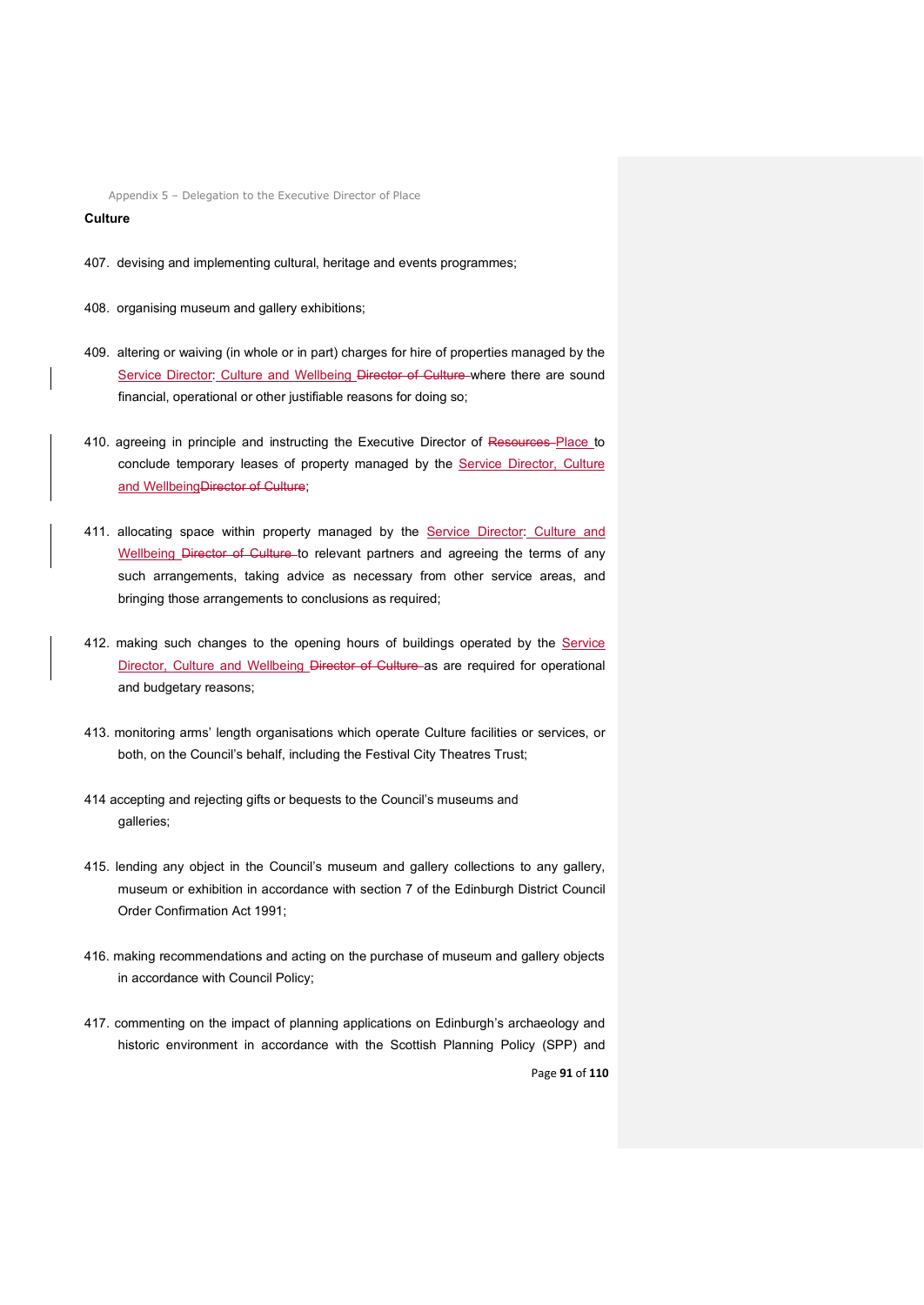accompanying Planning Advice Note (PAN2/2011), and the Town and Country Planning (Development Management Procedure) (Scotland) Regulations 2008;

- 418. establishing Friends and other groups to support the work of the service area;
- 419. contributing up to £10,000 from the Jean F Watson Bequest trust funds to secure the purchase of any single work of art in accordance with the purposes of the trust, in consultation with the Convener of the Committee on the Jean F Watson Bequest;
- 420. buying individual items valued up to £1,000 for the Museum of Childhood collection using the Catherine E Cowper Trust's funds;

## **Public Safety**

- 421. administering and issuing Safety Certificates and Special Safety Certificates, and carrying out inspection and enforcement duties relating to such certificates, for Designated Stadia and Regulated Stands in accordance with the Fire Safety and Safety of Places of Sports Act 1987, the Safety of Sports Grounds Act 1975 and the Safety of Places of Sports Regulations 1988; and
- 422. administering and issuing permits and carrying out inspection and enforcement duties relating to such permits, for raised structures built to accommodate people under section 89 of the Civic Government (Scotland) Act 1982.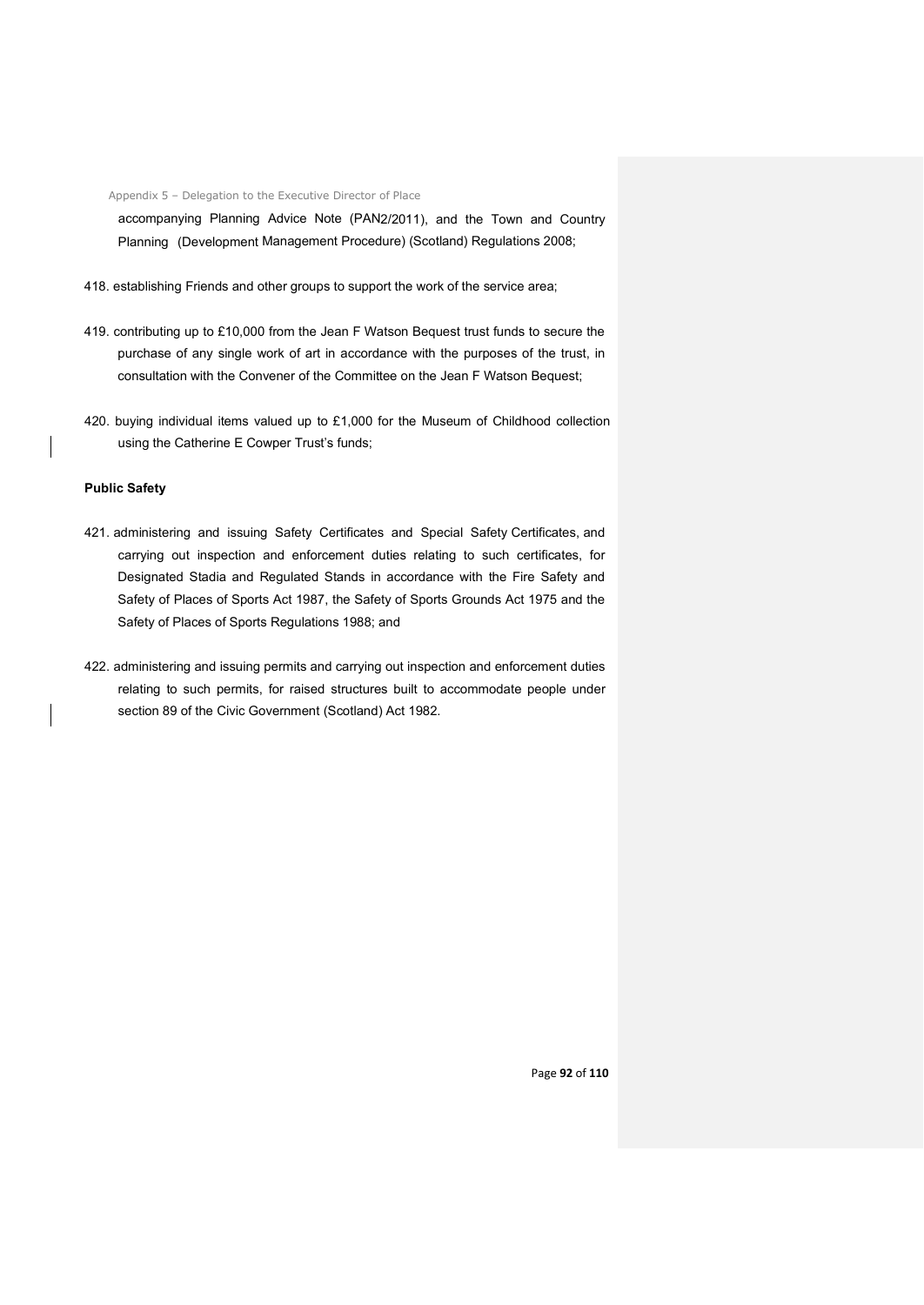#### **APPENDIX 6**

## **CHIEF PLANNING OFFICER**

These are the functions referred to in paragraph 10 of the Scheme:

## **Planning policy**

- 1. responding directly to consultations on development plans, planning applications, environmental assessments and planning guidance from neighbouring authorities at any stage in the process unless the **Chief** Planning Officer considers that:
	- (a) the consultation raises a significant planning issue (which may include transport and other infrastructure matters) for the Council which should be draw to the attention of the consulting authority;
	- (b) the consultation raises a matter which is potentially controversial or likely to be of significant public interest; or
	- (c) the Council should formally object to a proposed development plan;
- 2. responding directly to planning related consultations from the Scottish Government and Government Agencies unless the Chief Planning Officer considers that:

(a) the consultation raises a significant planning issue for the Council Which should be drawn to the attention of the Scottish Government/Government Agency; or

(b) the consultation raises a matter which is potentially controversial or likely to be of significant public interest;

3. determining whether a qualifying plan, programme or strategy, which is being prepared or modified, requires environmental assessment in accordance with the Environmental Assessment (Scotland) Act 2005 and to undertake environmental assessment where necessary, including preparing an environmental report and carrying out consultations;

Page **93** of **110**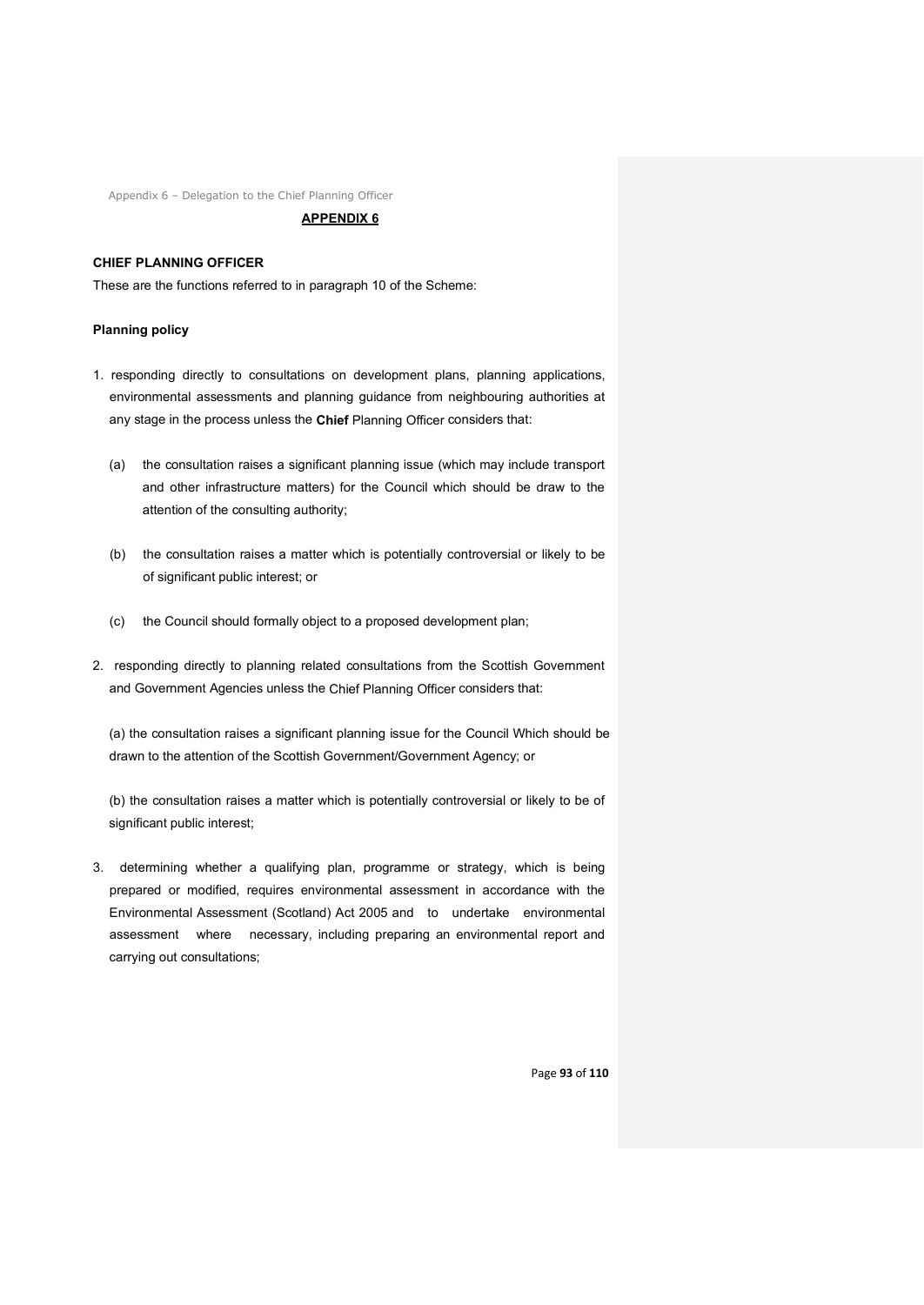#### **Local Development Plan Preparation**

- 4 considering the Local Development Plan Report of Examination, save where:
- (a)grounds set out in the Town and Country Planning (Grounds for Declining to Follow Recommendations) (Scotland) Regulations 2009 are engaged.
- 5 Publishing the Local Development Plan as modified after examination

## **Planning applications etc.**

- 6. determining applications (including retrospective applications) for planning permission, planning permission in principle, approval of matters specified in conditions, listed building consent, conservation area consent and consent to display an advertisement, provided that:
	- (a)the decision is in accordance with the statutory development plan (Strategic Development Plan and Local Development Plan);
	- (b)conditions added by the Development Management Sub-Committee are not removed or amended;
	- (c)where approval is recommended, not more than six material objections have been received from third parties except where the application is for listed building consent conterminous with an associated householder development;
	- (d) where approval is recommended and the application is for listed building consent conterminous with an associated householder development, not more than 20 material objections or a petition have been received from third parties;
	- (e) where refusal is recommended, not more than 20 material representations in support of the proposals have been received from third parties;
	- (f) where a petition has been submitted properly headed with material planning considerations, it has not more than 20 signatures of objection in relation to recommendations for approval and not more than 20 signatures of support in relation to recommendations for refusal, other than those cases relating to paragraph 6(d);

Page **94** of **110**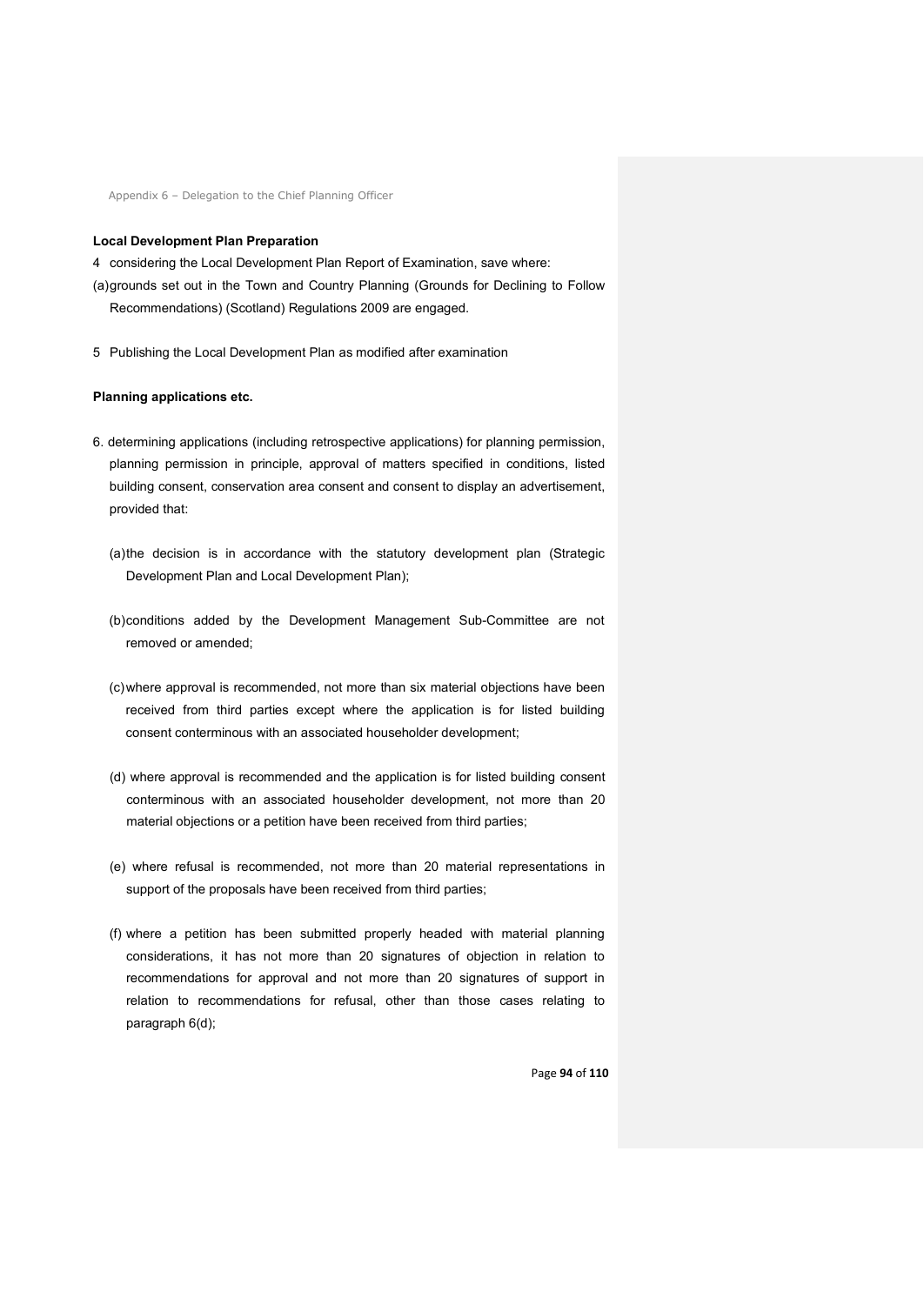- (g)Objections from statutory consultees, including community councils, are resolved in relation to applications recommended for approval and there are no outstanding support comments from community councils in relation to applications recommended for refusal.
- (h) the application does not fall within the definition of national developments as set out in the Town and Country Planning (Hierarchy of Developments) (Scotland) Regulations 2009;
- (I) there is no legal agreement required in connection with the application where the financial value of the matters secured in the agreement will be in excess of, or estimated to be in excess of, £250,000, or where by virtue of any policy or nonstatutory guidance on developer contributions there is a requirement to be met and, for whatever reason, that requirement is not being fully met;
- (i) no elected member has requested referral of the application to the Development Management Sub-Committee for material planning reasons, within 21 days, as set out in the relevant guidance note for elected members;
- (k)the application is not submitted by, or on behalf of, the Council (except for the approval of routine minor developments);
- (l) the application is not submitted by, or on behalf of, an elected member of the Council or by his/her partner, close friend or relative;
- (n) the application is not submitted by, or on behalf of, an officer involved in the statutory planning process, or by their partner, close friend or relative;
- (o)the application is not for Hazardous Substance Consent;
- (p) the Chief Planning Officer does not consider the application to be controversial or of significant public interest, or as having a significant impact on the environment; and
- (q) the application does not meet the criteria approved by the Planning Committee for a hearing by the Development Management Sub-Committee;
- Page **95** of **110** 7. determining applications for certificates of lawful use or lawful development under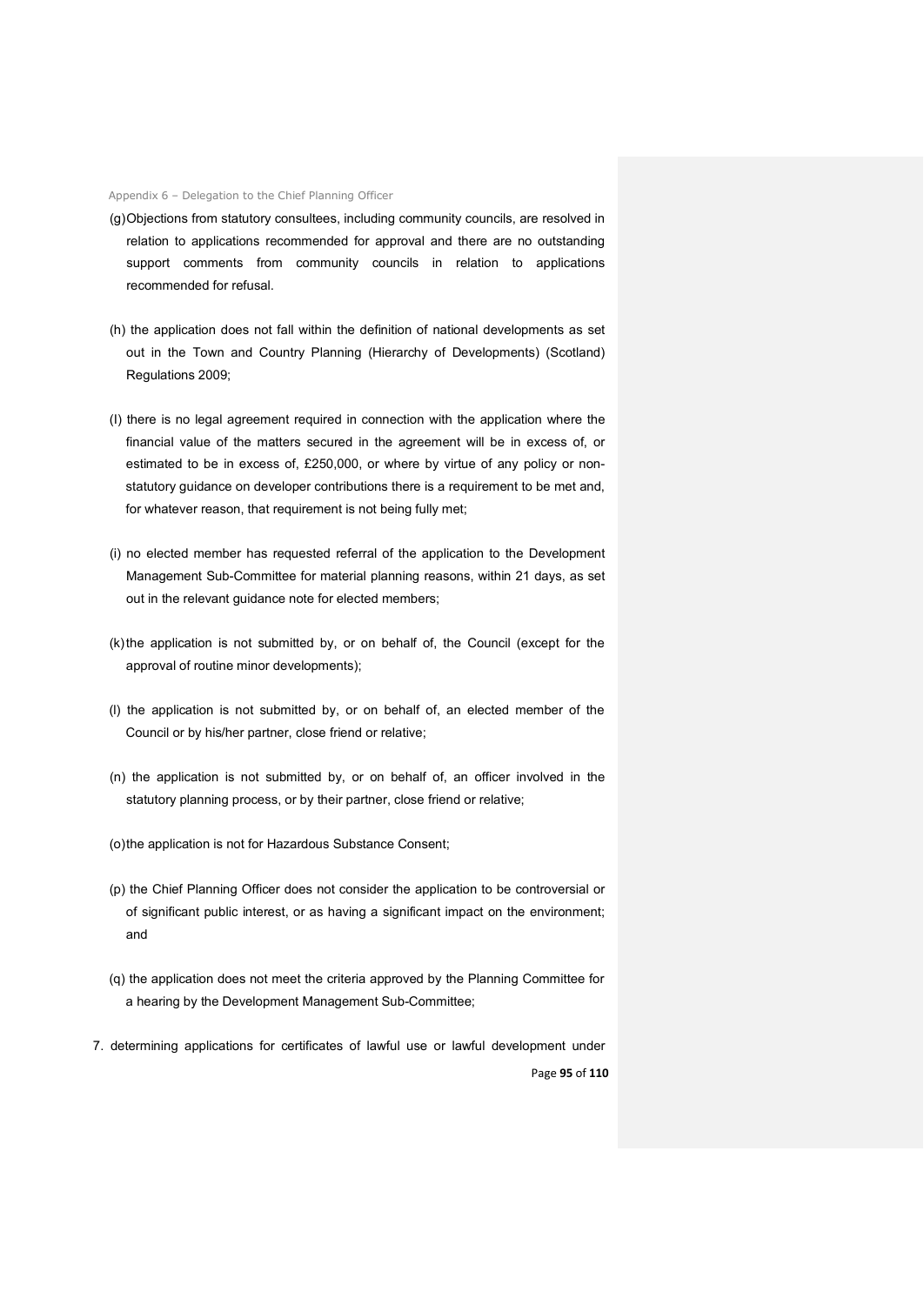sections 150 and 151 of the Town and Country Planning (Scotland) Act 1997 and applications for certificates of appropriate alternative development, provided that:

- (a)the application does not raise a significant planning matter, leading to advice to refuse or to object;
- (b)the Chief Planning Officer does not consider the application to be potentially controversial, or likely to be of significant public interest, or as having a significant impact on the environment;
- (c)the application does not fall within the definition of national developments as set out in the Town and Country Planning (Hierarchy of Developments) (Scotland) Regulations 2009;
- (d)no elected member has requested referral of the application to the Development Management Sub-Committee for material planning reasons, within 21 days, as set out in the relevant guidance note for elected members;
- (e) the application is not submitted by, or on behalf of, the Council (except for the approval of routine minor developments);
- (f) the application is not submitted by, or on behalf of, an elected member of the Council or by his/her partner, close friend or relative;
- (g)the application is not submitted by, or on behalf of, an officer involved in the statutory planning process, or by their partner, close friend or relative; and

(h)the application does not meet the criteria approved by the Planning Committee for a hearing by the Development Management Sub-Committee;

- 8. determining whether an application for planning permission will need to be accompanied by an Environmental Impact Assessment Report and responding to requests for any associated scoping opinion;
- 9. issuing an opinion in respect of a Pre-Application Screening request;
- 10. deciding whether the method of consultation is acceptable, or more is needed in

Page **96** of **110**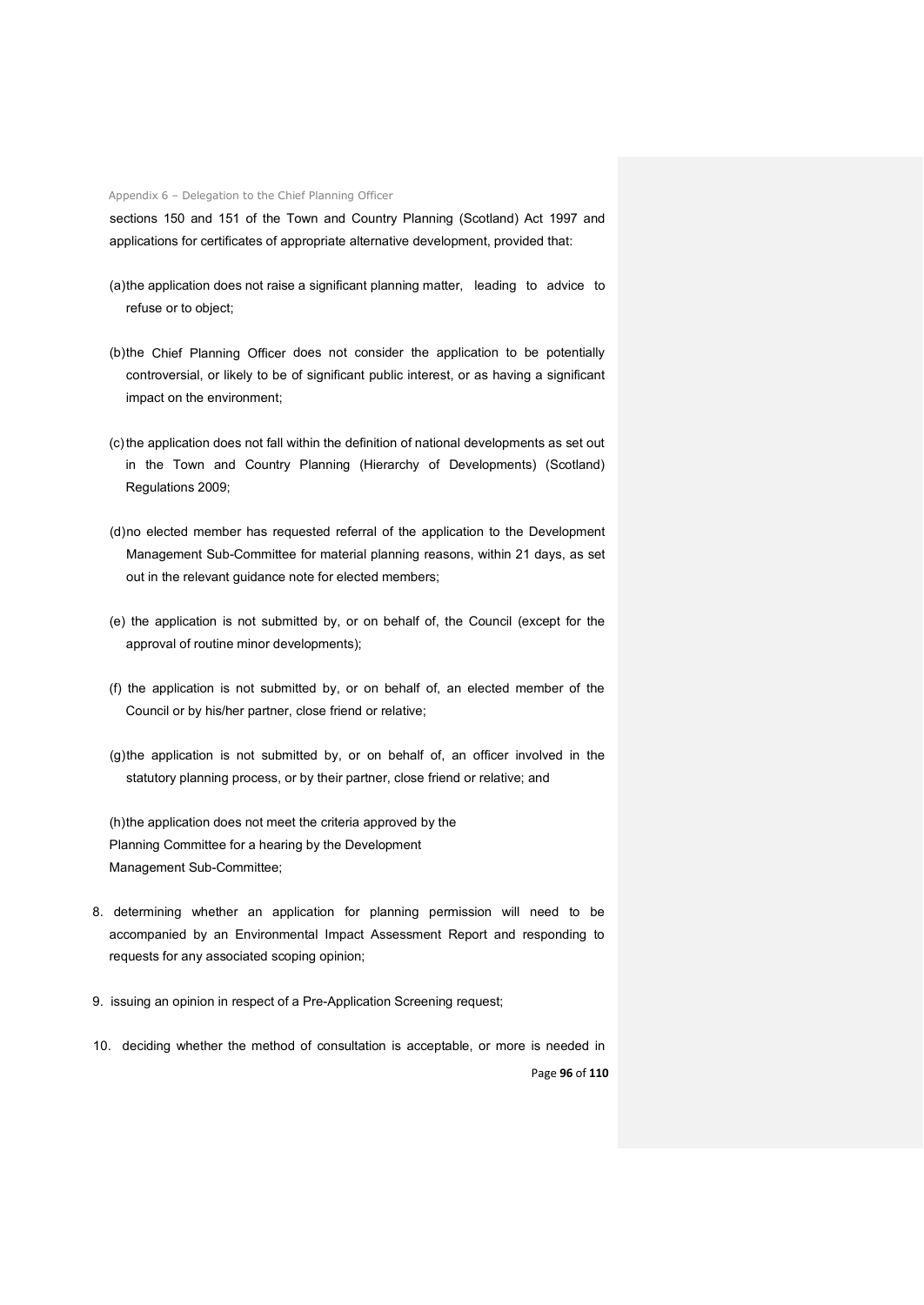Appendix 6 – Delegation to the Chief Planning Officer respect of a Proposal of Application Notice;

- 11. deciding whether or not to decline to determine a repeat application for planning permission in any of the circumstances set out in Section 39 of the Town and Country Planning (Scotland) Act 1997;
- 12. signing a processing agreement in respect of a major application as defined in the hierarchy of development;
- 13. promoting a direction altering the duration of a planning consent;
- 14. determining whether a change to a granted planning application is material or not or whether changes are substantial;
- 15. deciding whether or not full details of a proposed agricultural building require to be submitted;
- 16. deciding whether or not full details of a proposed forestry building require to be submitted;
- 17. deciding whether or not full details of proposed buildings by gas and electricity undertakings, solely for the protection of plant and machinery, are required;
- 18. deciding whether or not, in the case of proposed demolition of residential property, to require a formal submission;
- 19. deciding whether or not, in the case of proposed toll facilities on toll roads, to require a detailed submission;
- 20. determining painting and sundry minor works requiring permission by reason of an Article 4 Direction;

21. determining that alterations to a listed building do not require Listed Building Consent

- 22. determining whether works or a change of use constitute permitted development;
- 23. determining the display of advertisements;

#### Page **97** of **110**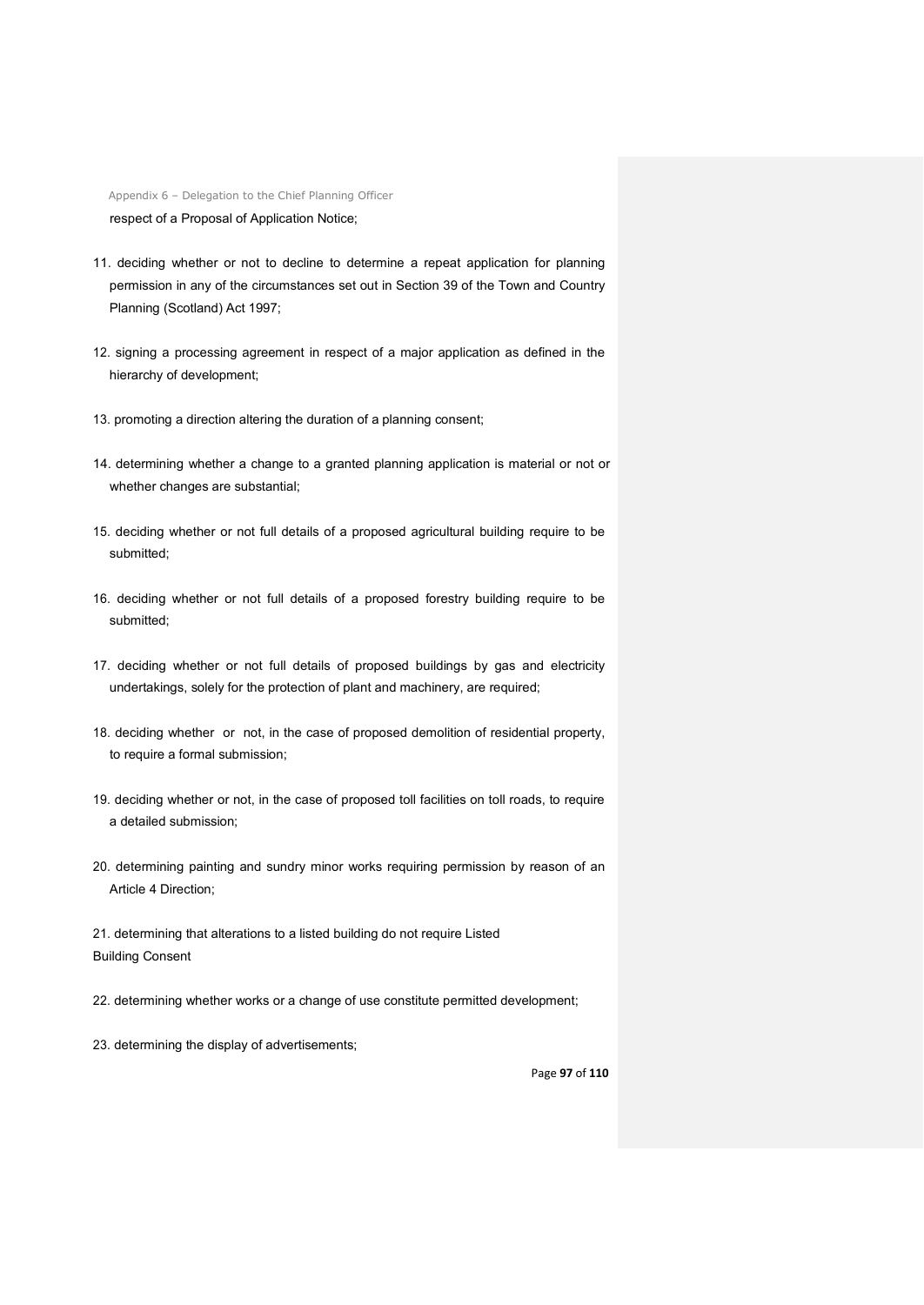#### **Enforcement action**

- 24. acting as proper officer in terms of the signing and service of decision notices, enforcement notices and related notices under section 193 of the Local Government (Scotland) Act 1973 and appointing appropriate officers to prepare, sign and serve such notices on his behalf;
- 25. initiating, progressing, serving notices and concluding enforcement action, interdict action or direct action in connection with the following, provided that any significant case, or cases where it is in the public interest to do so, shall be reported to the Development Management Sub-Committee for consideration:
	- (a)Planning Contravention Notices;
	- (b)Enforcement Notices, including those relating to listed building and advertisements;
	- (c)advertisement discontinuation procedures;
	- (d)reporting to the procurator fiscal;
	- (e)Breach of Condition Notices;
	- (f) Amenity Notices;
	- (g)Stop Notices;
	- (h)Temporary Stop Notices;
	- (i) Fixed Penalty Notices;
	- (j) Hazardous Substances Contravention Notices;
	- (k)Tree Replacement Notices;
	- (l) prosecution in respect of the above as necessary and the giving of evidence in court; and

Page **98** of **110**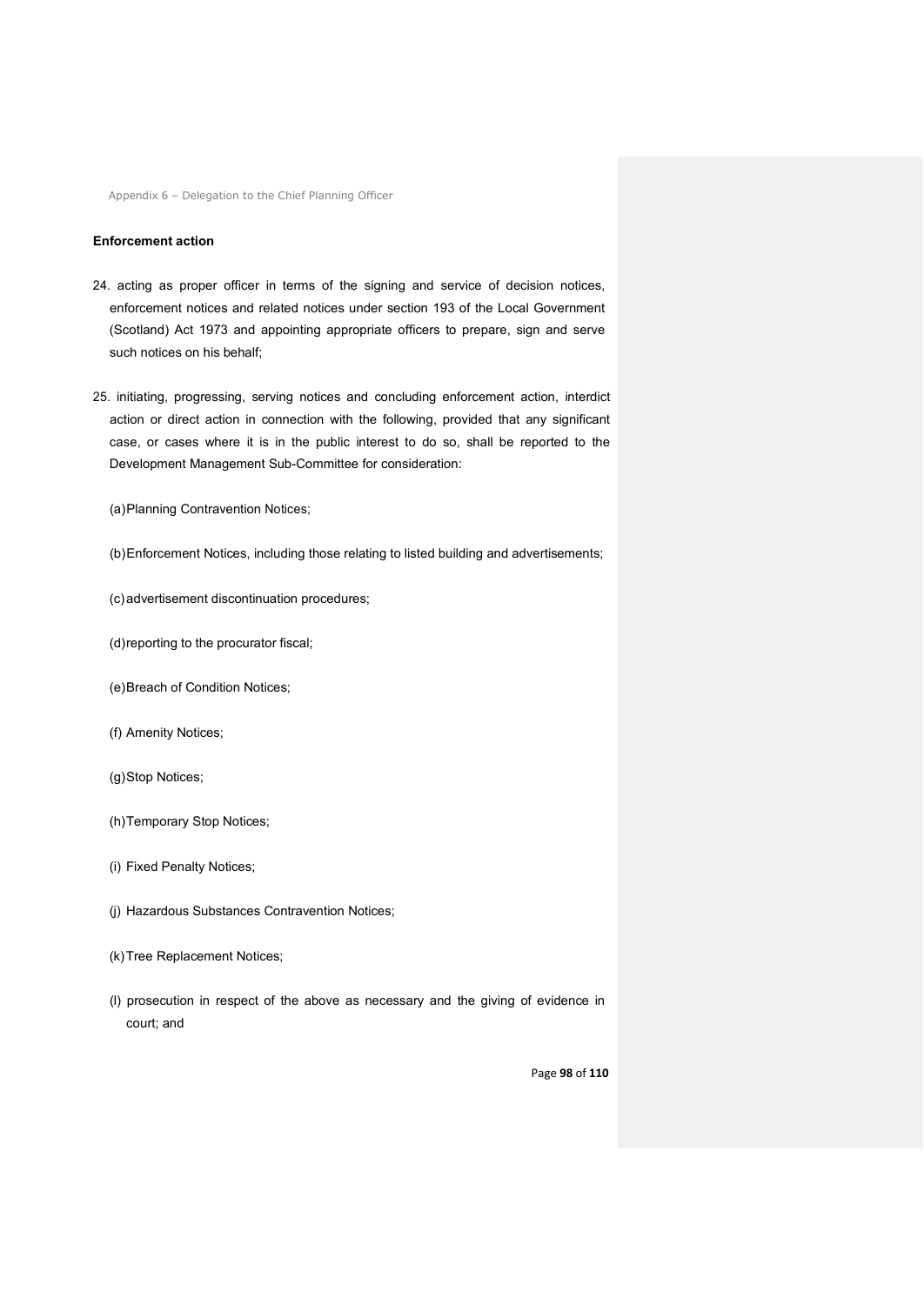Appendix 6 – Delegation to the Chief Planning Officer (m) powers of entry;

- 26. carrying out the following functions provided that any significant cases, or cases where it is in the public interest to do so, are reported to the Development Management Sub-Committee for consideration:
	- (a)withdrawing, relaxing, or varying an enforcement notice (section 129 of the Town and Country Planning (Scotland) Act 1997);
	- (b)undertaking work required by an enforcement notice and recovering the costs (section 135 of the Town and Country Planning (Scotland) Act 1997);
	- (c)serving notices in case of compliance or non-compliance with planning consent (section 145 of the Town and Country Planning (Scotland) Act 1997);
	- (d)lodging an interdict restraining a breach of planning control to the Court of Session/Sheriff Court (section 146 of the Town and Country Planning (Scotland) Act 1997);
	- (e) undertaking work required by non-compliance with a listed building enforcement notice (Town and Country Planning
	- (Scotland) Act 1997 and section 38 of the Town and Country Planning (Listed Buildings and Conservation Areas) (Scotland) Act 1997);

(f) serving section 270 Notices and Planning Contravention Notices;

- (g)determining whether or not it is expedient to take no further action in respect of a breach of control, having regard to the provisions of the development plan and other material planning considerations;
- (h) after the service of a notice, taking all necessary subsequent steps to bring the matter to an acceptable conclusion;
- (i) instituting any necessary action to remove or obliterate placards or posters which are displayed in contravention of the Town and Country Planning (Control of Advertisements) (Scotland) Regulations 1984 and the Town and Country Planning (Scotland) Act 1997;

Page **99** of **110**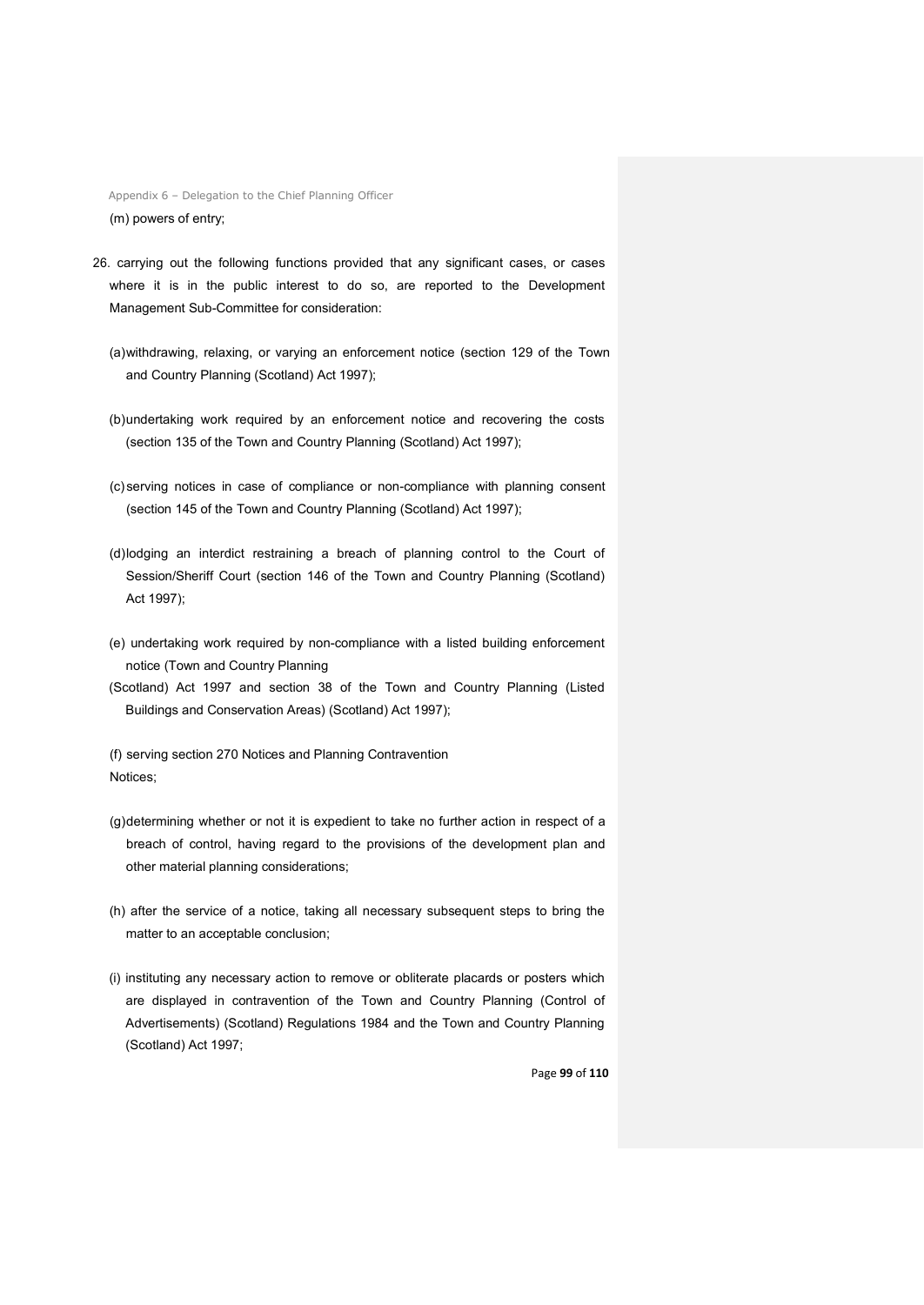- (j) undertaking and enforcing the procedures requiring developers to inform the Council of the initiation and completion of developments and in relation to the display of notices indicating the development being carried out; and
- (k) issuing and enforcing notices requiring the owner of land, where planning permission has not been granted but development has been carried out, to make an application for planning permission;

#### **Landscape**

- 27. making Tree Preservation Orders (with the Planning Committee approving the final order taking into account objections or representations received);
- 28. authorising or refusing the felling, pruning, topping, lopping of trees or the carrying out of other prohibited works to trees protected by Tree Preservation Orders (including the imposition of conditions as appropriate);
- 29. determining notifications for the felling, pruning, topping, lopping of trees or the carrying out of other prohibited works to trees in conservation areas;
- 30. serving, progressing, and concluding actions in respect of tree replacement notices, including any necessary follow up direct action;
- 31. investigating unauthorised works to protected trees and reporting offences to the Procurator Fiscal where considered appropriate;
- 32. considering and determining all applications in respect of high hedge notices, taking any subsequent enforcement or other action and exercising powers of entry and other supplementary powers in accordance with the High Hedges (Scotland) Act 2013 provided that any significant cases, or cases where it is in the public interest to do so, are reported to the Development Management Sub-Committee for consideration;

#### **Appeals**

Page **100** of **110** 33. determining what response should be made to the Directorate of Planning and Environmental Appeals in the case of appeals submitted in respect of the nondetermination of an application and where the application could otherwise have been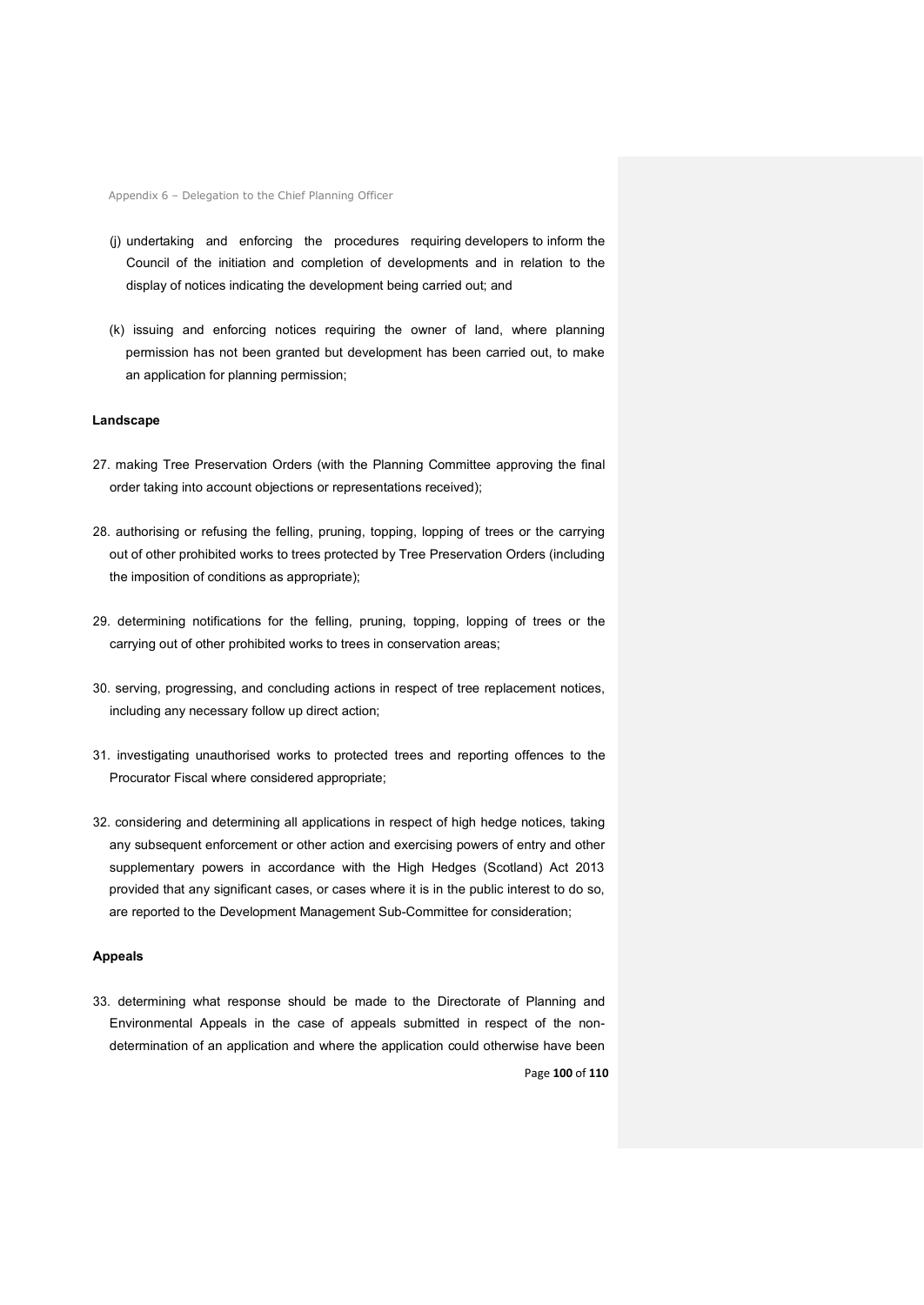## dealt with under delegated powers;

## **Legal Agreements**

- 34. entering into a legal agreement with a developer, provided that:
	- (a)the agreement complies with the terms of government guidance, relevant development plan policies and supplementary guidance on developer contributions; and
	- (b)does not involve a financial sum or other contributions of a value exceeding £250,000;
- 35. entering into a discharge of a legal agreement granting partial or full discharge of the relevant party's obligations on the due performance by that party of such obligations;
- 36. modifying a legal agreement with the relevant party provided that:
	- (a)the terms of the modifications comply with the terms of government guidance, relevant development plan policies and supplemental guidance on developer contributions; and
	- (b)it does not involve reducing the financial sum or other contributions in the legal agreement;
- 37. extending the six-month period for concluding a legal agreement to nine months, provided meaningful progress is being achieved

#### **Miscellaneous**

- 38. authorising Powers of Entry to land for any purpose (especially surveying) relating to the preparation of a development plan and general planning controls (sections 269 & 270 of the Town and Country Planning (Scotland) Act 1997);
- 39. allocating new street numbers and, in consultation with the appropriate local ward councillors, changing street numbers and naming new streets;
- Page **101** of **110** 40. requiring proper maintenance of land affecting listed buildings or conservation areas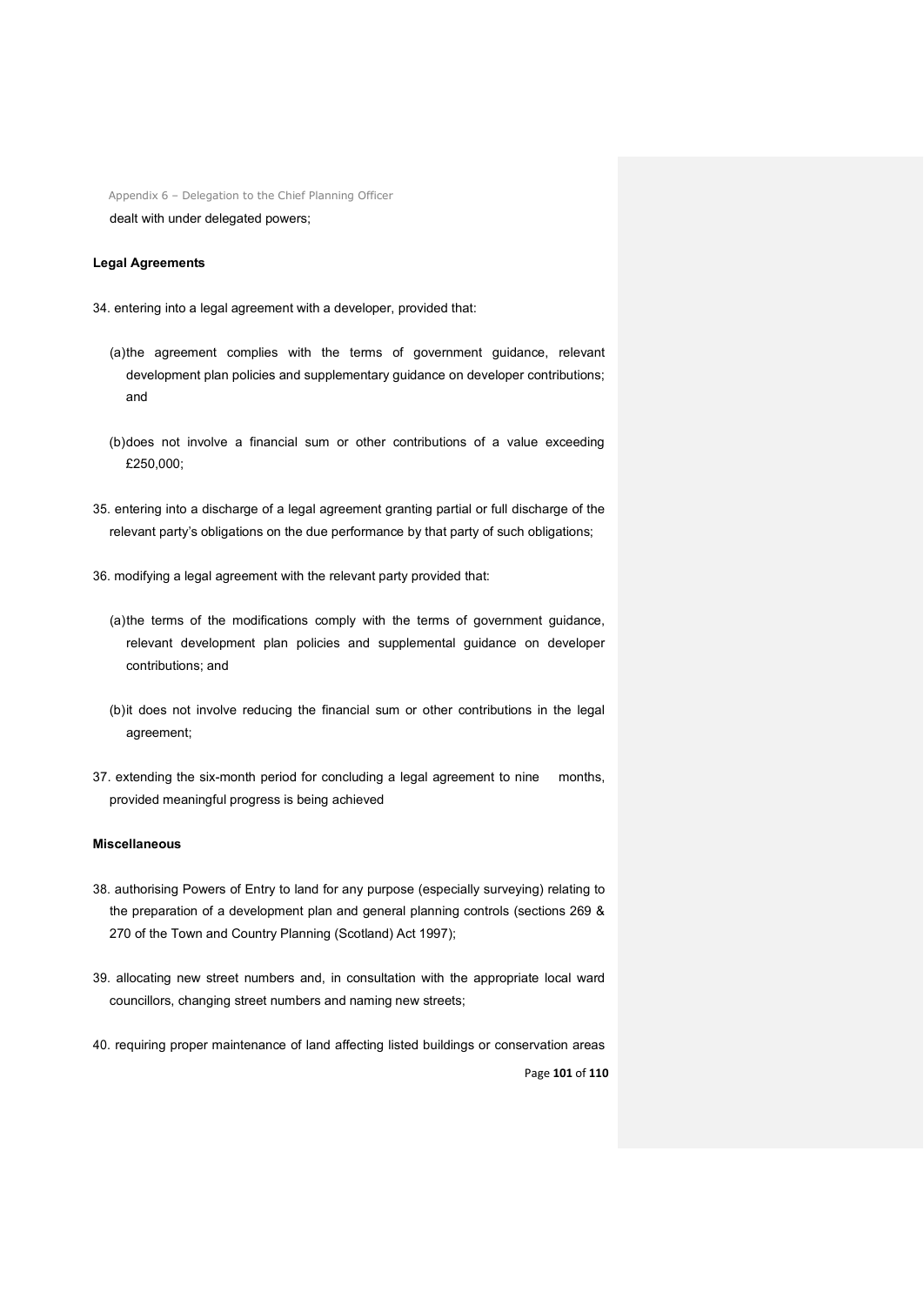and to undertake necessary work and recover costs in cases of non-compliance (sections 135 and 179 of the Town and Country Planning (Scotland) Act 1997 and the Town and Country Planning (Listed Buildings and Conservation Areas) (Scotland) Act 1997);

## **Flooding**

41. requesting advice from SEPA as to flood risk under section 72 of the Flood Risk Management (Scotland) Act 2009.

Page **102** of **110**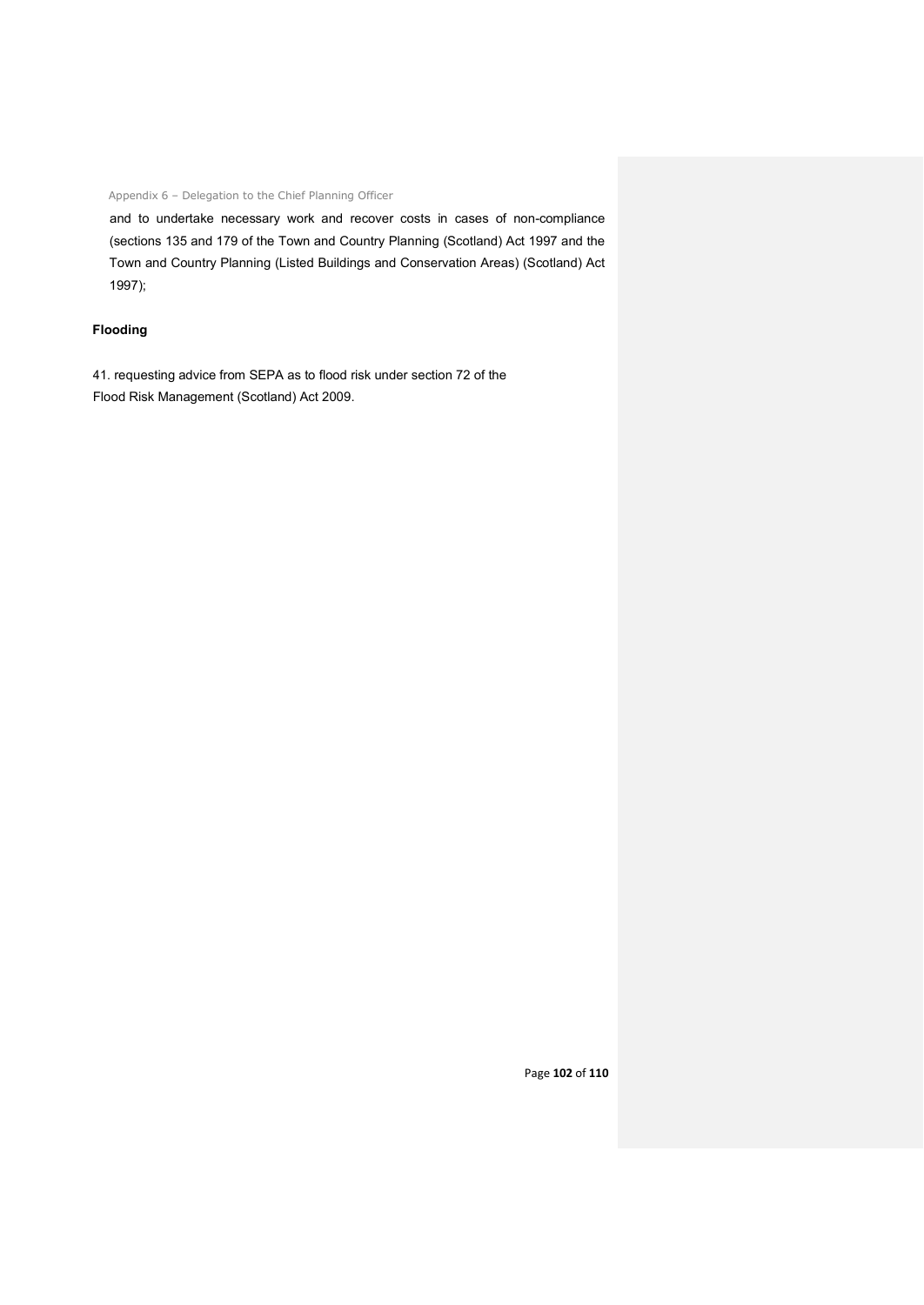Appendix 7 – Statutory Functions and Statutory Officers

# **APPENDIX 7**

# **STATUTORY FUNCTIONS AND STATUTORY OFFICERS**

| <b>Statutory Function</b>        | Legislation                   | Officer                          |
|----------------------------------|-------------------------------|----------------------------------|
| Agricultural                     | Section<br>67(3)<br>of<br>the | Scientific Bereavement           |
| Analyst/Depute                   | Agriculture Act 1970          | and Registration Service         |
| <b>Agricultural Analyst</b>      |                               | Senior Manager and               |
|                                  |                               | Operation Manager-               |
|                                  |                               | <b>Public Analyst</b>            |
|                                  |                               |                                  |
| Assessor                         | Section 27 of the Local       | Assessor of the Lothian          |
|                                  | Government etc. (Scotland)    | <b>Valuation Joint Board</b>     |
|                                  | Act 1994                      |                                  |
| Chief<br>Inspector<br>of         | Section 72 of the Weights     | Licensing<br>Trading<br>and      |
| <b>Weights and Measures</b>      | and Measures Act 1985         | <b>Standards</b><br>Service      |
|                                  |                               | Manager                          |
|                                  |                               |                                  |
| Inspector of Weights and         | Section 72 of the Weights     | Certain officers                 |
| Measures                         | and Measures Act 1985         | appointed by the Chief           |
|                                  |                               | Inspector of Weights and         |
|                                  |                               | Measures                         |
|                                  |                               |                                  |
| <b>Chief Social Work Officer</b> | Social Work (Scotland) Act    | <b>Chief Social Work Officer</b> |
|                                  | 1968                          |                                  |
| <b>Chief Education Officer</b>   | Education (Scotland) Act      | <b>Chief Education Officer</b>   |
|                                  | 2016                          |                                  |
| <b>Counting Officer</b>          | Elections<br>Parties.<br>and  | <b>Chief Executive</b>           |
|                                  | Referendums Act 2000          |                                  |
| Data Protection Officer          | 37-39 of General Data         | <b>Information Governance</b>    |
|                                  | <b>Protection Regulations</b> | Manager                          |
| Dog Catcher                      | section<br>149<br>of<br>the   | Dog Warden                       |
|                                  | Protection<br>Environmental   |                                  |
|                                  | Act 1990                      |                                  |

Page **103** of **110**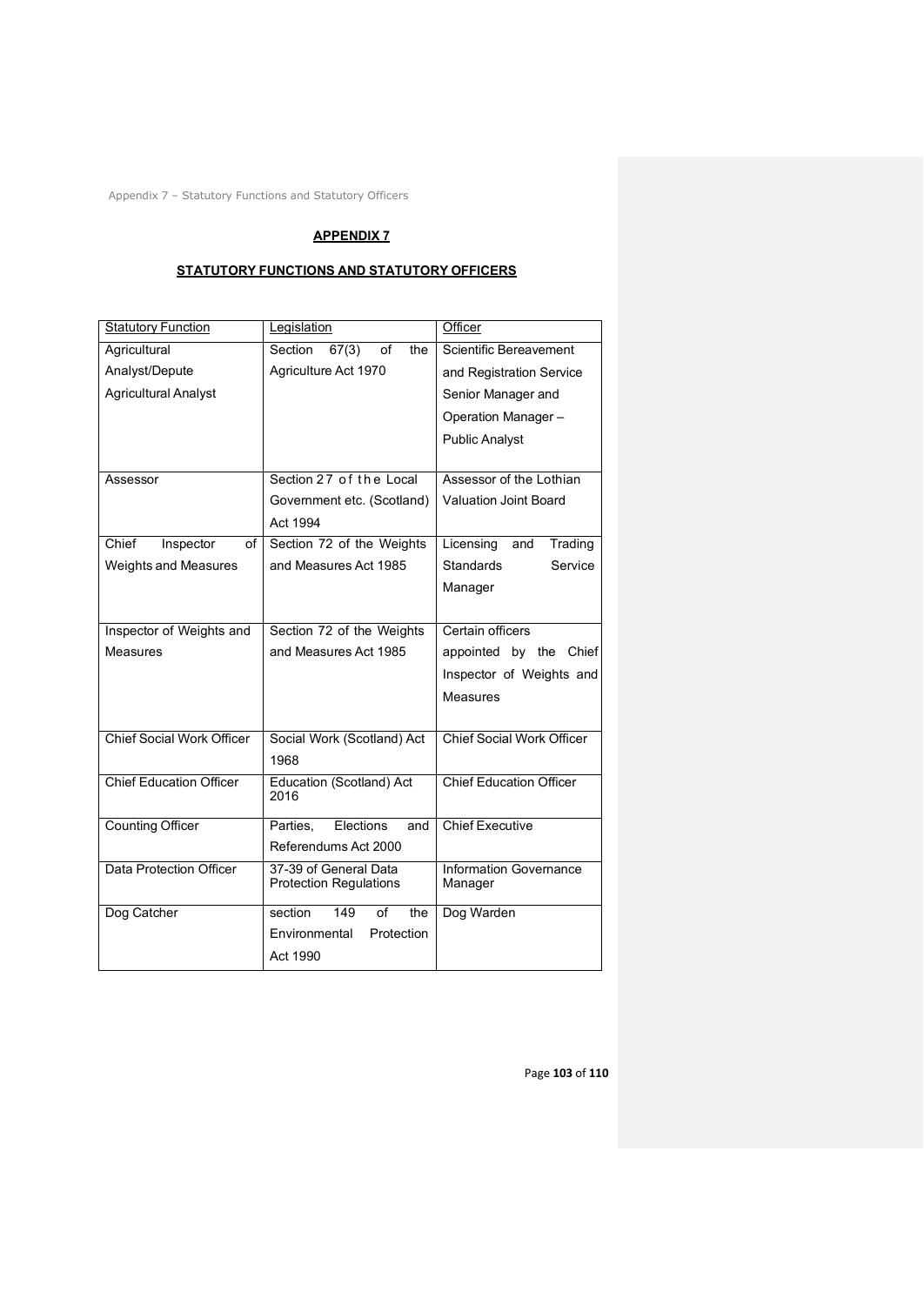| Appendix 7 – Statutory Functions and Statutory Officers |  |  |  |  |  |
|---------------------------------------------------------|--|--|--|--|--|
|---------------------------------------------------------|--|--|--|--|--|

 $\overline{1}$ 

| <b>Food Examiner</b>          | Section 30 of the Food                         | <b>Scientific</b><br><b>Bereavement</b>    |  |
|-------------------------------|------------------------------------------------|--------------------------------------------|--|
|                               | Safety Act 1990                                | and Registration Service                   |  |
|                               |                                                | Senior<br>Manager<br>and                   |  |
|                               |                                                | Operation<br>Manager                       |  |
|                               |                                                | <b>Public Analyst</b>                      |  |
| <b>Head of Paid Service</b>   | Section 4(1) of the Local                      | <b>Chief Executive</b>                     |  |
|                               | Government and Housing                         |                                            |  |
|                               | Act 1989                                       |                                            |  |
| <b>Mental Health Officers</b> | Section 32 of the Mental                       | Certain social workers as                  |  |
|                               | Health<br>(Care<br>and                         | appointed by the Chief                     |  |
|                               | Treatment) (Scotland)<br>act                   | Social Work Officer.                       |  |
|                               | 2003                                           |                                            |  |
|                               |                                                |                                            |  |
| <b>Monitoring Officer</b>     | Section 5(1) of the Local                      | <b>Service Director: Legal and</b>         |  |
|                               | Government and-Housing                         | <b>Assurance Head of Legal</b><br>and Risk |  |
|                               | Act 1989                                       |                                            |  |
| <b>Public Analyst</b>         | Ssections 27 and 30 of the                     | Scientific<br>Bereavement                  |  |
|                               | Food Safety Act 1990                           | and Registration Service                   |  |
|                               |                                                | Senior<br>Manager<br>and                   |  |
|                               |                                                | Operation<br>Manager                       |  |
|                               |                                                | <b>Public Analyst</b>                      |  |
| Registrar<br>of<br>Births.    | <b>Ssection</b><br>$\overline{7}$<br>of<br>the | Chief Registrar/                           |  |
| Deaths and Marriages          | of<br>Births.<br>Registration                  | Registration Services<br>Manager           |  |
|                               | Deaths<br>Marriages<br>and                     |                                            |  |
|                               | (Scotland) Act 1965                            |                                            |  |
|                               |                                                |                                            |  |
| <b>Returning Officer</b>      | Sections 25 and 41 of the                      | <b>Chief Executive</b>                     |  |
|                               | Representation<br>of<br>the                    |                                            |  |
|                               | People Act 1983                                |                                            |  |

Page **104** of **110**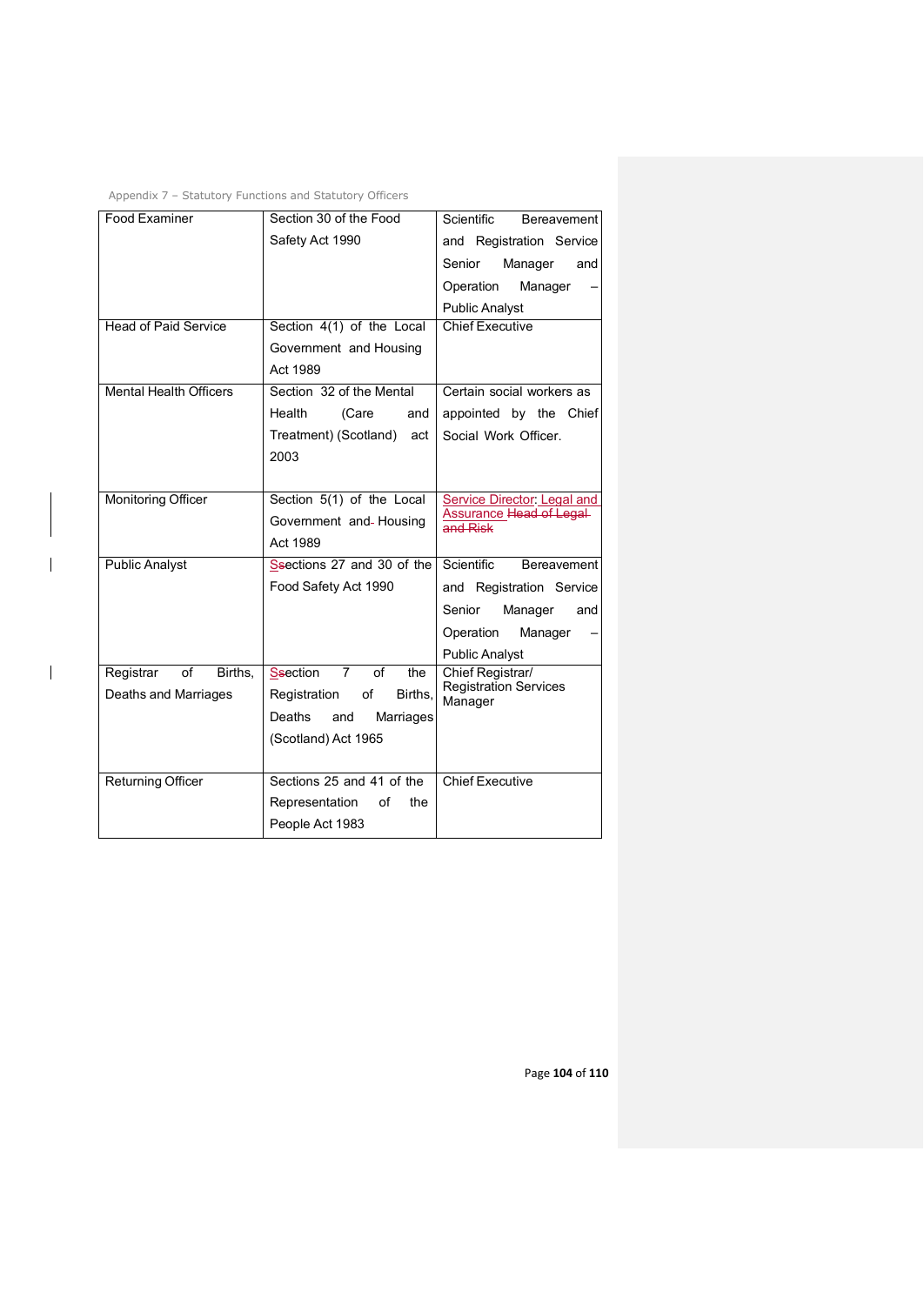Appendix 8 – Proper Officer Functions

## **APPENDIX 8 PROPER OFFICER FUNCTIONS**

| <b>Proper Officer Function</b>  | Legislation                 | Officer                              |
|---------------------------------|-----------------------------|--------------------------------------|
| Declaration of acceptance       | section 33A of the Local    | Service Director: Legal and          |
| of office                       | (Scotland)<br>Government    | <b>Assurance Chief Executive</b>     |
|                                 | Act 1973                    |                                      |
| Resignation of office by a      | section 34 of the Local     | <b>Chief Executive</b>               |
| member                          | Government<br>(Scotland)    |                                      |
|                                 | Act 1973                    |                                      |
| Circulating reports and         | sections 50B(2), 50B(7)     | <b>Service Director: Legal and</b>   |
| agendas, supplying papers       | and 50C(2) of the Local     | <b>AssuranceChief Executive</b>      |
| to the press and, where         | Government (Scotland) Act   |                                      |
| necessary, providing            | 1973                        |                                      |
| summaries of minutes            |                             |                                      |
|                                 |                             |                                      |
| Compilation<br>of               | section 50D of the Local    | All<br>Executive<br>Directors,       |
| background<br>papers<br>for     | (Scotland)<br>Government    | <b>Chief Executive</b>               |
| inspection                      | Act 1973                    |                                      |
| Members' rights of access       | 50F (2) of the<br>section   | <b>Chief Executive</b>               |
| documents<br>which<br>to        | Local<br>Government         |                                      |
| enclose                         | "exempt (Scotland) Act 1973 |                                      |
| information"                    |                             |                                      |
| Transfer of securities on       | section 92 of the Local     | <b>Executive Director of</b>         |
| alteration of area etc.         | (Scotland)<br>Government    | ResourcesCorporate                   |
|                                 | Act 1973                    | <b>Services</b>                      |
| <b>Financial Administration</b> | section 95 of the Local     | <b>Service Director: Finance</b>     |
|                                 | Government<br>(Scotland)    | and Procurement Head of<br>Finance   |
|                                 | Act 1973                    |                                      |
| <b>Education endowments</b>     | section 128 of the Local    | Service Director: Legal and          |
|                                 | (Scotland)<br>Government    | Assurance Head of Legal-<br>and Risk |
|                                 | Act 1973                    |                                      |
| Ordnance Survey                 | section 145 of the Local    | Executive Director of                |
|                                 | (Scotland)<br>Government    | Corporate                            |
|                                 | Act 1973                    | <b>Services<del>Resources</del></b>  |

Page **105** of **110**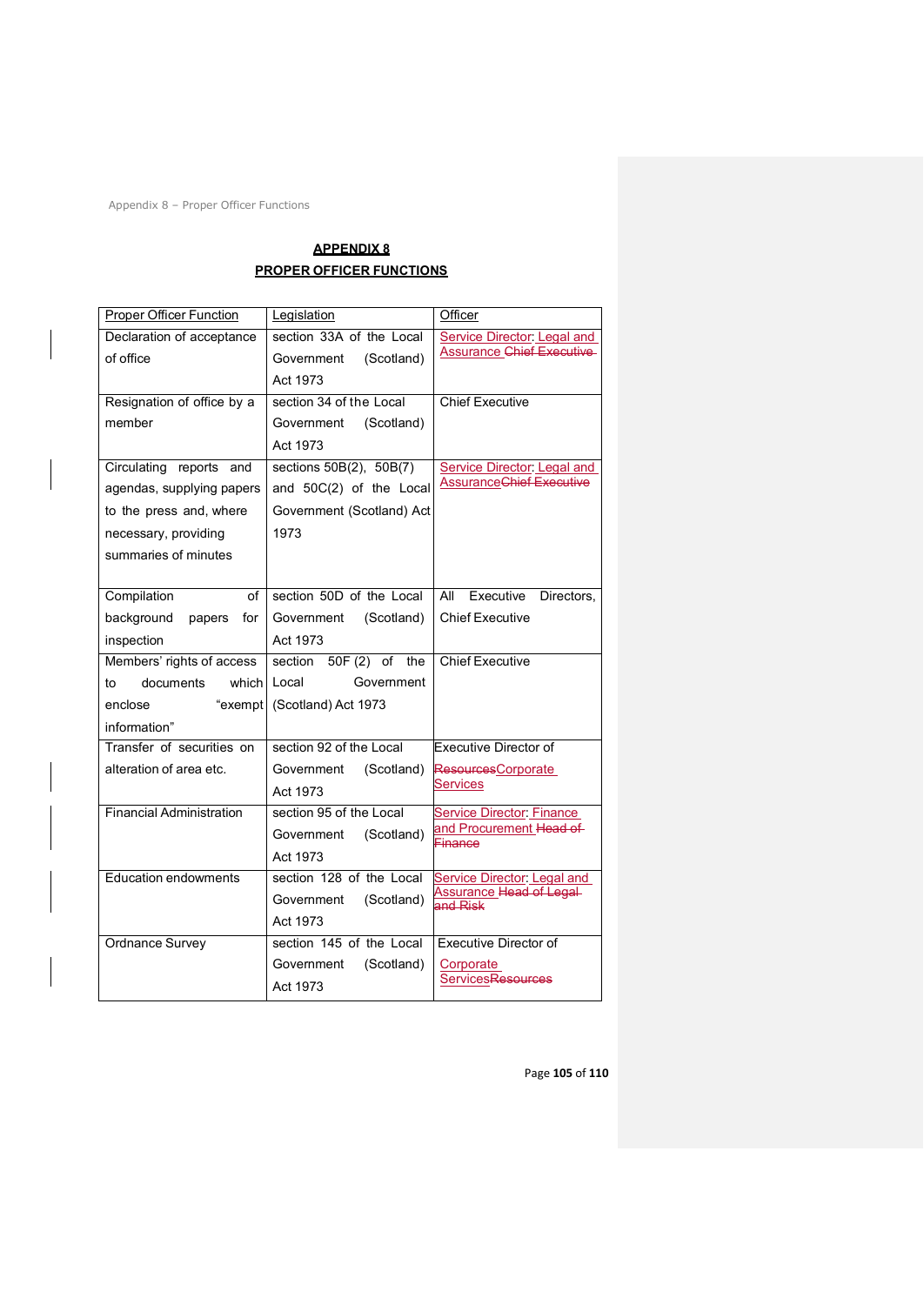Appendix 8 – Proper Officer Functions

| Service<br>of<br>legal       | section 190 of the Local                      | <b>Service Director: Legal and</b>                           |
|------------------------------|-----------------------------------------------|--------------------------------------------------------------|
| proceedings etc.             | (Scotland)<br>Government                      | Assurance Head of Legal-<br>and Risk                         |
|                              | Act 1973                                      |                                                              |
| Claims in sequestrations     | section 191 of the Local                      | Executive Director of                                        |
| and liquidations             | Government (Scotland) Act Resources Corporate |                                                              |
|                              | 1973                                          | Services                                                     |
| Authentication<br>οf         | sections 193 and 194 of                       | Executive Director of                                        |
| documents and execution      | Local<br>Government<br>the                    | <b>Corporate Services</b><br>Resources and Service           |
| of deeds                     | (Scotland) Act 1973 and Director: Legal and   |                                                              |
|                              | of<br>the<br>Requirements                     | AssuranceHead of                                             |
|                              | Writing (Scotland) Act                        | <b>Legal and Risk</b>                                        |
|                              | 2005                                          |                                                              |
| Inspection and deposit of    | section 197 of the Local                      | <b>Executive Director of</b>                                 |
| documents                    | (Scotland)<br>Government                      | Corporate Services and<br><b>Service Director: Legal and</b> |
|                              | Act 1973                                      | Assurance <del>Executive Director</del>                      |
| Procedure for byelaws        | sections 202 and 204 of                       | <b>Executive Director of</b>                                 |
|                              | Government<br>the<br>Local                    | <b>Corporate Services and</b><br>Service Director, Legal and |
|                              | (Scotland) Act 1973                           | AssuranceExecutive Director                                  |
| Roll of honorary freemen     | section 206 of the Local                      | <b>Service Director, Legal and</b>                           |
|                              | (Scotland)<br>Government                      | <b>AssuranceChief Executive</b>                              |
|                              | Act 1973                                      |                                                              |
| Notice of Meeting            | Schedule 7 of the Local                       | <b>Service Director, Legal and</b>                           |
|                              | (Scotland)<br>Government                      | <b>Assurance Chief Executive</b>                             |
|                              | Act 1973                                      |                                                              |
| Politically restricted posts | section 2 of the Local                        | Executive Director of                                        |
|                              | Government and Housing                        | Resources Corporate                                          |
|                              | Act 1989                                      | Services                                                     |
| Maintaining the register     | Regulation 6 of the Ethical                   | <b>Service Director, Legal and</b>                           |
| of members' interests        | Standards in Public Life                      | <b>AssuranceChief Executive</b>                              |
|                              | etc. (Scotland) Act 2000                      |                                                              |
|                              | Interests)<br>(Register<br>of                 |                                                              |
|                              | Regulations 2003                              |                                                              |

Page **106** of **110**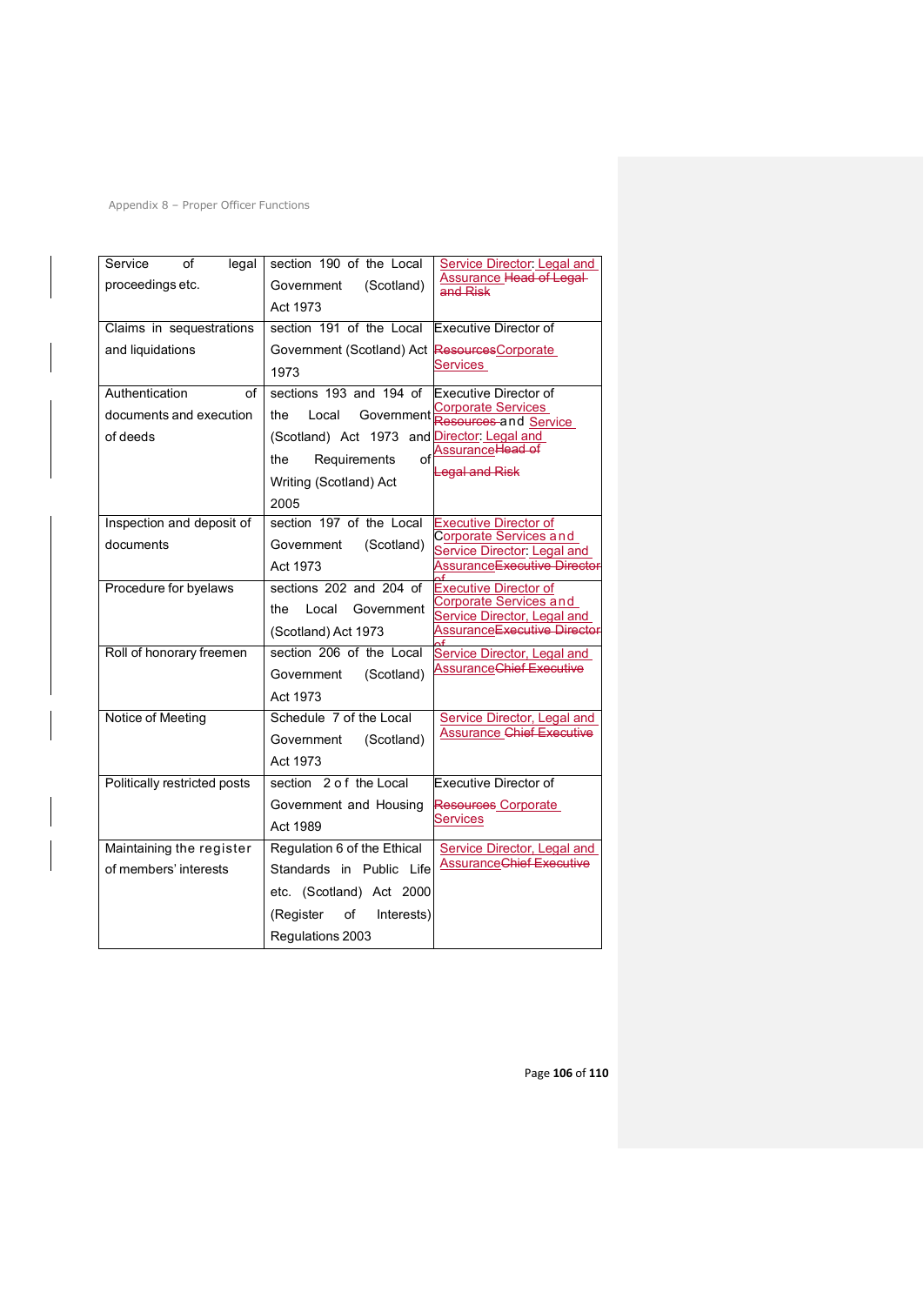## **APPENDIX 9 LIST OF LEGISLATION**

## **Part A**

- 1. Animal Boarding Establishments Act 1963;
- 2. Animal Health and Welfare (Scotland) Act 2006;
- 3. Breeding of Dogs Act 1973;
- 4. Cinemas Act 1985;
- 5. City of Edinburgh District Council Order Confirmation Act 1991;
- 6. Civic Government (Scotland) Act 1982;
- 7. Dangerous Wild Animals Act 1976;
- 8. Deer (Scotland) Act 1996;
- 9. Housing (Scotland) Act 2006;
- 10. Hypnotism Act 1952;
- 11. Performing Animals (Regulation) Act 1925;
- 12. Pet Animals Act 1951;
- 13. Petroleum (Transfer of Licences) Act 1936;
- 14. Riding Establishments Acts 1964 and 1970;
- 15. Theatres Act 1968; and
- 16. Zoo Licensing Act 1981.

## **Part B**

- 1. Accommodation Agencies Act 1953;
- 2. Agriculture Produce (Grading and Marking) Acts 1928 and 1931;
- 3. Agriculture Act 1970;
- 4. Agriculture (Miscellaneous Provisions) Act 1968;
- 5. Animal Boarding Establishments Act 1963;
- 6. Animal Health Act 1981;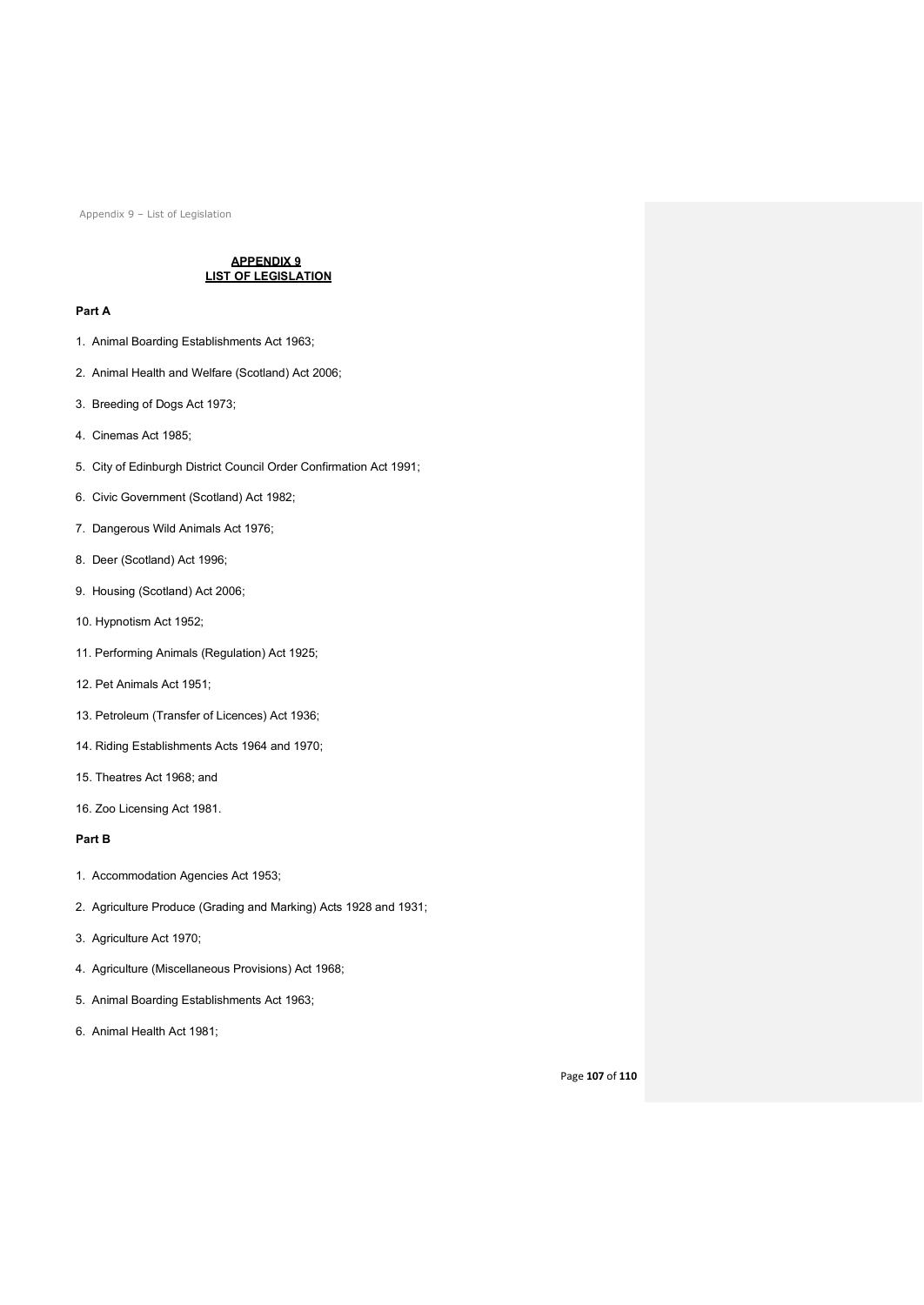- 7. Animal Health and Welfare (Scotland) Act 2006;
- 8. Breeding and Sale of Dogs (Welfare) Act 1999;
- 9. Breeding of Dogs Act 1973 and 1991;
- 10. Burial Grounds (Scotland) Act 1855;
- 11. Children and Young Persons (Protection from Tobacco) Act 1991;
- 12. Church of Scotland (Property and Endowment) Act 1925;
- 13. Cinemas Act 1985;
- 14. Civic Government (Scotland) Act 1982;
- 15. Civil Partnership Act 2004;
- 16. Clean Air Act 1993;
- 17. Control of Dogs (Scotland) Act 2010;
- 18. Consumer Credit Act 1974;
- 19. Consumer Protection Act 1987;
- 20. Cremation Acts 1902 and 1952;
- 21. Cremation (Scotland) Amendment Regulations 2003;
- 22. Dangerous Wild Animals Act 1976;
- 23. Development of Tourism Act 1969 (sections 17 and 18);
- 24. Dog Fouling (Scotland) Act 2003;
- 25. Education Reform Act 1988 (section 215);
- 26. Energy Conservation Act 1981 (section 20);
- 27. Environment and Safety Information Act 1988;
- 28. Estate Agents Act 1979;
- 29. European Communities Act 1972 (section 2(2));
- 30. Explosives Act 1875 (sections 74 and 78);
- 31. Fair Trading Act 1973;
- 32. Food and Environment Protection Act 1985 (sections 19(1B) and (1C));
- 33. Hallmarking Act 1973;

Page **108** of **110**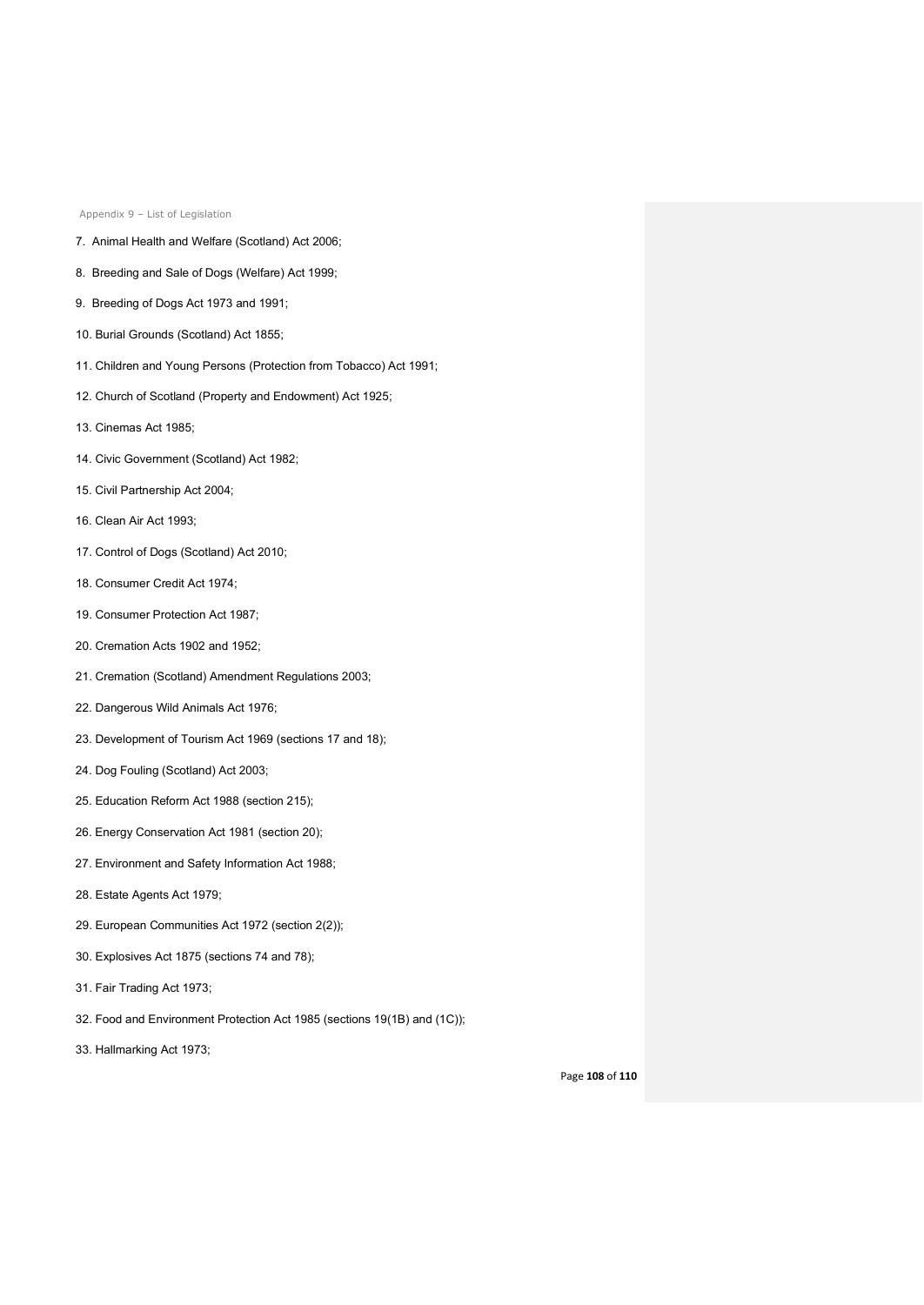- 34. Housing (Scotland) Act 1987, Parts IV, V, VII and VIII
- 35. International Health Regulations 2005;
- 36. Marriage (Approval of Places) (Scotland) Regulations 2002;
- 37. Marriage (Scotland) Act 1977;
- 38. Medicines Act 1968;
- 39. Performing Animals (Regulation) Act 1925;
- 40. Pet Animals Act 1951;
- 41. Petroleum (Consolidation) Act 1928 (section 17);
- 42. Poisons Act 1972;
- 43. Prevention of Damage by Pests Act 1949;
- 44. Prices Act 1974 and 1975;
- 45. Private Rented Housing (Scotland) Act 2011;
- 46. Property Misdescriptions Act 1991;
- 47. Public Health (Aircraft) (Scotland) Regulations 1971;
- 48. Public Health (Ships) (Scotland) Regulations 1971;
- 49. Rent (Scotland) Act 1984;
- 50. Road Traffic (Vehicle Emissions) (Fixed Penalty) (Scotland) Regulations 2003);
- 51. Sewerage (Scotland) Act 1968;
- 52. Single Use Carrier Bags Charge (Scotland) Regulations 2014;
- 53. Telecommunications Act 1984 (section 30);
- 54. Theatres Act 1968;
- 55. Timeshare Act 1992;
- 56. Trade Descriptions Act 1968;
- 57. Trademarks Act 1994;
- 58. Video Recordings Acts 1984 and 1993;